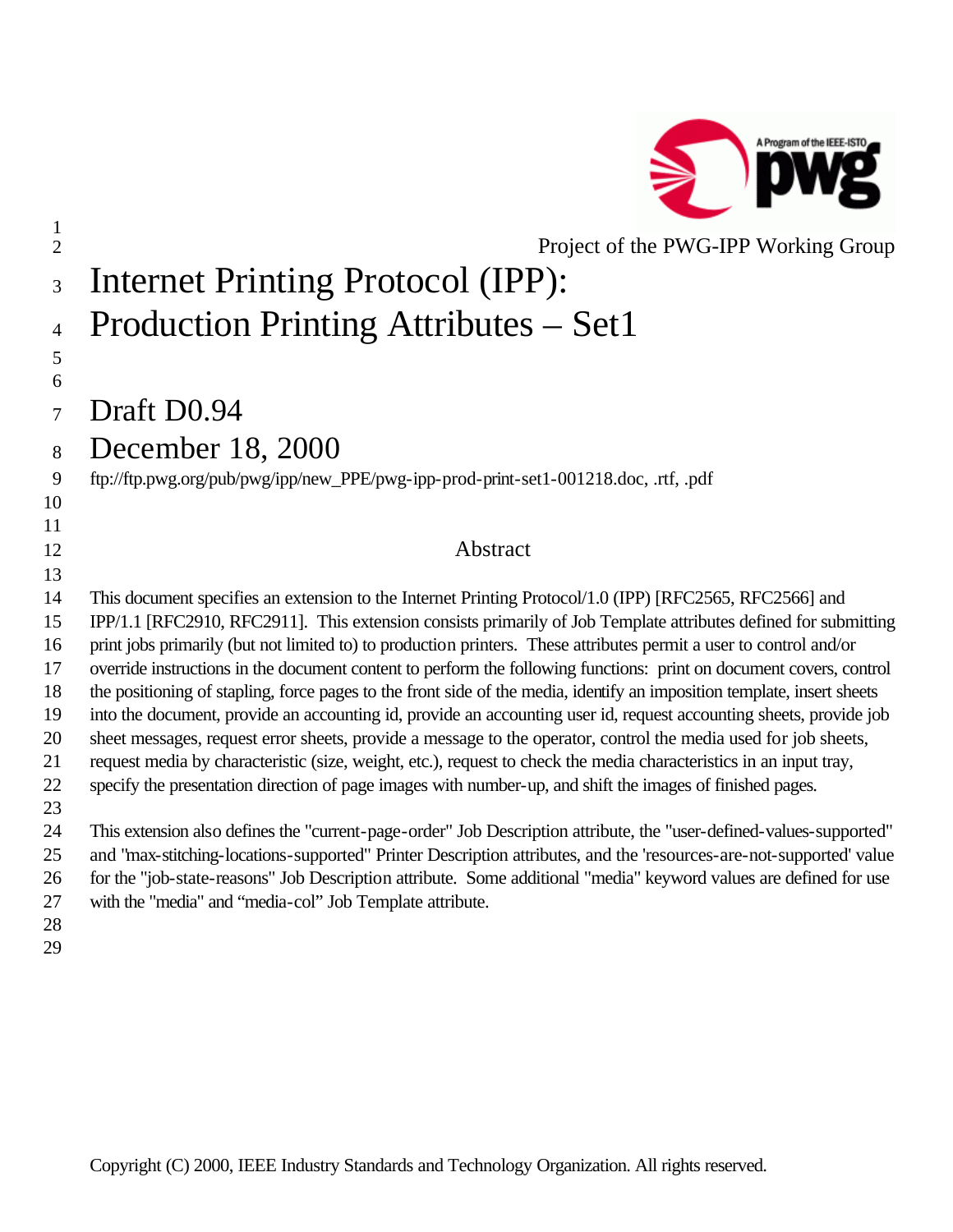| 29       | This document is a draft of an IEEE-ISTO PWG Proposed Standard and is in full conformance with all provisions          |
|----------|------------------------------------------------------------------------------------------------------------------------|
| 30       | of the PWG Process (see http://www.pwg.org/chair/pwg-process-990825.pdf). PWG Proposed Standards are                   |
| 31       | working documents of the IEEE-ISTO PWG and its working groups. The list of current PWG projects and drafts             |
| 32<br>33 | can be obtained at http://www.pwg.org                                                                                  |
|          |                                                                                                                        |
| 34<br>35 | Copyright (C) 2000, IEEE Industry Standards and Technology Organization. All rights reserved.                          |
| 36       | This document may be copied and furnished to others, and derivative works that comment on, or otherwise explain        |
| 37       | it or assist in its implementation may be prepared, copied, published and distributed, in whole or in part, without    |
| 38       | restriction of any kind, provided that the above copyright notice, this paragraph and the title of the Document as     |
| 39       | referenced below are included on all such copies and derivative works. However, this document itself may not be        |
| 40       | modified in any way, such as by removing the copyright notice or references to the IEEE-ISTO and the Printer           |
| 41       | Working Group, a program of the IEEE-ISTO.                                                                             |
| 42       |                                                                                                                        |
| 43       | Title: Internet Printing Protocol (IPP): Production Printing Attributes - Set1                                         |
| 44       |                                                                                                                        |
| 45       | The IEEE-ISTO and the Printer Working Group DISCLAIM ANY AND ALL WARRANTIES, WHETHER                                   |
| 46       | EXPRESS OR IMPLIED INCLUDING (WITHOUT LIMITATION) ANY IMPLIED WARRANTIES OF                                            |
| 47       | MERCHANTABILITY OR FITNESS FOR A PARTICULAR PURPOSE.                                                                   |
| 48       |                                                                                                                        |
| 49       | The Printer Working Group, a program of the IEEE-ISTO, reserves the right to make changes to the document              |
| 50       | without further notice. The document may be updated, replaced or made obsolete by other documents at any time.         |
| 51       |                                                                                                                        |
| 52       | The IEEE-ISTO takes no position regarding the validity or scope of any intellectual property or other rights that      |
| 53       | might be claimed to pertain to the implementation or use of the technology described in this document or the extent    |
| 54       | to which any license under such rights might or might not be available; neither does it represent that it has made any |
| 55       | effort to identify any such rights.                                                                                    |
| 56       |                                                                                                                        |
| 57       | The IEEE-ISTO invites any interested party to bring to its attention any copyrights, patents, or patent applications,  |
| 58       | or other proprietary rights which may cover technology that may be required to implement the contents of this          |
| 59       | document. The IEEE-ISTO and its programs shall not be responsible for identifying patents for which a license may      |
| 60       | be required by a document and/or IEEE-ISTO Industry Group Standard or for conducting inquiries into the legal          |
| 61       | validity or scope of those patents that are brought to its attention. Inquiries may be submitted to the IEEE-ISTO by   |
| 62       | e-mail at:                                                                                                             |
| 63       | ieee-isto@ieee.org.                                                                                                    |
| 64       |                                                                                                                        |
| 65       | The Printer Working Group acknowledges that the IEEE-ISTO (acting itself or through its designees) is, and shall       |
| 66       | at all times, be the sole entity that may authorize the use of certification marks, trademarks, or other special       |
| 67       | designations to indicate compliance with these materials.                                                              |
| 68       |                                                                                                                        |
| 69       | Use of this document is wholly voluntary. The existence of this document does not imply that there are no other        |
| 70       | ways to produce, test, measure, purchase, market, or provide other goods and services related to its scope.            |
| 71       |                                                                                                                        |
|          | Copyright (C) 2000, IEEE Industry Standards and Technology Organization. All rights reserved.<br>2                     |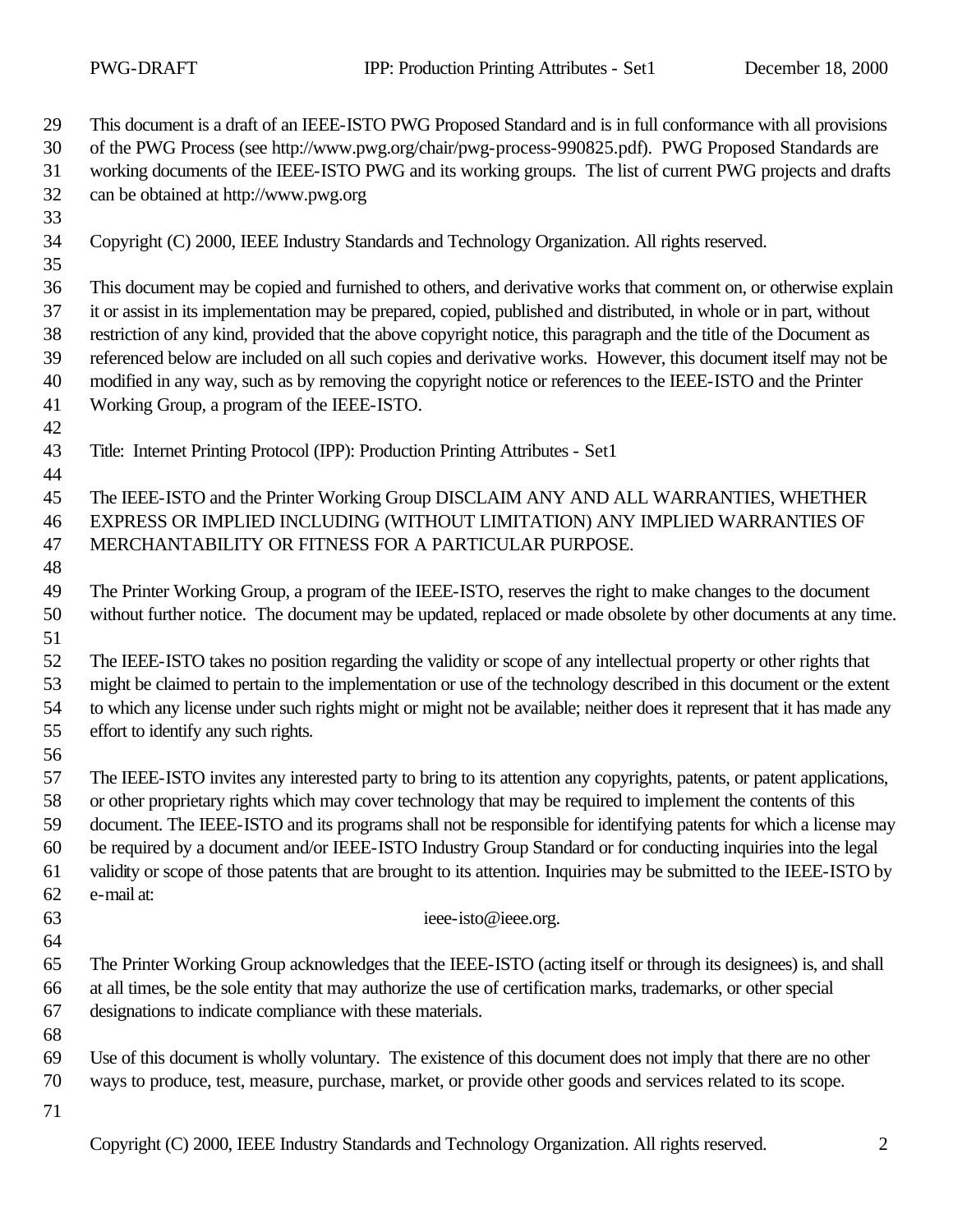# **Table of Contents**

| 73  | 1.                                                                                                   |  |
|-----|------------------------------------------------------------------------------------------------------|--|
| 74  | 2.                                                                                                   |  |
| 75  | 2.1                                                                                                  |  |
| 76  | 2.2                                                                                                  |  |
| 77  | 2.3                                                                                                  |  |
| 78  | 2.3.1                                                                                                |  |
| 79  | 2.4                                                                                                  |  |
| 80  | 2.5                                                                                                  |  |
| 81  | 2.6                                                                                                  |  |
| 82  | 2.7                                                                                                  |  |
| 83  | 3.                                                                                                   |  |
| 84  | 3.1                                                                                                  |  |
| 85  | 3.1.1                                                                                                |  |
| 86  | 3.1.2                                                                                                |  |
| 87  | 3.1.3                                                                                                |  |
| 88  | cover-front-supported (1setOf type2 keyword), cover-back-supported (1setOf type2 keyword)22<br>3.1.4 |  |
| 89  | 3.2                                                                                                  |  |
| 90  | 3.2.1                                                                                                |  |
| 91  | 3.2.2                                                                                                |  |
| 92  | 3.2.3                                                                                                |  |
| 93  | 3.2.4                                                                                                |  |
| 94  | 3.2.5                                                                                                |  |
| 95  |                                                                                                      |  |
| 96  | 3.3.1                                                                                                |  |
| 97  |                                                                                                      |  |
| 98  | 3.4.1                                                                                                |  |
| 99  | 3.4.2                                                                                                |  |
| 100 | 3.5                                                                                                  |  |
| 101 | 3.5.1                                                                                                |  |
| 102 | 3.5.2                                                                                                |  |
| 103 | 3.5.3                                                                                                |  |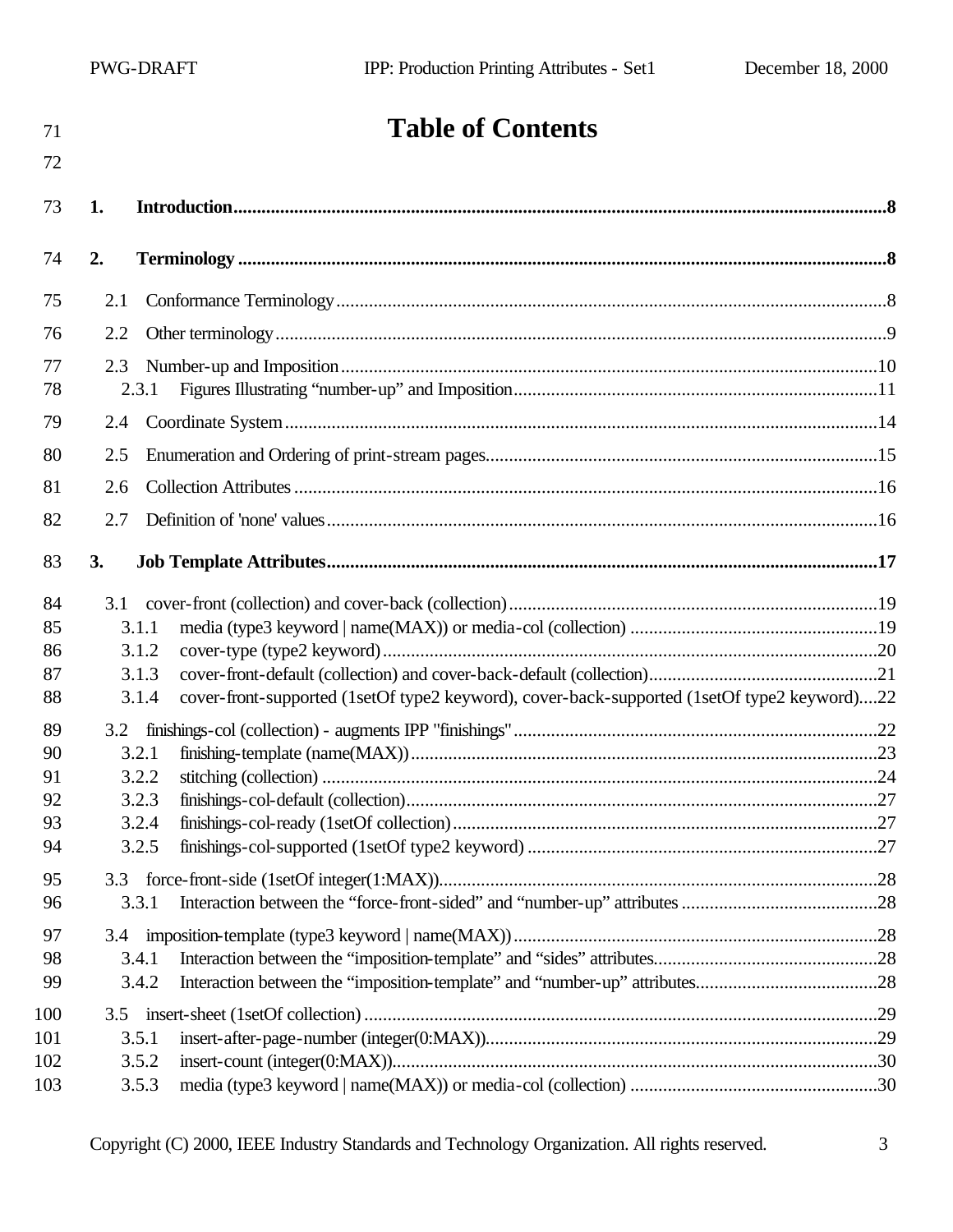| 104 | 3.5.4 |                                                                                                     |     |
|-----|-------|-----------------------------------------------------------------------------------------------------|-----|
| 105 | 3.5.5 |                                                                                                     |     |
| 106 |       |                                                                                                     |     |
| 107 | 3.7   |                                                                                                     |     |
| 108 |       |                                                                                                     |     |
| 109 | 3.8.1 |                                                                                                     |     |
| 110 | 3.8.2 |                                                                                                     |     |
| 111 | 3.8.3 |                                                                                                     |     |
| 112 | 3.8.4 |                                                                                                     |     |
| 113 | 3.8.5 |                                                                                                     |     |
| 114 |       |                                                                                                     |     |
| 115 | 3.9.1 |                                                                                                     |     |
| 116 | 3.9.2 |                                                                                                     |     |
| 117 | 3.9.3 |                                                                                                     |     |
| 118 | 3.9.4 |                                                                                                     |     |
| 119 | 3.9.5 |                                                                                                     |     |
| 120 |       |                                                                                                     |     |
| 121 |       |                                                                                                     |     |
| 122 |       |                                                                                                     |     |
| 123 |       |                                                                                                     |     |
| 124 |       |                                                                                                     |     |
| 125 |       |                                                                                                     |     |
| 126 |       |                                                                                                     |     |
| 127 |       |                                                                                                     |     |
| 128 |       |                                                                                                     |     |
| 129 |       |                                                                                                     |     |
| 130 |       |                                                                                                     | .44 |
| 131 |       |                                                                                                     |     |
| 132 |       |                                                                                                     |     |
| 133 |       |                                                                                                     |     |
| 134 |       |                                                                                                     |     |
| 135 |       |                                                                                                     |     |
| 136 |       |                                                                                                     |     |
| 137 |       | 3.13.10 media-front-coating (type3 keyword   name(MAX)) and media-back-coating (type3 keyword       |     |
| 138 |       |                                                                                                     |     |
| 139 |       |                                                                                                     |     |
| 140 |       | 3.13.12 media-default (type3 keyword   name(MAX)) and media-col-default (collection) 48             |     |
| 141 |       | 3.13.13 media-ready (1setOf (type3 keyword   name(MAX))) and media-col-ready (1setOf collection) 49 |     |
| 142 |       |                                                                                                     |     |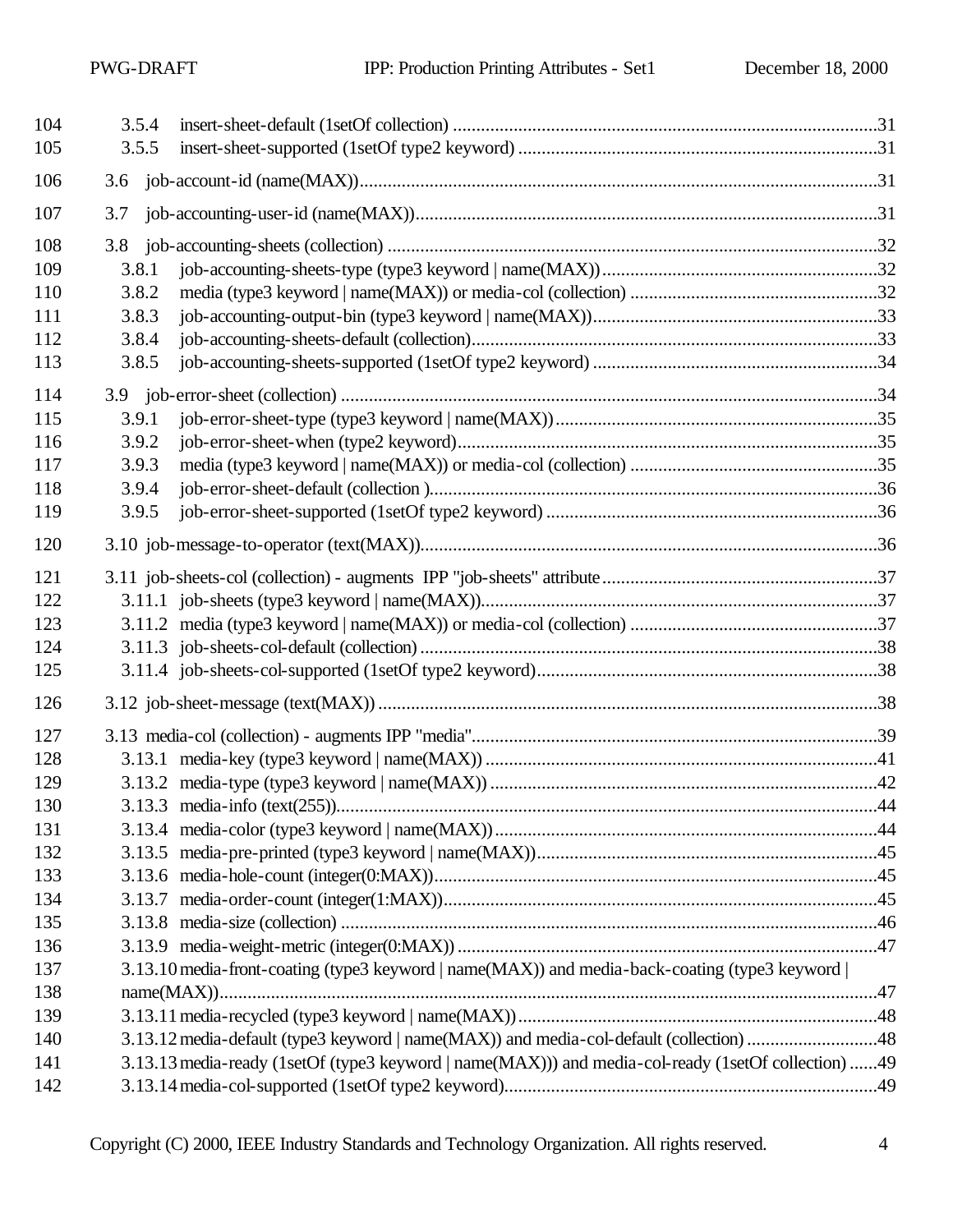| 143        |     |  |
|------------|-----|--|
| 144<br>145 |     |  |
| 146        |     |  |
| 147        |     |  |
| 148        |     |  |
| 149        |     |  |
| 150        |     |  |
| 151        |     |  |
| 152        |     |  |
| 153        |     |  |
| 154        |     |  |
| 155        |     |  |
| 156        |     |  |
| 157        |     |  |
| 158        |     |  |
| 159        |     |  |
| 160        |     |  |
| 161        |     |  |
| 162        |     |  |
| 163        |     |  |
| 164        | 4.  |  |
| 165        | 4.1 |  |
| 166        | 5.  |  |
|            |     |  |
| 168        | 5.2 |  |
| 169        | 5.3 |  |
| 170        | 6.  |  |
| 171        | 6.1 |  |
| 172        | 6.2 |  |
| 173        | 6.3 |  |
| 174        | 7.  |  |

Copyright (C) 2000, IEEE Industry Standards and Technology Organization. All rights reserved. 5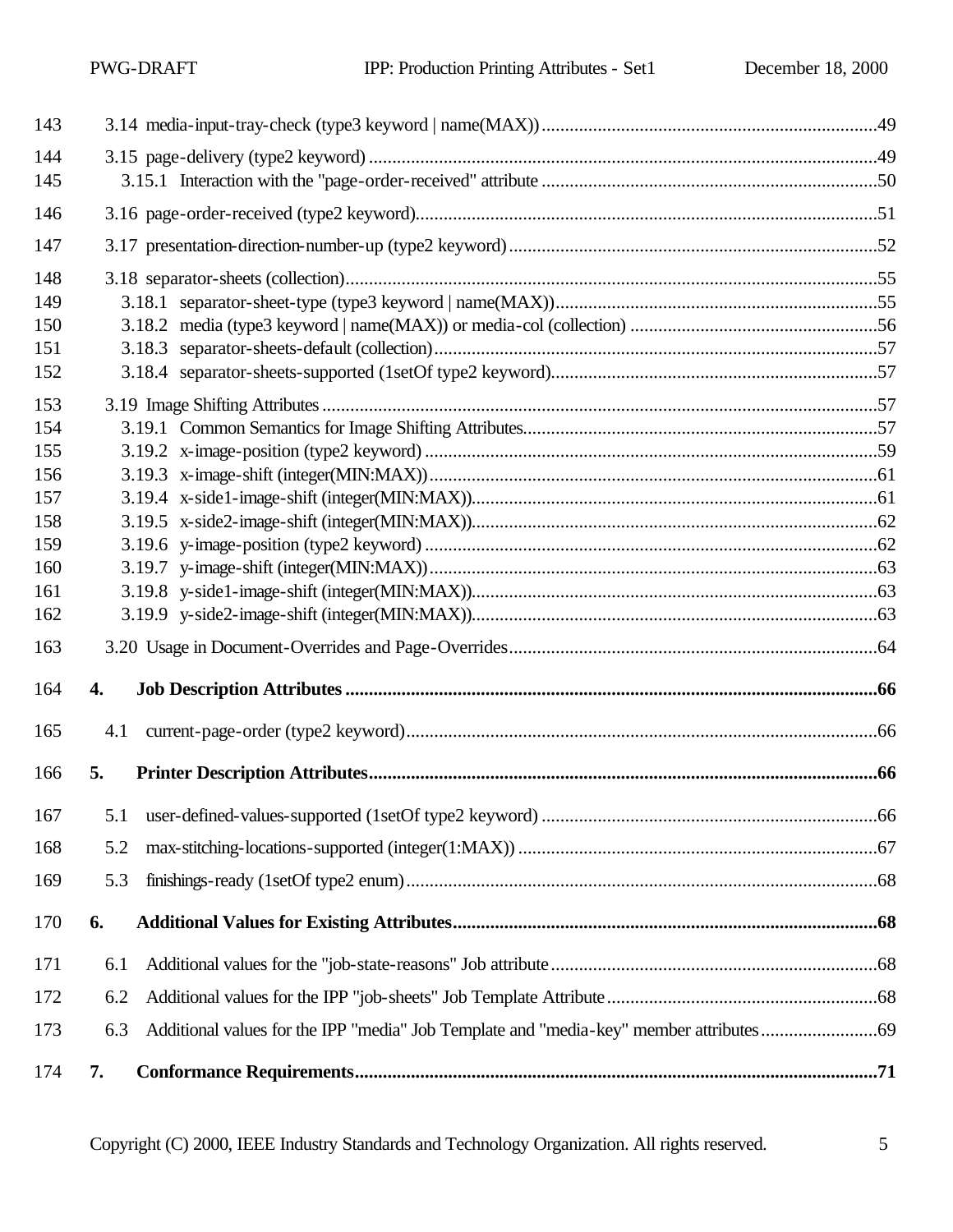| 175 | 7.1        |                                                                                               |   |  |  |
|-----|------------|-----------------------------------------------------------------------------------------------|---|--|--|
| 176 | 7.2        |                                                                                               |   |  |  |
| 177 | 8.         |                                                                                               |   |  |  |
| 178 | 8.1        |                                                                                               |   |  |  |
| 179 | 8.2        |                                                                                               |   |  |  |
| 180 | 9.         |                                                                                               |   |  |  |
| 181 | 10.        |                                                                                               |   |  |  |
| 182 | 11.        |                                                                                               |   |  |  |
| 183 | 12.        |                                                                                               |   |  |  |
| 184 | <b>13.</b> |                                                                                               |   |  |  |
| 185 |            |                                                                                               |   |  |  |
| 186 |            |                                                                                               |   |  |  |
| 187 |            |                                                                                               |   |  |  |
| 188 |            |                                                                                               |   |  |  |
| 189 |            |                                                                                               |   |  |  |
| 190 |            |                                                                                               |   |  |  |
| 191 |            |                                                                                               |   |  |  |
| 192 |            |                                                                                               |   |  |  |
| 193 |            |                                                                                               |   |  |  |
| 194 | 14.        |                                                                                               |   |  |  |
| 195 | 15.        | Appendix C: Description of the IEEE Industry Standards and Technology (ISTO)                  |   |  |  |
| 196 | <b>16.</b> |                                                                                               |   |  |  |
| 197 |            |                                                                                               |   |  |  |
| 198 |            | <b>Table of Tables</b>                                                                        |   |  |  |
| 199 |            |                                                                                               |   |  |  |
| 200 |            |                                                                                               |   |  |  |
|     |            | Copyright (C) 2000, IEEE Industry Standards and Technology Organization. All rights reserved. | 6 |  |  |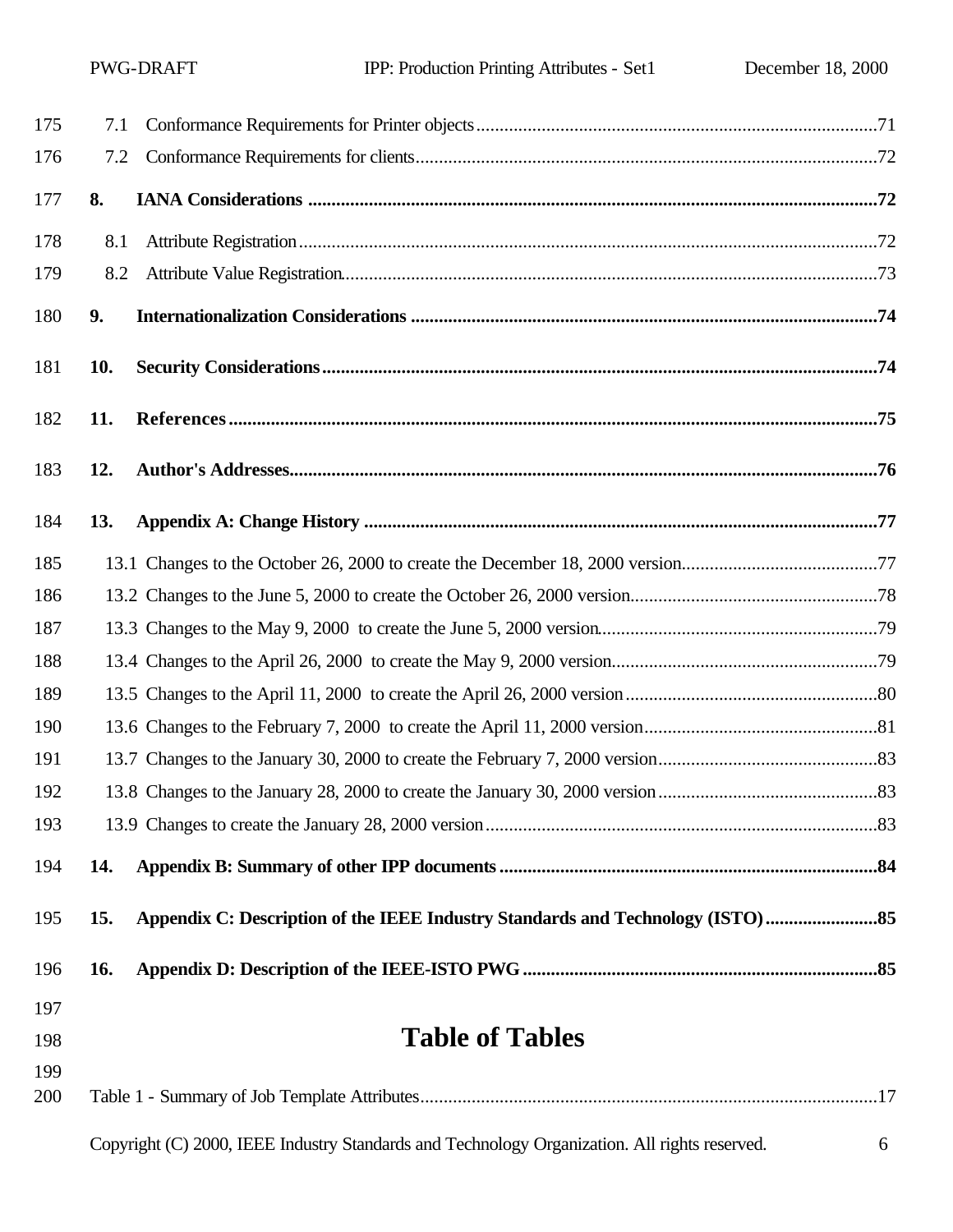| 201 |                         |  |
|-----|-------------------------|--|
| 202 |                         |  |
| 203 |                         |  |
| 204 |                         |  |
| 205 |                         |  |
| 206 |                         |  |
| 207 |                         |  |
| 208 |                         |  |
| 209 |                         |  |
| 210 |                         |  |
| 211 |                         |  |
| 212 |                         |  |
| 213 |                         |  |
| 214 |                         |  |
| 215 |                         |  |
| 216 |                         |  |
| 217 |                         |  |
| 218 | <b>Table of Figures</b> |  |
| 219 |                         |  |
| 220 |                         |  |
| 221 |                         |  |
| 222 |                         |  |
| 223 |                         |  |
| 224 |                         |  |
| 225 |                         |  |
| 226 |                         |  |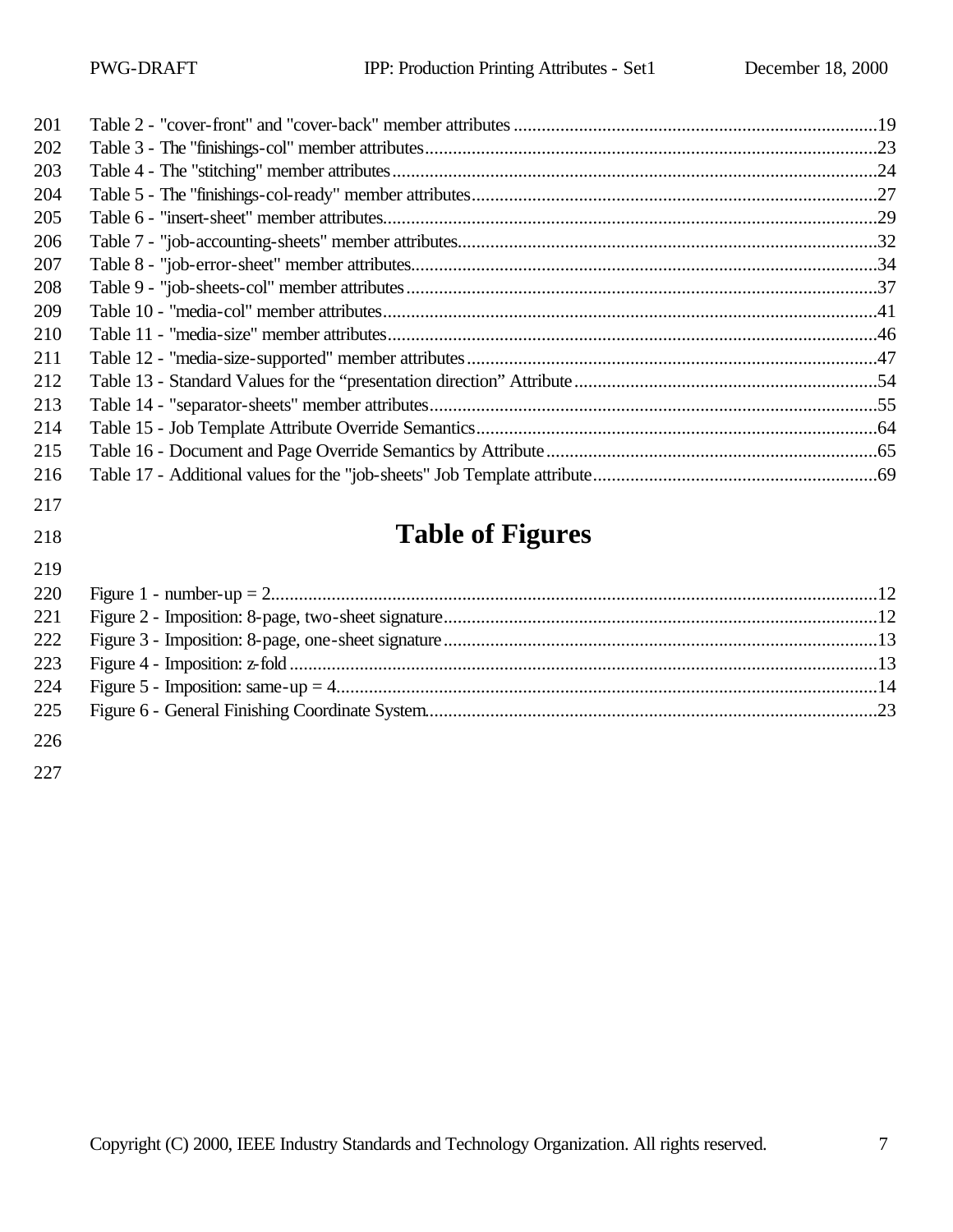# **1. Introduction**

 This document specifies an extension to the Internet Printing Protocol/1.0 (IPP) [RFC2565, RFC2566] and IPP/1.1 [RFC2910, RFC2911]. This extension consists primarily of OPTIONAL Job Template attributes defined for submitting print jobs primarily (but not limited to) to production printers. These attributes permit a user to control and/or override instructions in the document content to perform the following functions: print on document covers, control the positioning of stapling, force pages to the front side of the media, identify an imposition template, insert sheets into the document, provide an accounting id, provide an accounting user id, request accounting sheets, provide job sheet messages, request error sheets, provide a message to the operator, control the media used for job sheets, request media by characteristic (size, weight, etc.), request to check the media characteristics in an input tray, specify the presentation direction of page images with number-up, and shift the images of finished pages. All of these Job Template attributes are OPTIONAL for a Printer to support. However, some of these Job Template attributes do require other Job Template attributes in this document to be supported. See the Conformance section (section 7.1).

 This extension document also defines the "current-page-order" Job Description attribute, the "user-defined-values- supported" and "max-stitching-locations-supported" Printer Description attributes, and the 'resources-are-not-supported' value for the "job-state-reasons" Job Description attribute.

- Some additional "media" keyword values are defined for use with the "media" and "media-col" Job Template attribute.
- 

 Many of these functions MAY be specified in a document format (PDL). In such cases, the user MAY request that the application include these instructions as part of the document data when the document is generated, rather than in the IPP protocol at print time. However, some applications are unable to support some of the functions. Also some of these functions are not supported in some PDLs. Finally, in a production environment, the document may be generated separately from being printed, in which case the end user or the production printer operator supplies the instructions at print time, long after the document had been created. 

- **2. Terminology**
- 

- This section defines the following additional terms that are used throughout this document.
- 

# **2.1 Conformance Terminology**

Capitalized terms, such as **MUST, MUST NOT, REQUIRED, SHOULD, SHOULD NOT, MAY, NEED** 

**NOT,** and **OPTIONAL**, have special meaning relating to conformance to this specification. These terms are

defined in [RFC2911 section 13.1 on conformance terminology, most of which is taken from RFC 2119

[RFC2119]. Since support of this entire IPP extension specification is OPTIONAL for conformance to IPP/1.0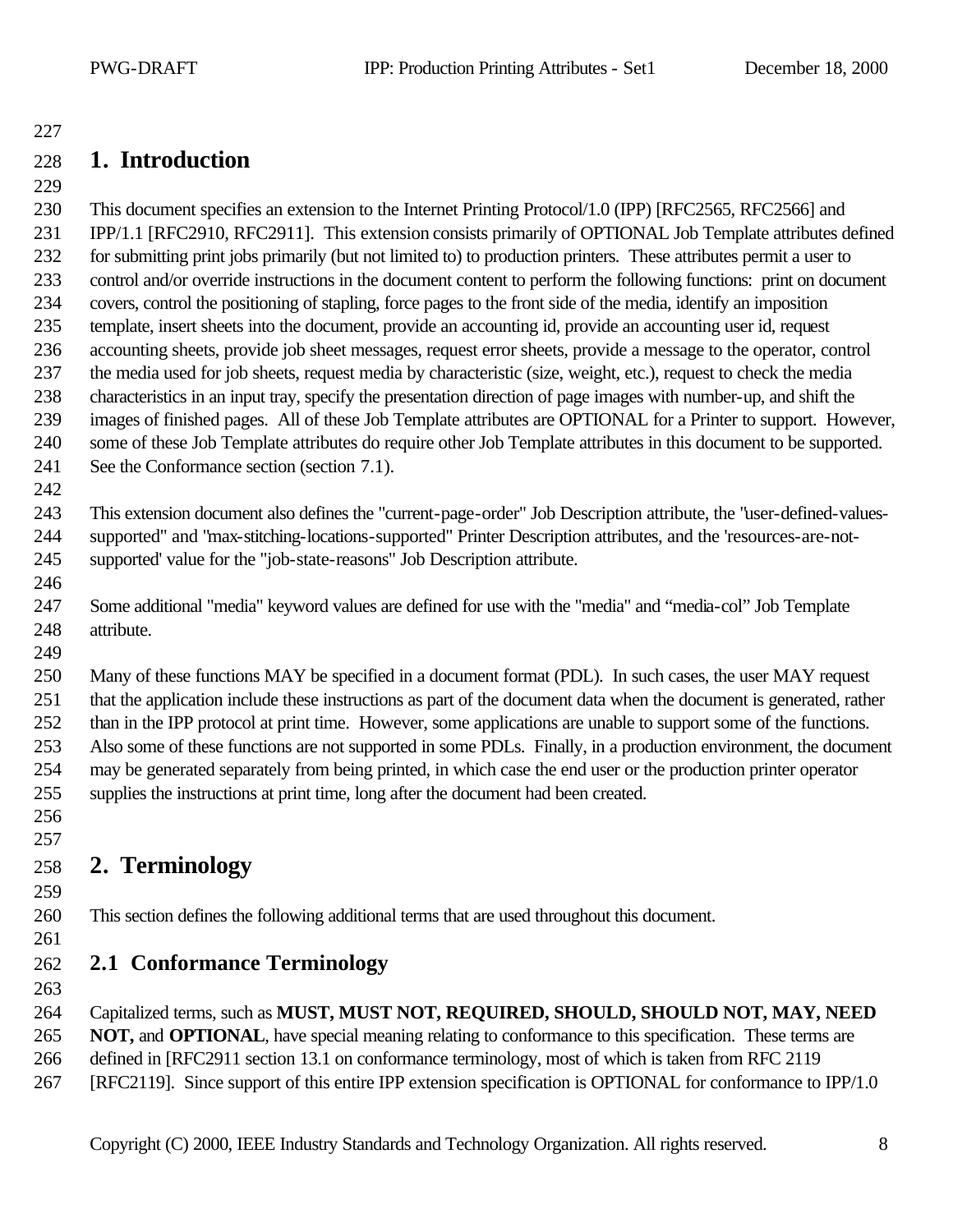268 ([RFC2566], [RFC2565]) or IPP/1.1 ([RFC2911], [RFC2910]), the terms MUST, MUST NOT, REQUIRED,

269 SHOULD, SHOULD NOT, MAY, NEED NOT, and OPTIONAL apply *if and only if the extension* 

270 *specification in this document is implemented.* Thus a feature labeled as REQUIRED in this document is not

271 REQUIRED if implementing the basic IPP/1.1 protocol defined by [RFC2911] and [RFC2910].

## 272 **2.2 Other terminology**

| collection               | An attribute syntax consisting of a set of attributes. Such a collection            |  |  |
|--------------------------|-------------------------------------------------------------------------------------|--|--|
|                          | attribute has a value that is a set of attributes, similar to a Java Map or a       |  |  |
|                          | PostScript dictionary. See [ipp-coll].                                              |  |  |
| document data            | The data that represent an "original document" supplied with a Job Creation         |  |  |
|                          | request. Typically Document Data is in the form of a PDL.                           |  |  |
| <b>Finished Document</b> | The document that results after the operation of printing, folding, cutting,        |  |  |
|                          | finishing, etc. are completed. Lay terms include 'book', 'booklet' and              |  |  |
|                          | 'document'.                                                                         |  |  |
| <b>Finished Page</b>     | One side of a sheet in a Finished Document, i.e., one side of a sheet as            |  |  |
|                          | perceived by a person <i>after</i> any cutting, folding, and/or booklet making. See |  |  |
|                          | the expanded definitions and figures in section 2.3. The lay term is 'page'.        |  |  |
| Finished-Page Image      | The single image on a Finished Page, i.e. all the marks imaged on a Finished        |  |  |
|                          | Page. See the expanded definitions and figures in section 2.3.                      |  |  |
| Finished-Page-Image      | The region on the surface (i.e. side) of a sheet where the Finished-Page            |  |  |
| Cell                     | Image is placed.                                                                    |  |  |
| Imposition               | The process of laying out multiple Finished-Page Images on the sides of one         |  |  |
|                          | or more larger sheets. The side of each sheet contains multiple Finished-           |  |  |
|                          | Page Images. The sheets are folded and possibly cut in order to produce a           |  |  |
|                          | series of Finished Pages. See the expanded definitions and figures in section       |  |  |
|                          | 2.3.                                                                                |  |  |
| Impression               | The single image on one side of a sheet, i.e. all the marks that are imaged on      |  |  |
|                          | one side of a sheet. See the figures in section 2.3.                                |  |  |
| <b>Input-Document</b>    | The sequence of input pages that the client sends as document data to the           |  |  |
|                          | IPP Printer (see [ipp-override]).                                                   |  |  |
| <b>Insert-Sheet</b>      | A media sheet that the Printer inserts into an Output-Document, on which no         |  |  |
|                          | Input-Pages are imaged.                                                             |  |  |
| Job Creation operation   | An operation that creates a Job, i.e., Create-Job, Print-Job, and Print-URI,        |  |  |
|                          | but not Validate-Job. If Validate-Job is intended as well, then it is explicitly    |  |  |
|                          | mentioned.                                                                          |  |  |
| Number Up                | The process of laying out multiple consecutive page images to produce a             |  |  |
|                          | Finished-Page Image (see RFC 2911 "number-up" Job Template attribute).              |  |  |
|                          | See the expanded definitions and figures in section 2.3.                            |  |  |
| original document        | The document composed by a user that is eventually submitted in the form of         |  |  |
|                          | Document Data as part of a Job Creation request.                                    |  |  |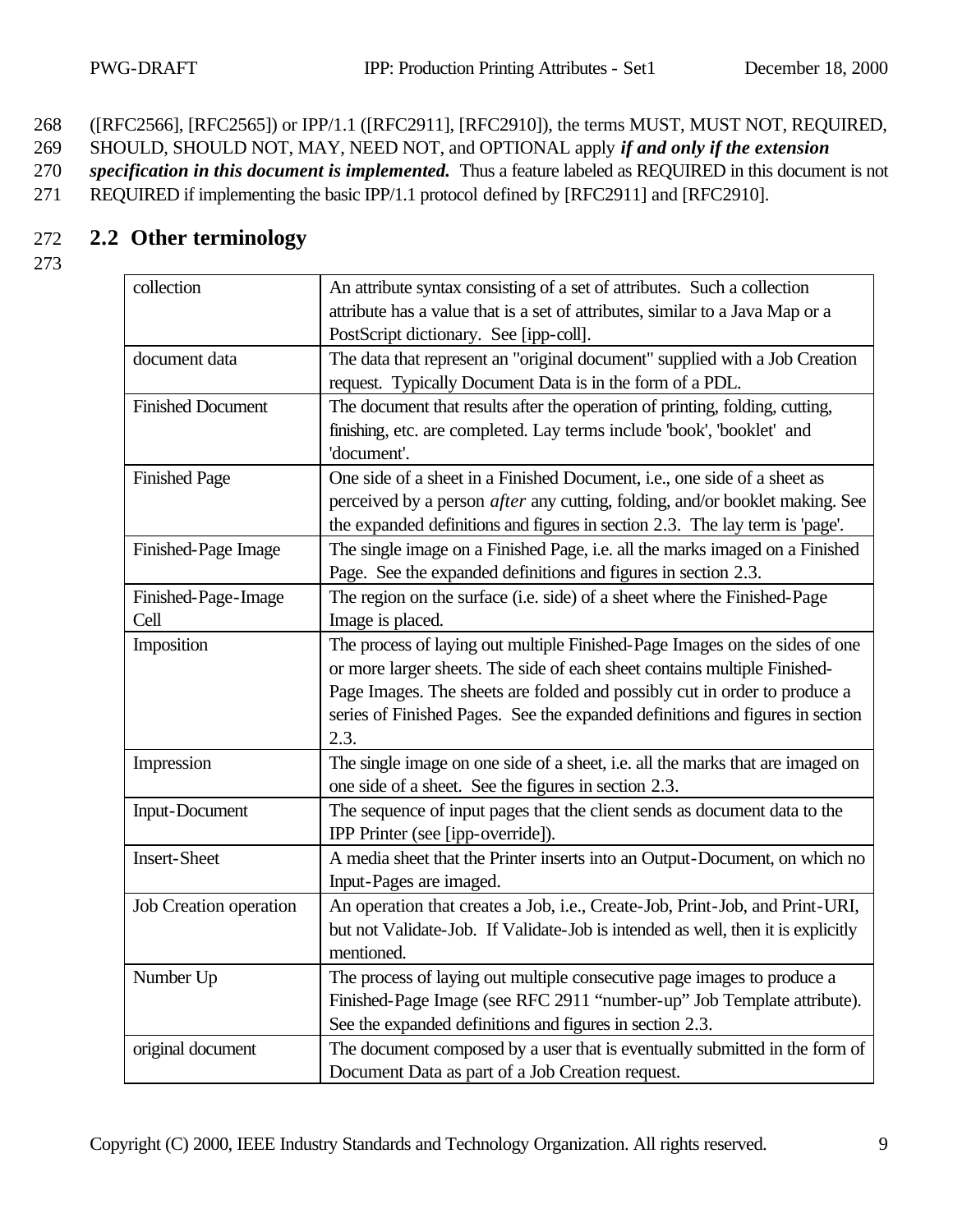| original document order | The orders of the pages, typically reading order, as defined in the Original |  |
|-------------------------|------------------------------------------------------------------------------|--|
|                         | Document.                                                                    |  |
| Output-Document         | The sequence of output pages that the Printer renders onto output media      |  |
|                         | (see [ipp-override]).                                                        |  |
| print-stream pages      | The sequence of pages according to the definition of pages in the language   |  |
|                         | used to express the document data defined relative to the Input Document     |  |
|                         | (see section $2.5$ ).                                                        |  |
| rendered output         | Media sheets that are delivered as part of the output of a print request,    |  |
|                         | typically containing Impressions.                                            |  |
| set                     | The sheets of either $(1)$ one copy of an output document copy with collated |  |
|                         | sheets or (2) all the copies of a single sheet for uncollated sheets. See    |  |
|                         | description in section 3.18.1.                                               |  |

# **2.3 Number-up and Imposition**

 The concepts of "number-up" (see RFC 2911 section ) and imposition are similar. However, they have some important differences which are explained in this section. The relevant terms from section 2.2 are presented again with more elaboration.

- **Finished Page** - One side of a sheet in a Finished Document, i.e., one side of a sheet as perceived by a person *after* any cutting, folding, and/or booklet making. The lay term is 'page'. See the right-most part of each of the figures in this section.
- **Finished-Page Image** The single image on a Finished Page, i.e. all the marks imaged on a Finished Page.
- 

 **Finished-Page-Image Cell** - The region on the surface (i.e. side) of a sheet where the Finished-Page Image is placed. When imposition is not applied, the Finished-Page-Image Cell coincides with the entire surface of one side of the sheet. When imposition is applied, a) the sheet is partitioned into multiple non-overlapping Finished-Page-Image Cells, typically in a rectangular grid, and b) the area near the edges of the sheet may not belong to any Finished-Page-Image Cell.

- **Number Up** The process of laying out multiple Input-Page images to produce a Finished-Page Image (see RFC 2911 "number-up" Job Template attribute). Such page images are typically reduced in size, rotated, and placed in reading order in a Finished-Page Image. People use a Number Up process to save paper or have a thinner document (see Figure 1). When "number-up" is not applied, a Finished-Page Image is the same as a single page image (see Figure 2, Figure 3, Figure 4, and Figure 5). This concept of Number Up is common in office printing, but not in production printing.
- **Impression** The single image on one side of a sheet, i.e. all the marks that are imaged on one side of a sheet. See the middle part of each of the figures in this section. When the printing process does not include Imposition, an Impression is the same as a Finished-Page Image (see Figure 1). When the printing process includes Imposition, an Impression contains multiple Finished-Page images (see Figure 2, Figure 3, Figure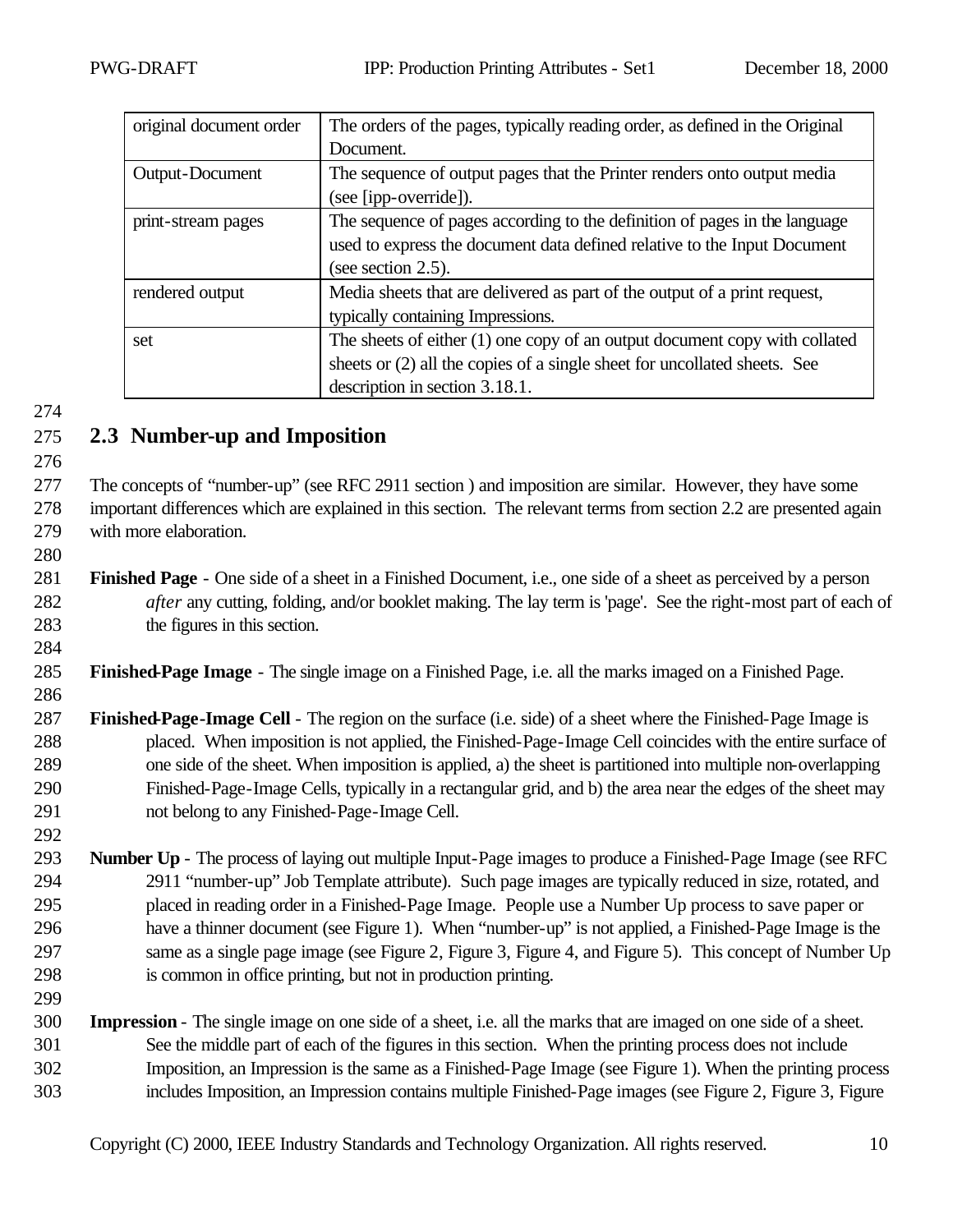4, and Figure 5).

 **Imposition** - The process of laying out multiple Finished-Page Images on the sides of one or more sheets (see "imposition-template" in section 3.4). Imposition MAY also include, but is not limited to, rotation, scaling, shifting, cropping, replicating page images, and re-ordering Finished-Page Images to create output Impressions properly formatted for a specific finishing operation to make, say, a pamphlet or booklet. The sheets are typically larger than the Finished-Page Images, so that the Finished-Page Images are not reduced in size. However, some impositions scale the Finished-Page Images, up or down. The sheets are folded and possibly cut in order to produce a series of Finished Pages. The concept of Imposition was originated by the printing industry. Examples of imposition include:

- **Signaturization** lays out Finished-Page Images onto the surface of a series of sheets so that when the sheets are folded (and possibly cut) they form a "signature". Books and booklets consist of one or more signatures bound together. There is exactly one Finished-Page Image per sheet surface (i.e., side) in the Finished Document. Typically there is one page image per Finished-Page Image. If Number Up is also specified with a value greater than 1, there is more than one page image per Finished-Page Image.
- **Z-fold** lays out three portrait Finished-Page Images on each side of a sheet for a so-called z-fold brochure, with a concave and a convex fold between the page images.
- **Same-up** lays out multiple copies of the same Finished-Page Image on the same side of a larger sheet for printing productivity, with the larger sheet then being cut into the target size. This is a standard concept in production press printing
- See section 3.19.1.2 for the interaction between "number-up" and Imposition attributes.
- **2.3.1 Figures Illustrating "number-up" and Imposition**

 Typical number-up is shown in Figure 1 (with scaling) compared with typical Impositions shown in Figure 2, Figure 3, Figure 4, and Figure 5 (without scaling). The first Impression (the first side of the first sheet) and the first

- Finished Page (the first page that a human would read) are shown for each figure.
-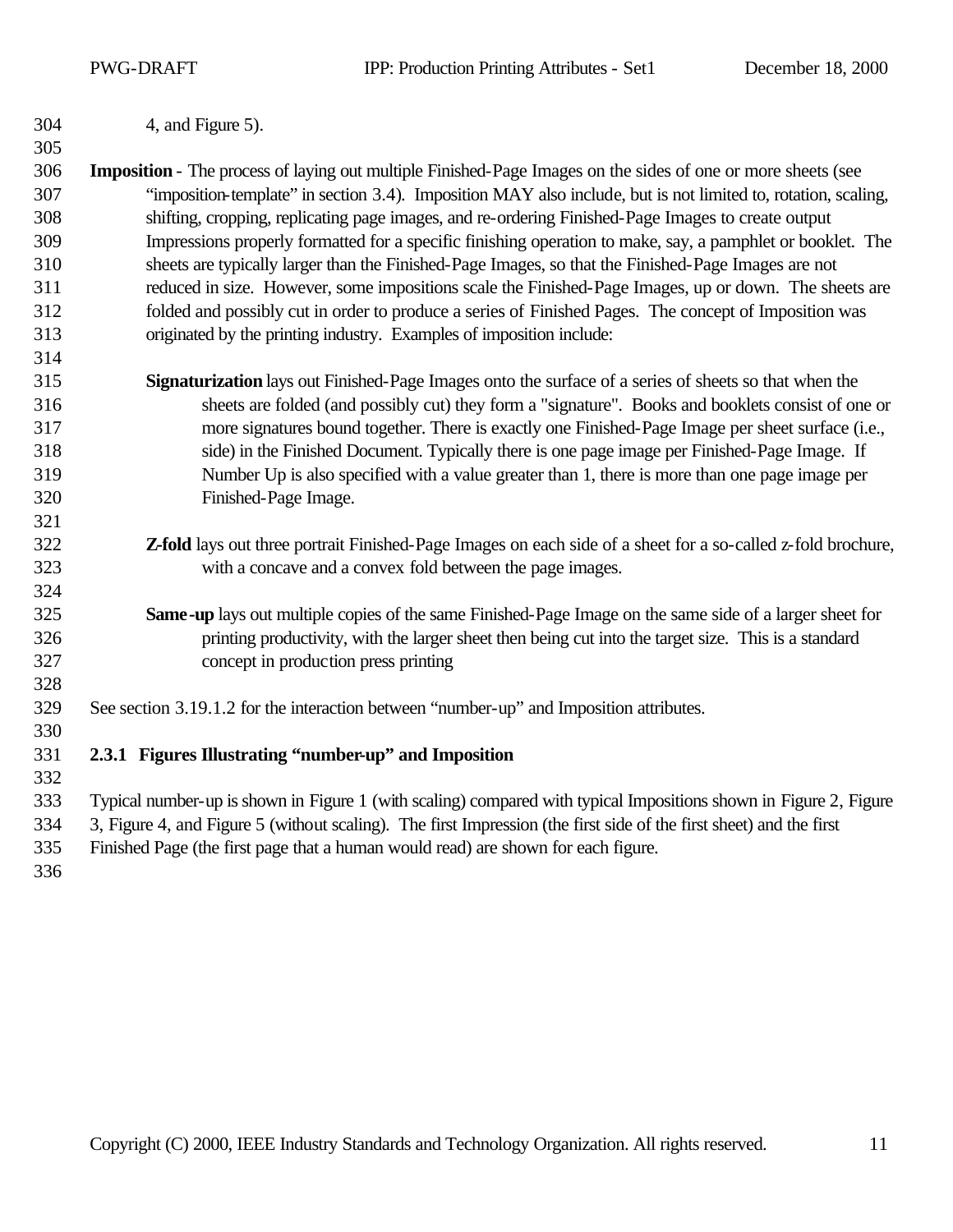



**Figure 1 - number-up = 2**

 Figure 1 shows number-up with a value of 2 so that the Input-Page images, say, iso-a4, are being scaled down to fit onto the same size media (iso-a4). Note that consecutive Input-Page images are placed next to each other on an Impression.



# 

#### **Figure 2 - Imposition: 8-page, two-sheet signature**

 Figure 2 shows a signature imposition that takes 8 Input-Page images and places them on both sides of two larger sheets without scaling. Two Input-Page images, say iso-a4, appear side by side on each Impression on the twice as large medium (iso-a3). Note, that unlike number-up, consecutive Input-Page images are *not* placed next to each other on an Impression.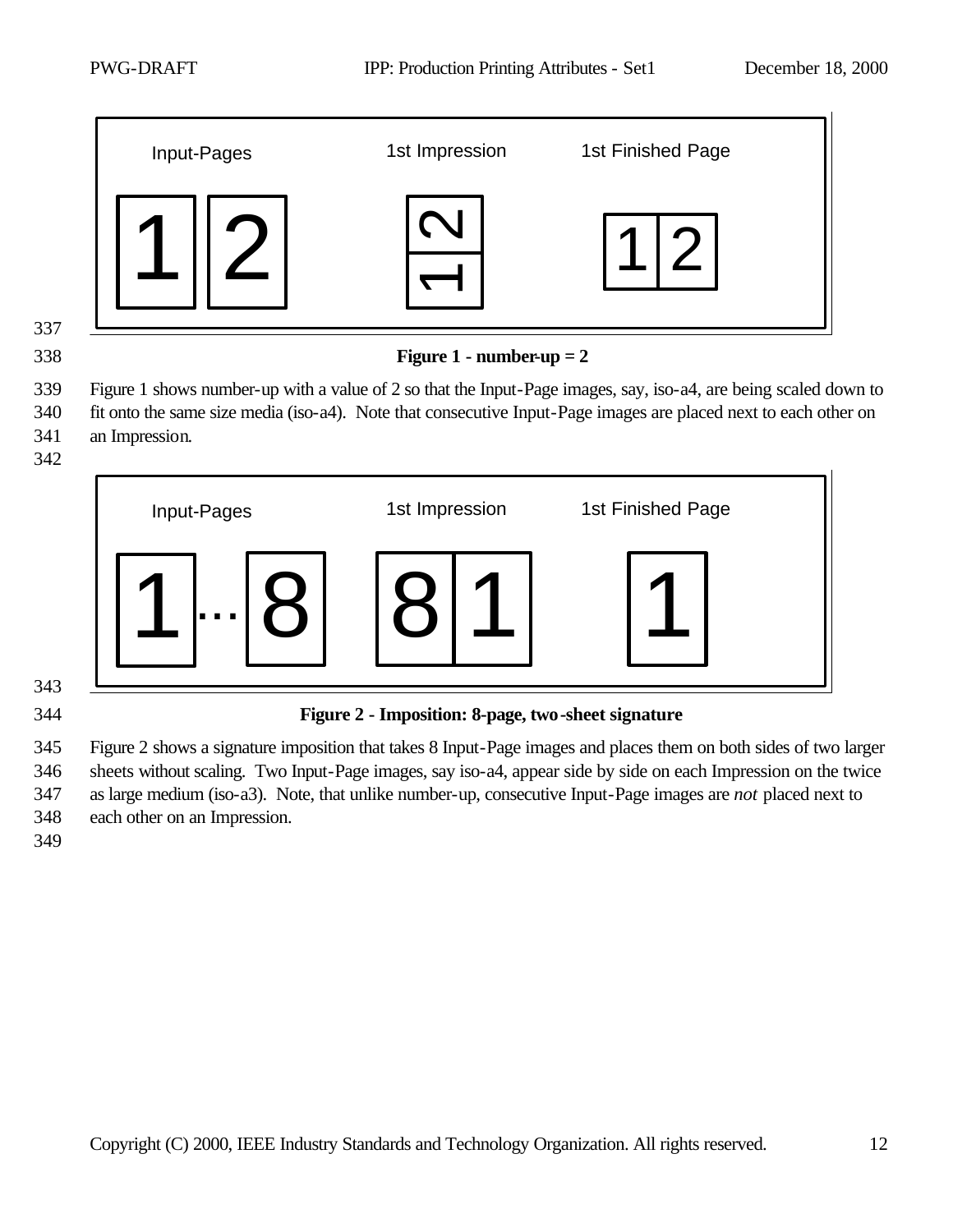

**Figure 3 - Imposition: 8-page, one-sheet signature**

 Figure 3 shows a signature imposition that takes 8 Input-Page images and places them on both sides of one larger sheet without scaling. Four Input-Page images, say iso-a4, appear side by side on each Impression on the four- times as large medium (iso-a2). Note, that unlike number-up, consecutive Input-Page images are *not* placed next to each other on an Impression.





#### **Figure 4 - Imposition: z-fold**

 Figure 4 shows a z-fold imposition that takes 3 Input-Page images and places them on both sides of one larger sheet without scaling. Three Input-Page images are placed next to each other on an Impression.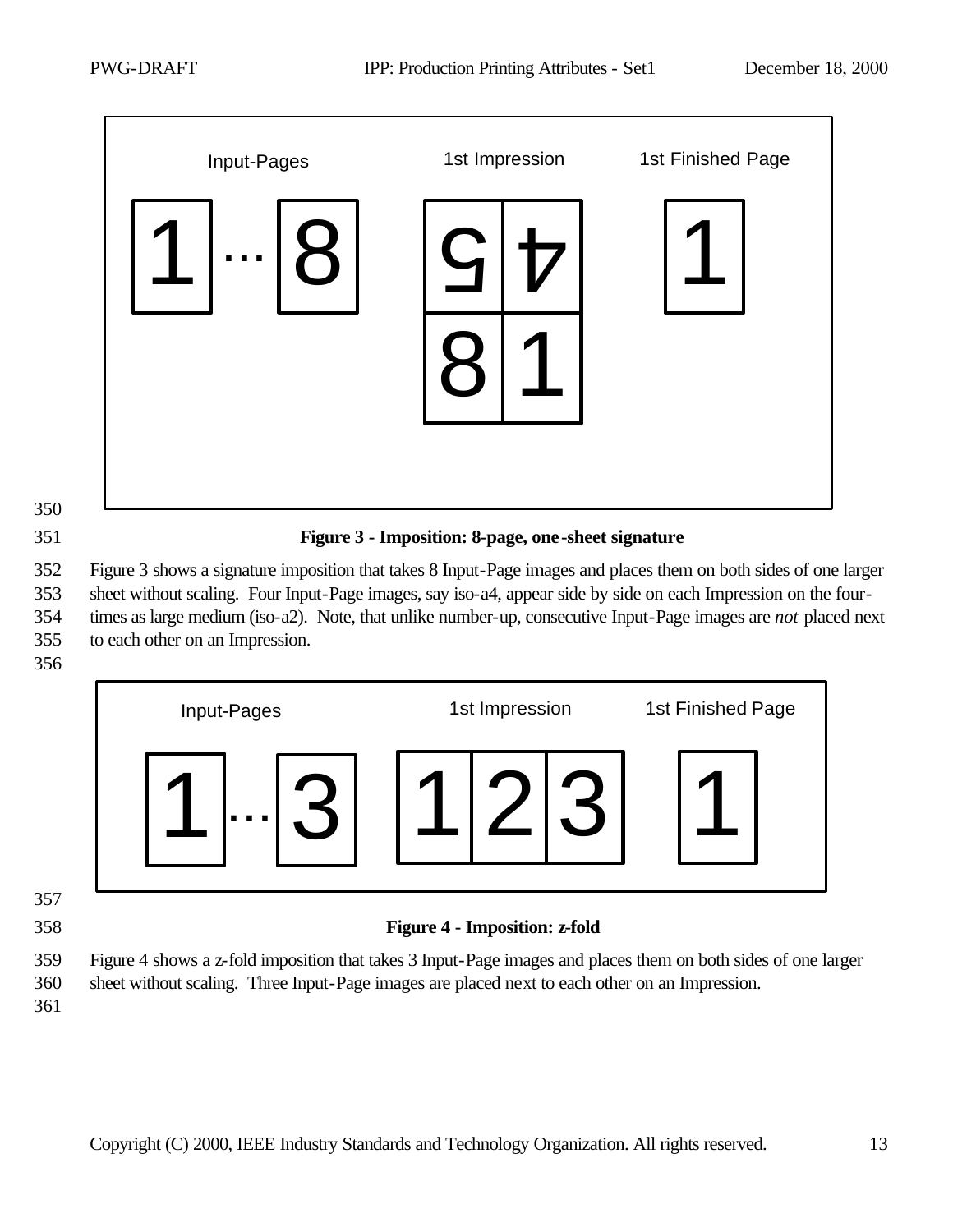

#### **Figure 5 - Imposition: same-up = 4**

 Figure 5 shows a same-up imposition that takes 4 copies of pairs of Input-Page images (actually Finished Page images), say iso-a4 size, and replicates them on both sizes of an iso-a2 impressions. Then the sheet is cut into four separate sheets of iso-a4 size.

# **2.4 Coordinate System**

#### Some of the attribute extensions defined in this document refer to specific edges of a sheet of printed media. Specifying that a staple be placed in the upper left corner of a printed document is an example. To resolve ambiguity the following coordinate system is used throughout this document:

 The specified edge is always with respect to the document as if the document were a portrait document. If the document is actually a landscape or a reverse-landscape document, the client (which may include a user) supplies the appropriate transformed value. For example, to position a staple in the upper left hand corner of a landscape document when held for reading, the client supplies the 'staple-bottom-left' value (since landscape is defined as a +90 degree rotation from portrait, i.e., anti-clockwise). On the other hand, to position a staple in the upper left hand corner of a reverse-landscape document when held for reading, the client supplies the 'staple-top-right' value (since reverse-landscape is defined as a –90 degree rotation from portrait, i.e., clockwise).

The x-axis is defined to be along the bottom edge, with positive values extending in the direction of the right edge.

The y-axis is defined to be along the left edge, with positive values extending toward the top edge.

The origin (0,0) is the bottom-left corner.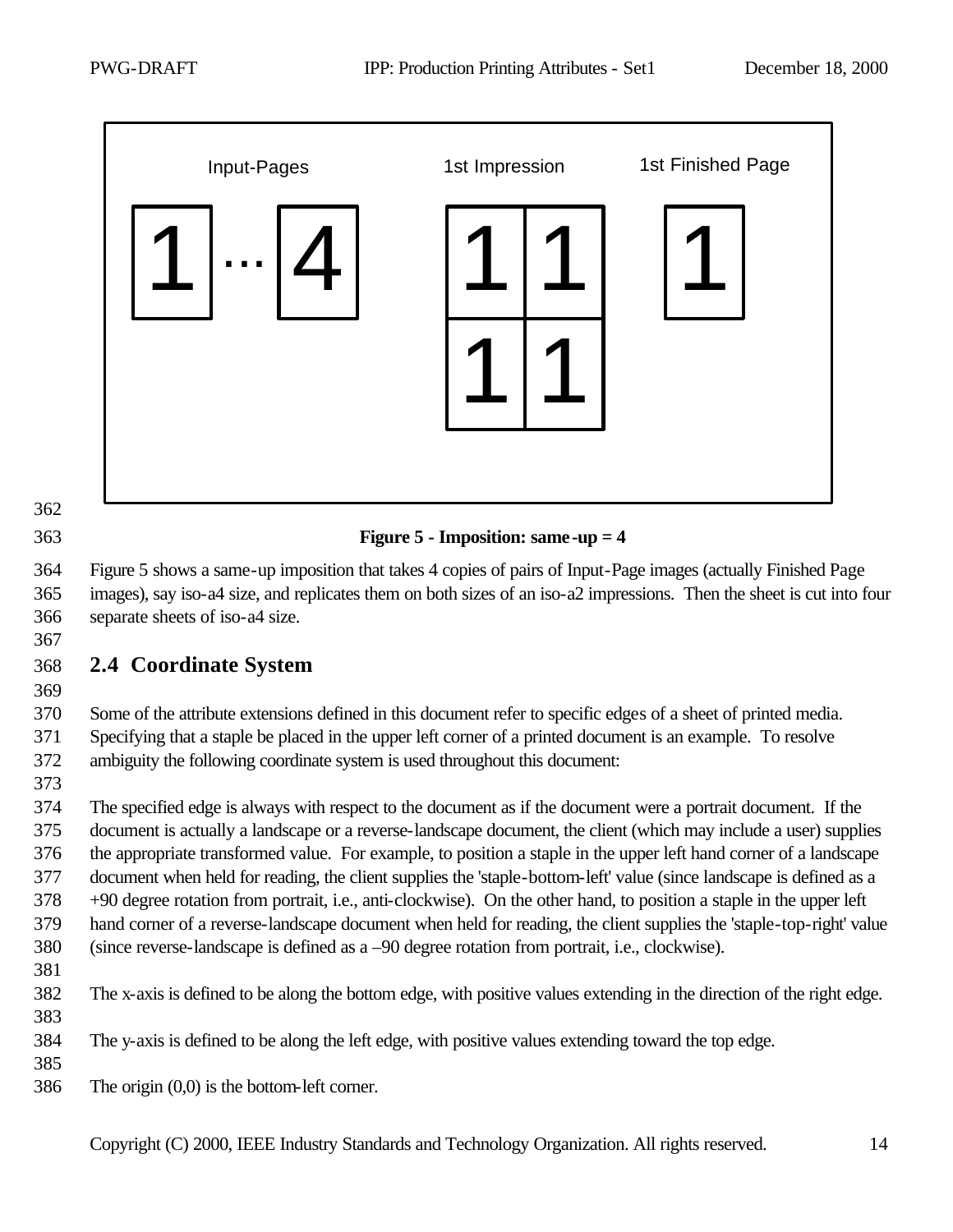Some other attribute extensions defined in this document refer to edges of the Finished-Page-Image Cell and to axes relative to the Finished-Page-Image Cell. For example, there is an attribute that shifts a Finished-Page Image along the x-axis and another that shifts it to a left edge.

 When imposition is not applied, the Finished-Page-Image Cell coincides to the surface of a medium. The rules cited in the above paragraphs of this section apply.

 When imposition is applied, the Finished-Page-Image Cell acts like the surface of a medium with regard to the co- ordinate system. That is, the edges and axes are as if the Finished-Page-Image Cell were in portrait orientation. The x-axis is along the bottom of the Finished-Page-Image Cell, the y-axis is along the left edge of the Finished-Page-Image Cell, and the origin at the bottom-left corner of the Finished-Page-Image Cell.

#### 

# **2.5 Enumeration and Ordering of print-stream pages**

 A *print-stream page* is a page according to the definition of pages in the language used to express the document data" (see section of 13.2.4 of the IPP Model and Semantics Document). The *document data* included in an IPP request is typically a PDL representation of a document composed by a user. For the remainder of this description we will use the term document data to mean the typical PDL representation sent with an IPP request (e.g., a PostScript File), and the term *original document* to mean the document composed by the user (e.g., a Word97 document). The print-stream page numbering is with respect to the Input-Document, not the Output-Document (see [ipp-override]). Furthermore, the page numbers are ordinal numbers starting at 1 and are independent of the page numbers that may be printed on the pages.

 The order of the print-stream pages in the document data is either the same as the order of the original document, 413 known as 1-N (read "one to N"), or the reverse of that order, known as N-1. There are no assumptions on the order of the original document, other than it is ordered.

The enumeration of print-stream pages begins with 1 and increments by 1 for each additional print-stream page.

The enumeration is based on the order of the original document, not the document data supplied with the IPP

request. In other words, if the document data is supplied in N-1 order (reverse of the original document order),

then print-stream page number '1' in the enumeration is actually the N th print-stream page defined in the document

data (see the "page-order-received" attribute in section 3.16). Similarly, print-stream page number '2' is defined

- by the (N-1) th print-stream page defined in the document data. Suppose the document data is supplied in the 1-
- N order (same as the original document order), then print-stream page number '1' in the enumeration is the 1 st
- print-stream page defined in the document data. Similarly, print-stream page number '2' is defined by the 2 nd print-stream page defined in the document data. The enumeration of print-stream pages is only relevant when
- applying attributes or operations that act on a page, or range of page basis (e.g., the "insert-sheet" attribute in
- section 3.5).
- 

The enumeration of print-stream pages is affected by the "multiple-document-handling" attribute. When the

Copyright (C) 2000, IEEE Industry Standards and Technology Organization. All rights reserved. 15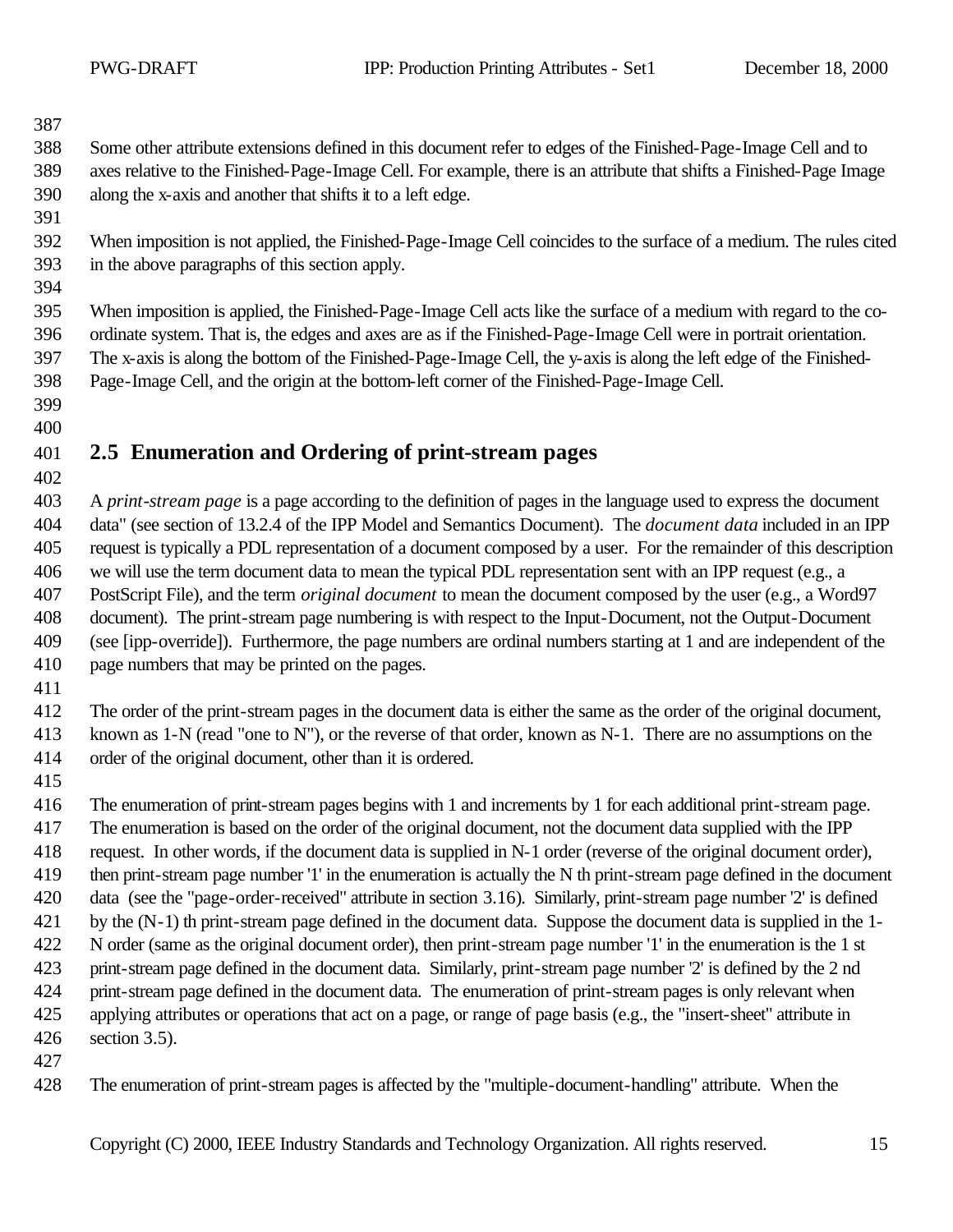"multiple-document-handling" attribute is 'single-document' or 'single-document-new-sheet,' the enumeration is

based on the concatenation of all the print-stream pages in the job. In the case of 'separate-documents-collated-

- copies' and 'separate-documents-uncollated-copies,' the enumeration of print-stream pages applies to each
- document. For example, for a job with eight documents, referring to print-stream page number '1' actually refers to print-stream page number '1' in each of the eight documents included with the job.
- 

 The enumeration of print-stream pages is NOT affected by the "page-ranges" Job Template attribute, if supplied. The "page-ranges" attribute merely affects which Input-Document pages are actually printed. For example, if an insert sheet is to be inserted after print-stream page number is 5 of a 10-page document, the insert page will be inserted after page 5 with respect to the Input-Document as long as page 5 is included in the "page-ranges" attribute. If the "page-ranges" attribute does not include Input-Document page 5, then the insert sheet will not be inserted. Thus a user can supply the "page-ranges" attribute without having to change any other attributes in order to print a part of a document.

# **2.6 Collection Attributes**

 An attribute of type 'collection' has a value that is a set of attributes, called *member* attributes. The definition for each member attribute is specified as a sub-section of the collection attribute definition. Each member attribute MAY in turn be single-valued or multi-valued. The Printer validates and processes each member attribute of a Job Template collection attribute in the same way that it validates and processes Job Template attributes. The collection merely serves as a container for the member attributes. In other words, the 'collection' attribute type serves the same purpose as the 'map' data type in the Java programming language and the dictionary mechanism in PostScript. See [ipp-coll] for a complete definition and encoding of the 'collection' attribute syntax with examples.

# **2.7 Definition of 'none' values**

 For most Job Template attributes, the client needs a way to indicate that the Printer MUST NOT perform the feature associated with the attribute, including not performing the default action indicated by the Printer's "xxx- default" attribute. If the client omits the "xxx" Job Template attribute, a corresponding value is used from the PDL data, if present. Otherwise, the Printer's "xxx-default" attribute value is used.

 For each attribute definition, the representation of none is specified or is explicitly disallowed. For string attribute syntax types, such as 'text', 'name', 'uri', 'uriScheme', 'charset', 'naturalLanguage', 'mimeMediaType', and 'octetString', the client supplies a zero-length value to indicate an explicit none. For 'enum', 'keyword', or 'keyword | name' a specific 'none' enum or keyword value is defined. For 'integer' or 'rangeOfInteger' values, a particular distinguished value, such as 0 or -1' is defined to mean none. The client can supply the defined none value in order to override a Printer's "xxx-default" value. The Printer MUST return the 'no-value' out-of-band value for Printer Description attributes that have 'dateTime' or 'integer' time values that do not yet have a value (see [RFC2911] sections 4.3.14 and 4.4.30).

 Similarly, for the corresponding Printer's "xxx-default", the Printer MUST use the same none value to indicate that there is no default value that will be applied. Thus the defined values for the "xxx-default" attribute are the same as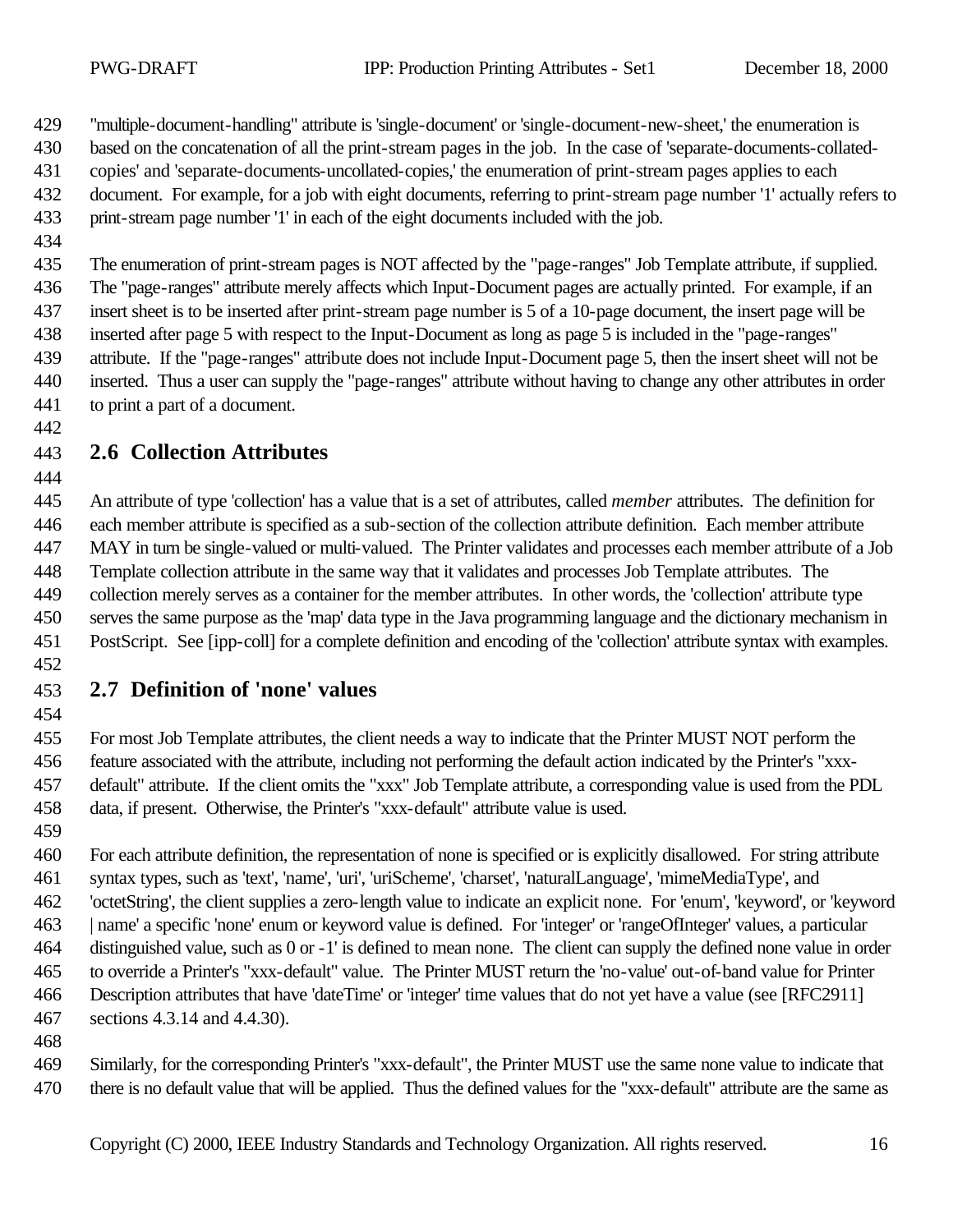471 those that a client can supply, including the none case. Consequently, no special mention is made of the none case

- 472 in each "xxx-default" attribute definition. However, a Printer implementation MUST support the defined none value
- 473 for each Job Template attribute in job submission, as a value of the "xxx-default" Printer attribute, and as one of the
- 474 values of the "xxx-supported" Printer attribute, if the Printer supports the "xxx" Job Template attribute. Also the
- 475 administrator SHOULD be able to remove the 'none' value from the list of supported values if the site policy is to
- 476 disallow the none case. See [ipp-set-ops] for means to set the values of the "xxx-supported" and "xxx-default"
- 477 Printer attributes using the Set-Printer-Attributes operation.
- 478

 There are a few Job Template attributes for which there is no none value defined, because of the inherent nature of the semantics associated with the attribute the Printer always supplies some value. Examples of such attributes (see [RFC2911]) are: "media" (type3 keyword | name) and "sides" (keyword). There is no 'none' keyword value defined for use with the media and a zero-length string will not match any supported values. Similarly, there is no 'none' keyword value defined for the "sides" attribute. All jobs that print use some media instance and either print on one side or on both sides. Thus this kind of attribute does not have a defined none value. Because some attributes do not have none values defined, while most do, the definition document MUST specify the distinguished none value in each attribute definition or explicitly state that there is no distinguished none value.

487

489

# 488 **3. Job Template Attributes**

490 This section defines Job Template Attribute extensions for production printing. Table 1 summarizes the Job and 491 Printer Job Template attributes.

| <b>Job Attribute</b>                                 | Printer: Default Value Attribute                              | Printer: Supported Values Attribute                                                             |
|------------------------------------------------------|---------------------------------------------------------------|-------------------------------------------------------------------------------------------------|
| cover-back (collection)                              | cover-back-default (collection)                               | cover-back-supported (1setOf type2)<br>keyword)                                                 |
| cover-front (collection)                             | cover-front-default (collection)                              | cover-front-supported (1setOf type2)<br>keyword)                                                |
| finishings-col (collection)                          | finishings-col-default (collection)                           | finishings-col-supported (1setOf type2)<br>keyword)<br>finishings-col-ready (1setOf collection) |
| force-front-side (1setOf)<br>integer(1:MAX))         | force-front-side-default (1setOf)<br>integer(1:MAX))          | force-front-side-supported<br>(rangeOfInteger(1:MAX))                                           |
| imposition-template<br>(type3 keyword)<br>name(MAX)) | imposition-template-default (type3)<br>keyword $  name(MAX))$ | imposition-template-supported (1setOf<br>$(type3$ keyword   name $(MAX))$ )                     |
| insert-sheet (collection)                            | insert-sheet-default (collection)                             | insert-sheet-supported (1setOf type2)<br>keyword)                                               |
| job-account-id<br>(name(MAX))                        | job-account-id-default<br>(name(MAX))                         | job-account-id-supported (boolean)                                                              |

#### 492 **Table 1 - Summary of Job Template Attributes**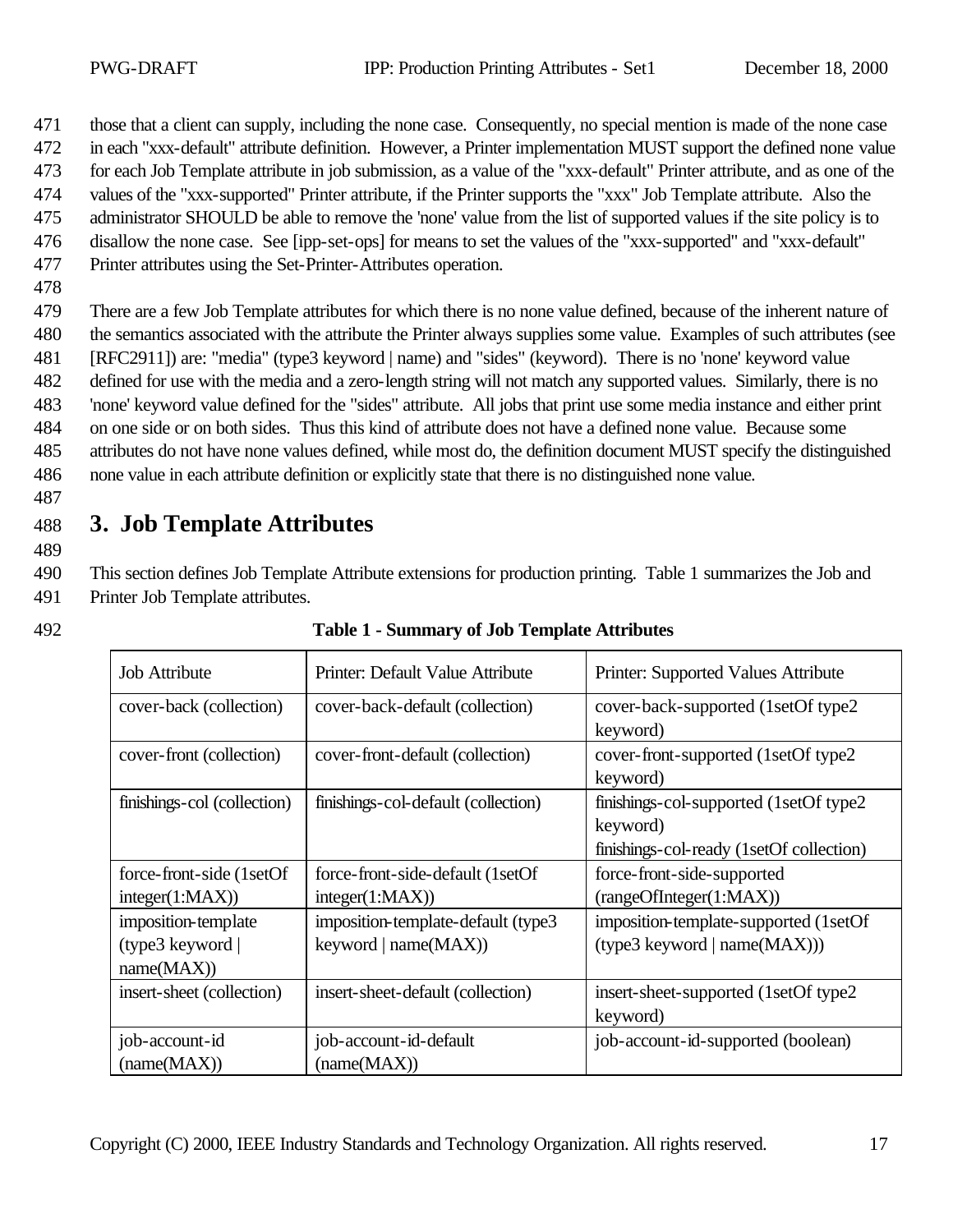| job-accounting-user-id   | job-accounting-user-id-default        | job-accounting-user-id-supported         |
|--------------------------|---------------------------------------|------------------------------------------|
| (name(MAX))              | (name(MAX))                           | (boolean)                                |
| job-accounting-sheets    | job-accounting-sheets-default         | job-accounting-sheets-supported (1setOf  |
| (collection)             | (collection)                          | type2 keyword)                           |
| job-error-sheet          | job-error-sheet-default (collection)  | job-error-sheet-supported (1setOf type2  |
| (collection)             |                                       | keyword)                                 |
| job-message-to-operator  | job-message-to-operator-default       | job-message-to-operator-supported        |
| (text(MAX))              | (text(MAX))                           | (boolean)                                |
| job-sheets-col           | job-sheets-col-default (collection)   | job-sheets-col-supported (1setOf type2   |
| (collection)             |                                       | keyword)                                 |
| job-sheet-message        | job-sheet-message-default             | job-sheet-message-supported (boolean)    |
| (text(MAX))              | (text(MAX))                           |                                          |
| media-col (collection)   | media-col-default (collection)        | media-col-supported (1setOf type2        |
|                          |                                       | keyword)                                 |
|                          |                                       | media-col-ready (1setOf collection)      |
| media-input-tray-check   | media-input-tray-check-default        | media-input-tray-check-supported         |
| (type3 keyword           | (type3 keyword   name(MAX))           | (1setOf (type3 keyword   name(MAX)))     |
| name(MAX))               |                                       |                                          |
| page-delivery (type2     | page-delivery-default (type2          | page-delivery-supported (1setOf type2    |
| keyword)                 | keyword)                              | keyword)                                 |
| page-order-received      | page-order-received-default (type2    | page-order-received-supported (1setOf    |
| (type2 keyword)          | keyword)                              | type2 keyword)                           |
| presentation-direction-  | presentation-direction-number-up-     | presentation-direction-number-up-        |
| number-up (type2         | default (type2 keyword)               | supported (1setOf type2 keyword)         |
| keyword)                 |                                       |                                          |
| separator-sheets         | separator-sheets-default (collection) | separator-sheets-supported (1setOf type2 |
| (collection)             |                                       | keyword)                                 |
| x-image-position (type2  | x-image-position-default (type2       | x-image-position-supported (1setOf type2 |
| keyword)                 | keyword)                              | keyword)                                 |
| x-image-shift (integer   | x-image-shift-default (integer        | x-image-shift-supported (rangeOfInteger  |
| (MIN:MAX))               | (MIN:MAX))                            | (MIN:MAX)                                |
| x-side1-image-shift      | x-side1-image-shift-default (integer  | x-side1-image-shift-supported            |
| (integer (MIN:MAX))      | (MIN:MAX)                             | (rangeOfInteger (MIN:MAX))               |
| x-side2-image-shift      | x-side2-image-shift-default (integer  | x-side2-image-shift-supported            |
| (integer (MIN:MAX))      | (MIN:MAX)                             | (rangeOfInteger (MIN:MAX))               |
| y-image-position (type2) | y-image-position-default (type2       | y-image-position-supported (1setOf type2 |
| keyword)                 | keyword)                              | keyword)                                 |
| y-image-shift (integer   | y-image-shift-default (integer        | y-image-shift-supported (rangeOfInteger  |
| (MIN:MAX)                | (MIN:MAX))                            | (MIN:MAX)                                |
| y-side1-image-shift      | y-side1-image-shift-default (integer  | y-side1-image-shift-supported            |
| (integer (MIN:MAX))      | (MIN:MAX)                             | (rangeOfInteger (MIN:MAX))               |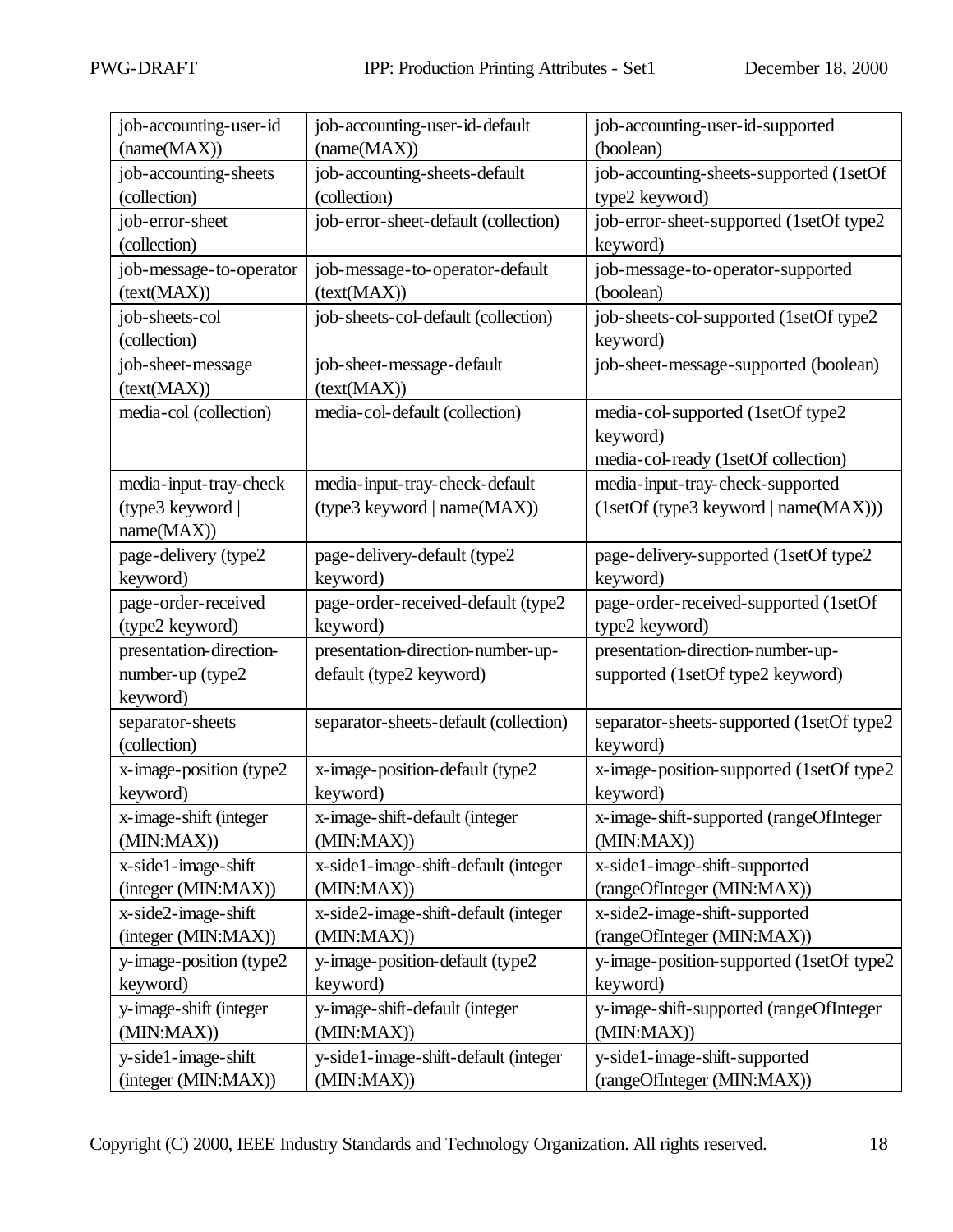| y-side2-image-shift | y-side2-image-shift-default (integer | y-side2-image-shift-supported |
|---------------------|--------------------------------------|-------------------------------|
| (integer (MIN:MAX)) | (MIN:MAX))                           | (rangeOfInteger (MIN:MAX))    |

# **3.1 cover-front (collection) and cover-back (collection)**

 These two attributes specify how covers are to be applied to each copy of each printed document within a job. Presence of the "cover-front" attribute indicates that a front cover is requested, and similarly, the presence of the "cover-back" attribute indicates that a back cover is requested. Each of the "cover-front" and "cover-back" attributes includes where printing should be applied on the cover (if any), and what media should be used for the cover.

 Both the "cover-front" and "cover-back" attributes are affected by the "multiple-document-handling" attribute. In the case of the 'single-document' and 'single-document-new-sheet' values, the covers MUST be applied to each copy of the composite (single) document. When the value is either 'separate-documents-collated-copies' or

'separate-documents-uncollated-copies', then the covers MUST be applied to each document copy individually.

 The sheets in the rendered output that represent the covers are treated like any other sheet in the document copy. For example, if the "finishings" attribute (see [RFC2911] section 4.2.6) has a value of 'staple,' then the staple would

bind the covers, along with all of the other sheets in the output.

 A client SHOULD use this attribute rather than the "page-overrides" attribute with the "media" attribute overridden for the first and last page of each Output-Document. A Printer MAY perform some special function with covers that it wouldn't perform for "page-overrides".

Both the "cover-front" and "cover-back" attributes are defined by the following collection:

- 
- 

| 518 | Table 2 - "cover-front" and "cover-back" member attributes |  |  |
|-----|------------------------------------------------------------|--|--|
|     |                                                            |  |  |

| Attribute name     | attribute syntax                          | request                                          | <b>Printer Support</b> |
|--------------------|-------------------------------------------|--------------------------------------------------|------------------------|
| media<br>media-col | type3 keyword   $name(MAX)$<br>collection | MAY be neither or one   MUST<br>of, but NOT both | <b>MAY</b>             |
|                    |                                           |                                                  |                        |
| cover-type         | type2 keyword                             | <b>MUST</b>                                      | <b>MUST</b>            |

**3.1.1 media (type3 keyword | name(MAX)) or media-col (collection)**

 Either the "media" (defined in [RFC2911] section 4.2.11) or the "media-col" member attribute is used to indicate what media that the Printer MUST use for the specified cover. The member attributes are the same as those for the "media-col" attribute shown in Table 10.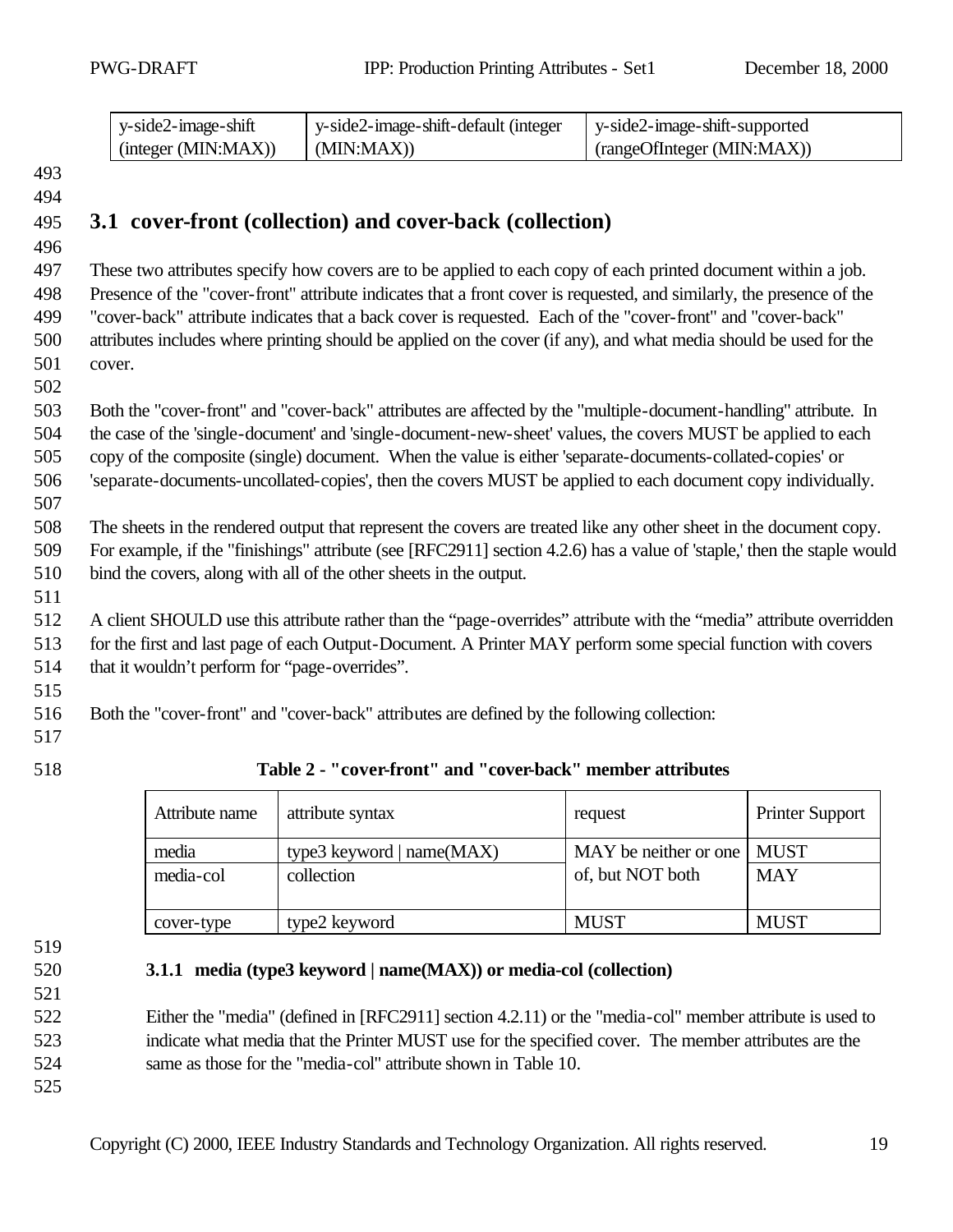If the client omits both the "media" and the "media-col" member attributes, then the media currently being used by the Printer object for the document copy SHOULD also be used for the cover. The client MUST NOT supply both the "media" and the "media-col" member attributes. If the client supplies such a mal- formed request by supplying both, the Printer MUST either (1) reject the request and return the 'client- error-bad-request' status code (see [RFC2911] section 13.1.4.1) or (2) use either the "media" or the "media-col" member attribute, independent of the value of the "ipp-attribute-fidelity" attribute supplied by the client.

 Since this "media" member attribute has the same name as the "media" Job Template attribute defined in [RFC2911] section 4.2.11), the "media-supported" (1setOf (type3 keyword | name(MAX))) Printer attribute (also defined in [RFC2911] section 4.2.11) identifies the values of this "media" member attribute (as well as the values of the "media" Job Template attribute) that the Printer supports, i.e., the names of the supported media.

 Since this "media-col" member attribute has the same name as the "media-col" Job Template attribute defined in section 3.13), the "media-col-supported" Printer attribute (defined in section 3.13.14) identifies the keyword names of the member attributes supported in this "media-col" member attribute (as well as the keyword names of the "media-col" Job Template attribute), i.e., the names of the member attributes in Table 10 that the Printer supports.

**3.1.2 cover-type (type2 keyword)**

 The "cover-type" member attribute indicates whether covers are wanted and which sides of the cover MUST contain print-stream pages. The print-stream pages used for printing on a cover come from the document data.

Standard keyword values for "cover-type" are:

| 'no-cover'    | No covers are to be produced.                                                                                                                                                                                                                                                                                                                                                 |
|---------------|-------------------------------------------------------------------------------------------------------------------------------------------------------------------------------------------------------------------------------------------------------------------------------------------------------------------------------------------------------------------------------|
| 'print-none'  | No printing on either side of the cover.                                                                                                                                                                                                                                                                                                                                      |
| 'print-front' | The front side (side one) of the cover MUST contain a print-stream page.                                                                                                                                                                                                                                                                                                      |
|               | For a front cover ("cover-front") the first print-stream page MUST be placed on<br>side one of the front cover sheet (this is the outside of the front cover). The Printer<br>MUST place the second print stream page on side one of the first sheet of the<br>output document.                                                                                               |
|               | For back cover ("cover-back") the last print-stream page MUST be placed on<br>side one of the back cover sheet (this is the inside of the back cover). The Printer<br>MUST place the second to last print stream page on the front or back side of the<br>last sheet of the output document depending on whether there are an odd or an<br>even number of print stream pages. |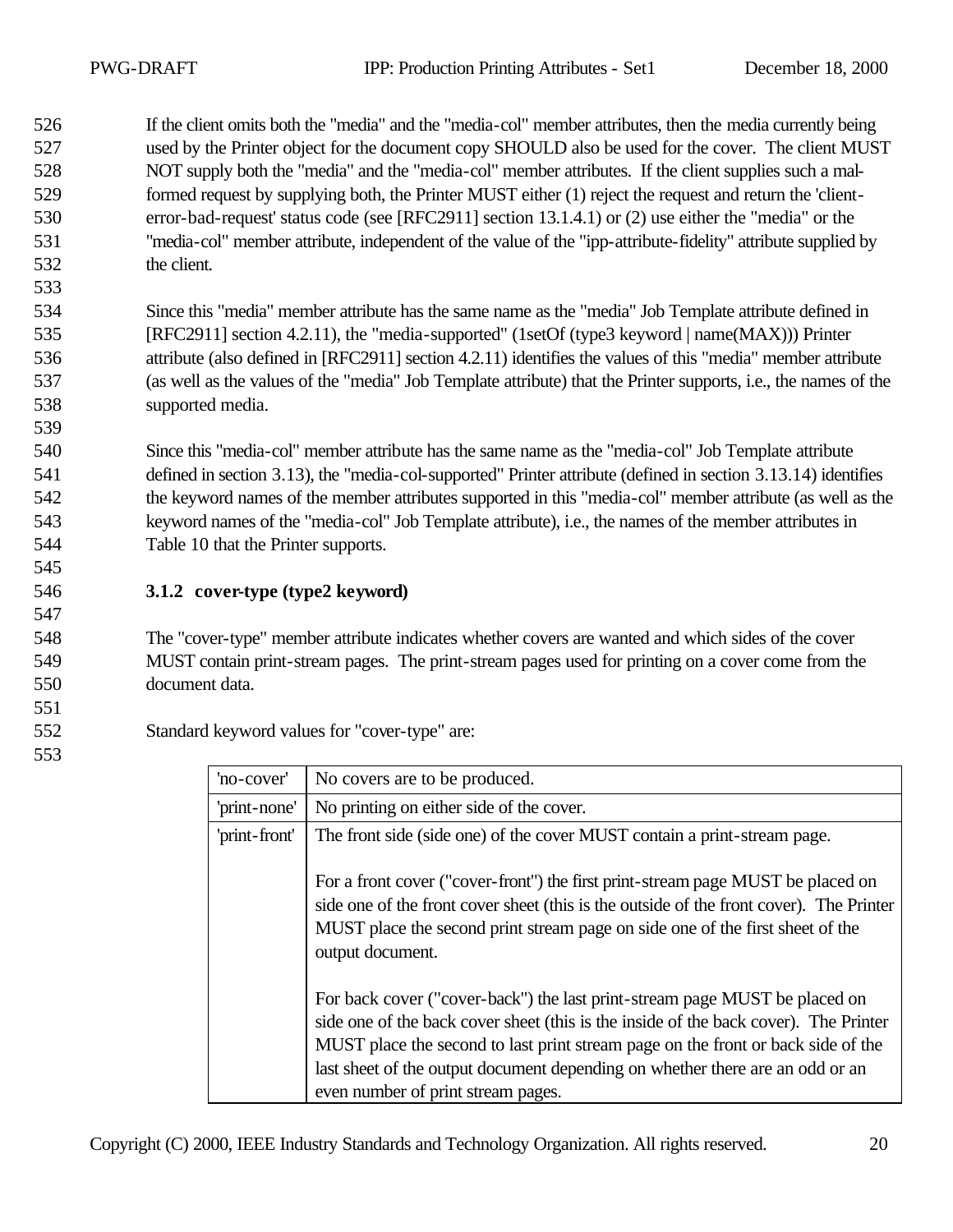| 'print-back' | The back side (side two) of the cover MUST contain a print-stream page.                                                                                                                                                                                                                                                                                                          |
|--------------|----------------------------------------------------------------------------------------------------------------------------------------------------------------------------------------------------------------------------------------------------------------------------------------------------------------------------------------------------------------------------------|
|              | For a front cover ("cover-front") the first print-stream page MUST be placed on<br>side two of the front cover sheet (this is the inside of the front cover). The Printer<br>MUST place the second print stream page on side one of the first sheet of the<br>output document.                                                                                                   |
|              | For a back cover ("cover-back") the last print-stream page MUST be placed on<br>side two of the back cover sheet (this is the outside of the back cover). The<br>Printer MUST place the second to last print stream page on the front or back side<br>of the last sheet of the output document depending on whether there are an odd or<br>an even number of print stream pages. |
| 'print-both' | Both the front and back sides of the cover MUST contain a print-stream page.                                                                                                                                                                                                                                                                                                     |
|              | The front cover MUST contain the first and second print-stream pages on the<br>front and back sides of the front cover sheet, respectively. The Printer MUST<br>place the third print stream page on side one of the first sheet of the output<br>document.                                                                                                                      |
|              | The back cover MUST contain the second to last and last print-stream pages on<br>the front and back sides of the back cover sheet, respectively. The Printer MUST<br>place the third to last print stream page on the front or back side of the last sheet<br>of the output document depending on whether there are an odd or an even number<br>of print stream pages.           |

554 When printing on the back side (side two) of a cover, the value of the "sides" attribute SHOULD be used to determine which edge is the reference edge (i.e., long or short edge). In the case where the "sides" attribute is 'one-sided,' then the reference edge SHOULD be the long edge. 558 NOTE: If referencing the "sides" attribute is insufficient for determining the reference edge printing on the back side of a cover, then an additional member attribute could be defined that indicates which edge to reference. However, the predominate use cases are covered without this additional member attribute. 562 In cases where the document data does not contain enough print-stream pages to satisfy the "cover-front" or "cover-back" request, the behavior is implementation dependent. 565 The "cover-type-supported" (1setOf type2 keyword) Printer attribute identifies the values that the Printer supports, i.e., the keyword cover types supported. 568 **3.1.3 cover-front-default (collection) and cover-back-default (collection)** 570 The "cover-front-default" and "cover-back-default" specify the cover that the Printer will provide, if any, if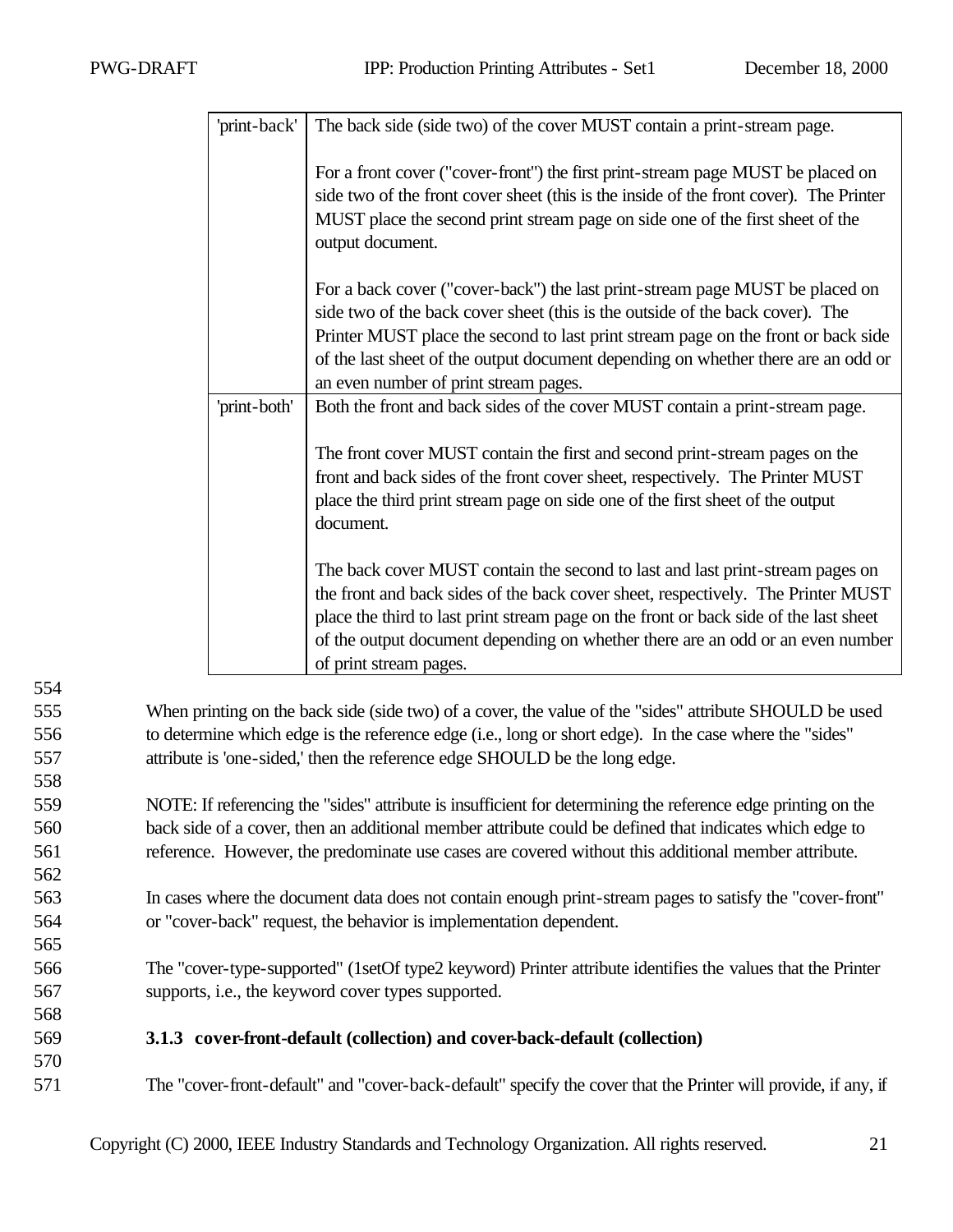the client omits the "cover-front" or "cover-back" Job Template attribute, respectively. The member attributes are defined in Table 2. A Printer MUST support the same member attributes and values for these default attributes as it supports for the corresponding "cover-front" and "cover-back" Job Template attributes.

#### **3.1.4 cover-front-supported (1setOf type2 keyword), cover-back-supported (1setOf type2 keyword)**

 The "cover-front-supported" and "cover-back-supported" attributes identify the keyword names of the member attributes supported in the "cover-front" and "cover-back" collection Job Template attributes, respectively, i.e., the keyword names of the member attributes in Table 2 that the Printer supports.

### **3.2 finishings-col (collection) - augments IPP "finishings"**

 This attribute augments the IPP "finishings" Job Template attribute (defined in [RFC2911] section 4.2.6). This "finishings-col" Job Template collection attribute enables a client end user to specify detailed finishing operations that cannot be specified using simple enumerated finishing values of the IPP "finishings" Job Template attribute. Figure 6 shows the general finishing coordinate system used by the member attributes of the "finishing-col" collection attribute and relates to the general coordinate system defined in section 2.3 for all Job Template attributes. A Printer MAY support the "finishings" attribute without supporting the "finishings-col" attribute. However, if a Printer supports the "finishings-col" attribute, it MUST also support the "finishings" attribute. Otherwise, clients that support only the IPP/1.0 or IPP/1.1 "finishings" Job Template attribute would not be able to interoperate with a Printer that supports only the "finishings-col" Job Template attribute. 

 Note: The "finishings-col" (and the IPP/1.1 "finishing" ) Job Template attribute MAY be applied to page ranges using the "pages-per-subset" Job Template attribute (see [ipp-override]) in order to achieve so-called "subset finishing".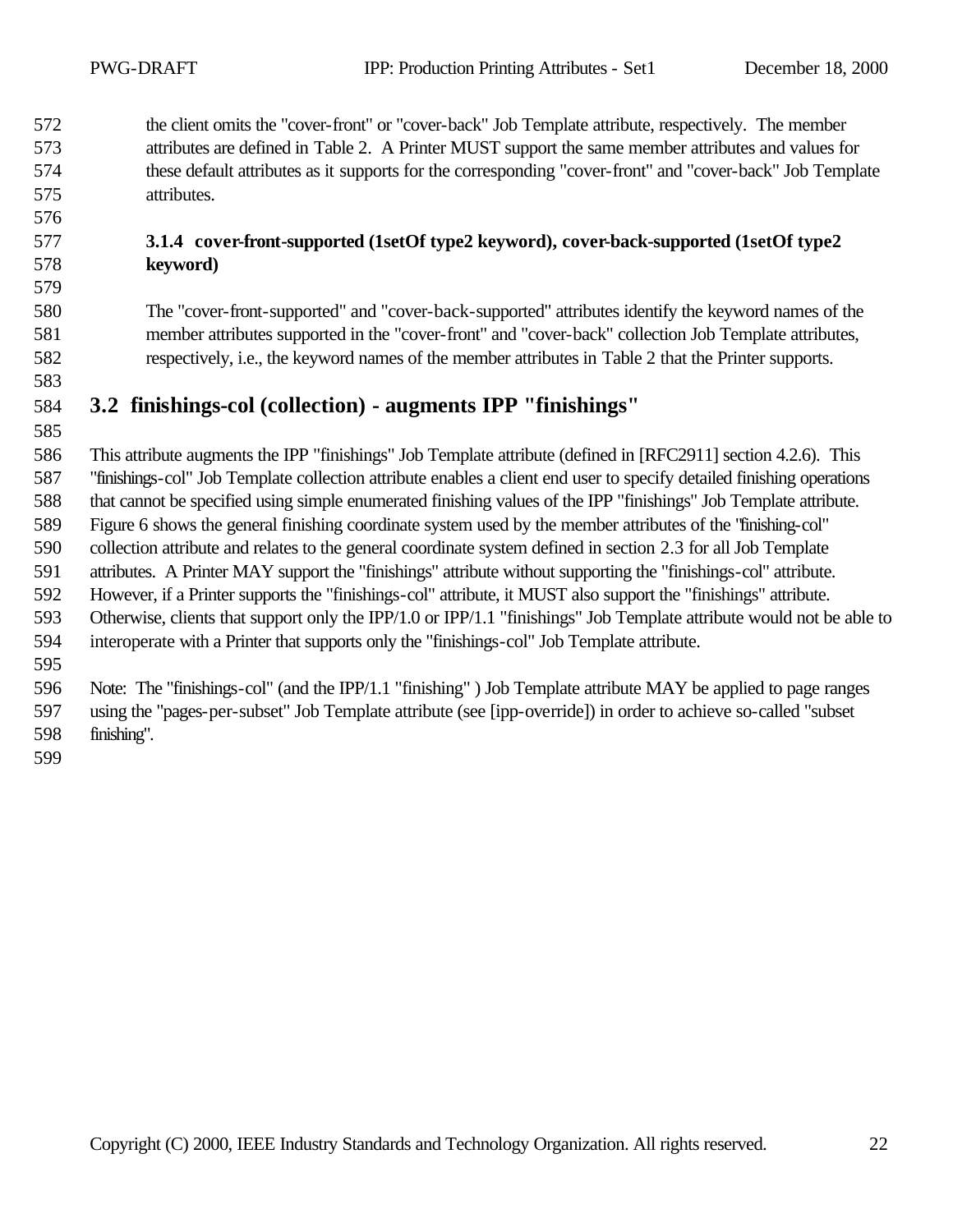

#### 601 **Figure 6 - General Finishing Coordinate System**

605

609

611

602 Table 3 lists the member attributes of the "finishings-col" (collection) attribute. Some of these member attributes

603 are themselves collection attributes.

| $1$ and $3 - 1$ in $1$ in $2 - 1$ in $2 - 1$ in $3 - 1$ in $1$ in $1$ in $1$ in $1$ in $1$ in $1$ |     |                           |
|---------------------------------------------------------------------------------------------------|-----|---------------------------|
| Attribute                                                                                         |     | Request   Printer Support |
| finishing-template (name $(MAX)$ )                                                                | MAY | <b>MAY</b>                |
| stitching (collection)                                                                            | MAY | <b>MAY</b>                |

#### 604 **Table 3 - The "finishings-col" member attributes**

606 Note: other collection member attributes will be defined in the future, such as: "binding", "drilling", "folding", 607 "trimming", and "offsetting", etc. There may also be some future non-collection member attributes that are 608 simply 'keyword | name'.

#### 610 **3.2.1 finishing-template (name(MAX))**

 The "finishing-template" member attribute contains a string value that specifies some particular finishing operation. The value MAY be a list of parameters used by some implementation defined finishing software or finishing device, e.g. a third party finisher. Alternatively, the value MAY be the name of a file containing finishing parameters.

617 The "finishing-template-supported" (1setOf name(MAX)) Printer attribute identifies the values of this 618 "finishing-template" member attribute that the Printer supports, i.e., the implementation-specific parameter 619 values supported.

620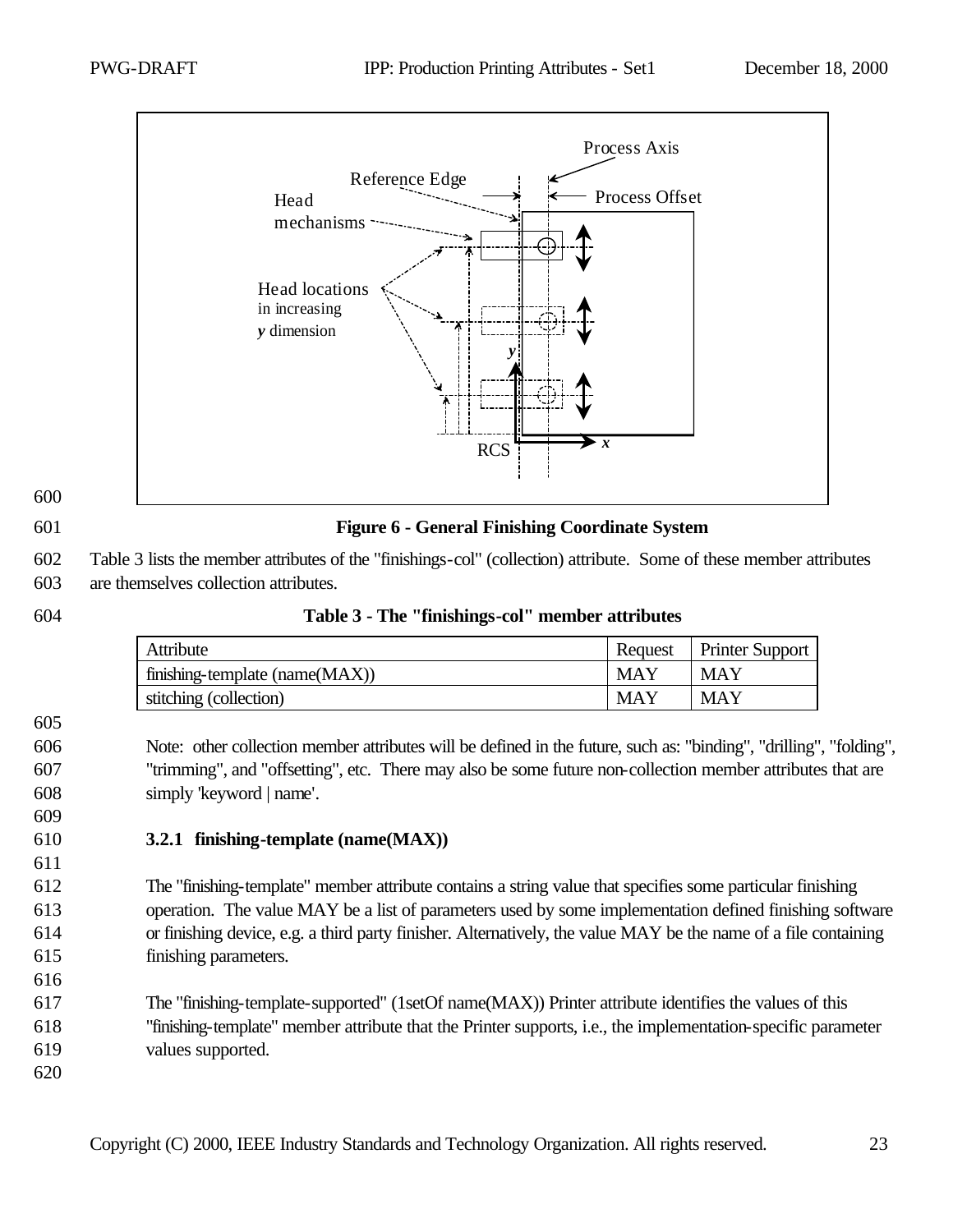#### **3.2.2 stitching (collection)**

 The "stitching" member attribute is used to specify that each copy of each document in the job MUST be stitched or stapled using the detailed stitching parameters provided in the collection. The stitching member attribute is used whether the implementation uses wire stitches or staples. Table 4 lists the member attributes of the "stitching" (collection) attribute.

| Attribute                                   | Request     | <b>Printer Support</b> |
|---------------------------------------------|-------------|------------------------|
| stitching-reference-edge (type2 keyword)    | MUST        | <b>MUST</b>            |
| stitching-offset (integer(0:MAX))           | <b>MUST</b> | <b>MUST</b>            |
| stitching-locations (1setOf integer(0:MAX)) | <b>MUST</b> | <b>MUST</b>            |

| 627 |  | Table 4 - The "stitching" member attributes |  |
|-----|--|---------------------------------------------|--|
|     |  |                                             |  |

- While the "stitching-reference-edge," "stitching-offset", and "stitching-locations" member attributes are required to completely specify all possible stitching locations, it may not be possible to specify all of these (or to specify all of them independently) for every stitching device.
- A Printer that chooses to support the "stitching" collection attribute MUST support the "stitching- reference-edge", the "stitching-offset", and the "stitching-locations" member attributes (in order to provide programmable stitching capability beyond that available through the IPP "finishings" Job Template attribute - see [RFC2911] section 4.2.6)
- A client that chooses to request custom stitching using the "stitching" collection attribute MUST specify the "stitching-reference-edge", the "stitching-offset", and the "stitching-locations". If the client supplies a mal-formed request by not supplying all three member attributes, the Printer MUST (depending on implementation) either (1) reject the request and return the "client-error- bad-request' (see [RFC2911] section 13.1.4.1) or (2) default the omitted member attributes, independent of the value of the "ipp-attribute-fidelity" attribute supplied by the client.

#### **3.2.2.1 stitching-reference-edge (type2 keyword)**

- The "stitching-reference-edge" member attribute specifies the Stitching Reference Edge of the output media relative to which the stapling or stitching MUST be applied. The individual staples or stitches will be situated along a line or axis parallel to the Stitching Reference Edge that is called the Stitching Axis.
- Notice that the "stitching-reference-edge" member attribute is single valued, and thus prohibits specification of location by a combination of values (e.g., top-left is not allowed).
- The standard keyword values are:
- 'bottom': The bottom edge coincides with the x-axis of the coordinate system. 'top': The top edge is opposite and parallel to the bottom edge. 'left': The left edge coincides with the y-axis of the coordinate system.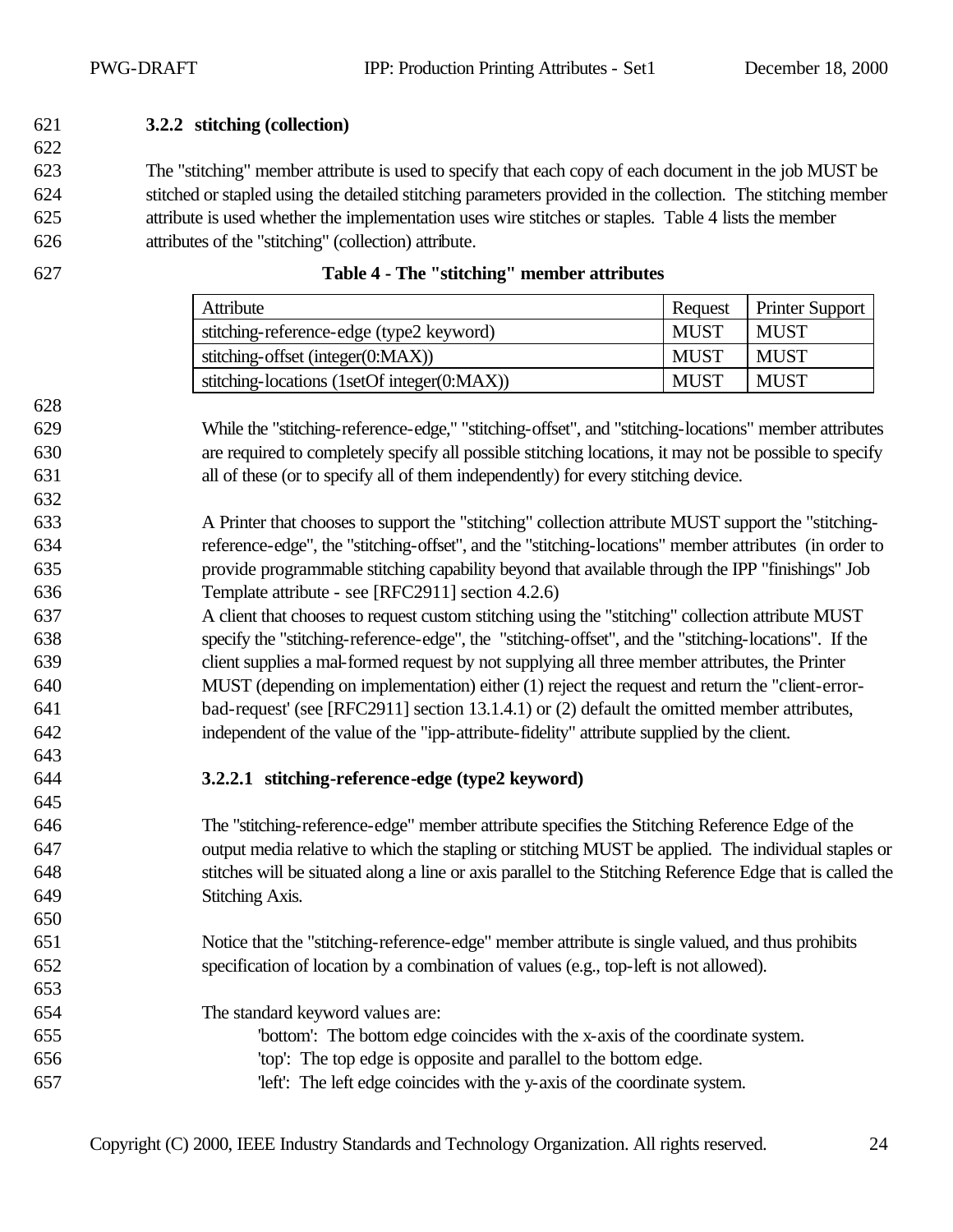PWG-DRAFT IPP: Production Printing Attributes - Set1 December 18, 2000

'right': The right edge is opposite and parallel to the left edge.

 A Printer MUST support this member attribute and at least the 'left' value, however, which additional values depend on implementation.

 Note that the 'left' value works with 'portrait' and 'landscape' documents, since 'landscape' documents are rotated anti-clock-wise 90 degrees, i.e., plus 90 degrees, with respect to 'portrait' documents, if landscape documents are stapled along the long edge (which becomes the top edge when the human reader orients the 'landscape' document for reading). If the documents to be stapled are two-sided, then the client supplies the 'two-sided-long' and 'two-sided-short' values for the "sides" attribute for the 'portrait' and 'landscape' documents, respectively. Note: the client can supply the proper value for the "sides" attribute for the user, by knowing whether the document is portrait or landscape, thereby relieving the user of having to distinguish between the two values for two-sided printing.

 If the 'landscape' documents are to be stapled on the short edge (which becomes the left edge when the human reader orients the 'landscape' document for reading), the client supplies the 'bottom' and 'two-sided-short' values for the "stitching-reference-edge" and "sides" attributes, respectively.

 For 'reverse-landscape' documents (ones rotated clock-wise 90 degrees, i.e., minus 90 degrees, the client supplies 'right' and 'two-sided-long' values for the "stitching-reference-edge" and "sides" attributes, respectively, if landscape documents are stapled along the long edge (which becomes the top edge when the human reader orients the 'landscape' document for reading). If the 'reverse- landscape' documents are to be stapled on the short edge (which becomes the left edge when the human reader orients the 'landscape' document for reading), the client supplies the 'top' and 'two-sided-short' values for the "stitching-reference-edge" and "sides" attributes, respectively.

 The "stitching-reference-edge-supported" (1setOf type2 keyword) Printer attribute identifies the values of this "stitching-reference-edge" member attribute that the Printer supports, i.e., the stitching reference edges supported.

**3.2.2.2 stitching-offset (integer (0:MAX))**

 The "stitching-offset" member attribute specifies the perpendicular distance of the Stitching Axis from the Stitching Reference Edge. Since the "stitching-offset" member attribute is positive or zero, the offset is always in the direction that is both away from the Stitching Reference Edge and toward the center of the media sheet.

 The unit of measure for the "stitching-locations" member attribute is one hundredth of a millimeter. This unit is equivalent to 1/2540 th of an inch resolution.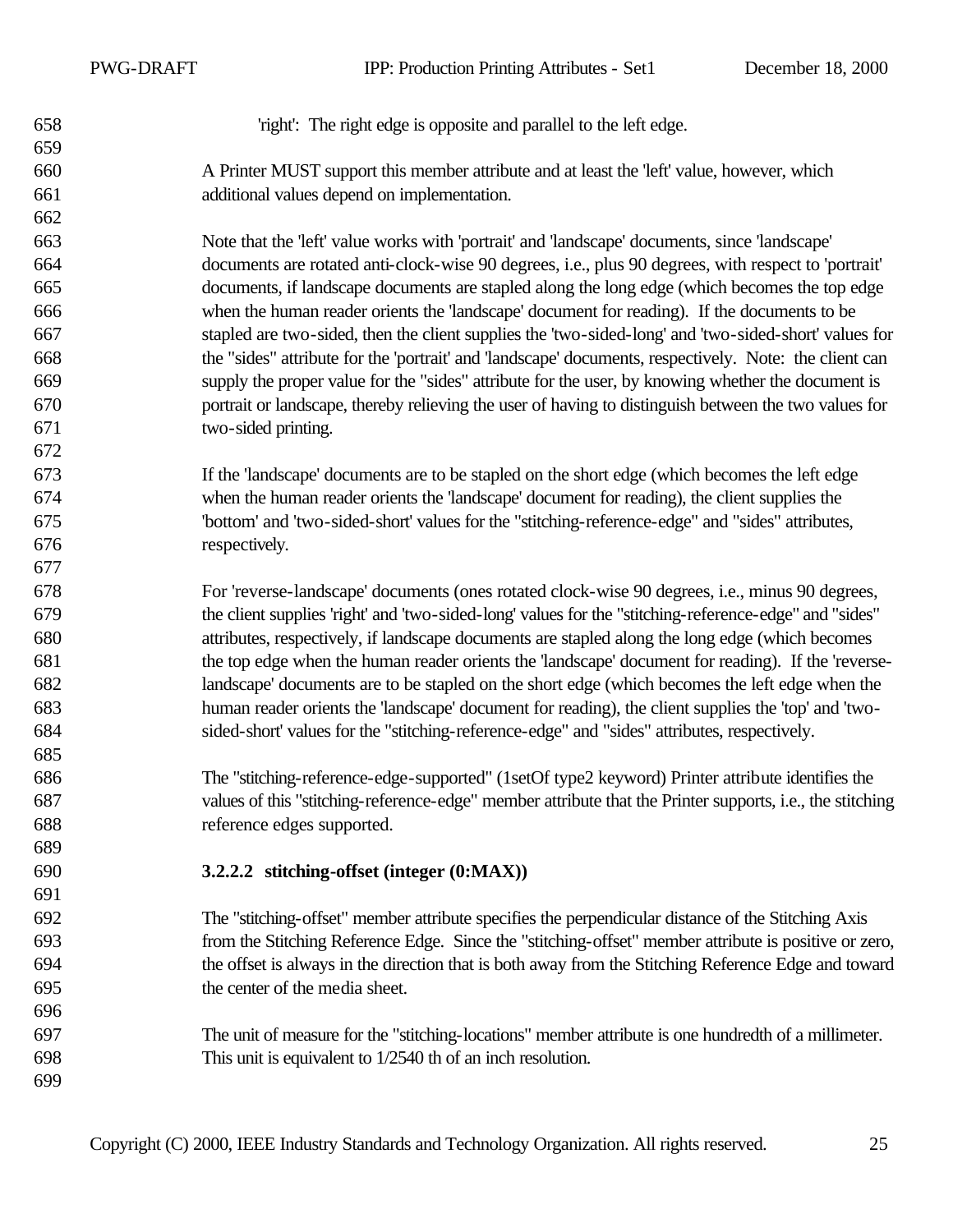If the client specifies a "stitching-offset" then the Printer MUST produce a stitch (or stitches) along a line that is the specified number of hundreds of millimeters specified by the "stitching-offset" attribute away from the "stitching-reference-edge". The "stitching-offset-supported" (1setOf (integer (0:MAX) | rangeOfInteger(0:MAX))) Printer attribute identifies the values of this "stitching-offset" member attribute that the Printer supports, i.e., the stitching offsets supported which can be a series of discrete numbers and/or ranges. No relationship between values of this attribute and the number of stitching locations that the device supports can be inferred. **3.2.2.3 stitching-locations (1setOf integer(0:MAX))** Each value of "stitching-locations" specifies an absolute offset along the Stitching Axis at which a stitch MUST occur. Each value in the 1setOf MUST be in order of increasing distance. If the "stitching-reference-edge" is either 'top' or 'bottom', then each value in the "stitching- locations" represents an offset in hundreds of millimeters from the left edge along the Stitching Axis toward the center of the medium. If the "stitching-reference-edge" is either 'left' or 'right, then each value in the "stitching-locations" represents an offset in hundreds of millimeters from the bottom edge along the Stitching Axis toward the center of the medium. The unit of measure for the "stitching-locations" member attribute is one hundredth of a millimeter. This unit is equivalent to 1/2540 th of an inch resolution. The "stitching-locations-supported" (1setOf (integer(0:MAX) | rangeOfInteger(0:MAX))) Printer attribute identifies the values of this "stitching-locations" member attribute that the Printer supports, i.e., the stitching locations supported which can be a series of discrete numbers and/or ranges. No relationship between values of this attribute and the number of stitching locations that the device supports can be inferred. The "max-stitching-locations-supported" (integer(1:MAX)) Printer Description attribute indicates the maximum number of stitches or staples that the implementation is capable of inserting into an Output Document, even if that number would require human intervention in order to configure the (manual configured) stitcher. See section 5.2. In other words, "max-stitching-locations-supported" attribute specifies the maximum number of values that the client can supply in the "stitching- locations" member attribute. **3.2.2.4 stitching-supported (1setOf type2 keyword)** The "stitching-supported" Printer attribute identifies the keyword names of the member attributes supported in the "stitching" collection member attribute, i.e., the keyword names of the member attributes in Table 4 that the Printer supports.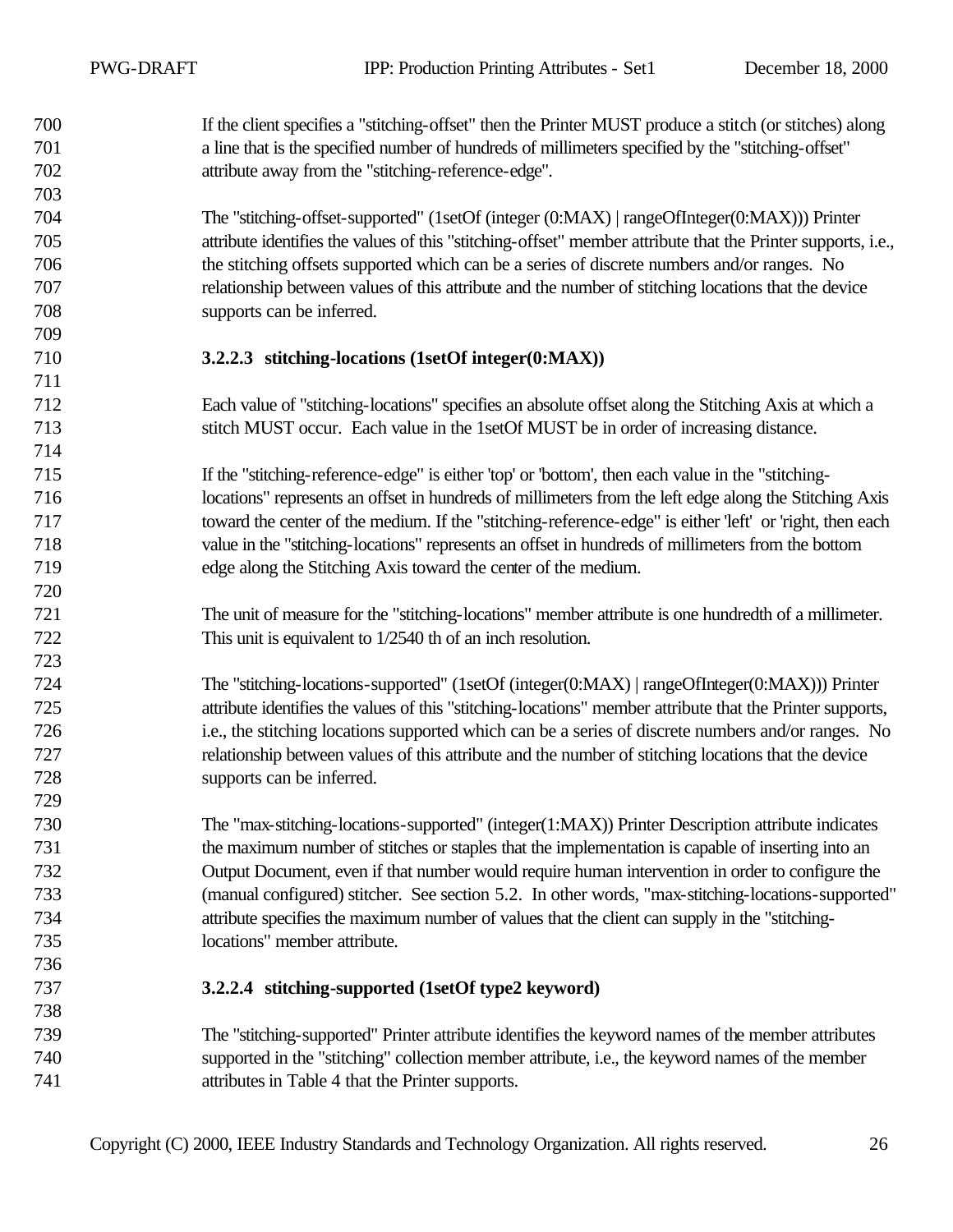744

750

752

743 **3.2.3 finishings-col-default (collection)**

 The "finishings-col-default" Printer attribute specifies the finishing that the Printer uses, if any, if the client omits the "finishings-col" Job Template attribute in the Job Creation operation (and the PDL doesn't include a finishing specification). The member attributes are defined in Table 3. A Printer MUST support the same member attributes for this default collection attribute as it supports for the corresponding "finishings-col" Job Template attribute.

### 751 **3.2.4 finishings-col-ready (1setOf collection)**

 The "finishings-col-ready" Printer attribute identifies the finishings configurations that do not require human intervention in order to be used. Table 5 lists the member attributes, their attribute syntaxes, and the corresponding "xxx-supported" Printer attributes. The member attributes have the same names as the member attributes that the client can supply in the "finishing-col" collection attribute (see Table 4), but have the attribute syntaxes of the corresponding "xxx-supported" Printer attributes. The member attribute values will differ from the corresponding "xxx-supported" Printer attribute values to the extent that human intervention is needed, such as running out of staples (or stitching wire) and/or a stapler that requires manual position setting. The rangeOfInteger value is used to indicate the range that can be selected by the client without human intervention, if the finisher is programmable.

| 762 | Table 5 - The "finishings-col-ready" member attributes |  |
|-----|--------------------------------------------------------|--|
|-----|--------------------------------------------------------|--|

| member attribute                          | section | corresponding supported attribute             |
|-------------------------------------------|---------|-----------------------------------------------|
| finishing-template (1setOf name(MAX))     | 3.2.1   | finishing-template-supported (1setOf)         |
|                                           |         | name(MAX))                                    |
| stitching (1setOf collection)             | 3.2.2   | stitching-supported (1setOf type2 keyword)    |
| which contains:                           |         |                                               |
| stitching-reference-edge (1setOf type2)   | 3.2.2.1 | stitching-reference-edge-supported (1setOf)   |
| keyword)                                  |         | type2 keyword)                                |
| stitching-offset (1setOf (integer (0:MAX) | 3.2.2.2 | stitching-offset-supported" (1setOf (integer) |
| rangeOfInteger(0:MAX)))                   |         | $(0:MAX)$   rangeOfInteger $(0:MAX))$ )       |
| stitching-locations (1setOf               | 3.2.2.3 | stitching-locations-supported (1setOf         |
| interger(0:MAX)                           |         | interger(0:MAX)                               |
| rangeOfInteger(0:MAX)))                   |         | rangeOfInteger(0:MAX)))                       |

- 763
- 
- 765

#### 764 **3.2.5 finishings-col-supported (1setOf type2 keyword)**

766 The "finishings-col-supported" Printer attribute identifies the keyword names of the member attributes 767 supported in the "finishings-col" collection Job Template attribute, i.e., the keyword names of the member 768 attributes in Table 3 that the Printer supports.

769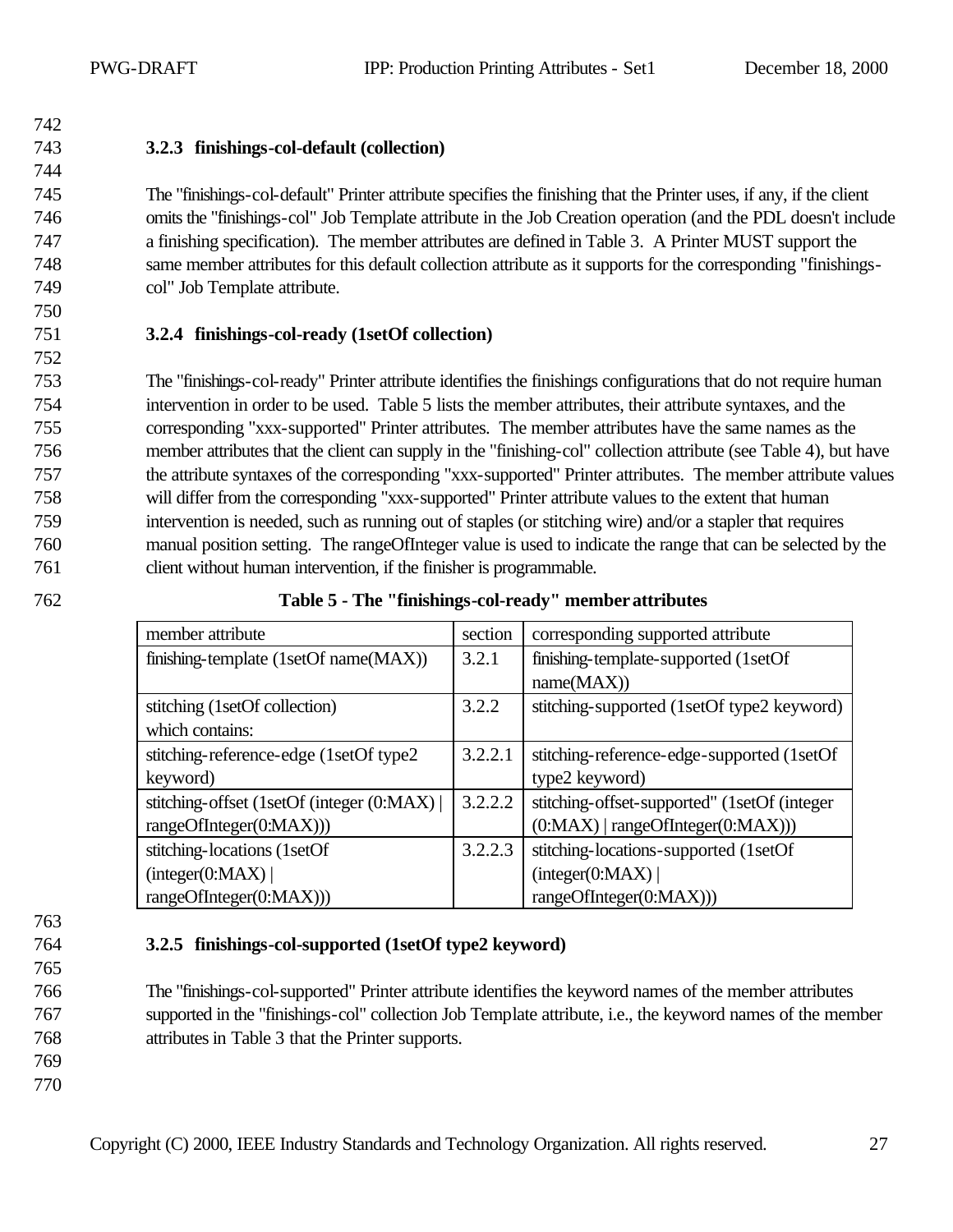# **3.3 force-front-side (1setOf integer(1:MAX))**

 This attribute forces the identified Input-Pages (numbered 1 to n) to be imaged on the front side of a sheet in the Finished Document. This attribute is typically used to start a new chapter or section of a document. For each identified Input-Page, if that page:

- (1) would have been imaged on the back side of a sheet in the Finished Document, that back side is left blank and the page is imaged on the front side of the next sheet in the Finished Document
- (2) Otherwise, the Printer prints the identified page as usual.
- 

#### **3.3.1 Interaction between the "force-front-sided" and "number-up" attributes**

 If the "number-up" attribute (see [RFC2911] section 4.2.9) is also supplied and the specified page image would have been in the first position on the front side of a sheet anyway, this attribute has no effect. Otherwise, the Printer places the specified page image in the first position of the front side of next sheet in the Finished Document and the intervening page positions are left blank.

# **3.4 imposition-template (type3 keyword | name(MAX))**

 This attribute identifies which imposition method the Printer MUST use to layout Finished-Page Images onto the surface of a series of one or more sheets (see section 2.3 for a more detailed definition of Imposition and examples). The value of this attribute identifies the Imposition method to be used in an IMPLEMENTATION- DEFINED manner. For example, the value (1) can identify a known algorithm implemented in software or (2) can be mapped to a file which contains the imposition parameters or a script. 

Standard keyword values are:

| 'none       | No imposition template is applied.                 |
|-------------|----------------------------------------------------|
| 'signature' | The standard site signature template MUST be used. |

 See section 2.3 for examples of different kinds of imposition. See section 3.19.1.2 for the interaction of this attribute with the Image Shifting and "number-up" attributes.

#### **3.4.1 Interaction between the "imposition-template" and "sides" attributes**

804 Whether or not the "sides" attribute (see [RFC2911] section 4.2.8) is overriden by this attribute DEPENDS ON IMPLEMENTATION, including the value supplied.

# **3.4.2 Interaction between the "imposition-template" and "number-up" attributes**

See section 3.19.1.2 for the interaction between Imposition attributes and the "number-up" attribute (see

810 [RFC2911] section 4.2.9).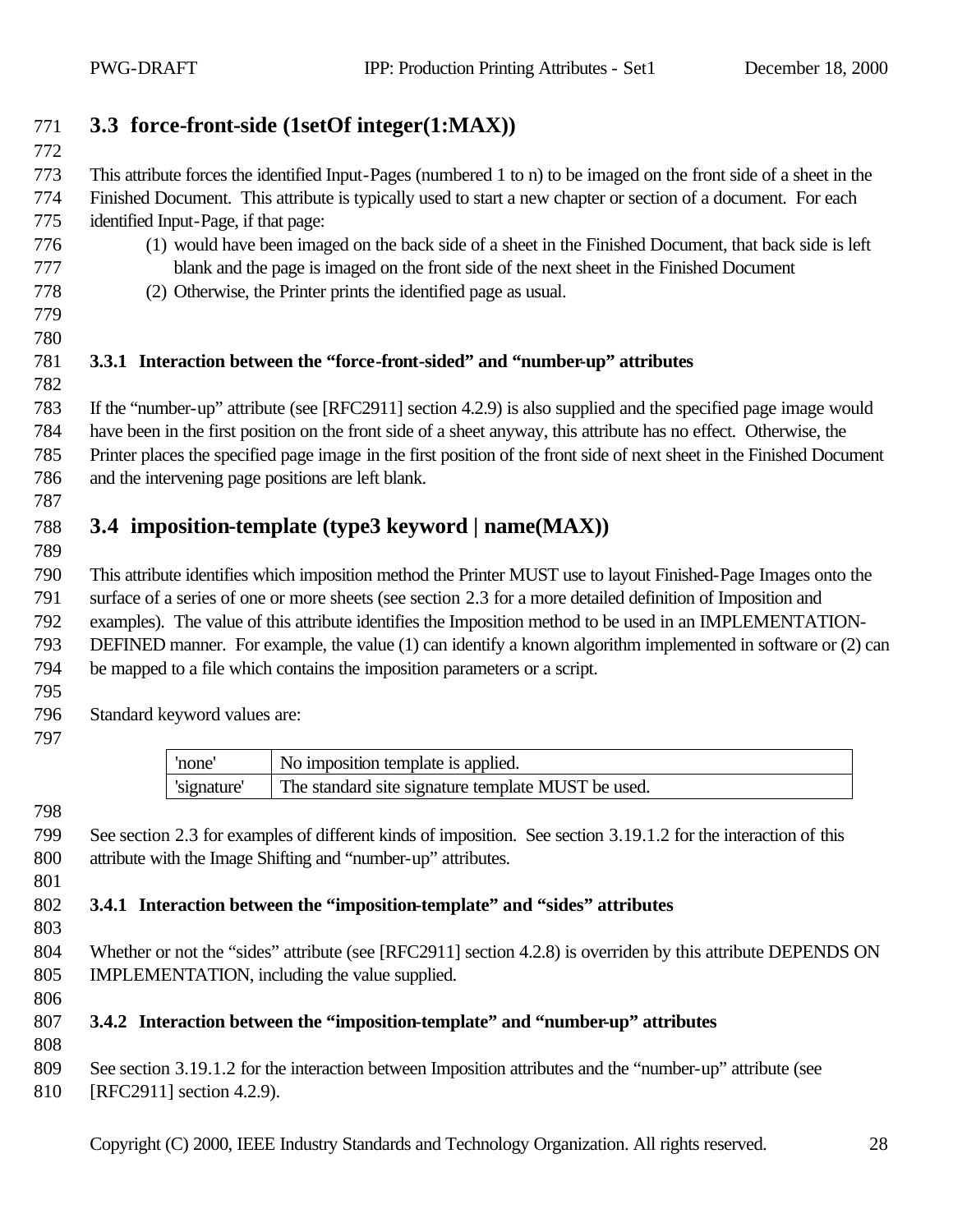# **3.5 insert-sheet (1setOf collection)**

 This attribute specifies how Insert-Sheets are to be inserted into the sequence of media sheets that are produced for each copy of each printed document in the job. Insert-Sheets are sheets on which no Input-Pages from the Input-Document are imaged. However, the media specified for Insert-Sheets can be pre-printed media. How the sheet is inserted is implementation dependent, and could be as sophisticated as insertion hardware, or as simple as using media from an existing input-tray.

 The order of the values of the "insert-sheet" attribute is important. In the case where more than one value refers to the same page (i.e., multiple values contain the same value for the "insert-after-page-number" member attribute), the values of "insert-sheet" are to be applied in the order that they occur.

This attribute is affected by the "multiple-document-handling" attribute. For values of 'single-document' and 'single-

document-new-sheet', the sheet is inserted in the composite (single) document created by the concatenation of all

the print-stream pages in all of the documents. In the case of 'separate-documents-collated-copies' and 'separate-

documents-uncollated-copies', the inserted sheets are applied to the print-stream in each document separately.

- The collection consists of:
- 
- 

#### **Table 6 - "insert-sheet" member attributes**

| Attribute name           | attribute syntax          | request        | <b>Printer Support</b> |
|--------------------------|---------------------------|----------------|------------------------|
| insert-after-page-number | integer $(0:MAX)$         | <b>MUST</b>    | <b>MUST</b>            |
| insert-count             | integer $(0:MAX)$         | <b>MAY</b>     | <b>MUST</b>            |
| media                    | type3 keyword   name(MAX) | MUST be one or | <b>MUST</b>            |
| media-col                | collection                | the other, but | <b>MAY</b>             |
|                          |                           | NOT both       |                        |

#### **3.5.1 insert-after-page-number (integer(0:MAX))**

 The "insert-after-page-number" member attribute specifies the page in the Input-Document (see sections 836 2.2 and 2.5) print-stream after which the Insert-Sheet(s) is(are) to be placed. The inserted sheet(s) does not affect the numbering of print-stream pages. For-example, to insert a single sheet after both pages 2 838 and 3 of a given document, the value of "input-after-page-number" would be 2 and 3 respectively (not 2 and 4, as it would be if the inserted sheet affected the Input-Document print-stream page count). For a complete description of the enumeration of print-stream pages see section 2.5.

 If the value of the "insert-after-page-number" member attribute is 0, then the sheet is inserted before the first page. If the value is MAX, then the sheet is inserted after the last sheet in the document.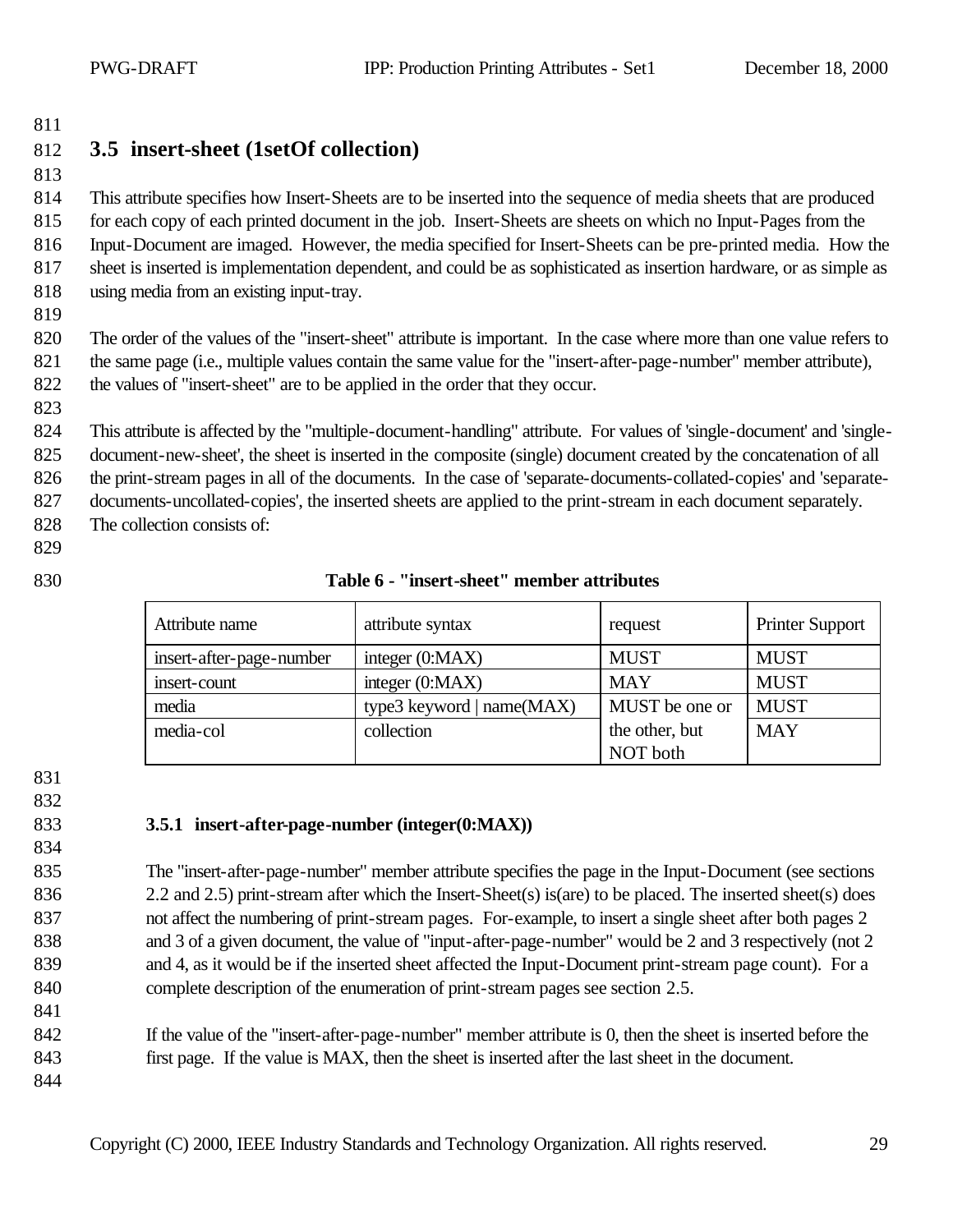- If the "insert-after-page-number" member attribute is not a valid input document page reference in the print- stream, then the IPP Printer SHOULD ignore the request. For example, (1) the page number is beyond 847 the last page of the document AND is not MAX or (2) the "page-ranges" Job Template attribute does not include the specified page number (see section 2.5). There is no way to validate the "insert-after-page- number" attribute with the Validate-Job operation, since the validation cannot occur until the pages of the documents have arrived at the printer.
- Since the "insert-after-page-number" member attribute refers to a specific Input-Document print-stream page, it is possible to specify a page that would not be the last page on a sheet, e.g. an insertion occurs after the page that is on the front side of a two sided document. In this case, the Printer MUST force a new Sheet after the specified page, insert the specified sheet, place the following pages starting on the first side of the next Sheet, and issue a warning by adding 'job-warnings-detected' to the "job-state-reasons" and by increasing the value of the "job-warnings-count" Job Description attribute by 1. See [ipp-override] for this error handling specification under "Common Behavior for Sheet Attributes".
- The "insert-after-page-number-supported" (rangeOfInteger(0:MAX)) Printer attribute indicates the range of page numbers supported in the "insert-after-page-number" member attribute, i.e., the minimum (SHOULD be 0) and the maximum (SHOULD be MAX) page numbers supported.
- **3.5.2 insert-count (integer(0:MAX))**
- The "insert-count" member attribute indicates how many sheets to insert. If the "insert-count" attribute is omitted, then the printer assumes a value of 1. The value 0 indicates that no inserts sheets are to be inserted.
- 870 The "insert-count-supported (rangeOfInteger(0:MAX)) Printer attribute specifies the range of values that 871 the Printer supports, i.e., the minimum number and the maximum number of pages.
- **3.5.3 media (type3 keyword | name(MAX)) or media-col (collection)**
- Either the "media" (defined in [RFC2911] section 4.2.11) or the "media-col" member attribute is used to indicate the media that the Printer MUST use for the insert sheet. The member attributes are the same as those for the "media-col" attribute shown in Table 10.
- The client MUST supply either the "media" or the "media-col" member attribute, but NOT both. If the 880 client supplies such a mal-formed request by supplying neither or both, the Printer MUST (depending on implementation) either (1) reject the request and return the 'client-error-bad-request' status code (see [RFC2911] section 13.1.4.1) or (2) use either the "media" or the "media-col" member attribute, independent of the value of the "ipp-attribute-fidelity" attribute supplied by the client.
- Since this "media" member attribute has the same name as the "media" Job Template attribute defined in 886 [RFC2911] section 4.2.11), the "media-supported" (1setOf (type3 keyword | name(MAX))) Printer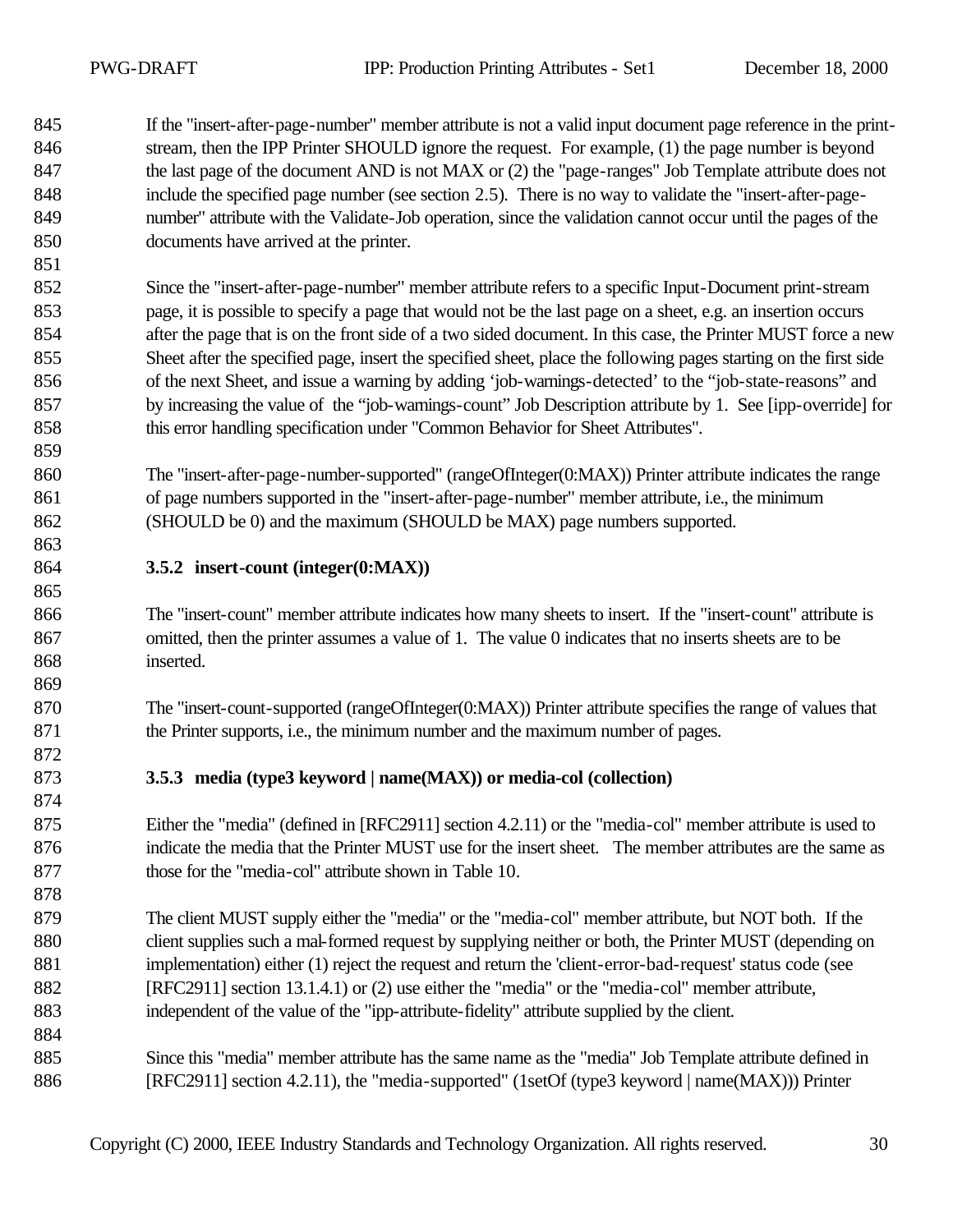attribute (also defined in [RFC2911] section 4.2.11) identifies the values of this "media" member attribute (as well as the values of the "media" Job Template attribute) that the Printer supports, i.e., the names of the supported media.

 Since this "media-col" member attribute has the same name as the "media-col" Job Template attribute defined in section 3.13), the "media-col-supported" Printer attribute (defined in section 3.13.14) identifies the keyword names of the member attributes supported in this "media-col" member attribute (as well as the keyword names of the "media-col" Job Template attribute), i.e., the names of the member attributes in Table 10 that the Printer supports.

#### **3.5.4 insert-sheet-default (1setOf collection)**

 The "insert-sheet-default" Printer attributes specify the insert sheet(s) that the Printer MUST provide, if any, if the client omits the "insert-sheet" Job Template attribute. The member attributes are defined in Table 6. A Printer MUST support the same member attributes for this default collection attribute as it supports for the corresponding "insert-sheet" Job Template attribute.

#### **3.5.5 insert-sheet-supported (1setOf type2 keyword)**

 The "insert-sheet-supported" attribute identifies the keyword names of the member attributes supported in the "insert-sheet" collection Job Template attribute, i.e., the keyword names of the member attributes in Table 6 that the Printer supports.

#### 

### **3.6 job-account-id (name(MAX))**

 The "job-account-id" attribute is a character string representing the account associated with the job. The "job- account-id" attribute could be a customer name, a sequence of digits referencing an internal billing number, or even a credit card number. How the printer uses the "job-account-id" attribute is implementation dependent.

A zero-length value indicates that there is no account name.

#### 

# **3.7 job-accounting-user-id (name(MAX))**

 The "job-accounting-user-id" attribute specifies the user ID associated with the account specified by the "job- account-id" attribute (see section 3.6) used for this job. These two attributes are used for authentication and account tracking either by a mechanism internal to the printer, or by tracking software external to the printer such as Equitrac. Account tracking systems will usually support a job account ID as having multiple job accounting user IDs, as well as, a job accounting user ID to be used with multiple job account IDs. It is allowable for value of the "job-originating-user-name" (see RFC 2911 section 4.3.6) to be the same as the "job-accounting-user-id".

- 
- A zero-length value indicates that there is no user accounting ID.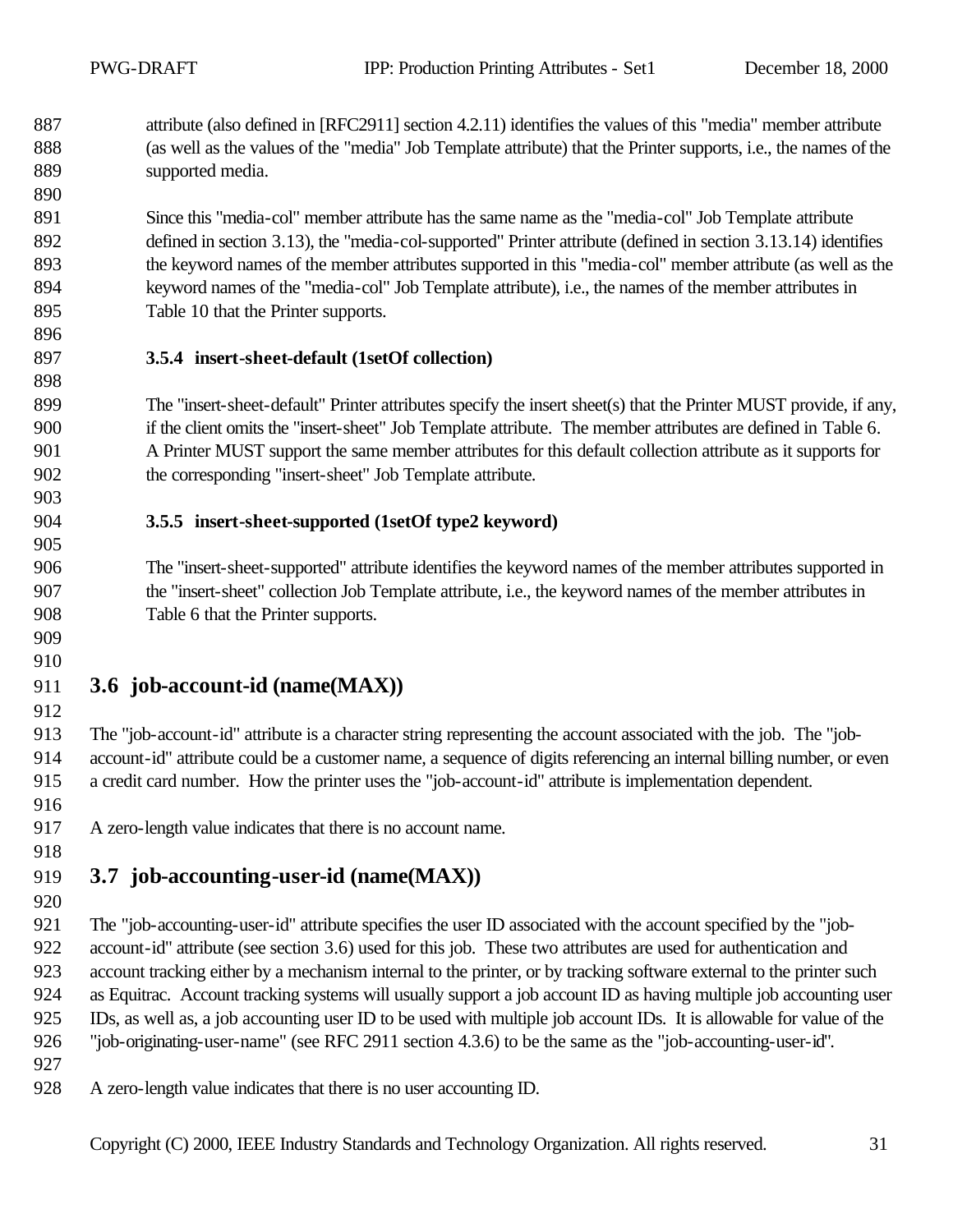# **3.8 job-accounting-sheets (collection)**

This attribute specifies which job accounting sheets MUST be printed with the job. Job accounting sheets typically

 contain information such as the value of the "job-account-id" attribute (see section 3.6) and the "job-accounting- user-id" attribute (see section 3.7), and the number and type of media sheets used while printing the job. The exact information contained on a job accounting sheet is implementation dependent, but should always be a reflection of the account information associated with the job. Typically, job accounting sheets are printed after the job and are not finished (e.g., not stapled) with the document(s).

 The 'collection' syntax allows a client to specify media for job accounting sheets that is different than the current media being used for the print-stream page impressions. The collection consists of:

- 
- 

| Attribute name             | attribute syntax             | request        | <b>Printer Support</b> |
|----------------------------|------------------------------|----------------|------------------------|
| job-accounting-sheets-type | type3 keyword   $name(MAX)$  | <b>MUST</b>    | <b>MUST</b>            |
| media                      | type3 keyword   name $(MAX)$ | MAY be         | <b>MUST</b>            |
| media-col                  | collection                   | neither or one | <b>MAY</b>             |
|                            |                              | of, but NOT    |                        |
|                            |                              | both           |                        |
| job-accounting-output-bin  | type3 keyword   $name(MAX)$  | <b>MAY</b>     | <b>MAY</b>             |

#### **Table 7 - "job-accounting-sheets" member attributes**

### **3.8.1 job-accounting-sheets-type (type3 keyword | name(MAX))**

 The "job-accounting-sheets-type" member attribute specifies which job accounting sheets format the Printer MUST use to print on the specified media. Standard keyword values are:

| 'none'     | No accounting sheets are to be printed (i.e. printing of job accounting sheets is<br>totally suppressed). |
|------------|-----------------------------------------------------------------------------------------------------------|
| 'standard' | The standard site accounting sheet MUST be printed with the job.                                          |

949 The "job-accounting-sheets-type-supported" (1setOf (type3 keyword | name(MAX))) Printer attribute identifies the values of this "job-accounting-sheets-type" member attribute that the Printer supports, i.e., the names of the job accounting sheets supported.

### **3.8.2 media (type3 keyword | name(MAX)) or media-col (collection)**

 Either the "media" (defined in [RFC2911] section 4.2.11) or the "media-col" member attribute is used to indicate the media that the Printer SHOULD use for the job accounting sheet. The member attributes are the same as those for the "media-col" attribute shown in Table 10.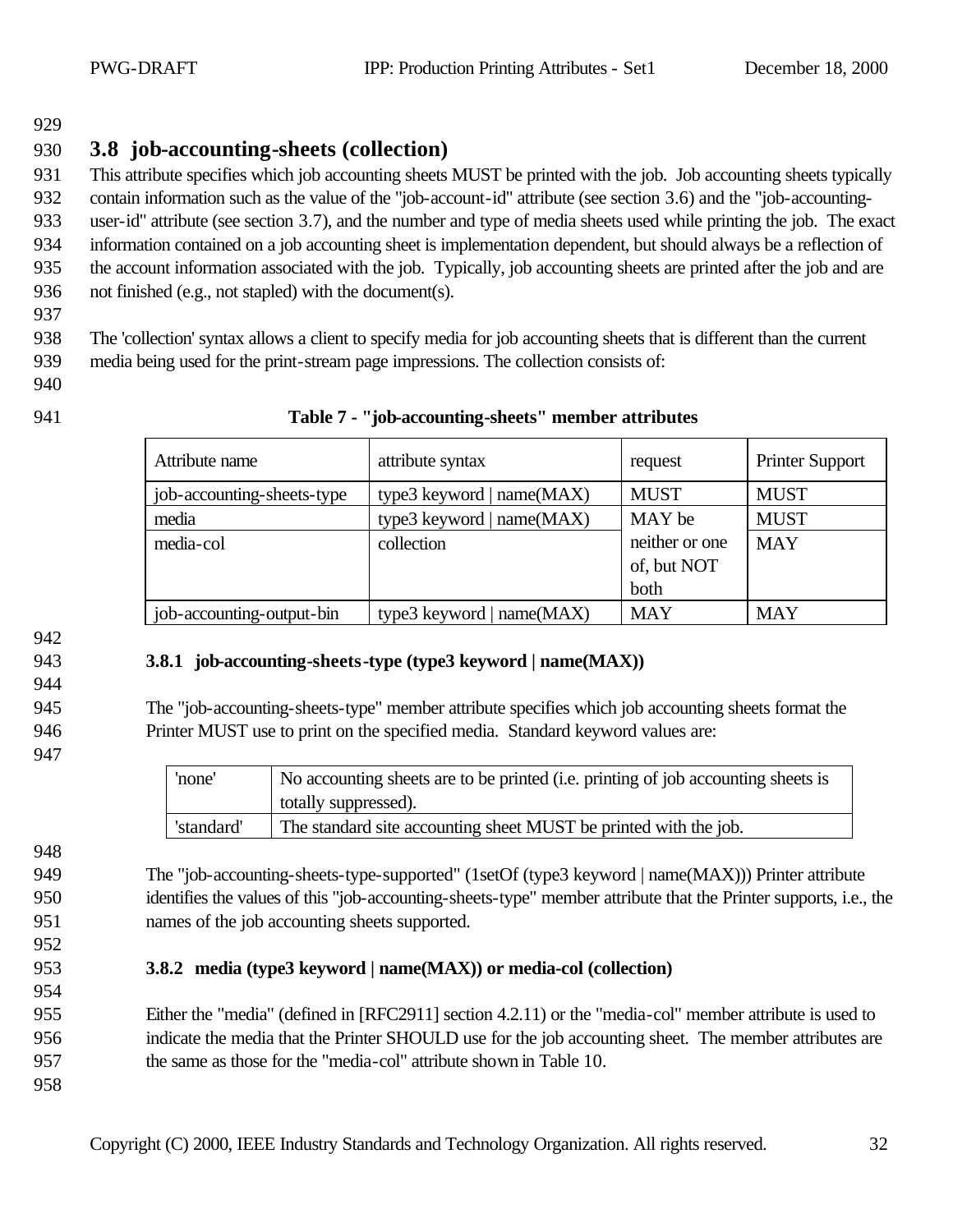If both the "media" and the "media-col" member attributes are omitted, then the media currently being used by the Printer object for the document copy SHOULD also be used for the accounting sheet. The client MUST NOT supply both the "media" and the "media-col" member attribute. If the client supplies such a mal-formed request by supplying both, the Printer MUST (depending on implementation) either (1) reject the request and return the 'client-error-bad-request' status code (see [RFC2911] section 13.1.4.1) or (2) use either the "media" or the "media-col" member attribute, independent of the value of the "ipp-attribute-fidelity" attribute supplied by the client.

 Since this "media" member attribute has the same name as the "media" Job Template attribute defined in 968 [RFC2911] section 4.2.11), the "media-supported" (1setOf (type3 keyword | name(MAX))) Printer attribute (also defined in [RFC2911] section 4.2.11) identifies the values of this "media" member attribute (as well as the values of the "media" Job Template attribute) that the Printer supports, i.e., the names of the media supported.

 Since this "media-col" member attribute has the same name as the "media-col" Job Template attribute defined in section 3.13), the "media-col-supported" Printer attribute (defined in section 3.13.14) identifies the keyword names of the member attributes supported in this "media-col" member attribute (as well as the keyword names of the "media-col" Job Template attribute), i.e., the names of the member attributes in Table 10 that the Printer supports.

**3.8.3 job-accounting-output-bin (type3 keyword | name(MAX))**

 The "job-accounting-output-bin" member attribute specifies the output bin in which the accounting sheets are to be placed (see [pwg-output-bin]). If this member attribute is not supplied by the client or not supported by the Printer, then the Printer places the accounting sheets in the same output-bin as the rest of 984 the job.

 The "job-accounting-output-bin-default" (type3 keyword | name(MAX)) Printer attribute is configured to contain the default output bin for job accounting sheets. If this attribute is not configured (has the 'no-value' out-of-band value), then the accounting sheets are printed with the job when not specified otherwise by the client.

991 The "job-accounting-output-bin-supported" (1setOf (type3 keyword | name(MAX))) Printer attribute is configured to contain the supported output bins for accounting sheets. As with any member attribute of a Job Template attribute, if the administrator wants to force accounting sheets into a specific output bin, then the administrator configures the "job-accounting-output-bin-default" and "job-accounting-output-bin-supported" Printer attributes to contain only that value.

#### **3.8.4 job-accounting-sheets-default (collection)**

 The "job-accounting-default" Printer attributes specify the job accounting that the Printer MUST provide, if any, if the client omits the "job-accounting" Job Template attribute. The member attributes are defined in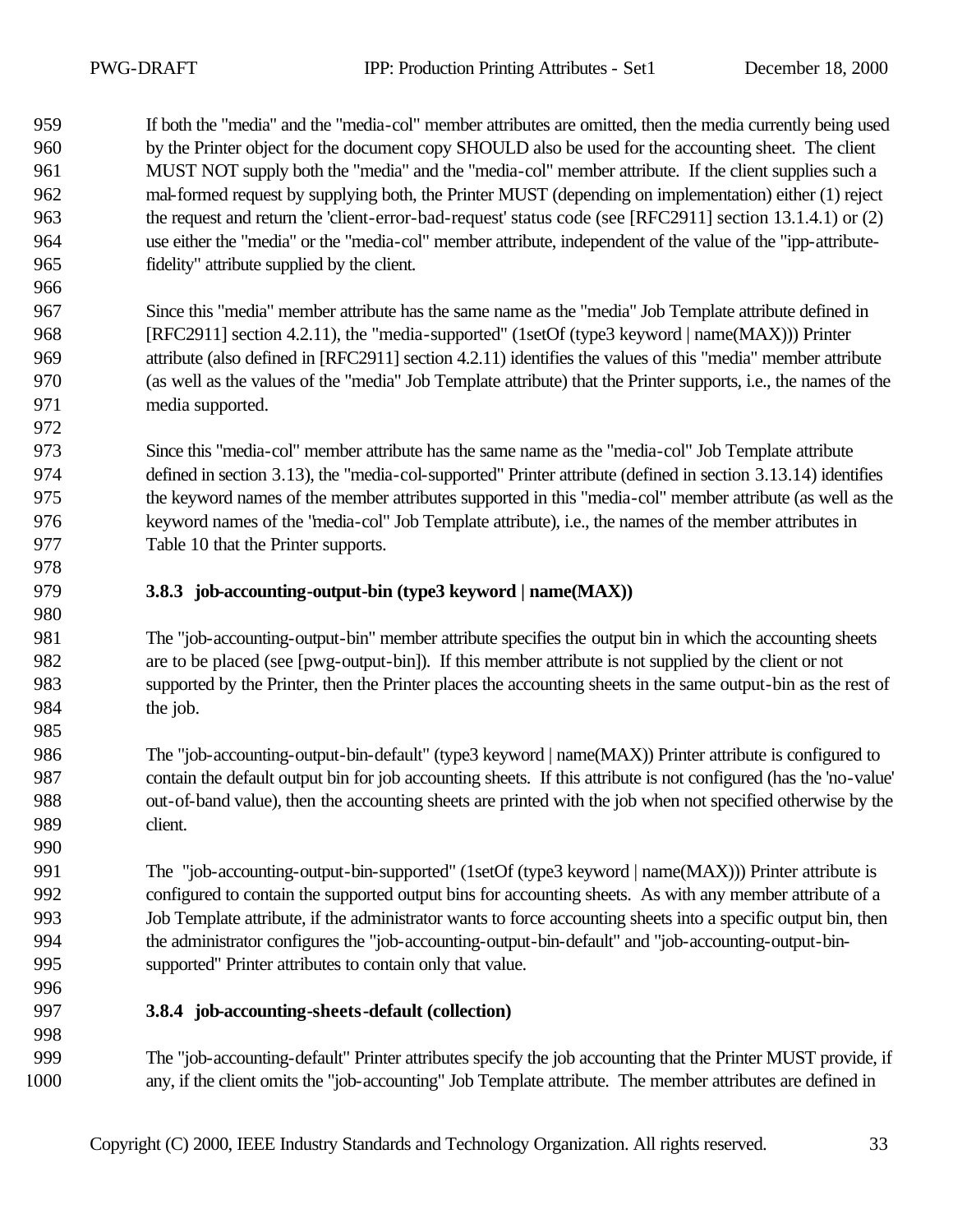Table 7. A Printer MUST support the same member attributes and value for this default collection attribute as it supports for the corresponding "job-accounting-sheets" Job Template attribute.

- 
- 

#### **3.8.5 job-accounting-sheets-supported (1setOf type2 keyword)**

 The "job-accounting-supported" attribute identifies the keyword names of the member attributes supported in the "job-accounting-sheets" Job Template collection attribute, i.e., the keyword names of the member attributes in Table 7 that the Printer supports.

 As with any Job Template attribute, if the system administrator wishes to force job accounting sheets to always be printed, then he/she configures the Printer's "job-accounting-sheets-default" (collection) Printer attribute and the "job-accounting-sheet-type-supported" Printer attribute to contain only the desired value and not contain the 'none' value.

- **3.9 job-error-sheet (collection)**
- 

 This attribute specifies which job error sheet MUST be printed with the job. This is a printer specific sheet enumerating any known errors or warnings that occurred during processing. For example: a printer could put the text 'warning: image off page 2," on the error sheet to indicate a possible image processing defect. The printer vendor defines the content of the error sheet. If necessary the error sheet can consist of more than one page of output.

 If the Printer is producing a job sheet for this job (see section 3.11 and [RFC2911] section 4.2.3), then the Printer object MAY print any error and warning information on that same job sheet, i.e., merge the error sheet with the job sheet. This use of the job sheet for errors only applies if the "job-error-sheet" attribute is supplied without either a "media" or "media-col" member attribute. If the "media" or "media-col" member attribute is supplied, a separate error sheet MUST always be used to print errors and warnings.

 The 'collection' syntax allows a client to specify media for job error sheets that is different than the current media being used for the print-stream page impressions. The collection consists of:

- 
- 

| Table 8 - "job-error-sheet" member attributes |
|-----------------------------------------------|

| Attribute name       | attribute syntax          | request           | <b>Printer Support</b> |
|----------------------|---------------------------|-------------------|------------------------|
| job-error-sheet-type | type3 keyword   name(MAX) | <b>MUST</b>       | <b>MUST</b>            |
| job-error-sheet-when | type2 keyword             | <b>MAY</b>        | <b>MAY</b>             |
| media                | type3 keyword   name(MAX) | MAY be neither or | <b>MUST</b>            |
| media-col            | collection                | one of, but NOT   | <b>MAY</b>             |
|                      |                           | both              |                        |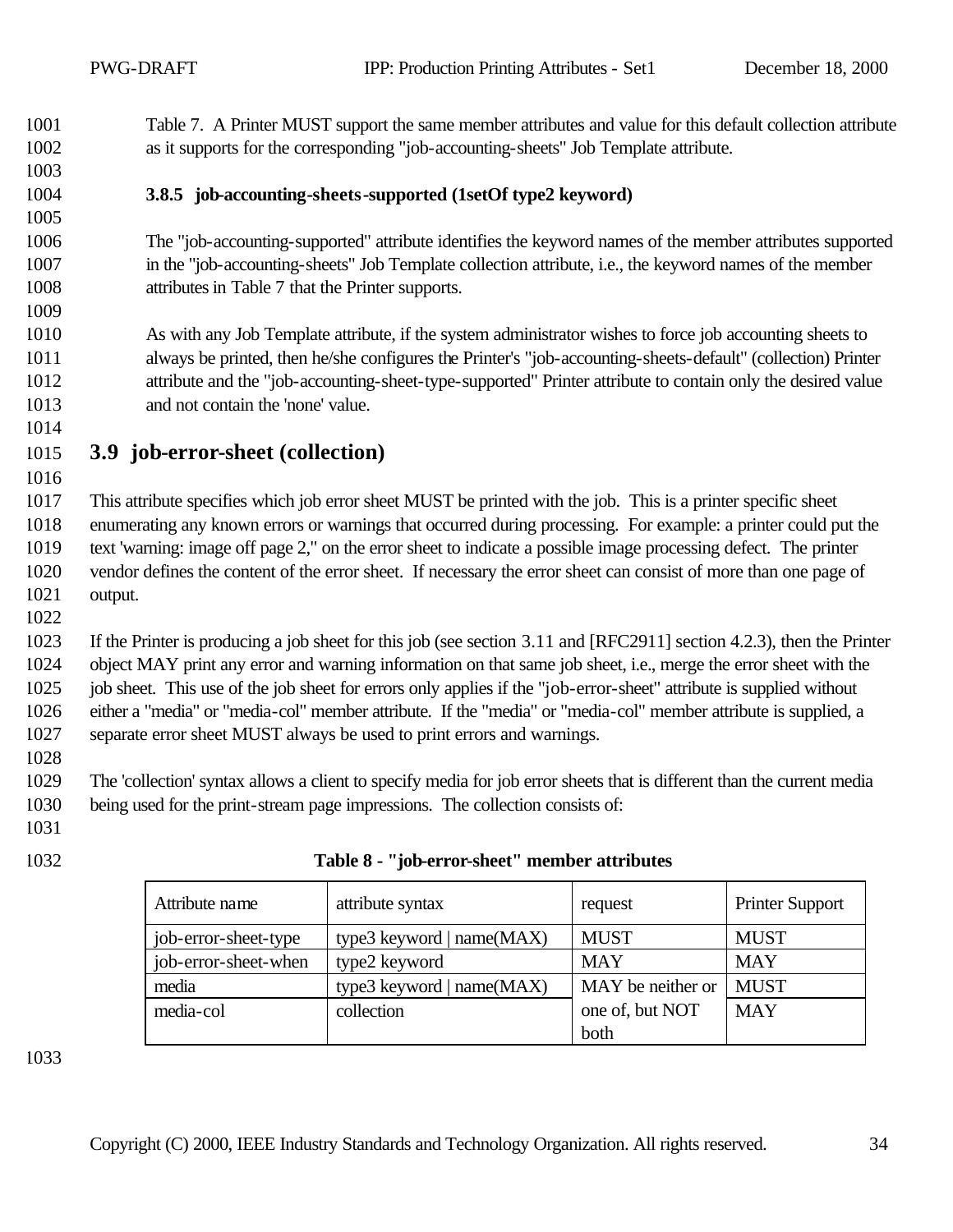#### **3.9.1 job-error-sheet-type (type3 keyword | name(MAX))**

 The "job-error-sheet-type" member attribute specifies which job error sheets format that the Printer SHOULD to print error information. Standard keyword values are:

| 'none'     | No error sheet information is to be printed. (i.e., printing of error sheets is totally |
|------------|-----------------------------------------------------------------------------------------|
|            | suppressed – even if errors or warnings occurred during job processing).                |
| 'standard' | The standard site or vendor defined error sheet information MUST be printed with the    |
|            | job depending on the conditions specified by the "job-error-sheet-when" attribute.      |

 The "job-error-sheet-type-supported" (1setOf (type3 keyword | name(MAX))) Printer attribute identifies the values of this "job-error-sheet-type" member attribute that the Printer supports, i.e., the names of the 1042 job error sheets.

#### **3.9.2 job-error-sheet-when (type2 keyword)**

 The "job-error-sheet-when" member attribute specifies the conditions under which the error sheet information is to be produced. The standard keyword values are:

| 'on-error' | Print the error sheet information if and only if errors or warnings occurred during         |
|------------|---------------------------------------------------------------------------------------------|
|            | the life of the job.                                                                        |
| 'always'   | Always print the error sheet information, <i>i.e.</i> , error sheets are printed even if no |
|            | errors or warnings occurred during job processing – when no errors or warnings              |
|            | occurred a suitable message will be printed on the sheet to indicate this. The              |
|            | 'always' value gives an explicit indication of whether or not there were errors or          |
|            | warnings detected during the processing of the job.                                         |

 The "job-error-sheet-when-supported" (1setOf type2 keyword) Printer attribute identifies the values of this "job-error-sheet-when" member attribute that the Printer supports, i.e., the possible conditions under which the job error sheet will be printer.

#### **3.9.3 media (type3 keyword | name(MAX)) or media-col (collection)**

 Either the "media" (defined in [RFC2911] section 4.2.11) or the "media-col" member attribute is used to indicate the media that the Printer SHOULD be use for the job error sheets. The member attributes are the same as those for the "media-col" attribute shown in Table 10.

 If the client omits both of the "media" or the "media-col" member attributes, the Printer prints any job sheet error information on either the job sheet, if it is being produced, or a separate sheet using the media of the document, depending on implementation.

The client MUST NOT supply both the "media" and the "media-col" member attribute. If the client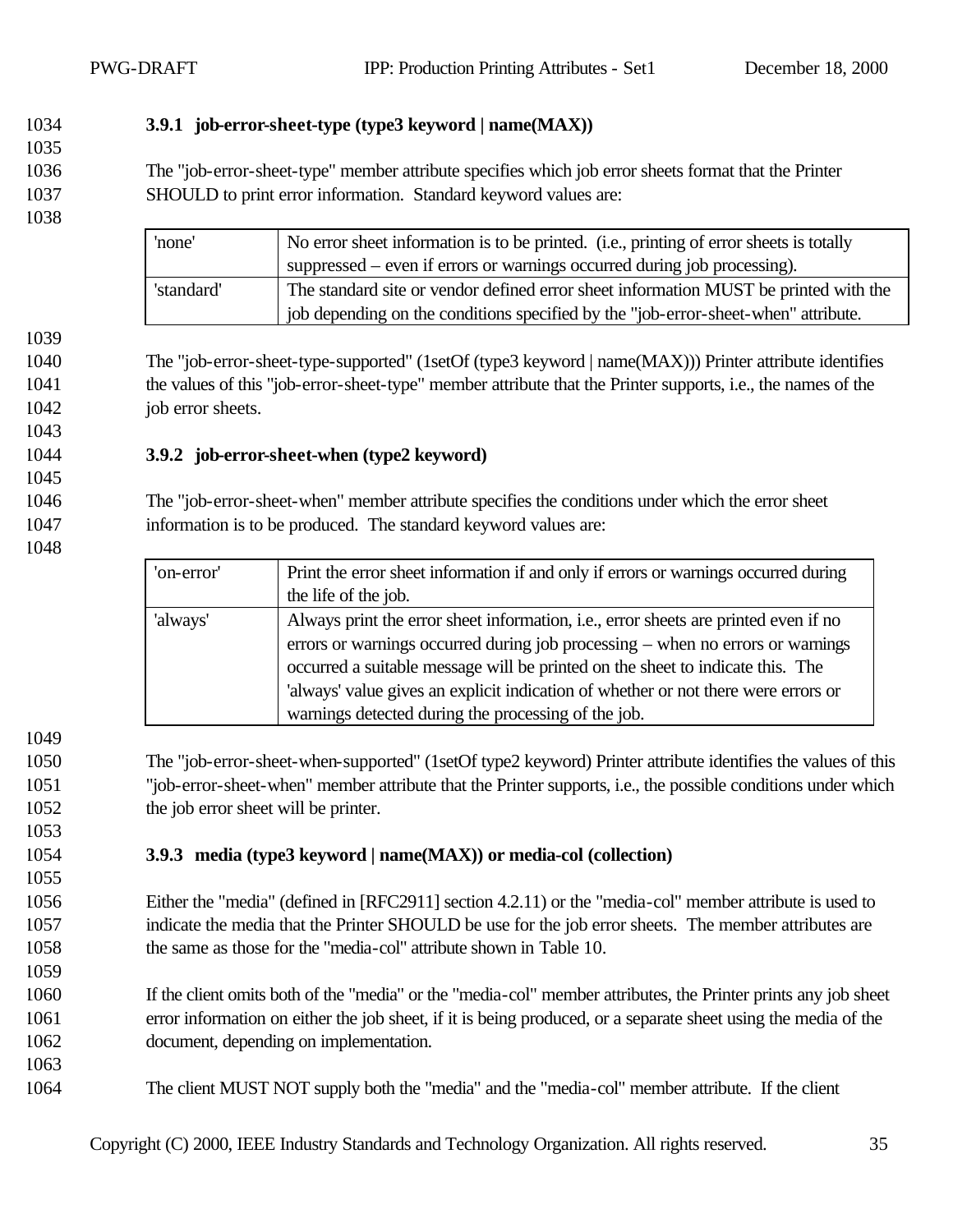supplies such a mal-formed request by supplying both, the Printer MUST (depending on implementation) either (1) reject the request and return the 'client-error-bad-request' status code (see [RFC2911] section 13.1.4.1) or (2) use either the "media" or the "media-col" member attribute, independent of the value of the "ipp-attribute-fidelity" attribute supplied by the client.

 Since this "media" member attribute has the same name as the "media" Job Template attribute defined in [RFC2911] section 4.2.11), the "media-supported" (1setOf (type3 keyword | name(MAX))) Printer attribute (also defined in [RFC2911] section 4.2.11) identifies the values of this "media" member attribute (as well as the values of the "media" Job Template attribute) that the Printer supports, i.e., the names of the supported media.

 Since this "media-col" member attribute has the same name as the "media-col" Job Template attribute defined in section 3.13), the "media-col-supported" Printer attribute (defined in section 3.13.14) identifies the keyword names of the member attributes supported in this "media-col" member attribute (as well as the keyword names of the "media-col" Job Template attribute), i.e., the names of the member attributes in Table 10 that the Printer supports.

#### 

#### **3.9.4 job-error-sheet-default (collection )**

 The "job-error-sheet-default" Printer attributes specify the job error sheets that the Printer MUST provide, if any, if the client omits the "job-error-sheet" Job Template attribute. The member attributes are defined in Table 8. A Printer MUST support the same member attributes and values for this default attribute as it supports for the corresponding "job-error-sheet" Job Template attribute.

 An implementation SHOULD be configured out-of-the-box so that the "job-error-sheet-default" Printer Attribute has the collection value consisting of the "job-error-sheet-type" with a value of: 'standard' rather than 'none'. Then the Administrator and End Users have to explicitly turn off error information.

**3.9.5 job-error-sheet-supported (1setOf type2 keyword)**

 The "job-error-sheet-supported" attribute identifies the names of the member attributes supported in the "job-error-sheet" Job Template collection attribute, i.e., the keyword names of the member attributes in Table 8 that the Printer supports.

### **3.10 job-message-to-operator (text(MAX))**

 This attribute carries a message from the user to the operator to indicate something about the processing of the print job. A zero length text value indicates no message.

Note: this attribute may be used in conjunction with the IPP "job-hold-until" Job Template attribute (see

[RFC2911] section 4.2.2); specifically with the 'indefinite' value. This combination allows a client to specify

instructions to the operator, while simultaneously preventing the job from being processed until some operator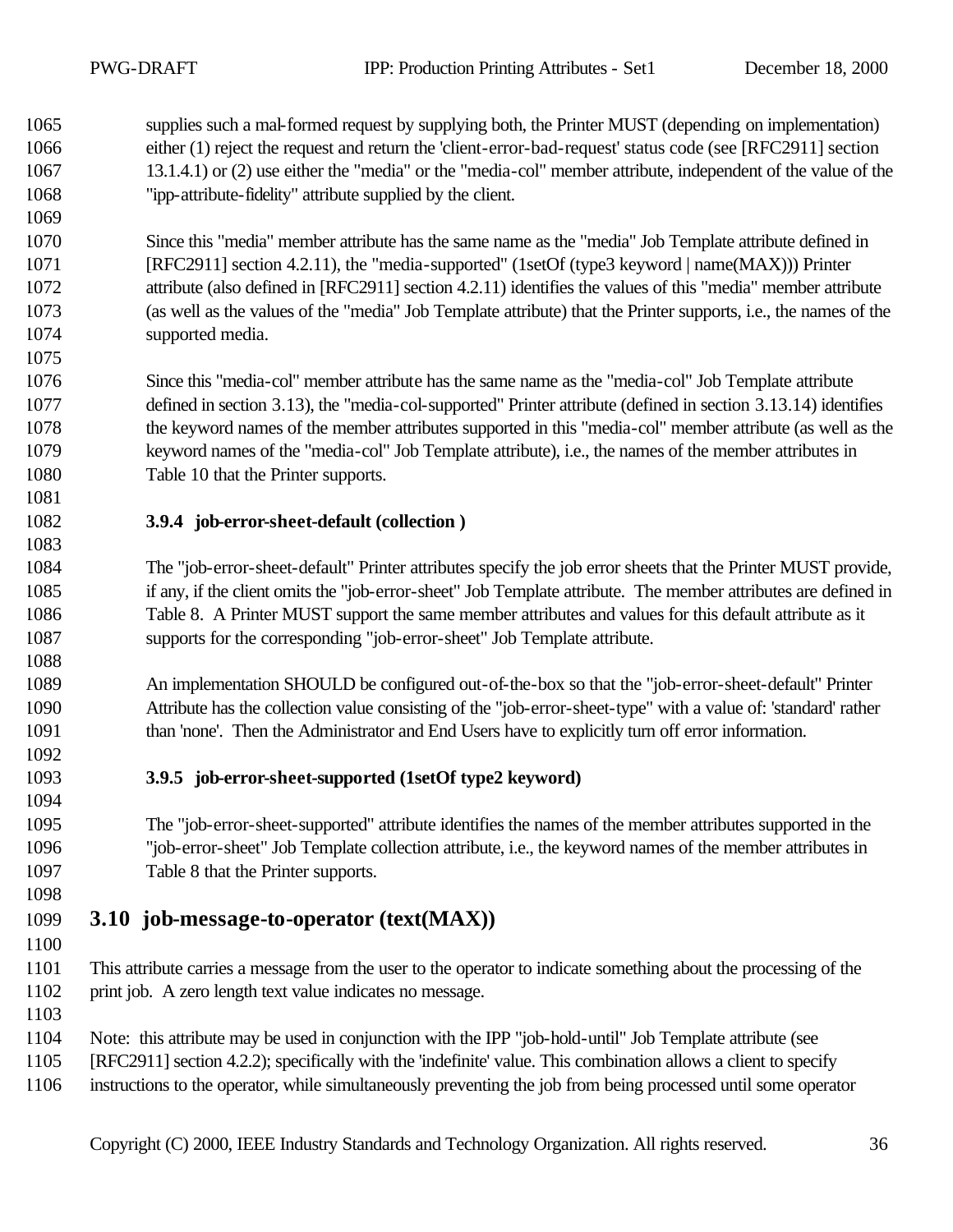intervention occurs. This combination is particularly useful in production printing environments, where printer configuration may be required to properly print the job.

# **3.11 job-sheets-col (collection) - augments IPP "job-sheets" attribute**

This attribute augments the IPP "job-sheets" Job Template attribute (define in [RFC2911] section 4.2.3). The

 'collection' attribute syntax allows a client to specify media for job sheets that is different than the current media being used for the print stream images. An example of where this is useful is for separator sheets, which may allow

easier distinction of document copies.

Table 9 lists the member attributes of the "job-sheets-col" collection attribute:

- 
- 

#### **Table 9 - "job-sheets-col" member attributes**

| Attribute name | attribute syntax            | request               | <b>Printer Support</b> |
|----------------|-----------------------------|-----------------------|------------------------|
| job-sheets     | type3 keyword $ name(MAX) $ | <b>MUST</b>           | <b>MUST</b>            |
| media          | type3 keyword   $name(MAX)$ | MUST be one or   MUST |                        |
| media-col      | collection                  | other, but MAY<br>the |                        |
|                |                             | NOT both              |                        |

#### **3.11.1 job-sheets (type3 keyword | name(MAX))**

 The "job-sheets" member attribute specifies which job sheets to print on the specified media. The values for this member attribute are identical to the keyword and name values for the "job-sheets" Job Template attribute itself, including the 'none' value, and convey the same semantics.

 Since this "job-sheets" member attribute has the same name as the "job-sheets" Job Template attribute 1128 defined in [RFC2911] section 4.2.3), the "job-sheets-supported" (1setOf (type3 keyword | name(MAX))) Printer attribute specifies which are the values of this "job-sheets" member attribute (as well as the values of the IPP/1.1 "job-sheets" Job Template attribute) that the Printer supports.

**3.11.2 media (type3 keyword | name(MAX)) or media-col (collection)**

 Either the "media" (defined in [RFC2911] section 4.2.11) or the "media-col" member attribute is used to indicate the media that the Printer SHOULD use for the job sheet. The member attributes are the same as those for the "media-col" attribute shown in Table 10.

 The client MUST supply either the "media" or the "media-col" member attribute, but NOT both. If the client supplies such a mal-formed request by supplying neither or both, the Printer MUST (depending on implementation) either (1) reject the request and return the 'client-error-bad-request' status code (see [RFC2911] section 13.1.4.1) or (2) use either the "media" or the "media-col" member attribute,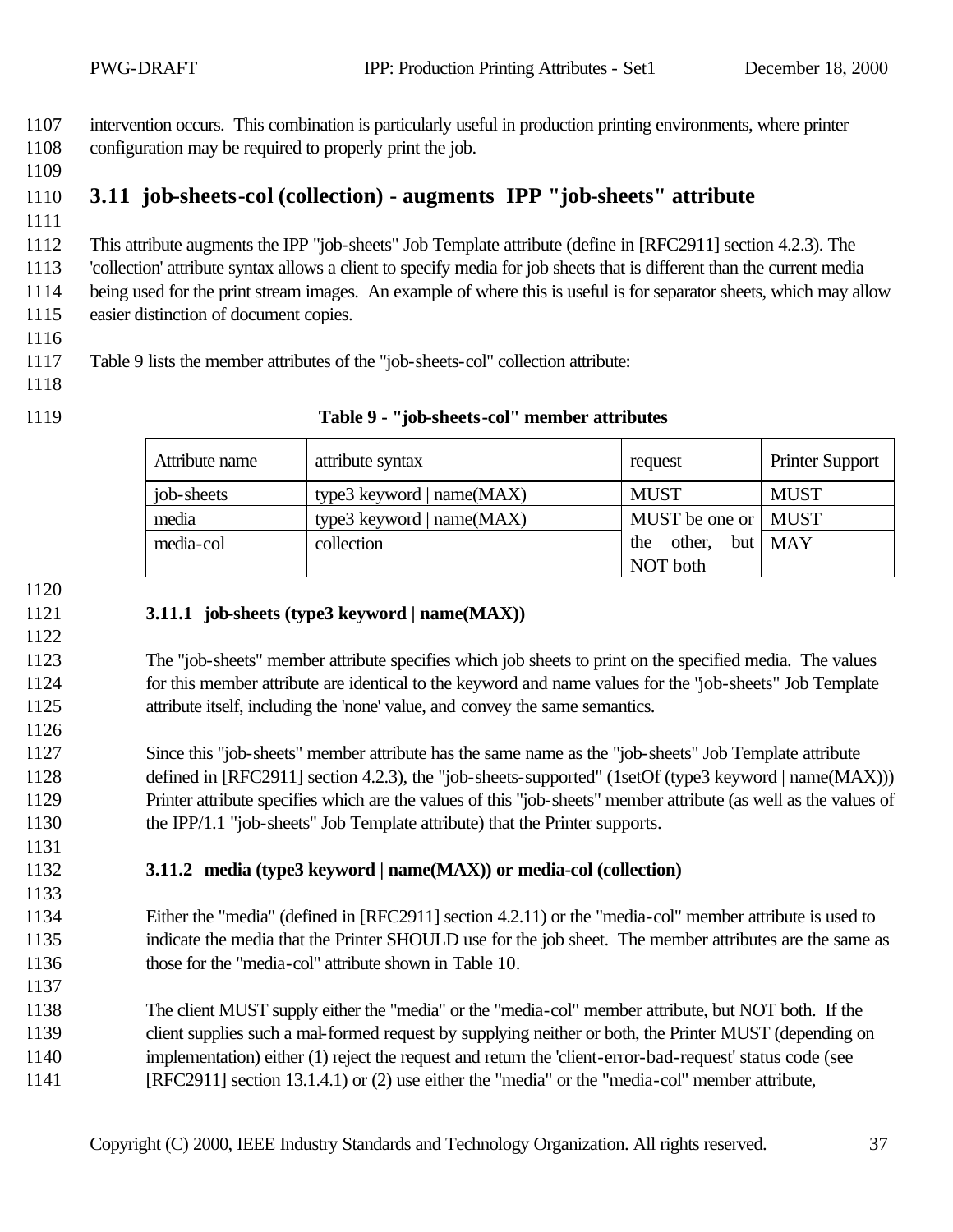- independent of the value of the "ipp-attribute-fidelity" attribute supplied by the client.
- Since this "media" member attribute has the same name as the "media" Job Template attribute defined in [RFC2911] section 4.2.11), the "media-supported" (1setOf (type3 keyword | name(MAX))) Printer attribute (also defined in [RFC2911] section 4.2.11) identifies the values of this "media" member attribute (as well as the values of the "media" Job Template attribute) that the Printer supports, i.e., the names of the supported media.
- Since this "media-col" member attribute has the same name as the "media-col" Job Template attribute defined in section 3.13), the "media-col-supported" Printer attribute (defined in section 3.13.14) identifies the keyword names of the member attributes supported in this "media-col" member attribute (as well as the keyword names of the "media-col" Job Template attribute), i.e., the names of the member attributes in Table 10 that the Printer supports.
- **3.11.3 job-sheets-col-default (collection)**

 The "job-sheets-default (see [RFC2911] section 4.2.3) attribute and the "job-sheets-col-default" Printer attribute specify the job sheets that the Printer MUST provide, if the client omits both the "job-sheets" and the "job-sheets-col" Job Template attribute in the Job Creation operation (and the PDL doesn't include a job sheets specification). The member attributes are defined in Table 9. A Printer MUST support the same member attributes for this default collection attribute as it supports for the corresponding "job-sheets-col" Job Template attribute.

- The "job-sheets-default" and "job-sheets-col-default" Printer attributes MUST both be configured to specify the same job sheet instance. If the administrator sets one of them to a value (either locally or with the Set-Printer-Attributes operation - see [ipp-set]), the Printer MUST set the other attribute's value to specify the same job sheet instance or to the 'unknown' out-of-band value, if there isn't a corresponding value to be set for the other attribute. If a client attempts to set both attributes, but their values specify different job sheet instances, the Printer MUST reject the Set-Printer-Attributes operation and return the 'client-error-conflicting-attributes' status code. The reason to have both default attributes configured, is so that clients that only know about the "job-sheets" attribute will see the "job-sheets-default" attribute, while clients that know about the "job-sheets-col" attribute will be able to determine the characteristics of the job sheet default.
- **3.11.4 job-sheets-col-supported (1setOf type2 keyword)**
- The "job-sheets-col-supported" attribute identifies the keyword names of the member attributes supported in the "job-sheets-col" collection Job Template attribute, i.e., the keyword names of the member attributes in Table 9 that the Printer supports.
- **3.12 job-sheet-message (text(MAX))**
-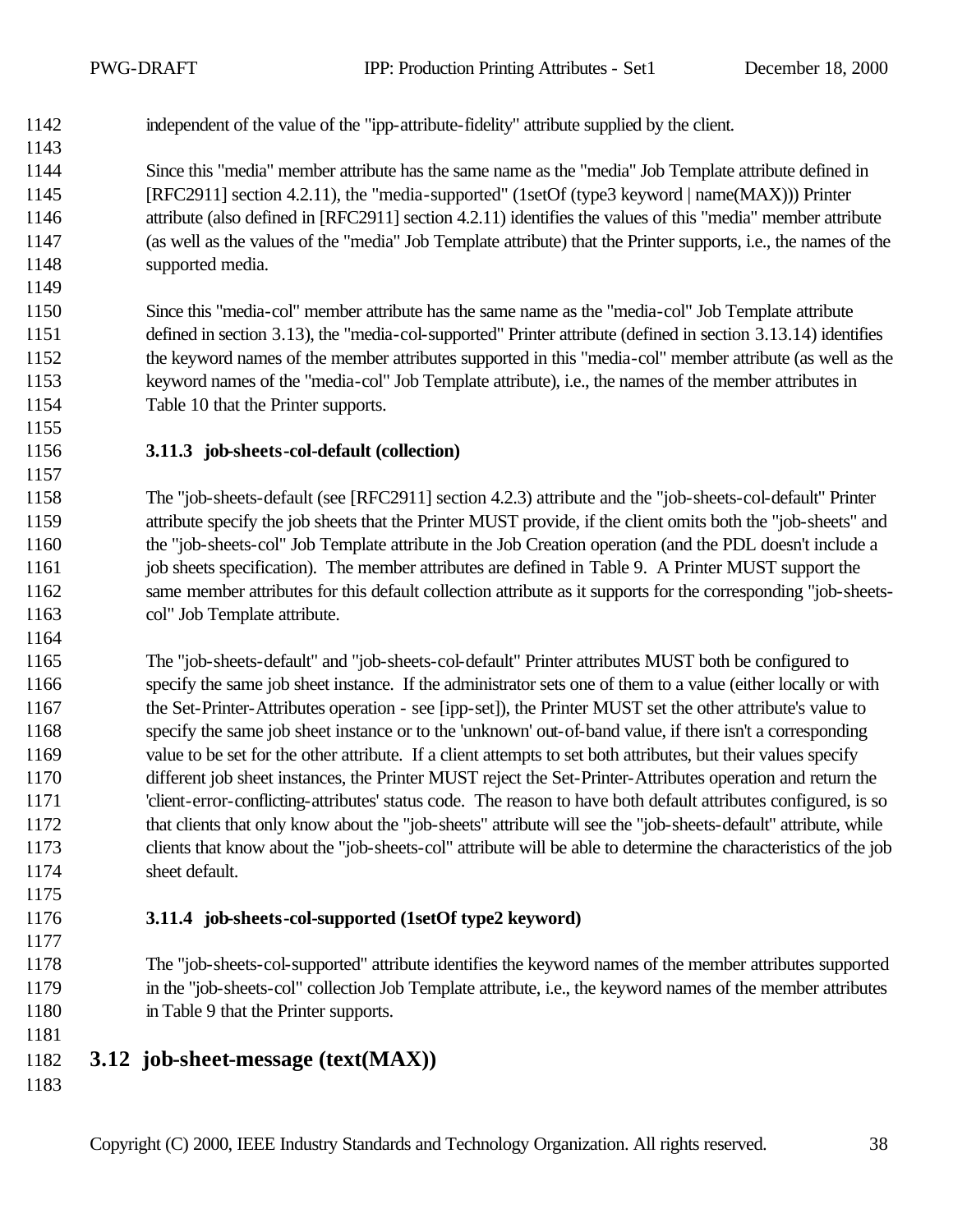This attribute is used to convey a message that is delivered with the job, and may be printed on a job sheet (e.g.,

- the 'standard' job sheet). The message may contain any type of information, but typically includes either instructions for offline processing (e.g., finishing), or a message for the job recipient.
- 
- **3.13 media-col (collection) augments IPP "media"**
- 

 This attribute augments the "media" Job Template attribute (defined in [RFC2911] section 4.2.11). This "media- col" Job Template collection attribute enables a client end user to submit a list of media characteristics to the Printer as a way to more completely specify the media to be used. Each member attribute of the collection identifies a media characteristic. A Printer MAY support the "media" attribute without supporting the "media-col" attribute. However, if a Printer supports the "media-col" attribute, it MUST also support the "media" attribute. Otherwise, clients that support only the IPP/1.0 or IPP/1.1 "media" Job Template attribute would not be able to interoperate with a Printer that supports only the "media-col" Job Template attribute.

 Each value of the "media" (type3 keyword | name) Job Template attribute uniquely identifies an instance of media. Each combination of values of the "media-col" collection attribute also uniquely identify an instance of media. In other words, each media instance supported by a Printer MUST have a combination of member attribute values that differs from the combination of values for all other supported media instances.

- When associating standard media keywords with media instances to be used with the "media" attribute, the implementation and/or the administrator SHOULD associate them with media instances whose characteristics are what users would normally expect. For example, the 'iso-a4-white' keyword SHOULD be associated with a media instance that is A4 in size, 20 pound or 24 pound in weight, white in color, with 'stationery' media type, no holes, etc.
- 

 The standard media keywords that identify media sizes, such as 'iso-a4' and 'na-letter', are associated with any media in an input tray that is configured for that media size. Thus specifying media size keywords with the "media" attribute does not guarantee reproducible results from one job submission to another, since different media of the same size may be present from one time to the next. If none of the input trays are configured for that size, the association with a media instance is IMPLEMENTATION DEPENDENT.

- The client MUST NOT supply both the "media" and the "media-col" Job Template attributes in a Job Creation request. If the client supplies such a mal-formed request by supplying both, the Printer MUST (depending on implementation) either (1) reject the request and return the 'client-error-bad-request' status code (see [RFC2911] section 13.1.4.1) or (2) use either the "media" or the "media-col" attribute, independent of the value of the "ipp-attribute-fidelity" attribute supplied by the client.
- 

 A number of collection Job Template attributes defined in this document have both the "media" and "media-col" member attributes. The same rule against supplying both in a request holds for those collection attributes. Those Job Template attributes whose sole purpose is to specify the media are defined so that the Printer MUST use the requested media, while those that have additional purposes as well are defined so that the Printer SHOULD use the requested media.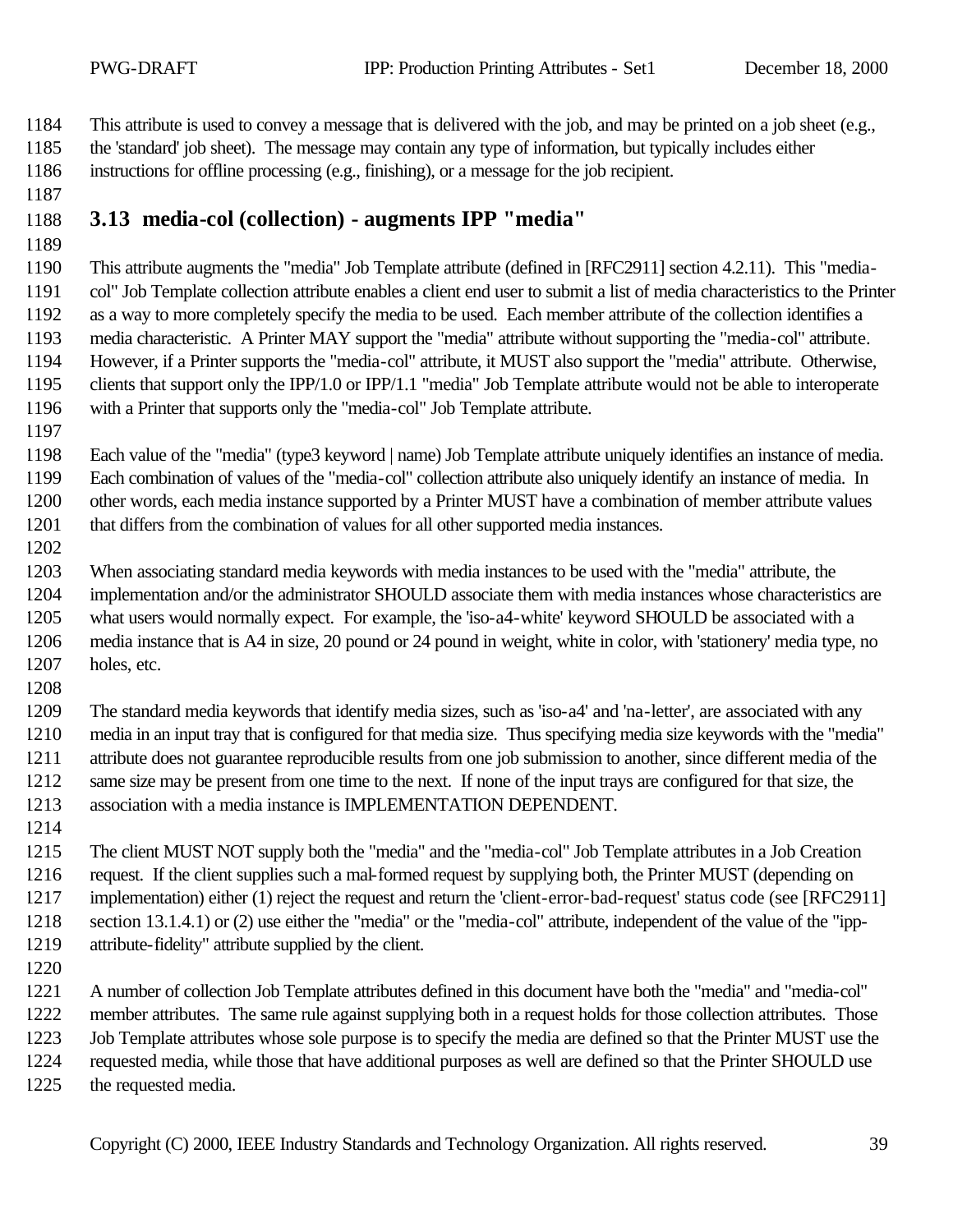| 1226 |                                                                                                                              |
|------|------------------------------------------------------------------------------------------------------------------------------|
| 1227 | Each "media-col" value in a Printer MUST contain a value for each "media-col" member attribute supported by the              |
| 1228 | Printer. That is, all "media-col" values in a Printer contain the same member attributes. The "media-col" values             |
| 1229 | supported by a Printer MUST be either all combinations of supported member attribute values or a subset thereof.             |
| 1230 | When a client supplies a "media-col" attribute in a Job Creation or Validate-Job request, the client NEED NOT                |
| 1231 | include all "media-col" member attributes supported by the Printer.                                                          |
| 1232 |                                                                                                                              |
| 1233 | When a Printer receives a "media-col" attribute in a Job Creation or Validate-Job request, it finds the specified            |
| 1234 | "media-col" value in the Printer using the following " <i>matching algorithm</i> ": (this algorithm effectively fills in the |
| 1235 | member attributes not supplied by the client)                                                                                |
| 1236 |                                                                                                                              |
| 1237 | Find all "media-col" values where each member attribute value is identical to the corresponding member<br>1)                 |
| 1238 | attribute in the client supplied "media-col" attribute. Any member attribute not supplied by the client                      |
| 1239 | matches any value of the corresponding member attribute in the Printer. The Printer ignores those member                     |
| 1240 | attributes supplied by the client and not supported by the Printer.                                                          |
| 1241 |                                                                                                                              |
| 1242 | 2) If the number of <i>matched</i> "media-col" values is:                                                                    |
| 1243 |                                                                                                                              |
| 1244 | 0: the Printer MUST either                                                                                                   |
| 1245 | a) treat the client-supplied "media-col" value as an unsupported value (see [RFC2911] Print-Job                              |
| 1246 | operation) if "media-col" is not a value of the "user-defined-values-supported" attribute (see                               |
| 1247 | section $5.1$ ), or                                                                                                          |
| 1248 | b) accept the "media-col" value and put the Job in the 'pending-held' state if "media-col" is a                              |
| 1249 | value of the "user-defined-values-supported" attribute, and if the Job is otherwise accepted.                                |
| 1250 |                                                                                                                              |
| 1251 | 1: a Printer implementation MUST either                                                                                      |
| 1252 | a) use this single value of "media-col" as the value specified by the client, or                                             |
| 1253 | b) use step "2 or more" below to confirm the single matched value or to eliminate it.                                        |
| 1254 |                                                                                                                              |
| 1255 | 2 or more: a Printer MUST reduce the number "media-col" values in an implementation-defined manner                           |
| 1256 | to 1 or 0. If the number of values from this step is 1, the Printer implementation MUST go to step                           |
| 1257 | '1a)' above. If the number of values from this step is 0, the Printer implementation MUST go to step                         |
| 1258 | '0' above.                                                                                                                   |
| 1259 |                                                                                                                              |
| 1260 | To reduce the number of "media-col" values, an implementation SHOULD pick an algorithm that gives                            |
| 1261 | reproducible results. For example, an algorithm that picks one value at random does not give                                 |
| 1262 | reproducible results. The following are some possible algorithms. Others are possible too.                                   |
| 1263 | a) A Printer MAY apply implementation-defined defaults for member attributes not specified by                                |
| 1264 | the client and perform the matching algorithm again on the matched values. This algorithm may                                |
| 1265 | result in 0 matches.                                                                                                         |
| 1266 | b) A Printer MAY find the "closest" or "best" match of the matched "media-col" values. This                                  |
| 1267 | document doesn't attempt to define "closest" or "best", but the result MUST be a single match.                               |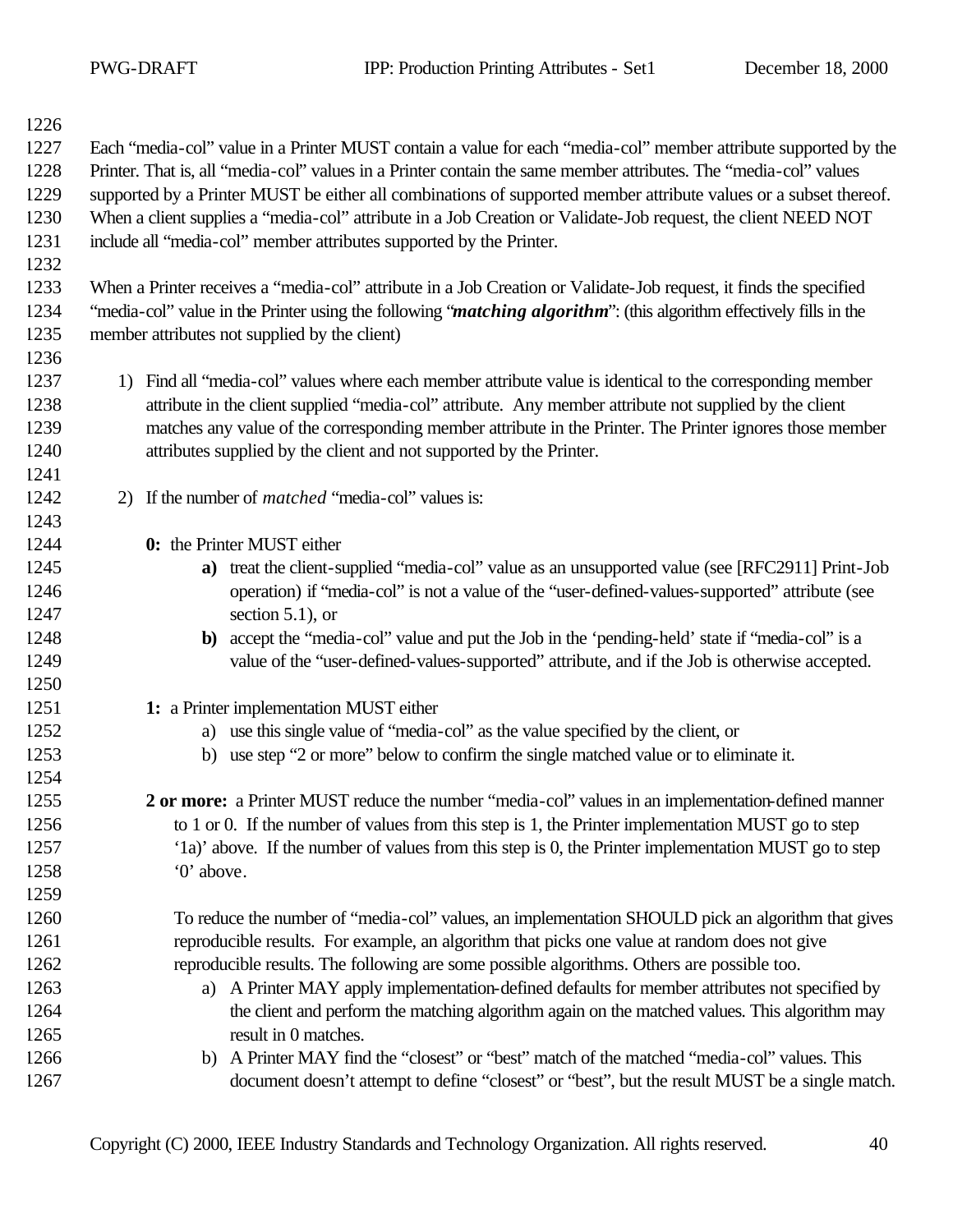- 1268 c) A Printer MAY find the "closest" or "best" match of the matched "media-col" values that are 1269 also ready (i.e. loaded in trays). This algorithm has a chance of being less reproducible, but 1270 may still be sufficiently reproducible to be useful. This algorithm may yield 0 matches unless 1271 there is a fallback, such as to the preceding algorithm (b).
- 1273 A Printer MUST implement either the above algorithm or one that produces equivalent results.
- 1274

- 1275 Table 10 lists the member attributes of the "media-col" collection attribute:
- 

# 1276 **Table 10 - "media-col" member attributes**

| Attribute name      | attribute syntax            | request    | <b>Printer Support</b> |
|---------------------|-----------------------------|------------|------------------------|
| media-key           | type3 keyword   $name(MAX)$ | <b>MAY</b> | <b>MAY</b>             |
| media-type          | type3 keyword   name(MAX)   | <b>MAY</b> | <b>MAY</b>             |
| media-info          | text(255)                   | <b>MAY</b> | <b>MAY</b>             |
| media-color         | type3 keyword   name(MAX)   | <b>MAY</b> | <b>MAY</b>             |
| media-pre-printed   | type3 keyword $ name(MAX) $ | <b>MAY</b> | <b>MAY</b>             |
| media-hole-count    | integer(0:MAX)              | <b>MAY</b> | <b>MAY</b>             |
| media-order-count   | integer(1:MAX)              | <b>MAY</b> | <b>MAY</b>             |
| media-size          | collection                  | <b>MAY</b> | <b>MUST</b>            |
| media-weight-metric | integer(0:MAX)              | <b>MAY</b> | <b>MAY</b>             |
| media-back-coating  | type3 keyword   $name(MAX)$ | <b>MAY</b> | <b>MAY</b>             |
| media-front-coating | type3 keyword   name(MAX)   | <b>MAY</b> | <b>MAY</b>             |
| media-recycled      | type3 keyword   $name(MAX)$ | <b>MAY</b> | <b>MAY</b>             |

#### 1277

- 1278 The "media-col" collection member attributes definitions are:
- 1279

#### 1280 **3.13.1 media-key (type3 keyword | name(MAX))**

1281

 The "media-key" member attribute contains the name of the media represented as a keyword or name. Values MUST be the same as the keyword and name values for the "media" Job Template attribute and represent the same media, except for media size and input tray keywords (see section 6.3 in this document and [RFC2911] Appendix C) which MUST NOT be "media-key" values.

1286

 The value of this member attribute MUST be unique for each media supported by an IPP Printer instance, i.e., no two media instances can have the same "media-key" value on the same IPP Printer instance. However, the same "media-key" value can represent the same or different media on different IPP Printer instances. For example, the 'iso-a4-white' keyword might represent recycled 80 gm/mm on two Printer instances and non-recycled, 72 gm/mm on a third Printer instance. An administrator or a number of 1292 administrators within an organization MAY choose to have "media-key" values represent the same media instances across a set of Printers.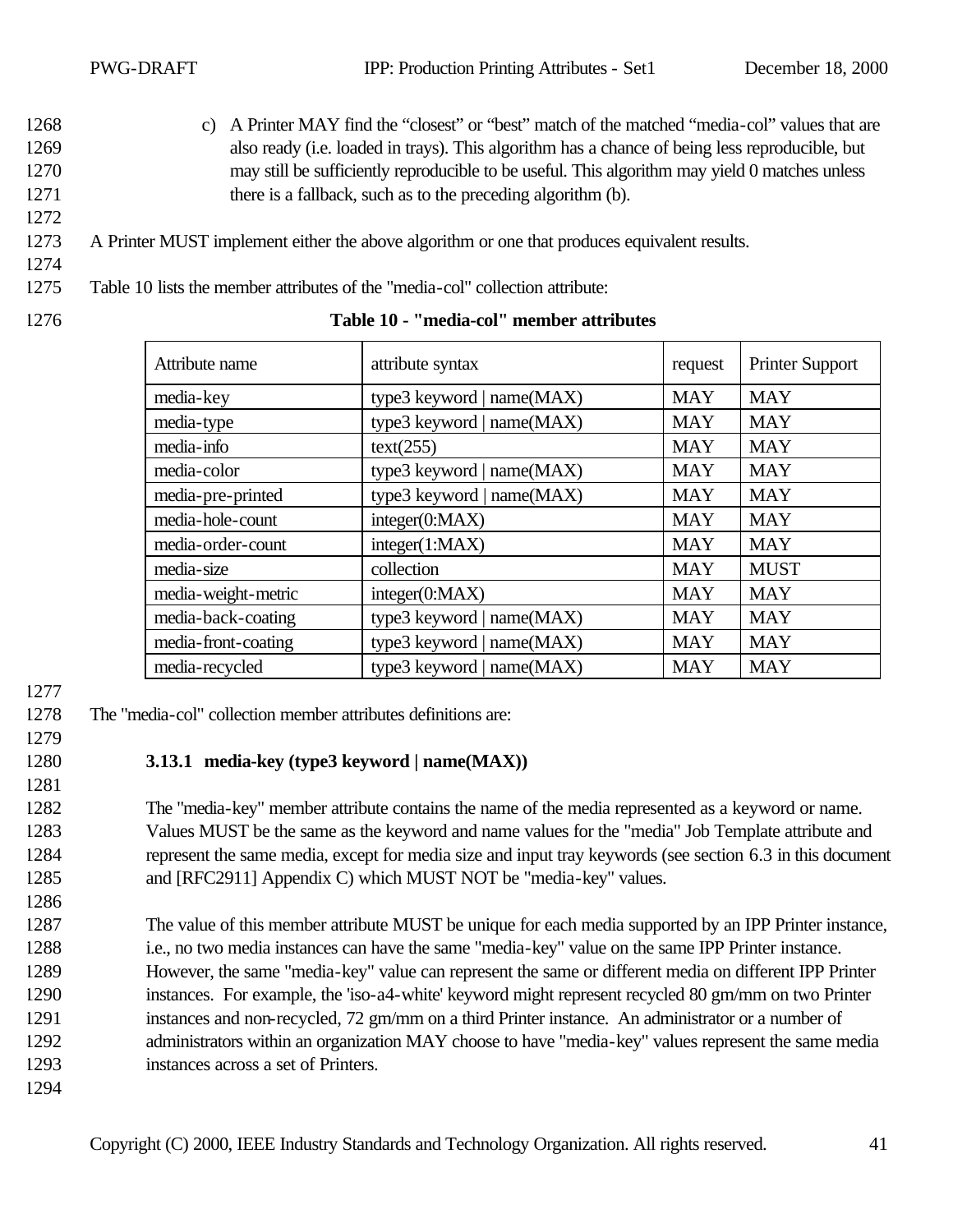Note: Since the above requires that each media instance have a unique "media-key" value (if "media-key" 1296 attribute is supported), then the Printer automatically meets the requirement (see section 3.13) that each media instance have a unique combination of member attribute values.

 Note: As with any combination of supported "media-col" member attributes, if a client supplies the "media- key" member attribute and other member attributes, the Printer will attempt to match all of the supplied member attributes, including the "media-key" value, following the algorithm defined in section 3.13. So if the supplied collection value does not match any supported "media-col" value, the Printer treats the "media- col" attribute as having an undefined attribute value. Thus, a client can ensure that the Printer maps a standard media name keyword to certain expected member attribute values.

 The "media-key-supported" (1setOf (type3 keyword | name(MAX))) Printer attribute identifies the values of this "media-key" member attribute that the Printer supports.

 For Printers that support a large number of media (and the "media-key" attribute), the burden of an administrator to define unique "media-key" values for each media instance could be quite large. Therefore, it is RECOMMENDED that such a Printer assign a unique "media-key" value in an IMPLEMENTATION-DEFINED manner for each media instance for which the administrator has not defined a "media-key" value, rather than refusing the media definition. The Printer also adds such generated values to its "media-key-supported" attribute. A client can supply such a Printer-generated value with either (1) the "media-key" member attribute or (2) the "media" Job Template attribute.

#### **3.13.2 media-type (type3 keyword | name(MAX))**

 The "media-type" member attribute identifies the type of media, i.e., the media instance's predominate characteristic. Depending on implementation, the Printer MAY need to behave differently or perform different validation, depending on the type of the media. For example, prohibiting stapling transparencies or selecting a different paper path for an envelope.

 The values and descriptions indicated with 'yes' are taken verbatim from the Printer MIB [RFC1759] and "Media Features for Display, Print, and Fax" [RFC2534] documents. Bracketed text indicates additions to these Descriptions taken from other standards. Additional values MAY be registered according to both [REG] and [RFC2911].

| Keyword         | Description                                                  | Printer    | <b>RFC</b> |
|-----------------|--------------------------------------------------------------|------------|------------|
|                 |                                                              | <b>MIB</b> | 2534       |
| stationery      | Separately cut sheets of an opaque material                  | yes        | yes        |
| transparency    | Separately cut sheets of a transparent material              | yes        | yes        |
| envelope        | Envelopes that can be used for conventional mailing purposes | yes        | yes        |
| envelope-plain  | Envelopes that are not preprinted and have no windows        | yes        | yes        |
| envelope-window | Envelopes that have windows for addressing purposes          | yes        | no         |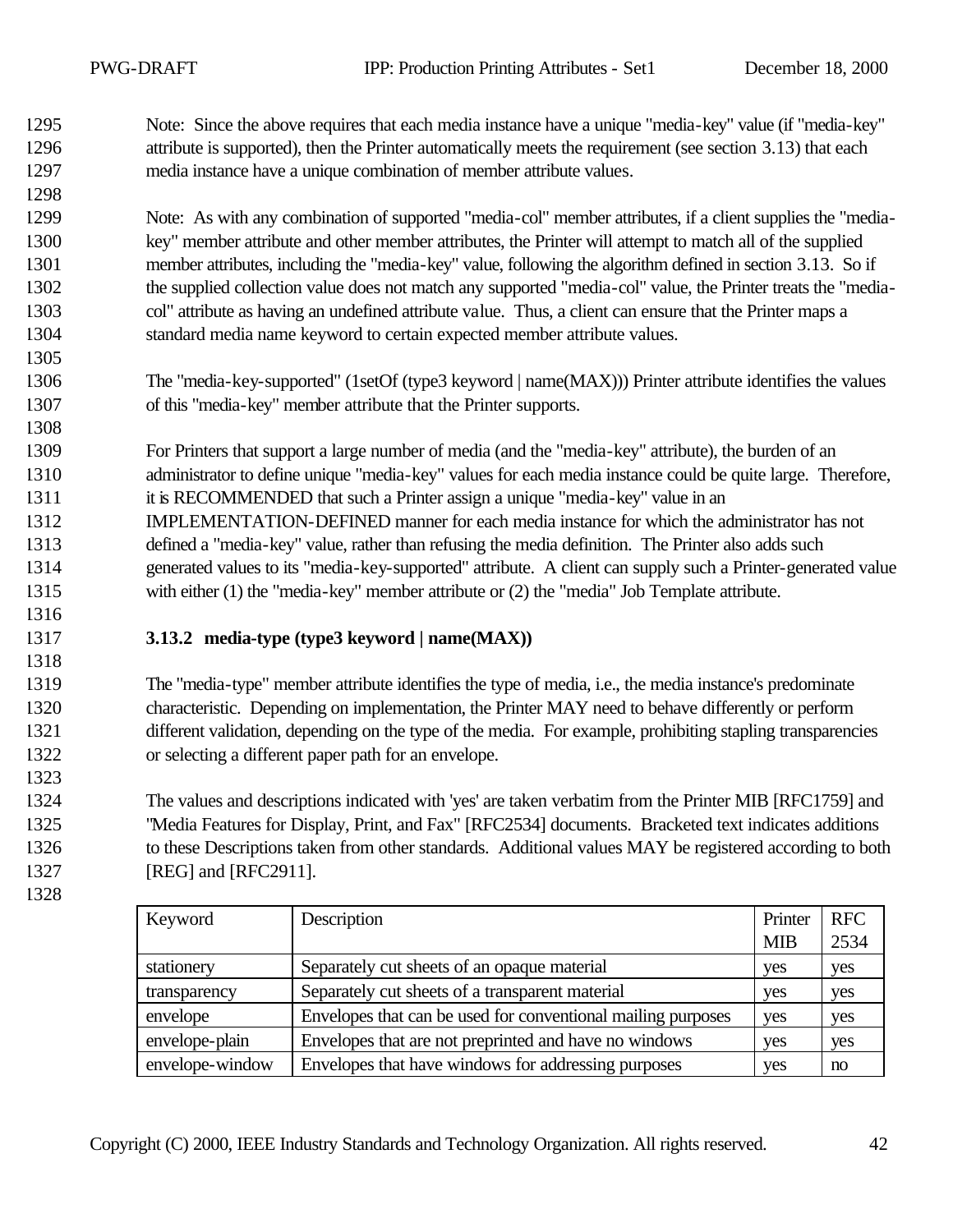| continuous       | Continuously connected sheets of an opaque material - which         | no  | yes |
|------------------|---------------------------------------------------------------------|-----|-----|
|                  | edge is connected is not specified                                  |     |     |
| continuous-long  | Continuously connected sheets of an opaque material                 | yes | no  |
|                  | connected along the long edge                                       |     |     |
| continuous-short | Continuously connected sheets of an opaque material                 | yes | no  |
|                  | connected along the short edge                                      |     |     |
| tab-stock        | Media with tabs [either pre-cut or full-cut]                        | yes | no  |
| pre-cut-tabs     | Media with tabs that are cut so that more than one tab is visible   | no  | no  |
|                  | extending out beyond the edge of non-tabbed media in an             |     |     |
|                  | Output-Document.                                                    |     |     |
| full-cut-tabs    | Media with a tab that runs the full length of the sheet so that     | no  | no  |
|                  | only one tab is visible extending out beyond the edge of non-       |     |     |
|                  | tabbed media in an Output-Document.                                 |     |     |
| multi-part-form  | Form medium composed of multiple layers not pre-attached to         | yes | no  |
|                  | one another; each sheet may be drawn separately from an input       |     |     |
|                  | source                                                              |     |     |
| labels           | Label stock [For example, a sheet of peel-off labels].              | yes | no  |
| multi-layer      | Form medium composed of multiple layers which are pre-              | yes | no  |
|                  | attached to one another; e.g., for use with impact printers.        |     |     |
| screen           | A refreshable display                                               | no  | yes |
| screen-paged     | A refreshable display which cannot scroll                           | no  | yes |
| photographic     | Separately cut sheets of an opaque material to produce              | no  | no  |
|                  | photographic quality images                                         |     |     |
| cardstock        | Separately cut sheets of a heavier or stiffer opaque material       | no  | no  |
|                  | than stationery                                                     |     |     |
| other            | The 'other' keyword value is used when the media instance           | no  | no  |
|                  | does not correspond to any of the Printer's supported media         |     |     |
|                  | types (keyword or name).                                            |     |     |
|                  |                                                                     |     |     |
|                  | The 'other' keyword value SHOULD NOT be used to refine              |     |     |
|                  | the defined values. For example, the "media-type" member            |     |     |
|                  | attribute SHOULD use the 'envelope' value for both self-            |     |     |
|                  | sealing and moisture-required envelopes in combination with         |     |     |
|                  | the "media-info" attributes indicating the difference, rather than  |     |     |
|                  | using the value 'other'. Alternatively, if the Printer supports the |     |     |
|                  | name attribute syntax for the "media-type" member attribute         |     |     |
|                  | and allows the 'name' attribute syntax for envelopes, the           |     |     |
|                  | administrator could define two new "media-type" name values:        |     |     |
|                  | 'envelope-self-sealing' and 'envelope-moisture-required'.           |     |     |

1330 The "media-type-supported" (1setOf (type3 keyword | name(MAX))) Printer attribute identifies the values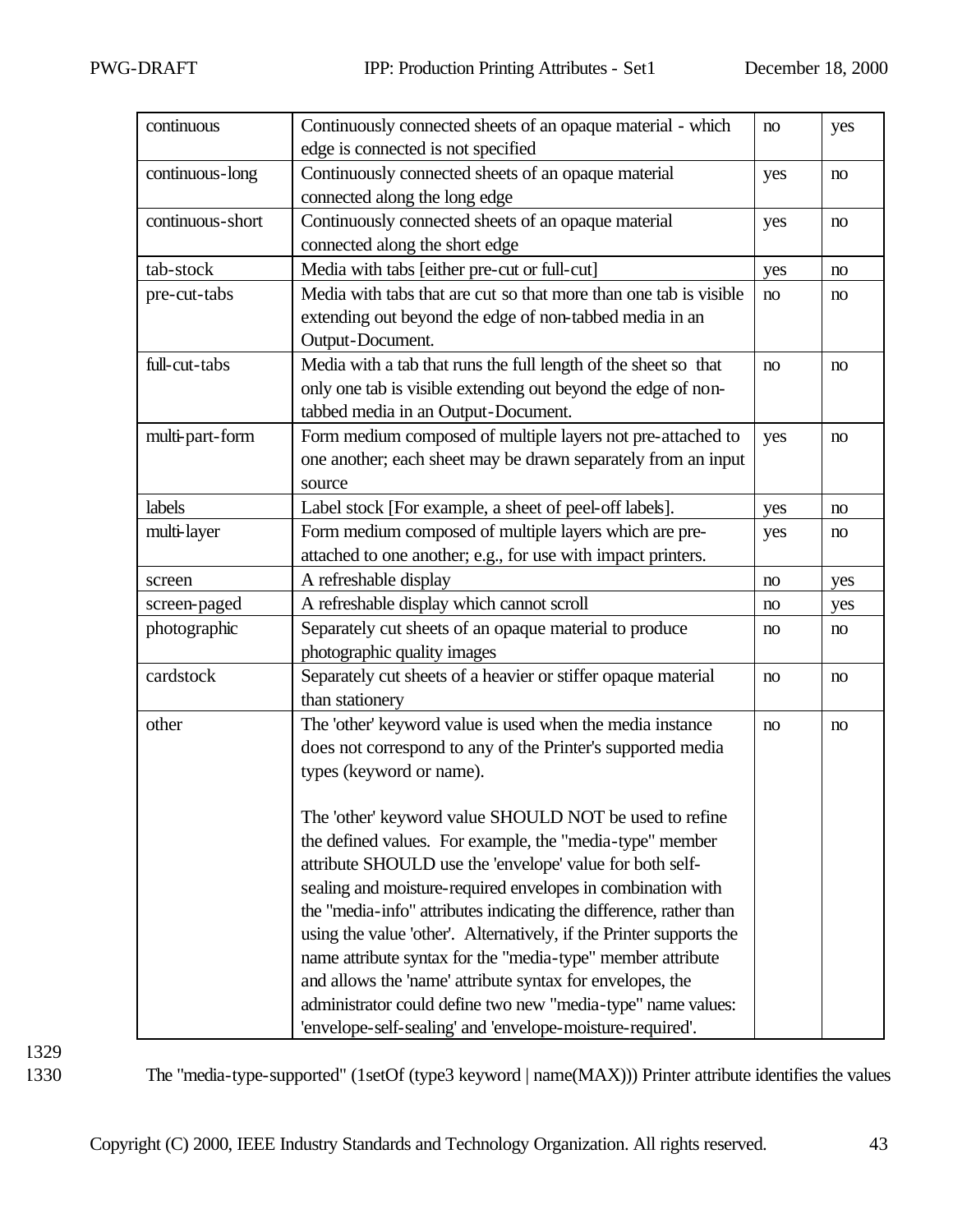of this "media-type" member attribute that the Printer supports, i.e., the media types supported.

 Note: The Administrator can define custom media types using the 'name' (MAX) attribute syntax of the "media-type-supported" (1setOf (type3 keyword | name(MAX))) Printer attribute, if the Printer supports the 'name' attribute syntax for this attribute. As with other Job Template and member attributes, the user can also supply user-defined media type names that are not among the values of the "media-type- supported" Printer attribute, if the Administrator has configured the Printer's "user-defined-values-supported" attribute to contain the 'media-type' attribute keyword value (see section 5.1).

#### **3.13.3 media-info (text(255))**

 The "media-info" member attribute specifies information that helps describe the media instance for human consumption. This attribute can also be used to distinguish two media instances for which all other member attributes (except "media-key", if implemented) are the same. For example, this member attribute could be used to distinguish between self-sticking and moisture-required envelopes, both of which have a "media-type" value of 'envelope'.

 The "media-info-supported" (boolean) Printer attribute indicates whether or not the Printer supports the "media-info" member attribute.

#### **3.13.4 media-color (type3 keyword | name(MAX))**

The "media-color" member attribute indicates the desired color of the media being specified.

#### Standard keyword values for "media-color" are:

| 'no-color'        | The specified media should have no color. |
|-------------------|-------------------------------------------|
| 'white'           | The specified media should be white.      |
| 'pink'            | The specified media should be pink.       |
| 'yellow'          | The specified media should be yellow.     |
| 'blue'            | The specified media should be blue.       |
| 'green'           | The specified media should be green.      |
| buff <sup>'</sup> | The specified media should be buff.       |
| 'goldenrod'       | The specified media should be goldenrod.  |
| 'red'             | The specified media should be red.        |
| 'gray'            | The specified media should be gray.       |
| 'ivory'           | The specified media should be ivory.      |
| 'orange'          | The specified media should be orange.     |
|                   |                                           |

- Note: The standard keyword values for the "media-color" attribute are derived primarily from the Printer MIB [RFC1759] prtInputMediaColor standard values with the addition of 'blue', 'red', 'gray', 'ivory',
- 'orange', and 'no-color' (instead of 'transparent' see 'transparency' in "media-type", section 3.13.2).

Copyright (C) 2000, IEEE Industry Standards and Technology Organization. All rights reserved. 44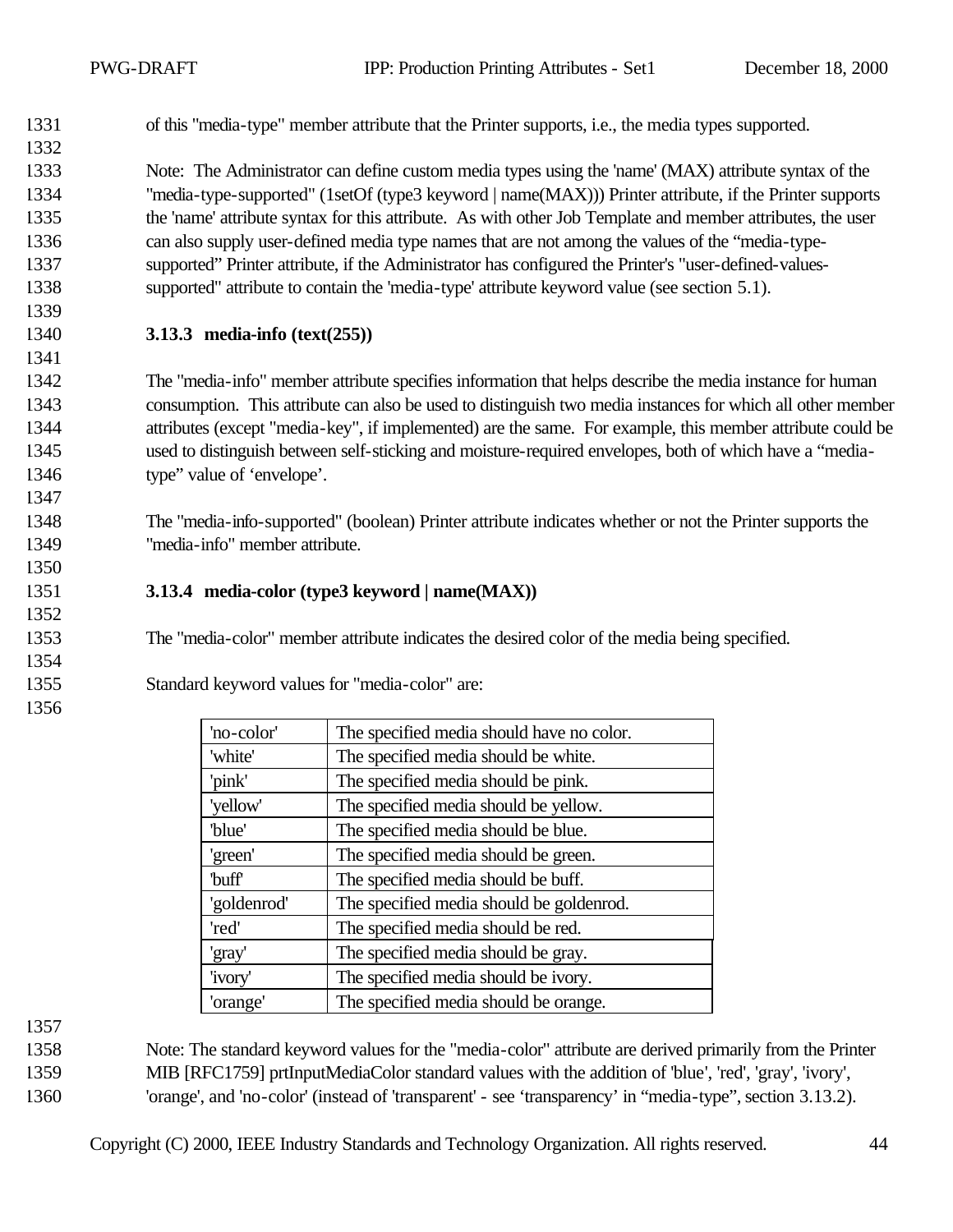| 1362 | The "media-color-supported" (1setOf (type3 keyword   name(MAX))) Printer attribute identifies the values |
|------|----------------------------------------------------------------------------------------------------------|
| 1363 | of this "media-color" member attribute that the Printer supports, i.e., the colors supported.            |
| 1364 |                                                                                                          |

 The Administrator can define custom paper colors using the 'name' (MAX) attribute syntax of the "media- color-supported" (1setOf (type3 keyword | name(MAX))) Printer attribute. Note: as with other Job Template and member attributes, the user can also supply user-defined color names that are not among the values of the "media-color-supported" Printer attribute, if the Administrator has configured the Printer's "user-defined-values-supported" attribute to contain the 'media-color' attribute keyword value (see section 5.1).

#### **3.13.5 media-pre-printed (type3 keyword | name(MAX))**

 The "media-pre-printed" member attribute indicates that the pre-printed characteristics of the desired media. Examples of pre-printed media include forms and company letterhead. The standard keyword values for "media-pre-printed" are:

| 'blank'       | The desired medium is not pre-printed. The Printer MAY use an          |
|---------------|------------------------------------------------------------------------|
|               | electronic representation of a form, if the medium has some imaged     |
|               | information already associated with it.                                |
| 'pre-printed' | The desired medium is pre-printed; the other attributes identify which |
|               | medium instance and so what is actually pre-printed.                   |
| letter-head'  | The site-defined letter head pre-printed is desired.                   |

 The "media-pre-printed-supported" (1setOf (type3 keyword | name(MAX)) Printer attribute identifies the values of this "media-pre-printed" member attribute that the Printer supports.

**3.13.6 media-hole-count (integer(0:MAX))**

 The "media-hole-count" member attribute indicates the number of pre-drilled holes in the desired media. A 1385 value of 0 (zero) indicates that no holes should be present in the media.

 The "media-hole-count-supported" (1setOf rangeOfInteger(0:MAX)) Printer attribute identifies the ranges of values of this "media-hole-count" member attribute that the Printer supports.

#### **3.13.7 media-order-count (integer(1:MAX))**

 The "media-order-count" member attribute indicates the number of sheets, within an ordered sequence of sheets; after which the sequence begins to repeat. For example, third cut tab stock in which all three forms are present has an order count of 3 (this is also sometimes called the modulus of the ordered media). Full- cut tab stock MAY have an order count greater than 1 if it has an ordered sequence, such as a cycle of colors or cycle of pre-printing.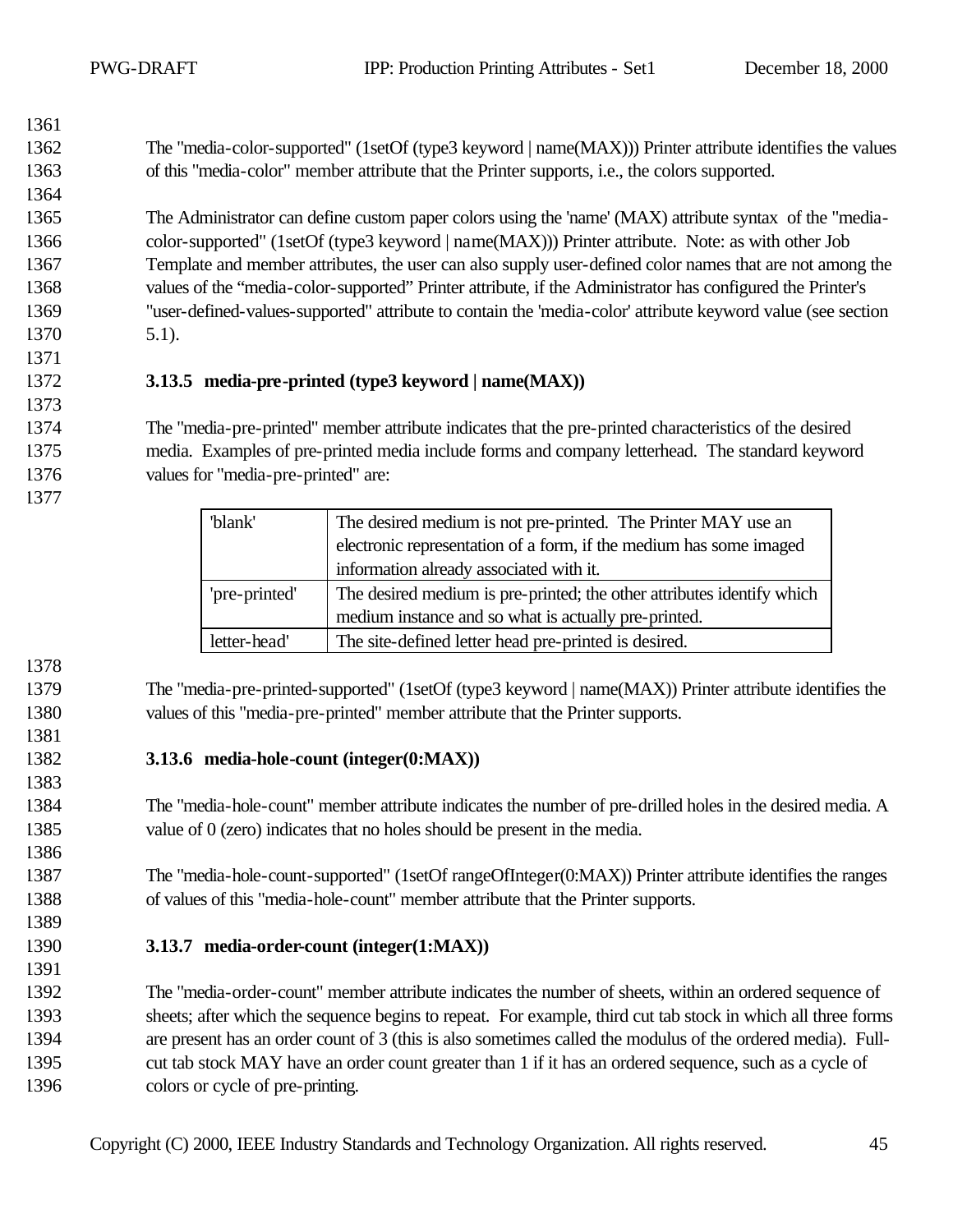| 1397 |                                                                                                              |
|------|--------------------------------------------------------------------------------------------------------------|
| 1398 | If the "media-order-count" is 1, then all media is the same.                                                 |
| 1399 |                                                                                                              |
| 1400 | The "media-order-count-supported" (1setOf rangeOfInteger(1:MAX)) Printer attribute identifies the range      |
| 1401 | of values of this "media-order-count" member attribute that the Printer supports.                            |
| 1402 |                                                                                                              |
| 1403 | 3.13.8 media-size (collection)                                                                               |
| 1404 |                                                                                                              |
| 1405 | The "media-size" member attribute is a collection that explicitly specifies the numerical media width and    |
| 1406 | height dimensions.                                                                                           |
| 1407 |                                                                                                              |
| 1408 | It is RECOMMENDED that a client localize the collection values to the size names that users are familiar     |
| 1409 | with, such as 'letter' and 'A4', possibly also including the exact dimensions as well (and in the units      |
| 1410 | appropriate for the user's locale). If a client does not recognize a pair of numbers as a named size, it can |
| 1411 | simply display the two numbers instead. Thus the pair of size dimensions serve the same function as          |
| 1412 | keyword values, except that the client has an obvious fallback display for an unrecognized pair, namely, the |
| 1413 | actual dimension numbers.                                                                                    |
| 1414 |                                                                                                              |
| 1415 | The "media-size" collection member attributes are:                                                           |
| 1416 |                                                                                                              |

#### **Table 11 - "media-size" member attributes**

| Attribute name | attribute syntax  | request     | <b>Printer Support</b> |
|----------------|-------------------|-------------|------------------------|
| x-dimension    | integer $(0:MAX)$ | <b>MUST</b> | <b>MUST</b>            |
| y-dimension    | integer $(0:MAX)$ | <b>MUST</b> | <b>MUST</b>            |

| 1419 | 3.13.8.1 x-dimension (integer $(0:MAX)$ )                                                           |
|------|-----------------------------------------------------------------------------------------------------|
| 1420 |                                                                                                     |
| 1421 | Indicates the size of the media in hundredths of a millimeter along the bottom edge of the media.   |
| 1422 | See section 2.4 regarding the coordinate system. This unit is equivalent to 1/2540 th of an inch    |
| 1423 | resolution.                                                                                         |
| 1424 |                                                                                                     |
| 1425 | 3.13.8.2 y-dimension (integer $(0:MAX)$ )                                                           |
| 1426 |                                                                                                     |
| 1427 | Indicates the size of the media in hundredths of a millimeter along the left edge of the media. See |
| 1428 | section 2.4 regarding the coordinate system. This is equivalent to 1/2540 th of an inch resolution. |
| 1429 |                                                                                                     |

#### **3.13.8.3 media-size-supported (1setOf collection)**

 Indicates the sizes supported by the Printer. A requested media size dimension matches a supported media dimension if it is within an implementation-defined tolerance. For example,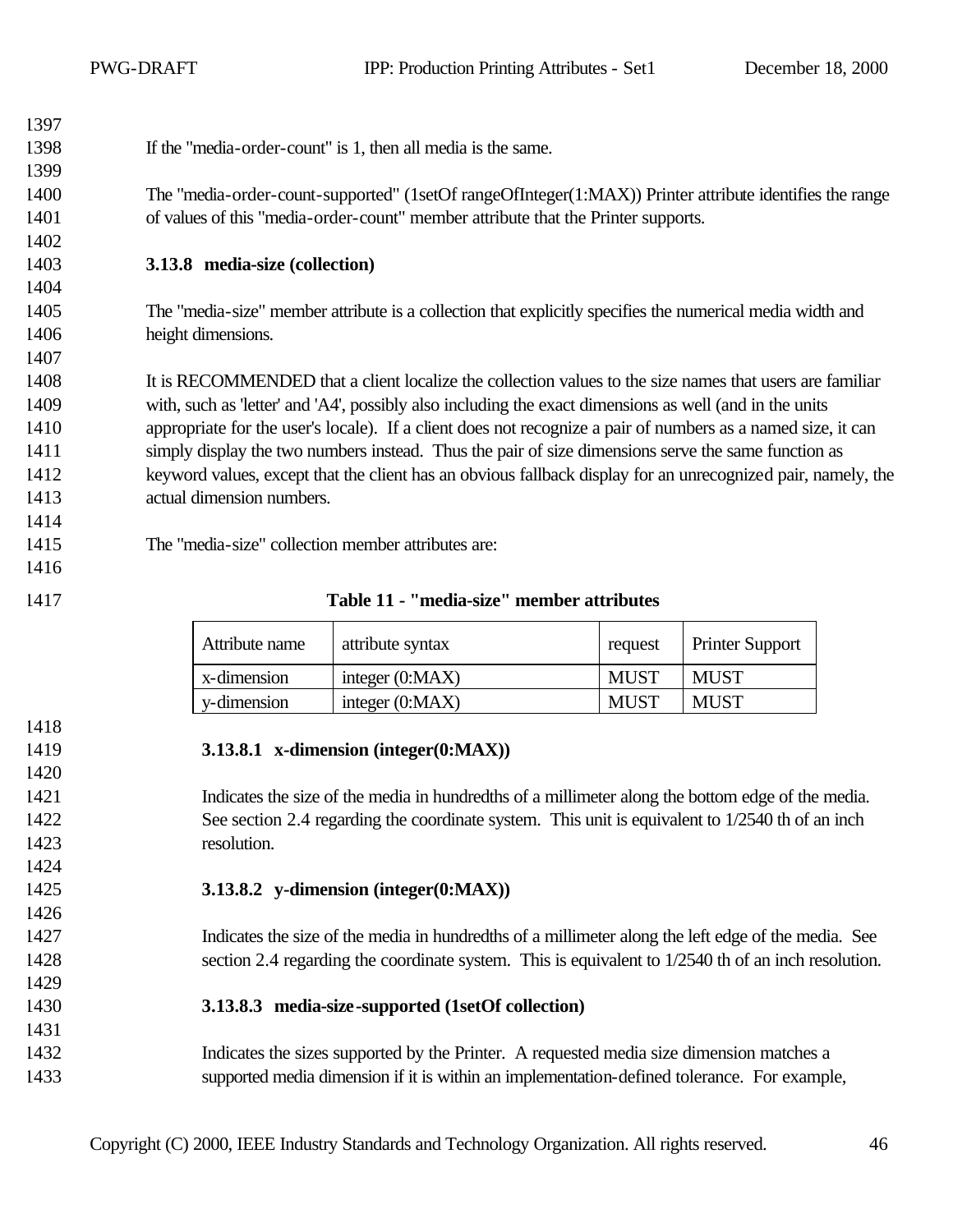PWG-DRAFT IPP: Production Printing Attributes - Set1 December 18, 2000

 PostScript [redbook] specifies a tolerance of 5 points (5/72 of an inch = 1.7 mm) of a supported dimension, i.e., within 176 units of the value of the dimension.

The "media-size-supported " collection member attributes are:

| 1439 |  | Table 12 - "media-size-supported" member attributes |  |
|------|--|-----------------------------------------------------|--|
|      |  |                                                     |  |

| Attribute name | attribute syntax                              | request     | <b>Printer Support</b> |
|----------------|-----------------------------------------------|-------------|------------------------|
| x-dimension    | integer $(1:MAX)$   rangeOfInteger<br>(1:MAX) | <b>MUST</b> | <b>MUST</b>            |
| y-dimension    | integer $(1:MAX)$   rangeOfInteger<br>(1:MAX) | <b>MUST</b> | <b>MUST</b>            |

| 1440    |  |
|---------|--|
| 1 4 4 1 |  |

#### **3.13.8.3.1 x-dimension (integer(1:MAX) | rangeOfInteger(1:MAX))**

 Indicates the size of the media in hundredths of a millimeter along the bottom edge of the media. This is equivalent to 1/2540 th of an inch resolution. The rangeOfInteger attribute syntax accommodated variable size implementations, such as printers supporting adjustable input trays and web printers. See section 2.4 regarding the coordinate system and section 5.1 regarding user-define media sizes.

#### **3.13.8.3.2 y-dimension (integer(1:MAX) | rangeOfInteger(1:MAX))**

 Indicates the size of the media in hundredths of a millimeter along the left edge of the media. This is equivalent to 1/2540 th of an inch resolution. The rangeOfInteger attribute syntax accommodated variable size implementations, such as printers supporting adjustable input trays and web printers. See section 2.4 regarding the coordinate system and section 5.1 regarding user-defined media sizes.

**3.13.9 media-weight-metric (integer(0:MAX))**

 The "media-weight-metric" member attribute indicates the weight of the desired media rounded to the nearest whole number of grams per square meter.

 The "media-weight-metric-supported" (1setOf rangeOfInteger(1:MAX)) Printer attribute identifies the values of this "media-weight-metric" member attribute that the Printer supports, i.e., the weights supported in metric units.

### **3.13.10 media-front-coating (type3 keyword | name(MAX)) and media-back-coating (type3 keyword | name(MAX))**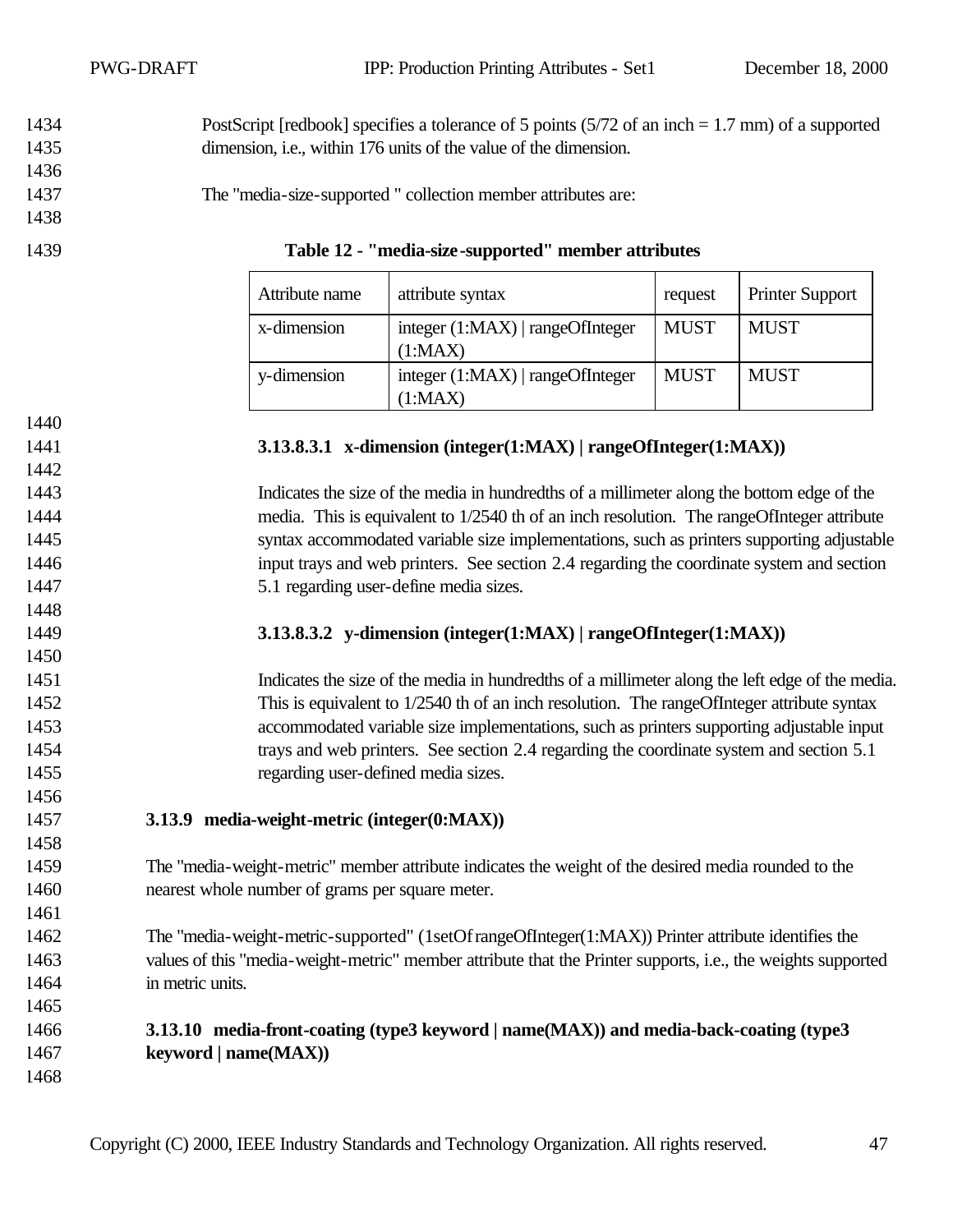The "media-front-coating" and "media-back-coating" member attributes indicate what pre-process coating has been applied to the front and back of the desired media, respectively.

- 
- Standard keyword values for "media-front-coating" and "media-back-coating" are:

| 'none'       | Indicated that the media MUST not have any coating.        |
|--------------|------------------------------------------------------------|
| 'glossy'     | Indicates that the media MUST have a "glossy" coating.     |
| 'high-gloss' | Indicates that the media MUST have a "high-gloss" coating. |
| 'semi-gloss' | Indicates that the media MUST have a "semi-gloss" coating. |
| 'satin'      | Indicates that the media MUST have a "satin" coating.      |
| 'matte'      | Indicates that the media MUST have a "matte" coating.      |

 The "media-front-coating-supported" (1setOf (type3 keyword | name(MAX))) and "media-back-coating- supported" (1setOf (type3 keyword | name(MAX))) Printer attribute identifies the values of these "media-front-coating" and "media-back-coating" member attributes that the Printer supports.

#### **3.13.11 media-recycled (type3 keyword | name(MAX))**

 The "media-recycled" member attribute indicates the recycled characteristics of the media. The standard keyword values are:

'none' The media MUST NOT be recycled. 'standard' The media MUST be the site-defined standard recycled stock. If this member attribute is supported, the Printer MUST support at least the 'none' and 'standard' values. The "media-recycled-supported" (1setOf (type3 keyword | name(MAX))) Printer attribute identifies the values of this "media-recycled" member attribute that the Printer supports, i.e., the recycled characteristics supported, which MUST include the 'none' keyword value so that validation follows the normal rules. **3.13.12 media-default (type3 keyword | name(MAX)) and media-col-default (collection)** The "media-default" (see [RFC2911] section 4.2.11) and the "media-col-default" Printer attributes specify the media that the Printer uses, if the client omits both the "media" and the "media-col" Job Template attributes in the Job Creation operation (and the PDL doesn't include a media specification). The member attributes are defined in Table 10. A Printer MUST support the same member attributes for this default collection attribute as it supports for the corresponding "media-col" Job Template attribute. The "media-default" and "media-col-default" Printer attributes MUST both be configured to specify the same media instance. If the administrator sets one of them to a value (either locally or with the Set-Printer- Attributes operation - see [ipp-set]), the Printer MUST set the other attribute's value to specify the same media instance or to the 'unknown' out-of-band value, if there isn't a corresponding value to be set for the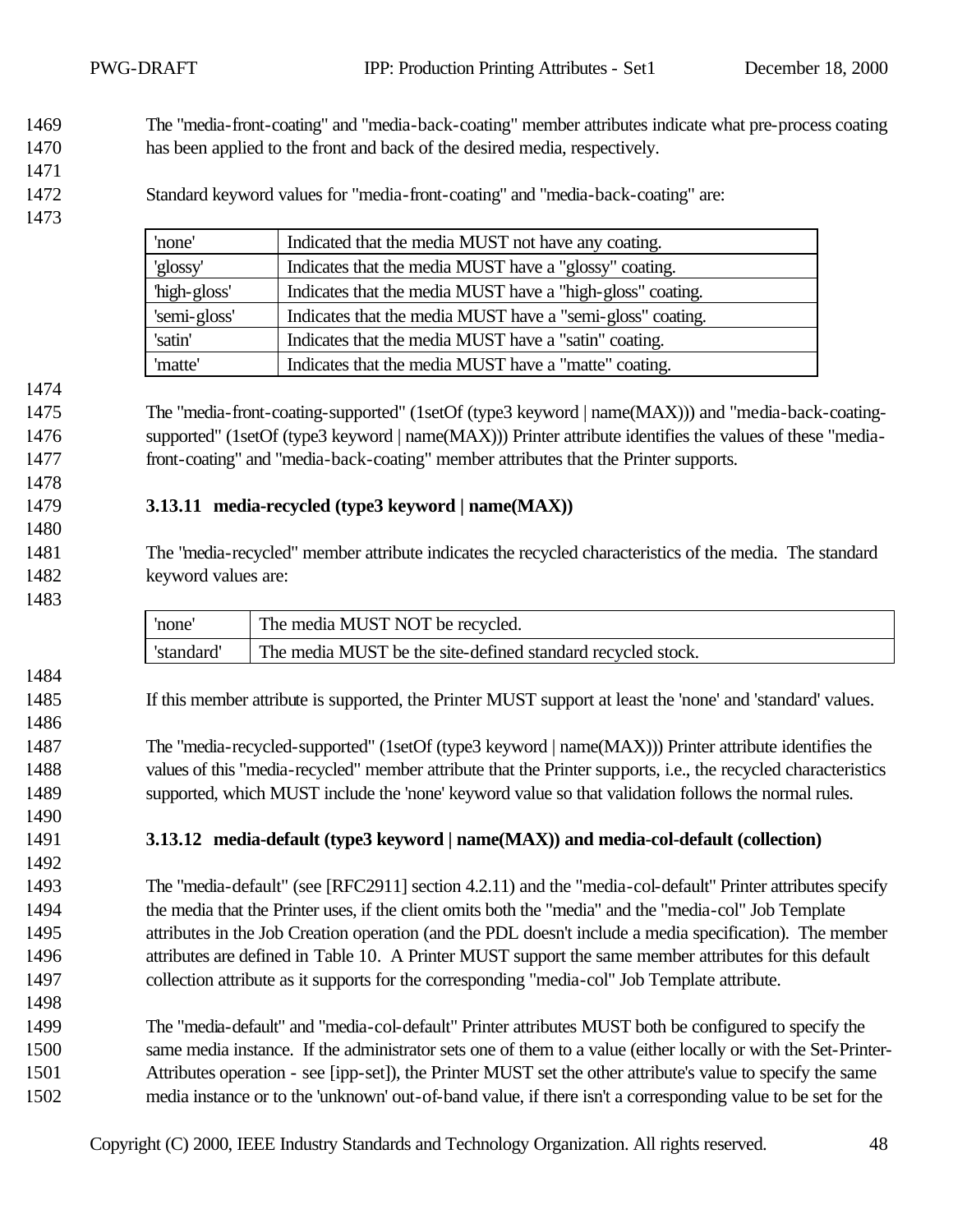other attribute. If a client attempts to set both attributes, but their values specify different media instances, the Printer MUST reject the Set-Printer-Attributes operation and return the 'client-error-conflicting- attributes' status code. The reason to have both default attributes configured, is so that clients that only know about the "media" attribute will see the "media-default" attribute, while clients that know about the "media-col" attribute will be able to determine the characteristics of the media default.

#### **3.13.13 media-ready (1setOf (type3 keyword | name(MAX))) and media-col-ready (1setOf collection)**

 The "media-ready" (see [RFC2911] section 4.2.11) and "media-col-ready" Printer attribute identifies the media that are available for use without human intervention, i.e., the media that are ready to be used without human intervention. The collection value MUST have all of the member attributes that are supported in Table 10. If this attribute is supported, the Printer MUST support the IPP/1.1 "media-ready" (1setOf (type3 keyword | name(MAX))) Printer attribute also. The i th value of the "media-ready" corresponds to the i th value of the "media-col-ready" attribute, so that the client can correlate the media name or keywords with the collection values, i.e., determine the characteristics of each ready media instance.

#### **3.13.14 media-col-supported (1setOf type2 keyword)**

 The "media-col-supported" Printer attribute identifies the keyword names of the member attributes supported in the "media-col" collection Job Template attribute, i.e., the keyword names of the member attributes in Table 10 that the Printer supports.

# **3.14 media-input-tray-check (type3 keyword | name(MAX))**

 The "media-input-tray-check" Job Template attribute indicates that the Printer MUST check that the characteristics of the media in the identified input tray are the same as characteristics of the media identified by the Job's "media" Job Template attribute or *matched* (see section 3.13) by the Job's "media-col" Job Template attribute. The keyword values are the same input tray keyword values as are defined for the "media" Job Template attribute (see section 6.3 in this document and [RFC2911] Appendix C), i.e., 'top', 'middle', 'bottom', etc. 

 Independent of the "ipp-attributes-fidelity" operation attribute supplied by the client, if the characteristics differ, the Printer adds the 'resources-are-not-ready' value (see section 6.1) to the job's "job-state-reasons" attribute and MAY either (1) put the job into the 'pending-held' state or (2) start to process the job normally, but immediately stop the job ("job-state" = 'processing-stopped') and the Printer ("printer-state" = 'stopped'). In either implementation, the operator can change the media in the input tray to agree with the job or can modify the job's "media" or "media-col" attributes to agree with the input tray, depending on policy.

# **3.15 page-delivery (type2 keyword)**

- 
- This attribute indicates whether print-stream pages of the job are to be delivered to the output bin or finisher in the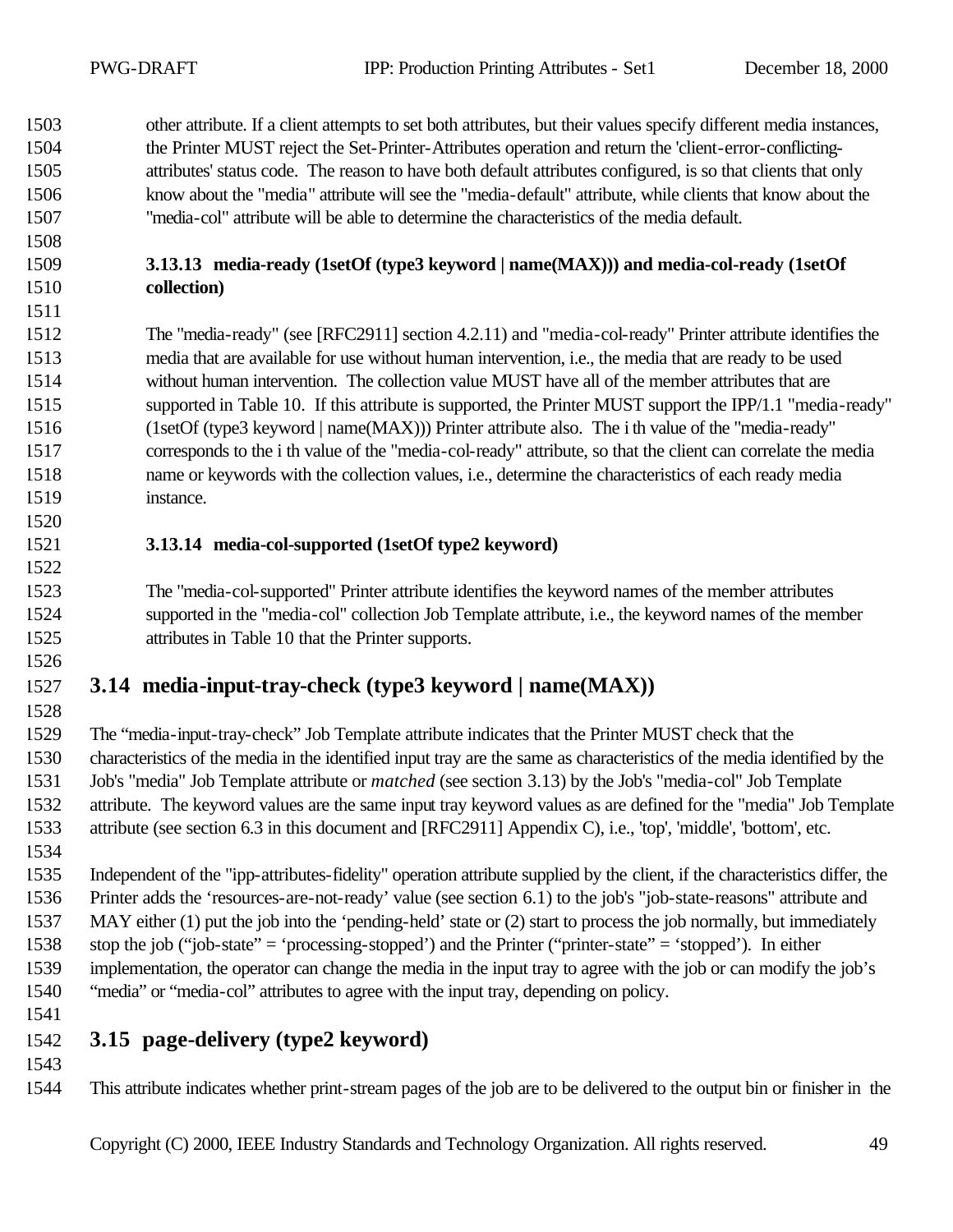1545 same page order as the original document, or, in reverse of that order, and, whether the print-stream pages are

1546 delivered face up or face down. The "page-delivery" attribute specifies the intent based on the "original document"

1547 page order. See section 2.5 for a complete discussion on the ordering of print-stream pages.

1548

1549 Standard keyword values for page delivery are:

1550

| 'same-order-face-up'      | The media sheets that represent the printed document MUST be<br>delivered to the output bin or finishing device in the same order as<br>defined by the "page-order-received" attribute. Further, side one of<br>each sheet MUST be delivered face up to the output bin or finishing<br>device.   |
|---------------------------|--------------------------------------------------------------------------------------------------------------------------------------------------------------------------------------------------------------------------------------------------------------------------------------------------|
| 'same-order-face-down'    | The media sheets that represent the printed document MUST be<br>delivered to the output bin or finishing device in the same order as<br>defined by the "page-order-received" attribute. Further, side one of<br>each sheet MUST be delivered face down to the output bin or<br>finishing device. |
| 'reverse-order-face-up'   | The media sheets that represent the printed document MUST be<br>delivered to the output bin or finishing device in the reverse order by<br>the "page-order-received" attribute. Further, side one of each sheet<br>MUST be delivered face up to the output bin or finishing device.              |
| 'reverse-order-face-down' | The media sheets that represent the printed document MUST be<br>delivered to the output bin or finishing device in the reverse order by<br>the "page-order-received" attribute. Further, side one of each sheet<br>MUST be delivered face down to the output bin or finishing device.            |
| 'system-specified'        | The Printer selects the most efficient delivery order based on other<br>Job Template attributes supplied by the client, such as "finishings",<br>"finishings-col", and "page-order-received".                                                                                                    |

1551

1552 The "page-delivery" attribute is often used in conjunction with on-line and off-line finishing devices. The intent is to 1553 be able to deliver the media sheets in either the order of the page-stream pages as defined in the "original 1554 document" or in the reverse of that order.

#### 1555

# 1556 **3.15.1 Interaction with the "page-order-received" attribute**

1557

1558 The "page-order-delivery" attribute is dependent on the value of the "page-order-received" attribute 1559 (defined in section 3.16 below):

| "page-order- | "page-delivery" | Description of behavior |
|--------------|-----------------|-------------------------|
| received"    |                 |                         |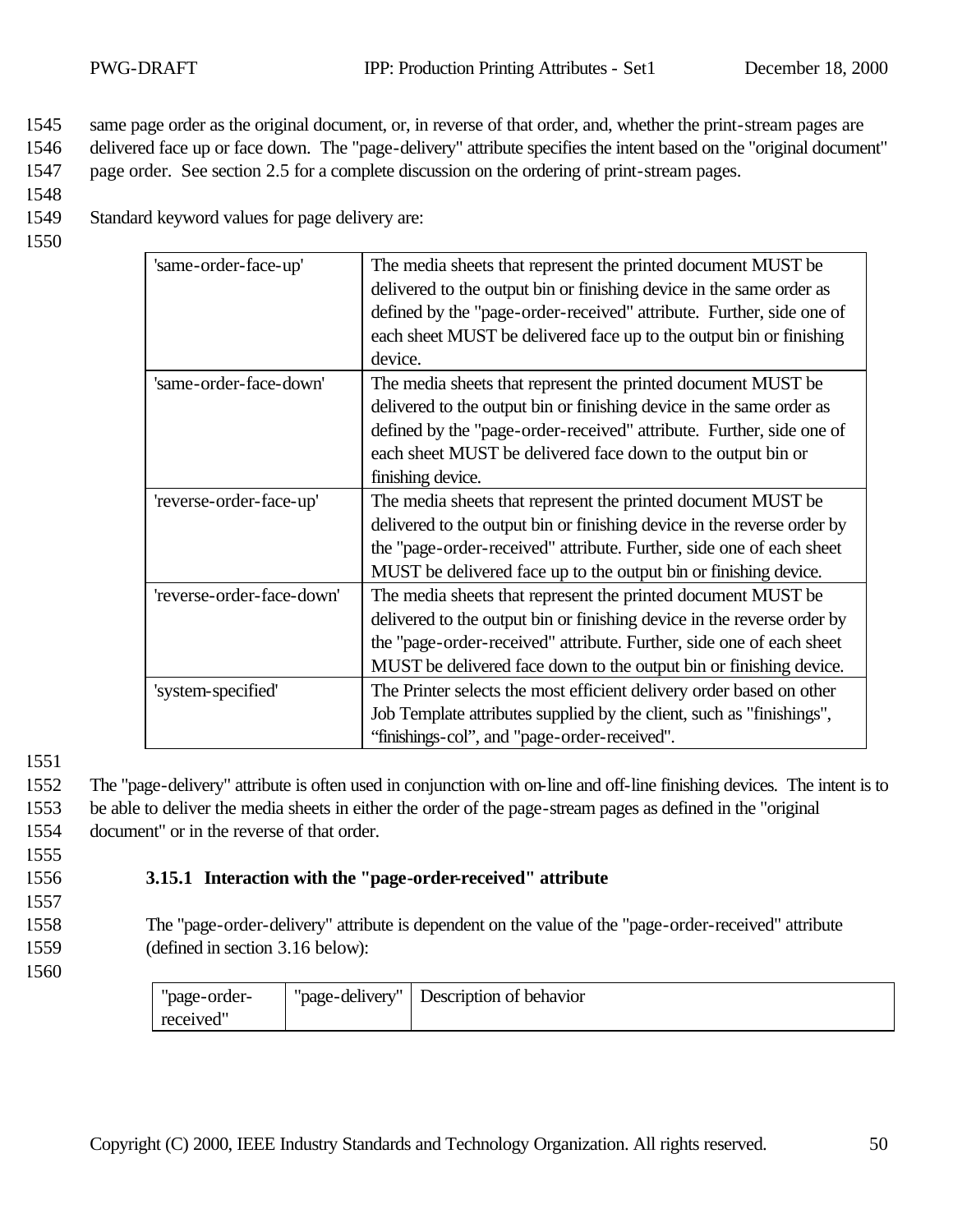| '1-to-n-order' | 'same-order-    | The first print-stream page in the "document data" MUST be the    |  |  |
|----------------|-----------------|-------------------------------------------------------------------|--|--|
| face-up'       |                 | first print-stream page delivered, followed by the second "print- |  |  |
|                |                 | stream" page, and so on. Further, each media sheet MUST be        |  |  |
|                |                 | delivered with side one of the sheet facing up.                   |  |  |
| '1-to-n-order' | 'same-face-     | The first print-stream page in the "document data" MUST be the    |  |  |
|                | order-down'     | first print-stream page delivered, followed by the second "print- |  |  |
|                |                 | stream" page, and so on. Further, each media sheet MUST be        |  |  |
|                |                 | delivered with side one of the sheet facing down.                 |  |  |
| '1-to-n-order' | 'reverse-order- | The last print-stream page in the "document data" MUST be the     |  |  |
|                | face-up'        | first print-stream page delivered, followed by the second to last |  |  |
|                |                 | "print-stream" page, and so on. Further, each media sheet MUST    |  |  |
|                |                 | be delivered with side one of the sheet facing up.                |  |  |
| '1-to-n-order' | 'reverse-order- | The last print-stream page in the "document data" MUST be the     |  |  |
|                | face-down'      | first print-stream page delivered, followed by the second to last |  |  |
|                |                 | "print-stream" page, and so on. Further, each media sheet MUST    |  |  |
|                |                 | be delivered with side one of the sheet facing down.              |  |  |
| 'n-to-1-order' | 'same-order-    | The first print-stream page in the "document data" MUST be the    |  |  |
|                | face-up'        | first print-stream page delivered, followed by the second "print- |  |  |
|                |                 | stream" page, and so on. Further, each media sheet MUST be        |  |  |
|                |                 | delivered with side one of the sheet facing up.                   |  |  |
| 'n-to-1-order' | 'same-order-    | The first print-stream page in the "document data" MUST be the    |  |  |
|                | face-down'      | first print-stream page delivered, followed by the second "print- |  |  |
|                |                 | stream" page, and so on. Further, each media sheet MUST be        |  |  |
|                |                 | delivered with side one of the sheet facing down.                 |  |  |
| 'n-to-1-order' | 'reverse-order- | The last print-stream page in the "document data" MUST be the     |  |  |
|                | face-up'        | first print-stream page delivered, followed by the second to last |  |  |
|                |                 | "print-stream" page, and so on. Further, each media sheet MUST    |  |  |
|                |                 | be delivered with side one of the sheet facing up.                |  |  |
| 'n-to-1-order' | 'reverse-order- | The last print-stream page in the "document data" MUST be the     |  |  |
|                | face-down'      | first print-stream page delivered, followed by the second to last |  |  |
|                |                 | "print-stream" page, and so on. Further, each media sheet MUST    |  |  |
|                |                 | be delivered with side one of the sheet facing down.              |  |  |
|                |                 |                                                                   |  |  |

# 1563 **3.16 page-order-received (type2 keyword)**

1564

1565 This attribute specifies the page order of the print-stream pages defined in the document data. The "page-order-

1566 received" attribute does not provide any direct processing instructions, it only provides information about the page

1567 order so that the client can specify ordinal page numbers with respect to the original source document, rather than

1568 having to take into account whether the print stream pages are being sent "one to N" or "N to one". For example,

1569 consider such Job Template attributes as "insert-sheet" (section 3.5) and "page-overrides" (see [ipp-override]).

1570 See section 2.5 for a complete discussion of print-stream page order.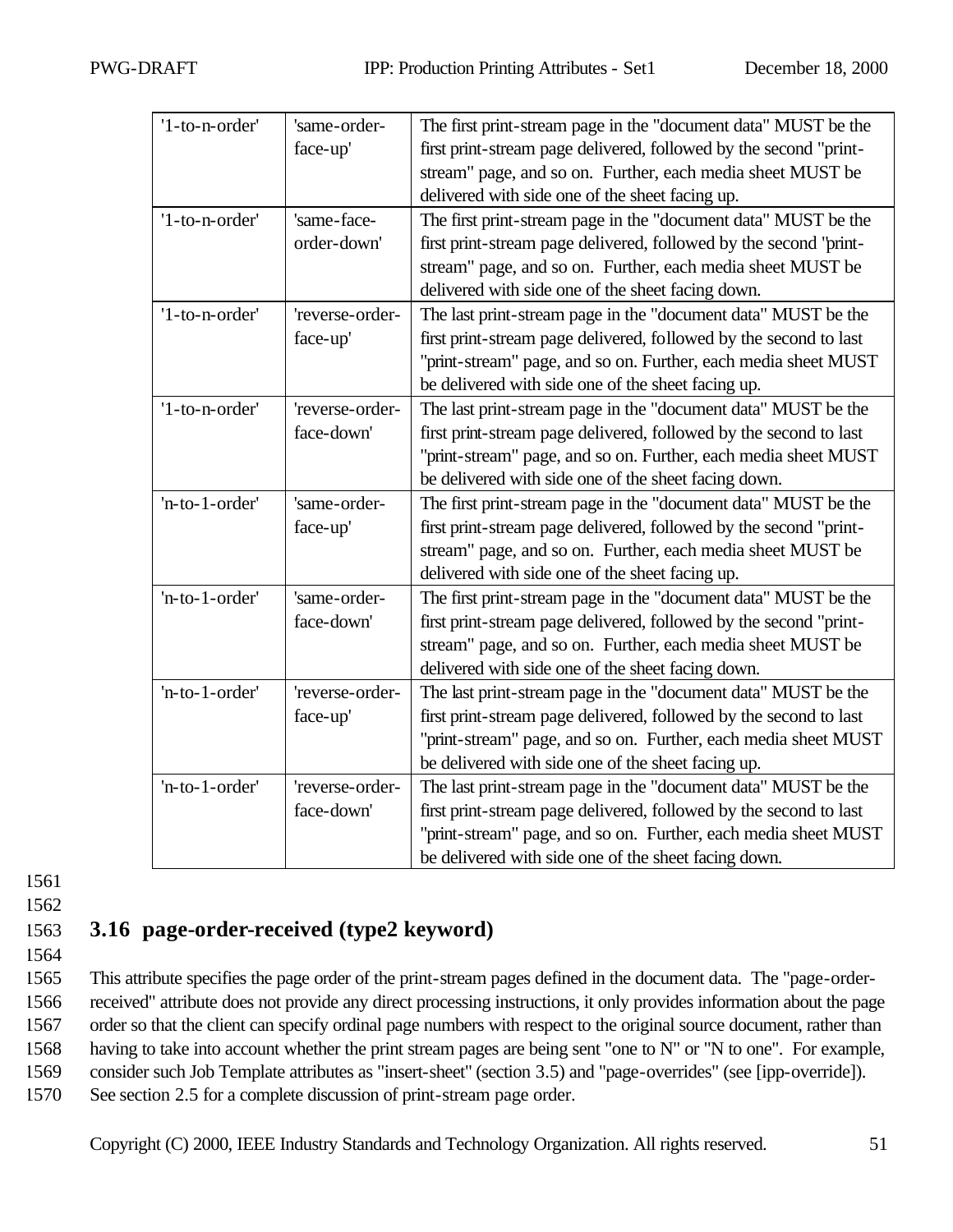Standard keyword values for "page-order-received" are:

| $'l$ -to-n-order' | The print-stream pages defined in the document data are in the<br>same order as the original document. |  |
|-------------------|--------------------------------------------------------------------------------------------------------|--|
| $'n-to-1-order'$  | The print-stream pages defined in the document data are in the                                         |  |
|                   | reverse order of the original document.                                                                |  |

 The "page-order-received" attribute applies to all documents in a Job Creation or Document Creation request. If a job consists of multiple documents, and all of the documents are not in the same page order, either '1-to-n-order' or 'reverse,' then inconsistent processing of other Job Template attributes that depend on "page-order-received" may occur.

 If the "page-order-received" attribute is not present in a Job Creation or Document Creation request, then the printer SHOULD assume a value of '1-to-n-order.'

# **3.17 presentation-direction-number-up (type2 keyword)**

- This attribute specifies the order that the Printer places page images on a Finished-Page Image with the "number- up" attribute. This attribute is especially useful to control the presentation direction in languages or multi-lingual documents that have more than one presentation direction, but may be used with any language. For example of the former, in Japanese text on pages can have a presentation direction that is either top-to-bottom-right-to-left or left- to-right-top-to-bottom. For an example of the latter, a mixed English and Hebrew document, text on pages can have a presentation direction that is either left-to-right-top-to-bottom or right-to-left-top-to-bottom. This attribute allows the client to specify the placement of page images on Finished-Page Images to mirror the direction of the text on pages.
- 

 Each keyword value that a client supplies for this attribute MUST be a value of the "presentation-direction- number-up-supported (1setOf type2 keyword)" attribute. Table 13 below shows the standard values. A Printer MUST support at least one of value of Table 13. It MAY support any additional values from Table 13.

 Table 13 shows the 8 standard values for this attribute. The name of each attribute value suggests the order of laying out page images on a Finished-Page Image when a human reader is holding the sheet in the proper orientation (i.e., oriented so text is oriented for normal reading). For each 'to*xxx*-to*yyy*' value, the images are placed according to the 'to*xxx'* direction, and then according to the 'to*yyy'* direction, and the first image is placed in the corner diagonally opposite the '*xxx*-*yyy*' corner. For example, 'toright-tobottom' starts in the upper-left corner (which is diagonally opposite the 'right-bottom' corner). The images are placed from left to right in a line, and the line progression is from top to bottom.

Table 13 has a separate column to show the order for each orientation. For example, if the orientation is

- 'landscape', then the order of pages appears to be the same as portrait if the viewer rotates the sheet 90 degrees
- clockwise. Note: the coordinate system for this attribute is relative to the orientation of the sheets, unlike other Job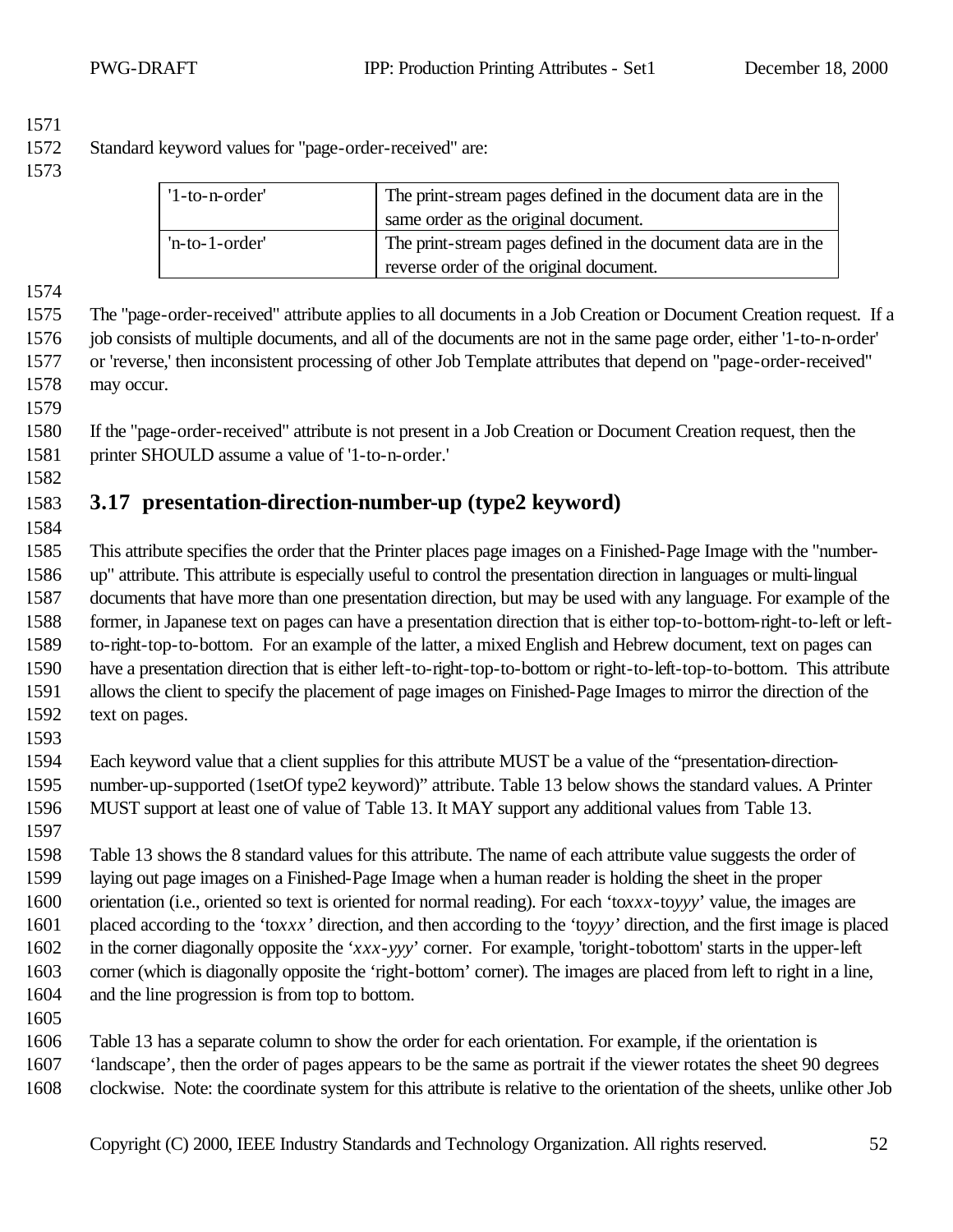| 1609<br>1610<br>1611                                 | Template attributes, such as "finishings", "finishing-col" (see section 3.2), and the image shifting attributes (see<br>section 3.19) which are absolute (i.e., as if the sheets were 'portrait' - see section 2.3). The reason that this<br>attribute has a relative coordinate system, is that the client may not know what the orientation of the document                                                                                                                                                                                                                                                                                |  |  |  |  |
|------------------------------------------------------|----------------------------------------------------------------------------------------------------------------------------------------------------------------------------------------------------------------------------------------------------------------------------------------------------------------------------------------------------------------------------------------------------------------------------------------------------------------------------------------------------------------------------------------------------------------------------------------------------------------------------------------------|--|--|--|--|
| 1612                                                 | actually is, especially if the client did not generate the document.                                                                                                                                                                                                                                                                                                                                                                                                                                                                                                                                                                         |  |  |  |  |
| 1613<br>1614<br>1615                                 | The Printer determines the orientation in the following way:                                                                                                                                                                                                                                                                                                                                                                                                                                                                                                                                                                                 |  |  |  |  |
| 1616                                                 | 1) The value of the "orientation-requested" attribute is determined as follows:                                                                                                                                                                                                                                                                                                                                                                                                                                                                                                                                                              |  |  |  |  |
| 1617                                                 | a) If the client supplies the "orientation-requested" attribute, that attribute specifies the orientation.                                                                                                                                                                                                                                                                                                                                                                                                                                                                                                                                   |  |  |  |  |
| 1618<br>1619                                         | b) If the client doesn't supply the "orientation-requested" attribute and the Printer is able to determine<br>the orientation by inspecting the document, that is the orientation.                                                                                                                                                                                                                                                                                                                                                                                                                                                           |  |  |  |  |
| 1620<br>1621<br>1622                                 | If the client doesn't supply the "orientation-requested" attribute and the Printer is not able to<br>C)<br>determine the orientation by inspecting the document, the orientation is the value specified by the<br>"orientation-requested-default" Printer attribute.                                                                                                                                                                                                                                                                                                                                                                         |  |  |  |  |
| 1623<br>1624<br>1625                                 | 2) The value of orientation used by the "presentation-direction-number-up" attribute for laying out pages<br>on the Finished-Page Image is as follows:                                                                                                                                                                                                                                                                                                                                                                                                                                                                                       |  |  |  |  |
| 1626<br>1627                                         | If the value of the "number-up" attribute is a power of 4, e.g. 1 and 4, the value from step 1 is the<br>a)<br>value.                                                                                                                                                                                                                                                                                                                                                                                                                                                                                                                        |  |  |  |  |
| 1628<br>1629<br>1630<br>1631<br>1632<br>1633         | If the value of the "number-up" attribute is 2 times the power of 4, e.g. 2 and 8, the value is:<br>b)<br>'landscape' if the value from step 1 is 'portrait'<br>$\ddot{\mathbf{i}}$<br>'portrait' if the value from step 1 is 'landscape'<br>$\ddot{\mathbf{n}}$<br>'reverse-landscape' if the value from step 1 is 'reverse-portrait'<br>$\dddot{\mathbf{m}}$ )<br>'reverse-portrait' if the value from step 1 is 'reverse-landscape'<br>iv)                                                                                                                                                                                                |  |  |  |  |
| 1634<br>1635<br>1636<br>1637                         | If the value of "number-up" is any other value, e.g. 3, 6 or 12, the value is IMPLEMENTATION<br>$\mathbf{c}$ )<br>DEFINED.                                                                                                                                                                                                                                                                                                                                                                                                                                                                                                                   |  |  |  |  |
| 1638<br>1639<br>1640<br>1641<br>1642<br>1643<br>1644 | When a Printer lays out page images for a Finished-Page Image, the "presentation-direction-number-up" attribute<br>determines the order of laying out each page and the frame of reference for that order is specified by the<br>orientation determined from the above algorithm. For example, if the value of "presentation-direction-number-up"<br>is 'toright-tobottom' (English order), the Printer lays out 4 page images in the order of top-left, top-right, bottom-<br>left and bottom-right in the frame of reference specified by the determined orientation. The top row of Table 13<br>shows this sample presentation direction. |  |  |  |  |
| 1645<br>1646<br>1647<br>1648                         | If the Printer supports the "page-order-received" attribute and the value of the attribute is 'n-to-1-order', then the<br>Printer MUST place the pages in reverse order on each Finished-Page Image. For example, if the "number-up"<br>attribute has the value of 4, the first page of each Finished-Page Image is placed in the position labeled "4" in Table<br>13. If a Printer knows the number of pages in the document, it MUST treat the first Finished-Page Image as the                                                                                                                                                            |  |  |  |  |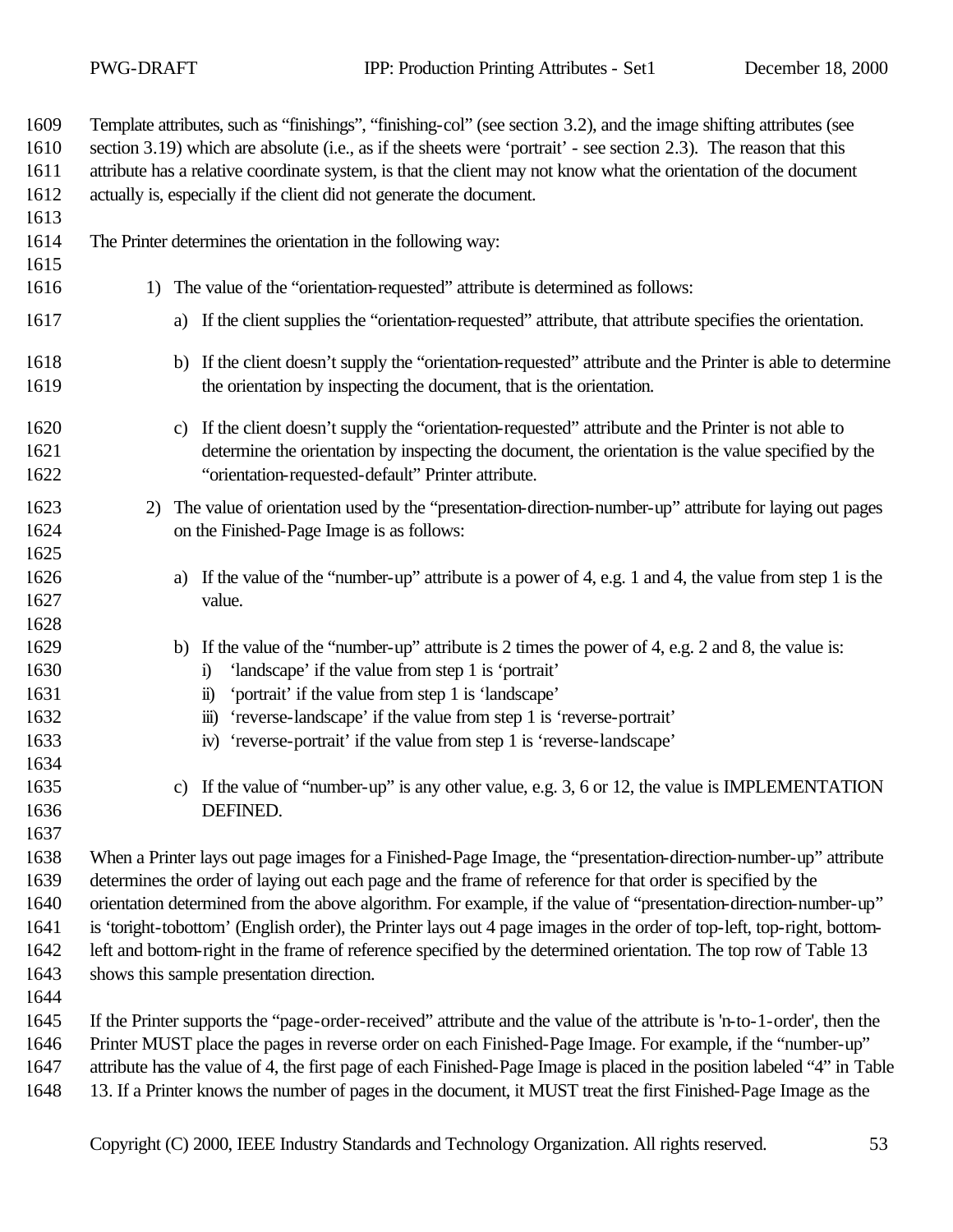| 1649<br>1650 | logical last Finished-Page Image and place the first page according to the following formula:               |
|--------------|-------------------------------------------------------------------------------------------------------------|
| 1651         | $P = ((N-1) \mod n) + 1$                                                                                    |
| 1652         | Where P is the number of pages on the logical last Finished-Page Image (first Finished-Page Image)          |
| 1653         | printed).                                                                                                   |
| 1654         | Where N is the number of pages in the document                                                              |
| 1655         | Where n is the value of the "number-up" attribute                                                           |
| 1656         | On the logical last Finished-Page Image (first Finished-Page Image printed), the Printer MUST put the first |
| 1657         | page at position 'P' on the Finished-Page Image.                                                            |
| 1658         |                                                                                                             |

- 1659 A pictorial representation of each "presentation-direction-number-up" value for a "number-up" value of 4 and the 1660 orientation as shown below:
- 

1661 **Table 13 - Standard Values for the "presentation direction" Attribute** 

| <b>Value</b>       | Portrait | Landscape  | Reverse-Landscape | <b>Reverse-Portrait</b> |
|--------------------|----------|------------|-------------------|-------------------------|
| 'toright-tobottom' | 9⊘⊅      | РT<br>Г    |                   |                         |
| 'tobottom-toright' |          | 2<br>4.    | WA                |                         |
| 'toleft-tobottom'  |          | $\sqrt{2}$ |                   |                         |
| 'tobottom-toleft'  |          | M          | WA                |                         |
| 'toright-totop'    |          | 4          |                   |                         |
| 'totop-toright'    |          |            |                   |                         |
| 'toleft-totop'     |          | നിം        |                   |                         |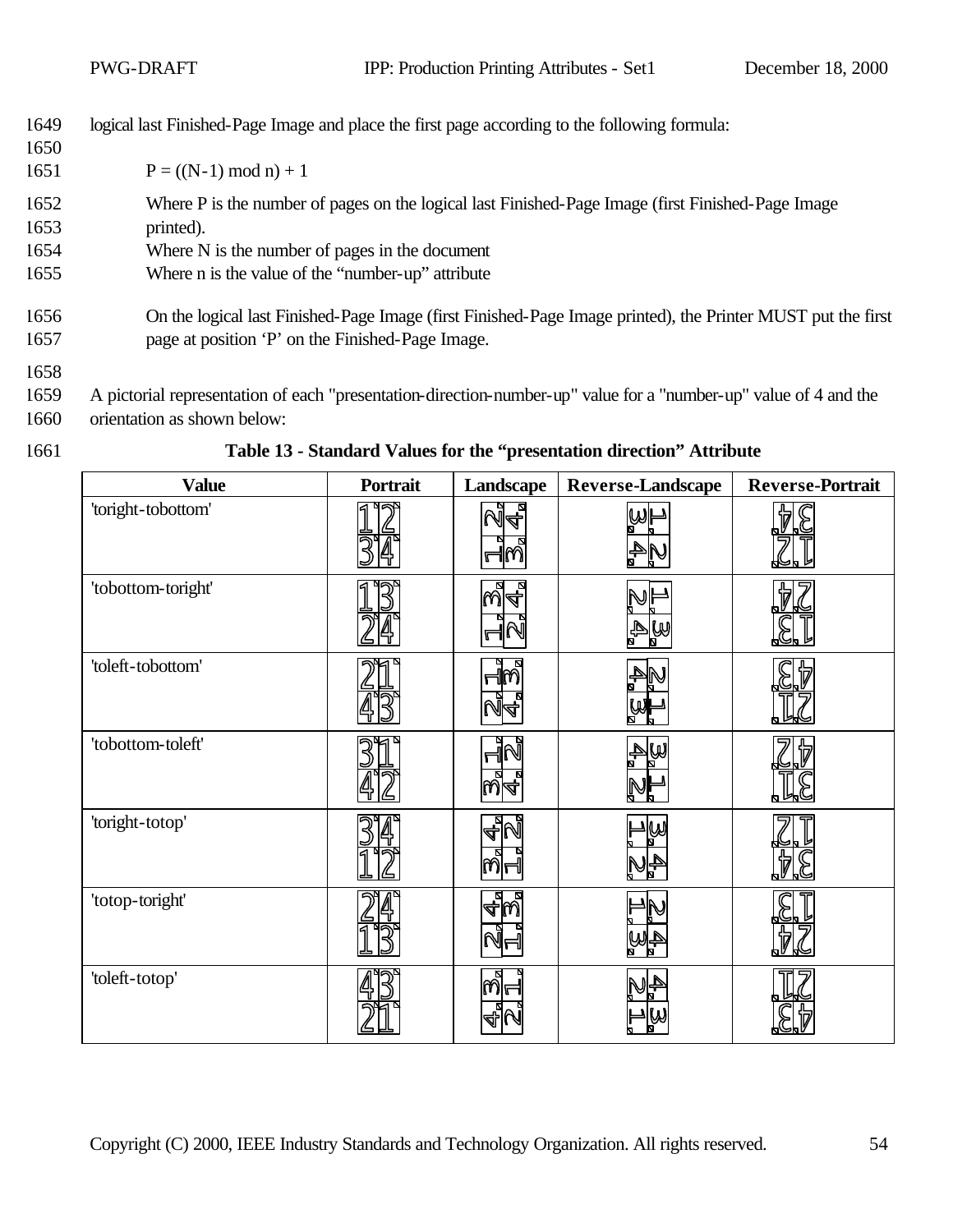| Value          | Portrait       | Landscape | <b>Reverse-Landscape</b> | <b>Reverse-Portrait</b>                    |
|----------------|----------------|-----------|--------------------------|--------------------------------------------|
| 'totop-toleft' | IД,<br>كك<br>ັ | ◥⊩<br>м   | N                        | $\triangleright$<br>56.<br>⊮⊌<br>ات<br>KV. |

# 1664 **3.18 separator-sheets (collection)**

1665

 This attribute specifies which separator sheets MUST be printed with the job. Separator sheets are used to separate individual copies of a multiple copy job (i.e., when the "copies" attribute is greater than 1). The "separator-sheets" attribute is dependent both on the value of "multiple-document-handling" and on the value of "sheet-collate" (see [ipp-prog]). See sections 2.2 and 3.18.1 for a detailed description and examples of what constitutes a "set."

1672 Separator sheets may either be non-imaged sheets, or may contain Printer generated information.

1674 The 'collection' attribute syntax allows a client to specify media for job separator sheets that is different than the 1675 current media being used for the print-stream page impressions. The collection consists of:

1676

1671

1673

#### 1677 **Table 14 - "separator-sheets" member attributes**

| Attribute name        | attribute syntax             | request        | <b>Printer Support</b> |
|-----------------------|------------------------------|----------------|------------------------|
| separator-sheets-type | type3 keyword   name $(MAX)$ | <b>MUST</b>    | <b>MUST</b>            |
| media                 | type3 keyword   name $(MAX)$ | MAY be neither | <b>MUST</b>            |
| media-col             | collection                   | or one of, but | <b>MAY</b>             |
|                       |                              | NOT both       |                        |

1678

1679

# 1681

#### 1680 **3.18.1 separator-sheet-type (type3 keyword | name(MAX))**

1682 The "separator-sheets-type" member attribute specifies which separator sheets type the Printer MUST use 1683 for the separator sheets. Standard keyword values are:

1684

| 'none'        | No separator sheets are to be delivered with the printed output.                     |
|---------------|--------------------------------------------------------------------------------------|
| 'slip-sheets' | A separator sheet MUST be printed between "sets" of the job.                         |
| 'start-sheet' | A separator sheet MUST be printed to indicate the start of each "set" of the job.    |
| 'end-sheet'   | A separator sheet MUST be printed to indicate the end of each "set" of the job.      |
| "both-sheets" | Separator sheets MUST be printed to indicate both the start and end of each "set" of |
|               | the job.                                                                             |

1685

1686 Example 1: A job is created consisting of a single document, with the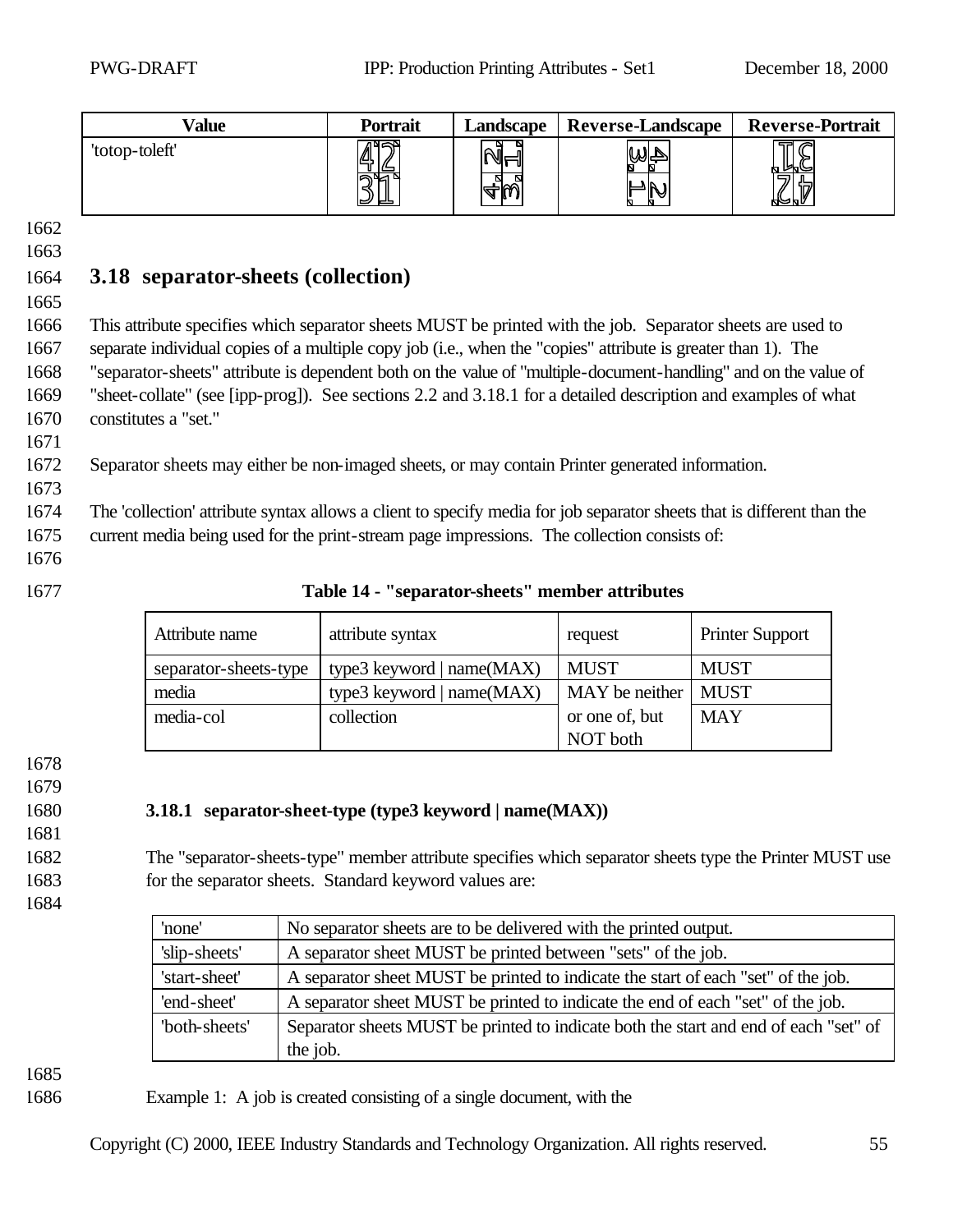PWG-DRAFT IPP: Production Printing Attributes - Set1 December 18, 2000

| 1687 | a) the value of the "copies" attribute is '3',                                                                               |
|------|------------------------------------------------------------------------------------------------------------------------------|
| 1688 | b) the value of "job-sheets" attribute is 'job-both-sheets' (see section 6.2), and                                           |
| 1689 | the value of the "separator-sheets-type" attribute is 'slip-sheets'.<br>$\mathbf{c}$                                         |
| 1690 | If each of the 3 "sets" is denoted by $(J1)$ , $(J2)$ , $(J3)$ , a job-sheet is denoted by X, and a separator sheet is       |
| 1691 | denoted by S, then the delivered output would be: $X(11) S(12) S(13) X$ If the value of the "separator-                      |
| 1692 | sheets-type" is 'start-sheet' instead, then the delivered output would be: $X S (J1) S (J2) S (J3) X$                        |
| 1693 |                                                                                                                              |
| 1694 | Example 2: A job is created consisting of two documents J and K, with                                                        |
| 1695 | a) the value of "copies" attribute is '3',                                                                                   |
| 1696 | b) the value of "job-sheets" attribute is 'job-both-sheets' (see section 6.2),                                               |
| 1697 | the value of the "separator-sheets-type" attribute is 'slip-sheets',<br>C)                                                   |
| 1698 | the value of the "sheet-collate" attribute is 'collated' and<br>$\mathbf{d}$                                                 |
| 1699 | the value of the "multiple-document-handling" attribute is 'separate-documents-uncollated-<br>e)                             |
| 1700 | copies.                                                                                                                      |
| 1701 | If each of the "sets" is denoted by $(J1)$ , $(J2)$ , $(J3)$ , $(K1)$ , $(K2)$ , $(K3)$ , a job-sheet is denoted by X, and a |
| 1702 | separator sheet is denoted by S, then the delivered output would be: $X(1)$ S (K1) S (J2) S (K2) S (J3) S                    |
| 1703 | (K3)X                                                                                                                        |
| 1704 |                                                                                                                              |
| 1705 | If for example 2, the value of the "separator-sheets-type" is 'start-sheet' instead, then the delivered output               |
| 1706 | would be: $X S(J1) S(K1) S(J2) S(K2) S(J3) S(K3) X$ .                                                                        |
| 1707 |                                                                                                                              |
| 1708 | If for example 2, the value of the "multiple-document-handling" attribute is 'separate-documents-                            |
| 1709 | uncollated-copies, then the delivered output would be: $X$ (J1) $S$ (J2) $S$ (J3) $S$ (K1) $S$ (K2) $S$ (K3) $X$ .           |
| 1710 |                                                                                                                              |
| 1711 | If for example 2, the value of the "sheet-collate" attribute is 'uncollated', then the delivered output would                |
| 1712 | be: X (JP1) S (JP2) S (JP3) S (KP1) S (KP2) X where JPn are 3 copies of page n of Job J and KPn are                          |
| 1713 | 3 copies of page n of Job K. Job J has 3 pages and Job K has two in this example.                                            |
| 1714 |                                                                                                                              |
| 1715 | The "separator-sheets-type-supported" (1setOf (type3 keyword   name(MAX))) Printer attribute identifies                      |
| 1716 | the values of this "separator-sheet-type" member attribute that the Printer supports, i.e., the type names of                |
| 1717 | the separator sheets.                                                                                                        |
| 1718 |                                                                                                                              |
| 1719 | 3.18.2 media (type3 keyword   name(MAX)) or media-col (collection)                                                           |
| 1720 |                                                                                                                              |
| 1721 | Either the "media" (defined in [RFC2911] section 4.2.11) or the "media-col" member attribute is used to                      |
| 1722 | indicate the media that the Printer MUST use for the job separator sheet. The member attributes are the                      |
| 1723 | same as those for the "media-col" attribute shown in Table 10.                                                               |
| 1724 |                                                                                                                              |
| 1725 | If the client omits both the "media" and the "media-col" member attributes, then the implementation selects a                |
| 1726 | media instance (by means outside the scope of this document) that is appropriate for separator sheets. The                   |
| 1727 | client MUST NOT supply both the "media" and the "media-col" member attribute. If client supplies such a                      |
| 1728 | mal-formed request by supplying both, the Printer MUST (depending on implementation) either (1) reject                       |
|      |                                                                                                                              |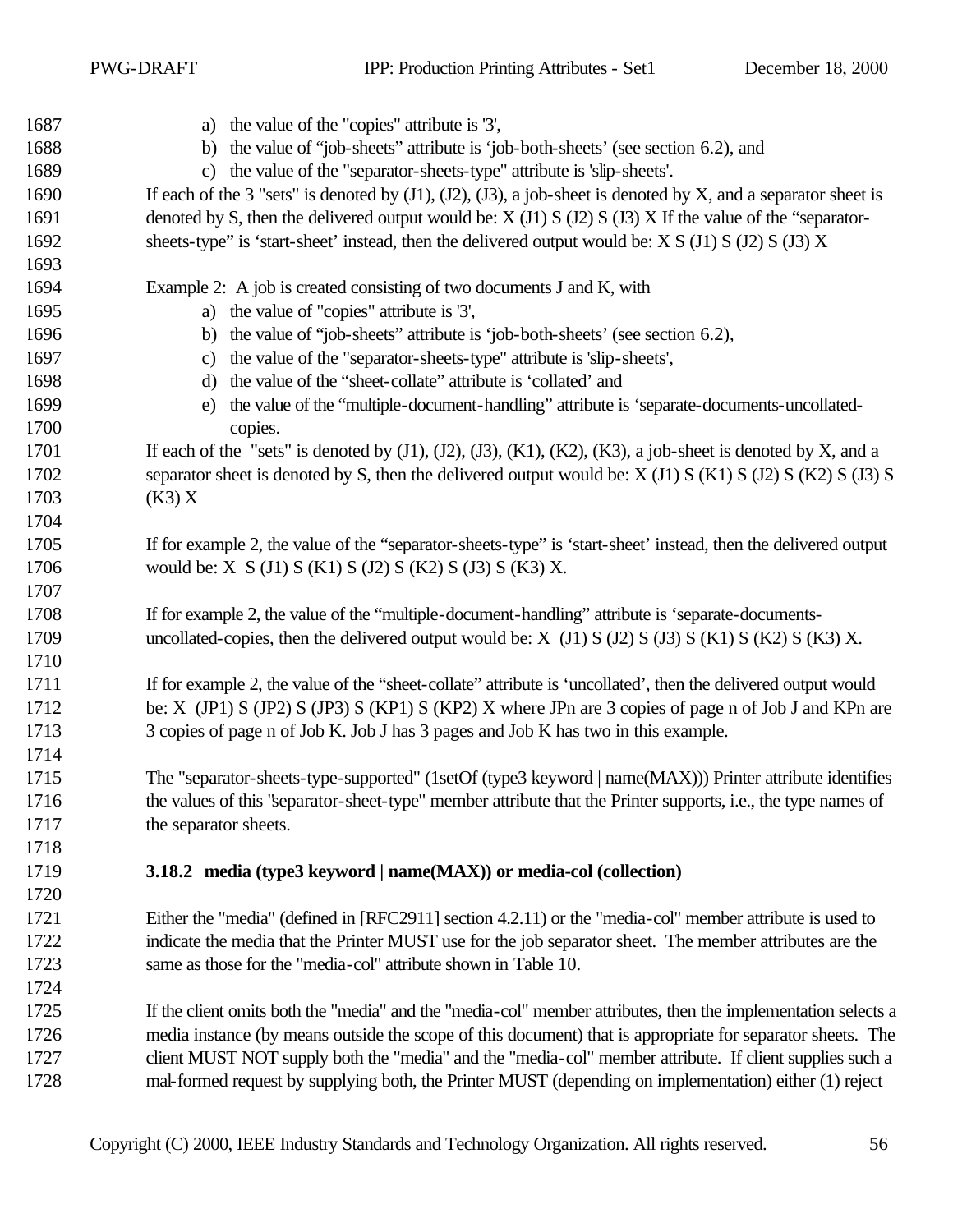the request and return the 'client-error-bad-request' status code (see [RFC2911] section 13.1.4.1) or (2) use either the "media" or the "media-col" member attribute, independent of the value of the "ipp-attribute-fidelity" attribute supplied by the client.

 Since this "media" member attribute has the same name as the "media" Job Template attribute defined in [RFC2911] section 4.2.11), the "media-supported" (1setOf (type3 keyword | name(MAX))) Printer attribute (also defined in [RFC2911] section 4.2.11) identifies the values of this "media" member attribute (as well as the values of the "media" Job Template attribute) that the Printer supports, i.e., the names of the supported media.

 Since this "media-col" member attribute has the same name as the "media-col" Job Template attribute defined in section 3.13), the "media-col-supported" Printer attribute (defined in section 3.13.14) identifies the keyword names of the member attributes supported in this "media-col" member attribute (as well as the keyword names of the "media-col" Job Template attribute), i.e., the names of the member attributes in Table 10 that the Printer supports.

**3.18.3 separator-sheets-default (collection)**

 The "separator-sheets-default" Printer attributes specify the separator sheets that the Printer MUST provide, if any, if the client omits the "separator-sheets" Job Template attribute. The member attributes are defined in Table 14. A Printer MUST support the same member attributes for this default collection attribute as it supports for the corresponding "separator-sheets" Job Template attribute.

**3.18.4 separator-sheets-supported (1setOf type2 keyword)**

 The "separator-sheets-supported" attribute identifies the keyword names of the member attributes supported in the "separator-sheets" collection Job Template attribute, i.e., the names of the member attributes in Table 14 that the Printer supports.

**3.19 Image Shifting Attributes**

 The attributes defined in this sub-section shift the Finished-Page Images as specified in the attribute definition, i.e., shift the pages that the end user sees in the Finished Document. Typical use cases for shifting of Finished-Page Images are (1) to compensate for an application or scanning in some consistent direction for each Finished-Page Image and (2) to shift the Finished-Page Images toward or away from a binding edge.

**3.19.1 Common Semantics for Image Shifting Attributes**

 Note: To help understanding, the definitions of the Image Shifting Attributes are specified without the complication of Imposition attributes, such as "imposition-template" (see section 3.4). In order to take into account the

interaction of the Image Shifting attributes with Imposition attributes, the reader should change the word *media* to

*Finished-Page-Image Cell* in the definitions in this section. See section 2.3 for detailed definitions of Finished-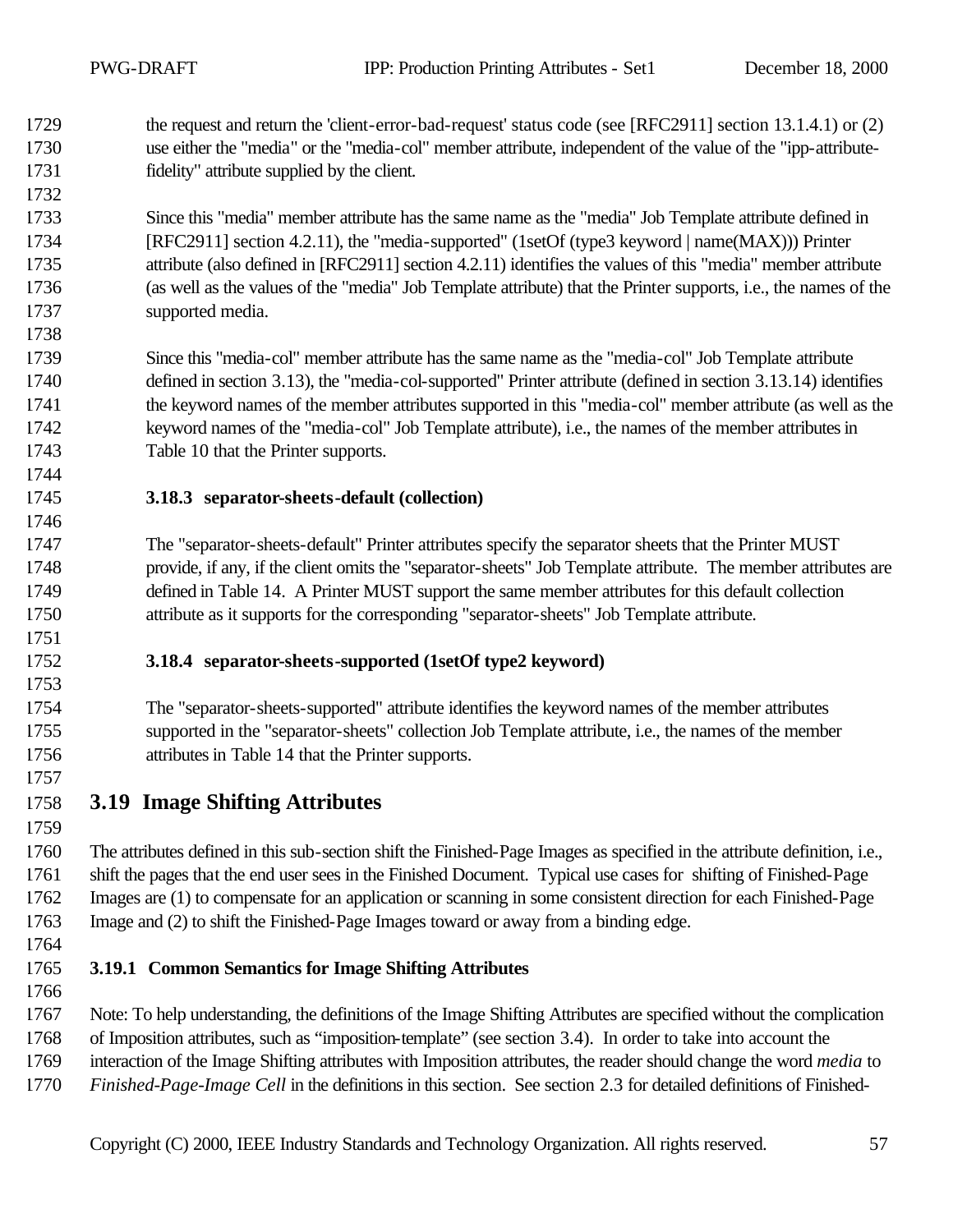Page-Image Cell and Imposition. The coordinate system for the Image Shifting attributes is relative to the Finished-Page-Image Cell. See section 2.4 for details of the coordinate system.

- The Printer determines the value for each attribute in this section as follows:
- a) if the client supplies a value and the Printer supports the attribute, the Printer uses that value,
- b) otherwise, if the corresponding "xxx-default" attribute is configured, the Printer uses that value,
- c) otherwise, the Printer uses the value of 0 for each integer valued attribute and 'none' for each keyword-valued attribute. These values cause the Printer to position the image as it normally would without these attributes.
- 

 To implement these attributes, the Printer first positions the Finished-Page Image using the values it obtains for the "x-image-position" and "y-image-position" attributes. Then it shifts the Finished-Page Image by the amount it obtains for the "x-image-shift" and "y-image-shift" attributes. Finally, for a Finished-Page Image that would be placed on the front side of a sheet in the Finished Document, it shifts the Finished-Page Image by the amount it obtains for the "x-side1-image-shift" and "y-side1-image-shift". For a Finished-Page Image that would be placed on the back side of a sheet in the Finished Document, it shifts the Finished-Page Image by the amount it obtains for the "x-side2-image-shift" and "y-side2-image-shift" attributes.

#### **3.19.1.1 Side1 and Side2**

 For the "\*-image-shift" attributes, the terms "side1" and "side2" describe those Finished-Page Images that would be on the front side or back side of a sheet in the Finished Document, respectively. If the document is to be printed one-sided, all Finished-Page Images will be "side1" pages. If the document is to be printed two-sided with one Finished-Page Image on each side of the sheet of paper, this would result in odd Finished-Page Images printed on side1 (or right side in a book format) and even Finished-Page Images printed on side2 (or left side in a book format), with an exception noted below.

#### **3.19.1.2 Interaction between the Image Shifting and "number-up" and Imposition attributes**

 Usually a print job will not combine the "number-up", image shifting, and Imposition attributes (such as the "imposition-template" attributes - see section 3.4), in a single document. However, this section defines the interaction in case a client does supply more than one of these attributes.

The Printer MUST apply "number-up", image shifting, and Imposition attributes in the following order:

- (1) Create a Finished-Page Image by laying out the number of page images specified by the "number-up" attribute (see [RFC2911] sections 4.2.9 and 15.3). If "number-up" is unsupported or not applied, the Finished-Page Image is the same as the single page image.
- (2) shift the Finished-Page Image as specified by the image shifting attributes. If the image-shifting attributes are unsupported or not applied, the Finished-Page Image is not shifted.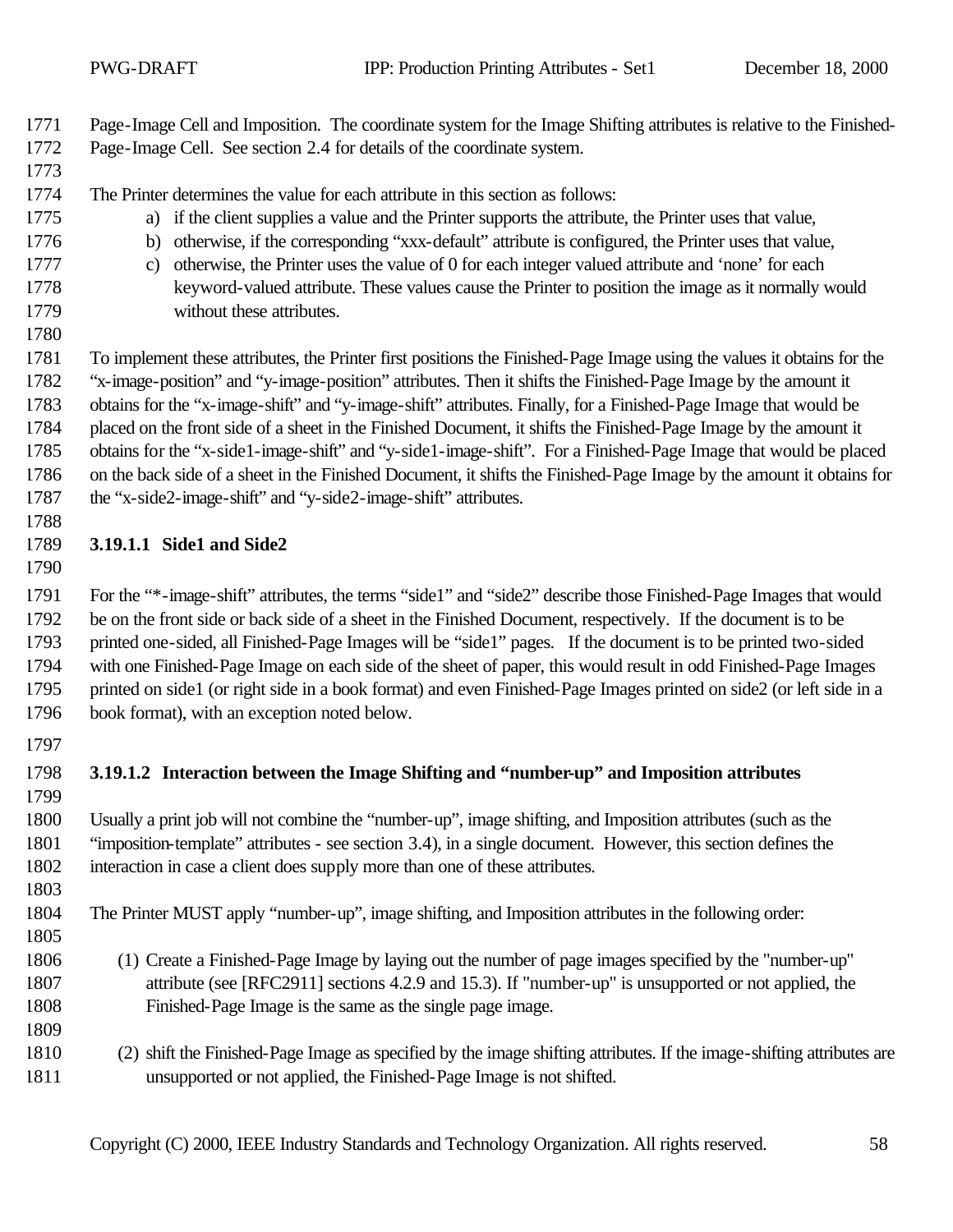#### (3) layout the Finished-Pages Images onto the surfaces (i.e. sides) of a number of (larger) sheets according to the Imposition attributes, such as the "imposition-template" attribute (see section 3.4). If Imposition attributes are unsupported or not applied, an Impression is a single Finished-Page Image and the "sides" attribute specifies whether one or both sides of the sheet are imaged. See section 3.4.1 for the interaction of the "imposition-template" attribute and the "sides" attribute.

 *Note: As with all Image Shifting attributes, if an Imposition attribute, such as "imposition- template" (see section 3.4) is also supplied, the word "media" in these Image Shifting definitions should be interpreted to mean the Finished-Page-Image Cell (see section 3.19.1.2).*

#### **3.19.1.3 Interaction between the Image Shifting and "force-front-side" attributes**

 If the "force-front-side" attribute (see section 3.3) is used, "side1" and "side2" apply to the Finished-Page images AFTER the "force-front-side" values are applied. For example, a typical document without "number-up" starts with page 1 as a "side1" page and page 2 as a "side2" page. If "force-front-side" attribute is applied to Input Page 2, then Input Page 2 (and subsequent even pages) will become "side1" pages. Input Page 3 (and subsequent odd pages) will become "side2" pages.

#### 

#### **3.19.2 x-image-position (type2 keyword)**

 This attribute causes the specified point of the Finished-Page Image to be positioned at a specified location. One standard value causes the Finished-Page Image to be centered along the x-axis on the media to which it is applied. Two other standard values specify that the location is co-incident with the specified edge of the printable area by moving the image parallel to the x-axis on the media to which it is applied.

| 'none'   | Place the Finished-Page Image wherever the print data specifies on the       |
|----------|------------------------------------------------------------------------------|
|          | medium.                                                                      |
| 'center' | Center the Finished-Page Image between the physical edges of the medium      |
|          | by moving the Finished-Page Image in a direction parallel to the x-axis      |
| 'left'   | Position the left edge of the Finished-Page Image so that it is co-incident  |
|          | with the left edge of the printable area of the medium.                      |
| 'right'  | Position the right edge of the Finished-Page Image so that it is co-incident |
|          | with the right edge of the printable area of the medium.                     |

Standard keyword values are:

Note: the 'center' value is centered with respect to the physical edges of the medium rather than the printable area

 of it because the printable area may have different left and right margins. If this specification defined two separate attributes, one for values that are medium-relative and one for values that are relative to printable area, the rules for

defaulting would be too complicated.

- 
- For example, if the Finished-Page Image normally is placed on the media sheet as follows: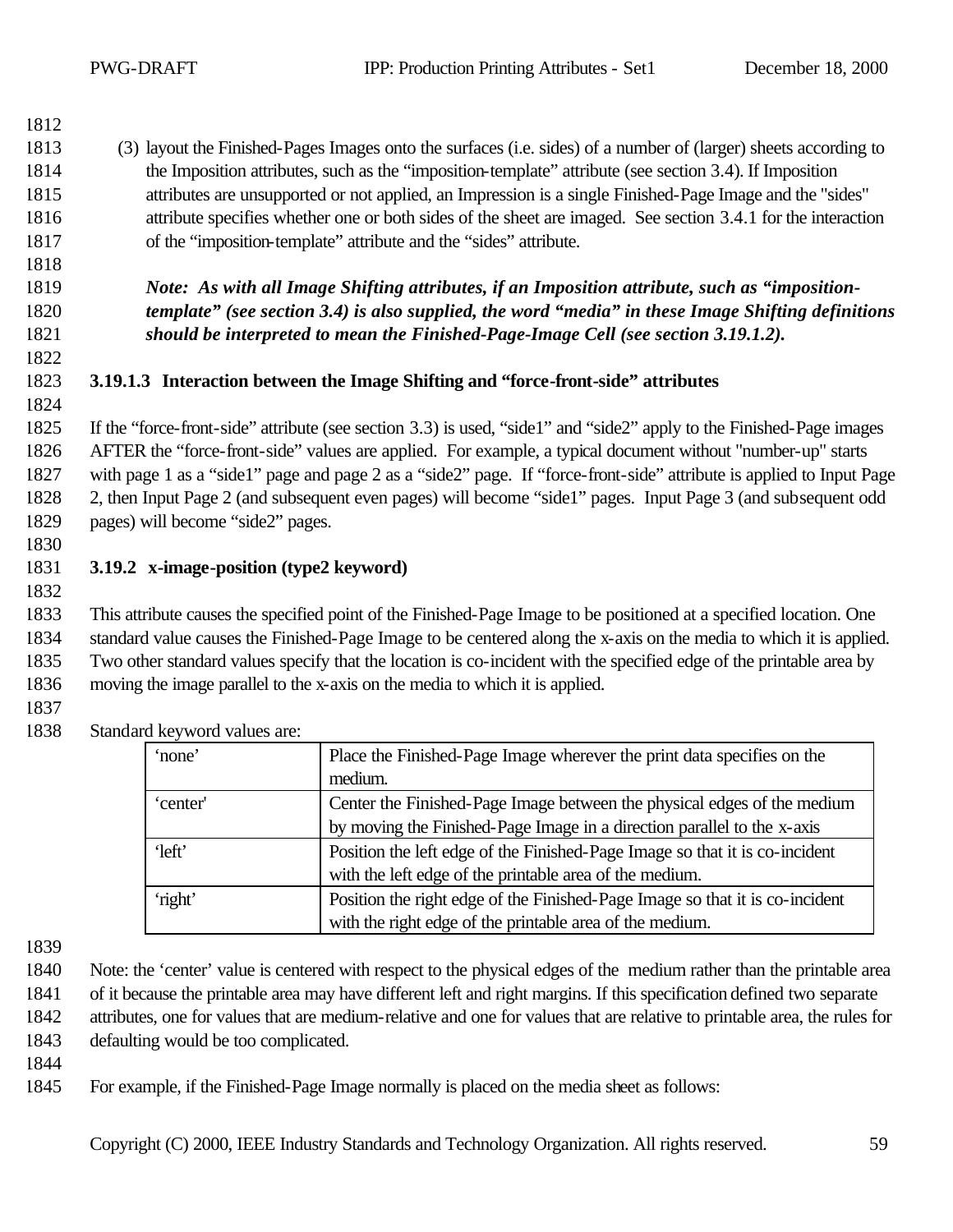

- 1852
- 1853 If the Finished-Page Image normally is placed on the media sheet as follows where the dashed line indicates the

x-axis

1854 edge of the printable area on the media sheet:



1855

with the value of 'left', the result would be: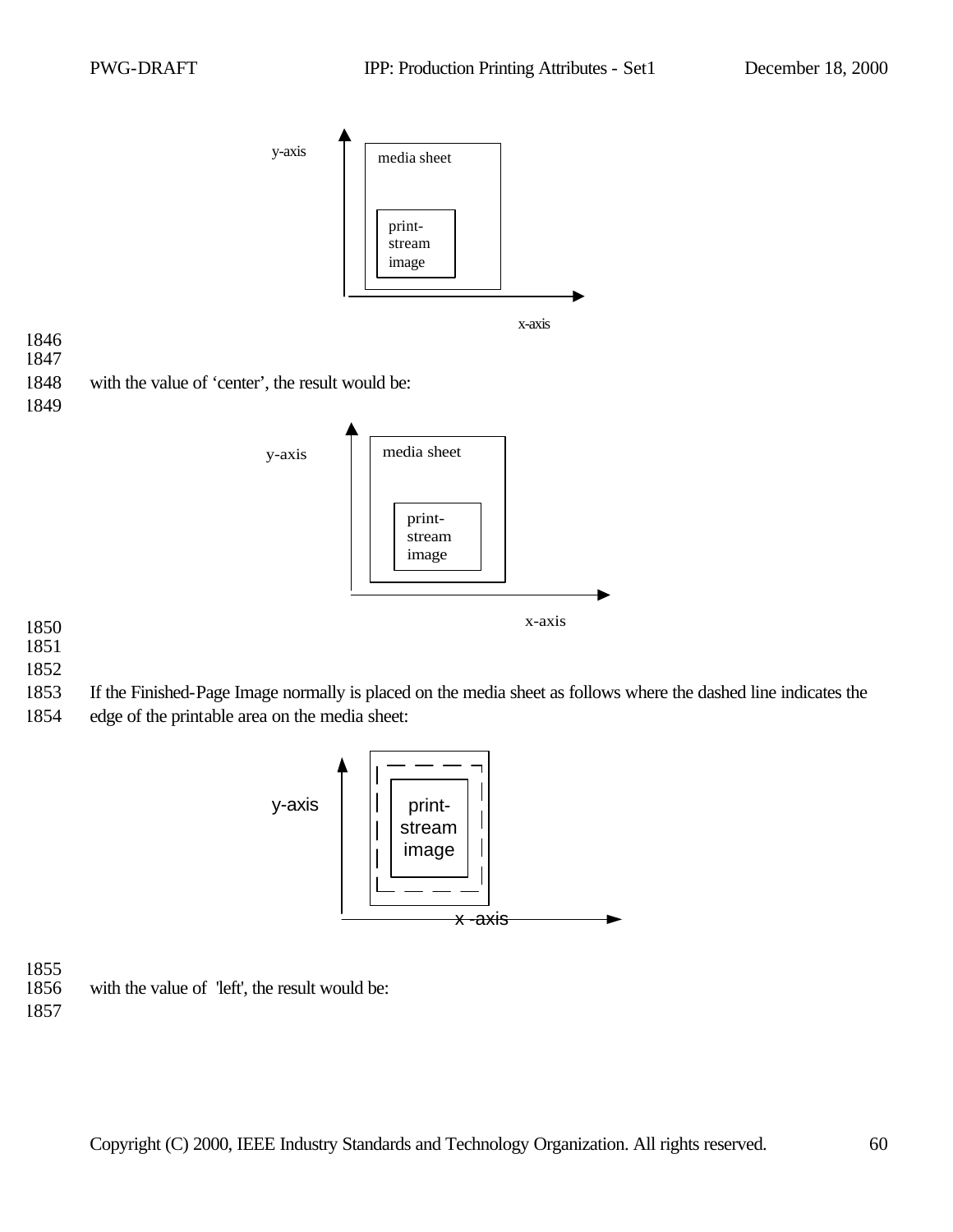

 As with all Image Shifting attributes, if an Imposition attribute (such as "imposition-template" - see section 3.4) is also supplied, the word *media* in this definition should be interpreted as *Finished-Page-Image Cell* (see section 3.19.1.2).

#### **3.19.3 x-image-shift (integer(MIN:MAX))**

 This attribute causes the Finished-Page Image (whether it will be on the front side or back side of a sheet of the Finished Document) to be shifted in position with respect to the media on which the Finished-Page Image is to be rendered. The direction of shift MUST be along the x-axis of the Coordinate System (see section 2.4) with respect to the medium. The sign of the value indicates the direction of the shift.

- 1870 The unit of measure for this attribute is hundredths of a millimeter. This is equivalent to  $1/2540<sup>th</sup>$  of an inch resolution.
- 

 As with all Image Shifting attributes, if an Imposition attribute (such as "imposition-template" - see section 3.4) is also supplied, the word *media* in this definition should be interpreted as *Finished-Page-Image Cell* (see section 3.19.1.2).

#### **3.19.4 x-side1-image-shift (integer(MIN:MAX))**

 This attribute causes each Finished-Page Image that would be placed on the front side of a sheet of the Finished Document to be shifted in position with respect to the media on which the Finished-Page Image is to be rendered. The direction MUST be along the x-axis of the Coordinate System (see section 2.4) with respect to the medium. The sign of the value indicates the direction of the shift.

- 
- If the bind edge is along the y-axis, then a bind edge image shift can be accomplished by applying shifts of equal magnitude, and opposite sign, to the "x-side1-image-shift" and "x-side2-image-shift" attributes, respectively (assuming that the "sides" attribute is 'two-sided-long-edge' or imposition has equivalent behavior).
- 1888 The unit of measure for this attribute is hundredths of a millimeter. This is equivalent to  $1/2540<sup>th</sup>$  of an inch resolution.
-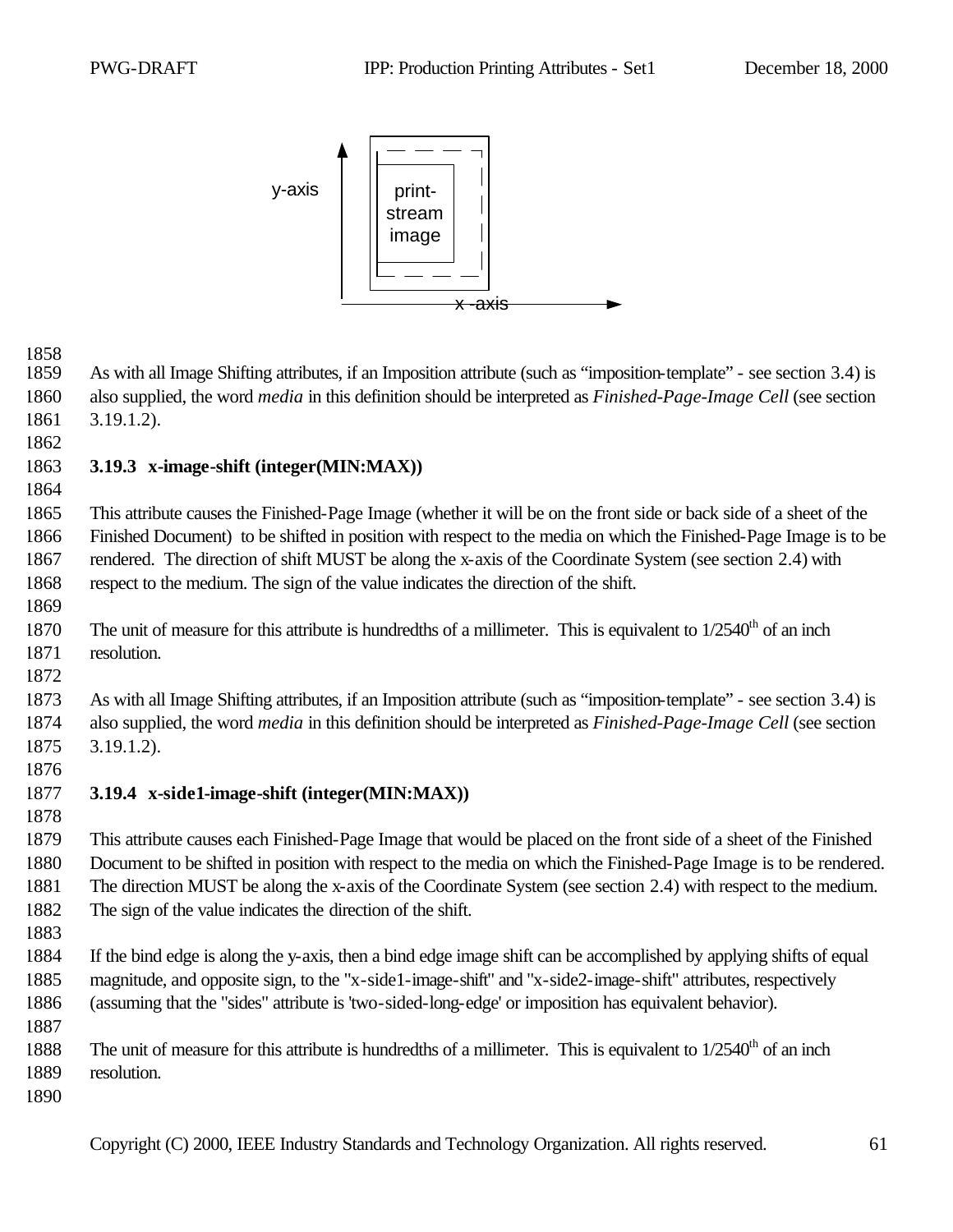As with all Image Shifting attributes, if an Imposition attribute (such as "imposition-template" - see section 3.4) is also supplied, the word *media* in this definition should be interpreted as *Finished-Page-Image Cell* (see section 3.19.1.2).

#### **3.19.5 x-side2-image-shift (integer(MIN:MAX))**

 This attribute causes a Finished-Page Image that would be placed on the back side of a sheet of the Finished Document to be shifted in position with respect to the media on which the Finished-Page Image is to be rendered. The direction of shift MUST be along the x-axis of the Coordinate System (see section 2.4) with respect to the medium. The sign of the value indicates the direction of the shift.

 If the bind edge is along the y-axis, then a bind edge image shift can be accomplished by applying shifts of equal magnitude, and opposite sign, to the "x-side1-image-shift" and "x-side2-image-shift" attributes, respectively (assuming that the "sides" attribute is 'two-sided-long-edge' or imposition has equivalent behavior).

1906 The unit of measure for this attribute is hundredths of a millimeter. This is equivalent to  $1/2540<sup>th</sup>$  of an inch resolution.

 As with all Image Shifting attributes, if an Imposition attribute (such as "imposition-template" - see section 3.4) is also supplied, the word *media* in this definition should be interpreted as *Finished-Page-Image Cell* (see section 3.19.1.2).

#### **3.19.6 y-image-position (type2 keyword)**

 This attribute causes the specified point of the Finished-Page Image to be positioned at a specified location. One standard value causes the Finished-Page Image to be centered along the y-axis on the media to which it is applied. Two other standard values specify that the location is co-incident with the specified edge of the printable area by moving the image parallel to the y-axis on the media to which it is applied.

Standard keyword values are:

| 'none'   | Place the Finished-Page Image wherever the print data specifies on the     |
|----------|----------------------------------------------------------------------------|
|          | medium.                                                                    |
| 'center' | Center the Finished-Page Image between the physical edges of the medium    |
|          | by moving the Finished-Page Image in the direction parallel to the y-axis  |
| 'top'    | Position the top edge of the Finished-Page Image so that it is co-incident |
|          | with the top edge of the printable area of the medium.                     |
| 'bottom' | Position the bottom edge of the Finished-Page Image so that it is co-      |
|          | incident with the bottom edge of the printable area of the medium.         |

 As with all Image Shifting attributes, if an Imposition attribute (such as "imposition-template" - see section 3.4) is also supplied, the word *media* in this definition should be interpreted as *Finished-Page-Image Cell* (see section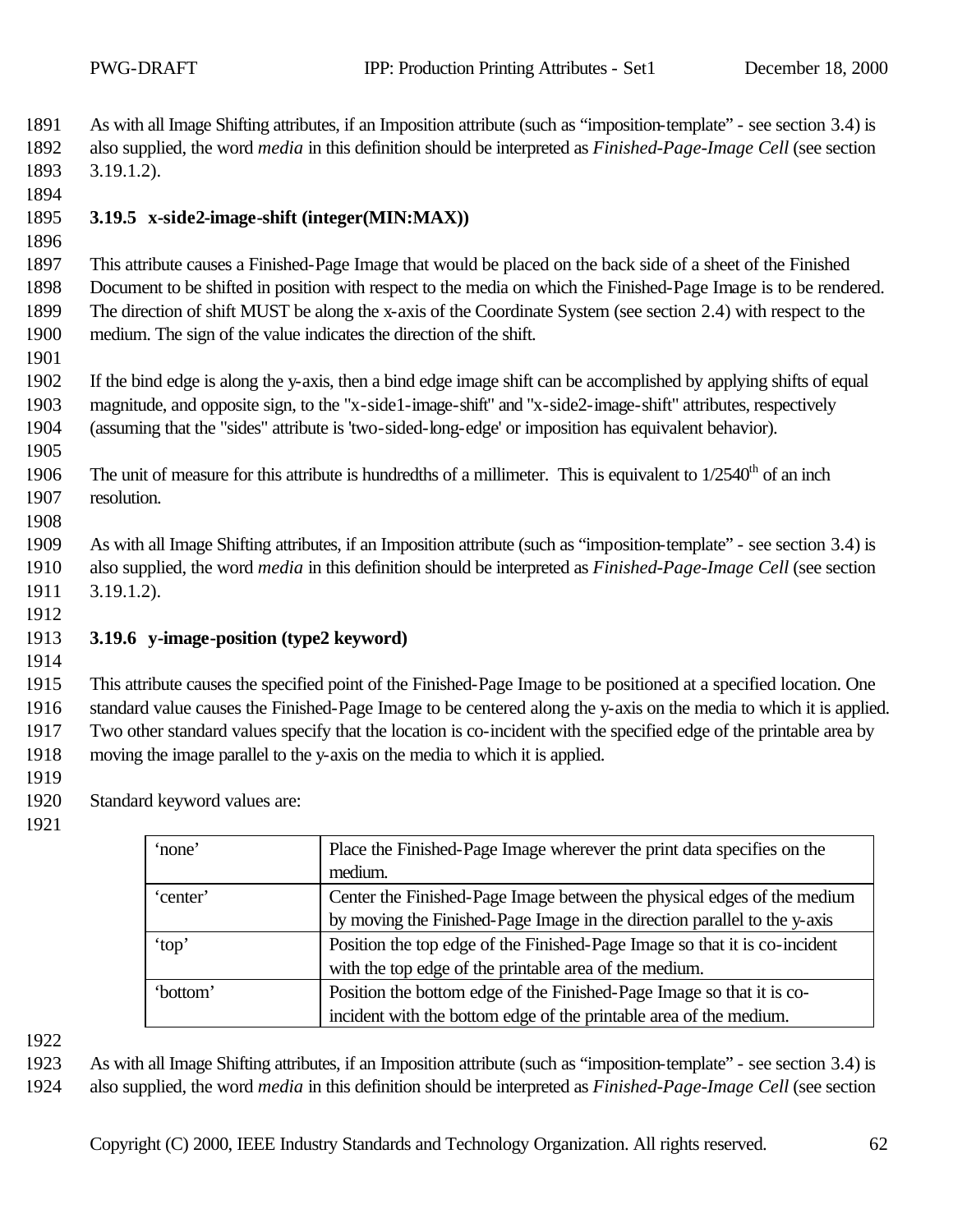| 1925 | $3.19.1.2$ ).                                                                                                                 |
|------|-------------------------------------------------------------------------------------------------------------------------------|
| 1926 |                                                                                                                               |
| 1927 | 3.19.7 y-image-shift (integer(MIN:MAX))                                                                                       |
| 1928 |                                                                                                                               |
| 1929 | This attribute causes the Finished-Page Image (whether it will be on the front side or back side of a sheet of the            |
| 1930 | Finished Document) to be shifted in position with respect to the media on which the Finished-Page Image is to be              |
| 1931 | rendered. The direction of shift MUST be along the y-axis of the Coordinate System (see section 2.4) with                     |
| 1932 | respect to the medium. The sign of the value indicates the direction of the shift.                                            |
| 1933 |                                                                                                                               |
| 1934 | The unit of measure for this attribute is hundredths of a millimeter. This is equivalent to $1/2540th$ of an inch             |
| 1935 | resolution.                                                                                                                   |
| 1936 |                                                                                                                               |
| 1937 | As with all Image Shifting attributes, if an Imposition attribute (such as "imposition-template" - see section 3.4) is        |
| 1938 | also supplied, the word <i>media</i> in this definition should be interpreted as <i>Finished-Page-Image Cell</i> (see section |
| 1939 | $3.19.1.2$ ).                                                                                                                 |
| 1940 |                                                                                                                               |
| 1941 | 3.19.8 y-side1-image-shift (integer(MIN:MAX))                                                                                 |
| 1942 |                                                                                                                               |
| 1943 | This attribute causes each Finished-Page Image that would be placed on the front side of a sheet of the Finished              |
| 1944 | Document to be shifted in position with respect to the media on which the Finished-Page Image is to be rendered.              |
| 1945 | The direction of shift MUST be along the y-axis of the Coordinate System (see section 2.4) with respect to the                |
| 1946 | medium. The sign of the value indicates the direction of the shift.                                                           |
| 1947 |                                                                                                                               |
| 1948 | If the bind edge is along the x-axis, then a bind edge image shift can be accomplished by applying shifts of equal            |
| 1949 | magnitude, and opposite sign, to the "y-side1-image-shift" and "y-side2-image-shift" attributes, respectively                 |
| 1950 | (assuming that the "sides" attribute is 'two-sided-short-edge' or imposition has equivalent behavior).                        |
| 1951 |                                                                                                                               |
| 1952 | The unit of measure for this attribute is hundredths of a millimeter. This is equivalent to $1/2540th$ of an inch             |
| 1953 | resolution.                                                                                                                   |
| 1954 |                                                                                                                               |
| 1955 | As with all Image Shifting attributes, if an Imposition attribute (such as "imposition-template" - see section 3.4) is        |
| 1956 | also supplied, the word <i>media</i> in this definition should be interpreted as <i>Finished-Page-Image Cell</i> (see section |
| 1957 | $3.19.1.2$ ).                                                                                                                 |
| 1958 |                                                                                                                               |
| 1959 | 3.19.9 y-side2-image-shift (integer(MIN:MAX))                                                                                 |
| 1960 |                                                                                                                               |
| 1961 | This attribute causes each Finished-Page Image that would be placed on the back side of a sheet of the Finished               |
| 1962 | Document to be shifted in position with respect to the media on which the Finished-Page Image is to be rendered.              |
| 1963 | The direction of shift MUST be along the y-axis of the Coordinate System (see section 2.4) with respect to the                |
| 1964 | medium. The sign of the value indicates the direction of the shift.                                                           |
| 1965 |                                                                                                                               |
| 1966 | If the bind edge is along the x-axis, then bind edge image shift can be accomplished by applying shifts of equal              |
|      |                                                                                                                               |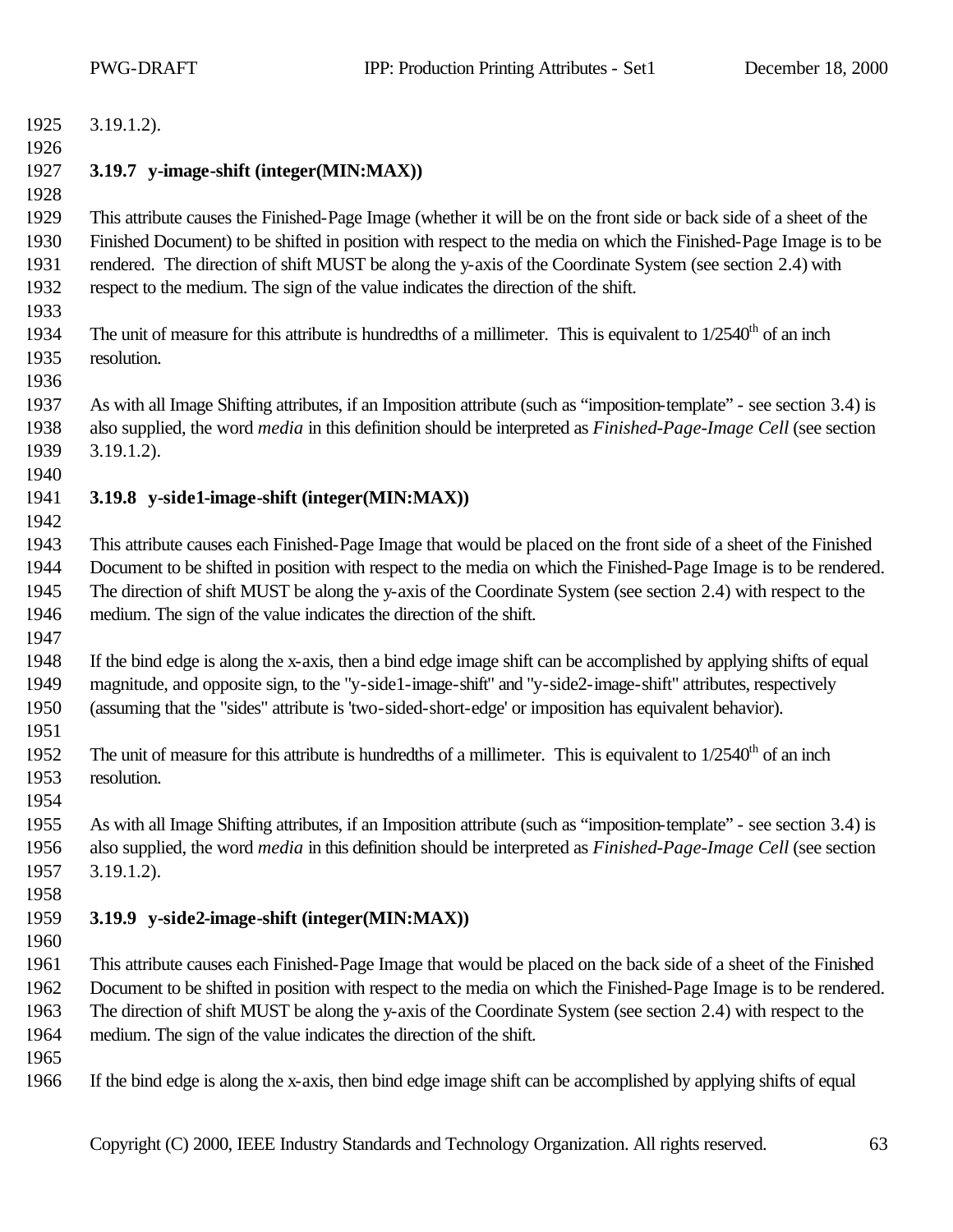magnitude, and opposite sign, to the "y-side1-image-shift" and "y-side2-image-shift" attributes, respectively (assuming that the "sides" attribute is 'two-sided-short-edge' or imposition has equivalent behavior).

1970 The unit of measure for this attribute is hundredths of a millimeter. This is equivalent to  $1/2540<sup>th</sup>$  of an inch resolution.

 As with all Image Shifting attributes, if an Imposition attribute (such as "imposition-template" - see section 3.4) is also supplied, the word *media* in this definition should be interpreted as *Finished-Page-Image Cell* (see section 3.19.1.2).

# **3.20 Usage in Document-Overrides and Page-Overrides**

 Most of the Job Template attributes defined in this document are defined so that they MAY be used in the "document-overrides" (collection) and/or "page-overrides" (collection) Job Template attributes (see [ipp-override]). According to that document, any Job Template attribute document MUST indicate the syntax and

semantics for applying each Job Template attribute in any Document and/or Page overrides.

 Table 16 augments the definitions of each Job Template attribute defined in this document by indicating with which parts of a job, the attribute "associates with" and "affects" (see [ipp-override]). All Job Template attributes associate with the Job, so that is not indicated in Table 16. A subset of the Job Template attributes are defined to be used in Document-Overrides to affect Input-Document and are associated with Input-Documents only via the "document-overrides" attribute. Another subset affect Output-Documents and are associated with either Input- Documents or Output-Documents via the "document-overrides" attribute. A final subset of Job Template attributes affects Sheets, Pages, Finished-Page Images or Impressions and are associated with Pages of an Input-Document or an Output-Document by the "page-overrides" attribute or associated with Input-Document or Output-Document via a "document-overrides" attribute. See [ipp-override] for the syntax of the "document-overrides" (1setOf collection), "page-overrides" (1setOf collection) and "pages-per-subset" (1setOf integer(1:MAX)) and semantics of association with Document-Overrides, Page-Overrides, Sheets, and Pages. The "pages-per-subset" attribute defines Output-Document to be subsets of pages within Input-Documents.

 Table 15 lists the possible attribute override semantics for Job Template attributes and shows what clients can supply in Job Creation operations.

| Affects            | <b>Associates With</b> | Override attribute   | member attributes           |
|--------------------|------------------------|----------------------|-----------------------------|
| Job                | Job                    | none                 | N/A                         |
| Input-Document     | <b>Input-Document</b>  | "document-overrides" | "input-documents"           |
| Output-Document    | Output-Document        | "document-overrides" | "output-documents"          |
|                    |                        | "pages-per-subset"   | N/A                         |
|                    | <b>Input-Document</b>  | "document-overrides" | "input-documents"           |
| sheet, impression, | Output-Page            | "page-overrides"     | "output-documents", "pages" |

#### **Table 15 - Job Template Attribute Override Semantics**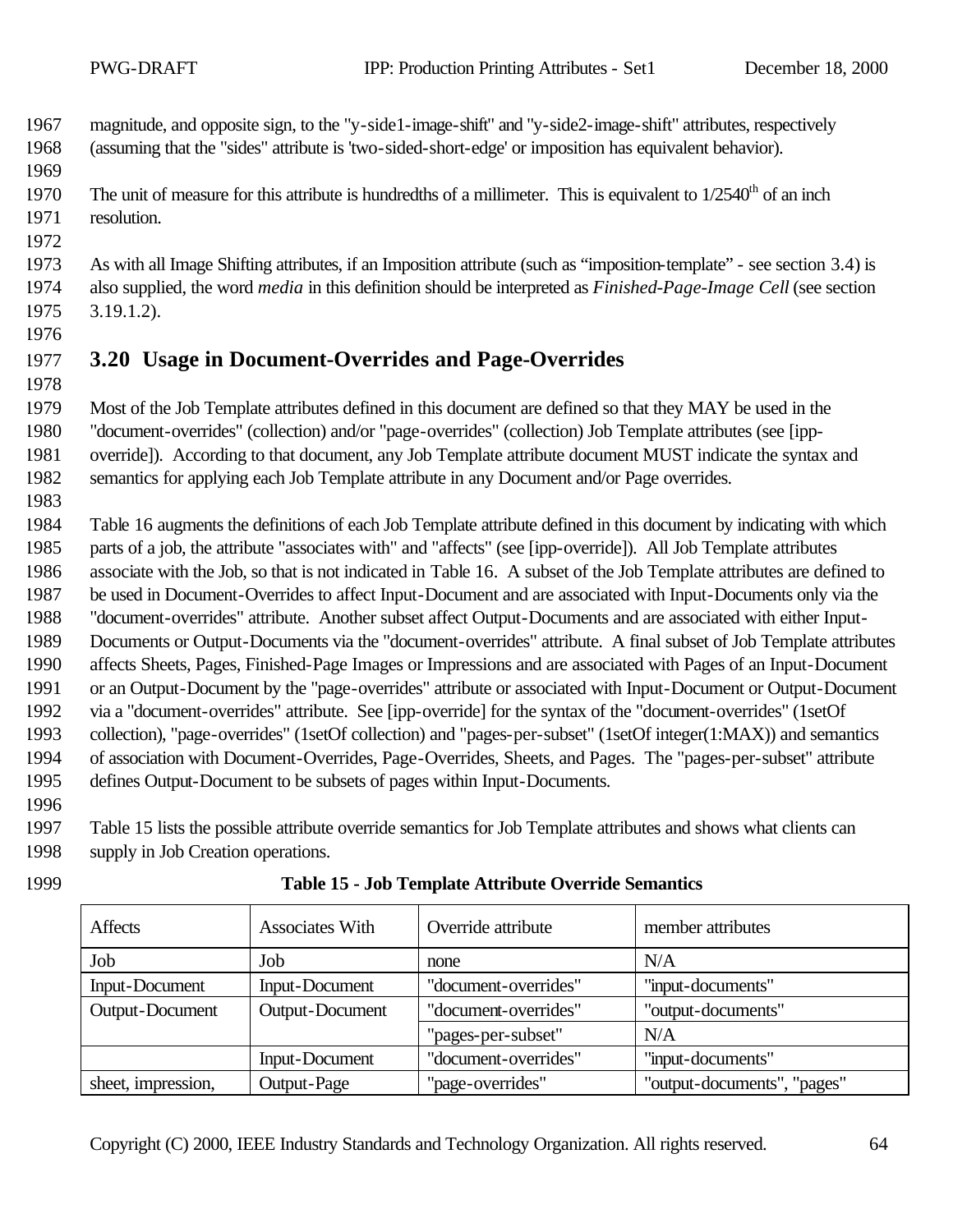| <b>Affects</b> | <b>Associates With</b> | Override attribute   | member attributes          |
|----------------|------------------------|----------------------|----------------------------|
|                | Input-Page             | "page-overrides"     | "input-documents", "pages" |
|                | Output-Document        | "document-overrides" | "output-documents"         |
|                |                        | "pages-per-subset"   | N/A                        |
|                | Input-Document         | "document-overrides" | "input-documents"          |

2001 A client MUST NOT submit and a Printer MUST NOT support a Job Creation request with "document-

 overrides" (collection), "page-overrides" (collection), or "pages-per-subset" containing member attributes not indicated in Table 15 depending on what the Job Template attribute is defined to affect as indicated in Table 16. If a client submits a Job Creation request with such a member attribute and "ipp-attribute-fidelity" = 'true', the Printer MUST reject the request and return the 'client-error-bad-request' status code. If a client submits a Job Creation request with such a member attribute and "ipp-attribute-fidelity" = 'false' or omitted, the Printer MUST accept the request and return the 'successful-ok-ignored-or-substituted-attributes' status code, along with the collection and only those member attributes.

2009

#### 2010 **Table 16 - Document and Page Override Semantics by Attribute**

| Section or Attribute                                                   | Affects:                |
|------------------------------------------------------------------------|-------------------------|
| 3.1 cover-front (collection) and cover-back (collection)               | <b>Output-Documents</b> |
| 3.2 finishings-col (collection)                                        | <b>Output-Documents</b> |
| 3.3 force-front-side (1setOf integer(1:MAX))                           | <b>Input-Documents</b>  |
| 3.4 imposition-template (type3 keyword   name(MAX))                    | Finished-Page Images    |
| 3.5 insert-sheet (1setOf collection)                                   | <b>Output-Documents</b> |
| 3.6 job-account-id (name(MAX))                                         | Job                     |
| 3.7 job-accounting-user-id (name(MAX))                                 | Job                     |
| 3.8 job-accounting-sheets (collection)                                 | Job                     |
|                                                                        |                         |
| 3.9 job-error-sheet (collection)                                       | Job                     |
| 3.10 job-message-to-operator (text(MAX))                               | Job                     |
| 3.11 job-sheets-col (collection) - augments IPP "job-sheets" attribute | Job                     |
| 3.12 job-sheet-message (text(MAX))                                     | Job                     |
| 3.13 media-col (collection) - augments IPP "media"                     | <b>Sheets</b>           |
| 3.14 media-input-tray-check (type3 keyword   name(MAX))                | <b>Sheets</b>           |
| 3.15 page-delivery (type2 keyword)                                     | <b>Output-Documents</b> |
| 3.16 page-order-received (type2 keyword)                               | <b>Input-Documents</b>  |
| 3.17 presentation-direction-number-up (type2 keyword)                  | Finished-Page Images    |
| 3.18 separator-sheets (collection)                                     | Job                     |
| 3.19.2 x-image-position (type2 keyword) through                        | Finished-Page Images    |
| 3.19.9 y-side2-image-shift (integer(MIN:MAX))                          |                         |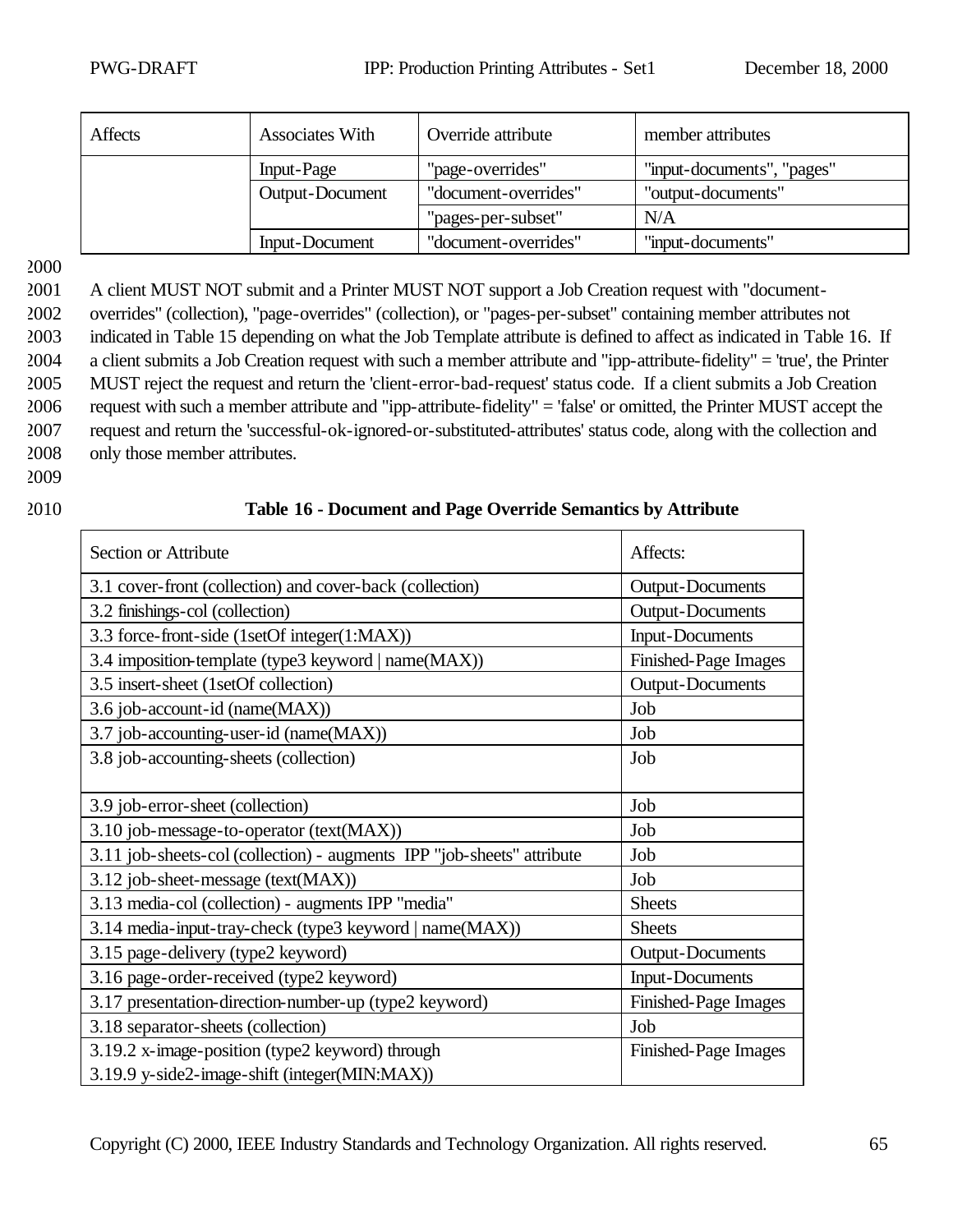# 

#### **4. Job Description Attributes**

This section defines Job Description attributes for use with IPP/1.0 [RFC 2566] and IPP/1.1 [RFC2911].

# **4.1 current-page-order (type2 keyword)**

 This attribute represents the current page order of the document data supplied with the job. Initially "current-page- order" is set to the value of the Job Template attribute "page-order-received." The value of "current-page-order" may change based on processing and the value of the "page-order-delivery" attribute. If the Printer changes the value of a Job's "current-page-order" Job Description attribute, then it is assumed that the associated document data has been transformed in some way to reflect this change. It should be noted that the document data that "current-page-order" refers to is not always the document data sent with the Job Creation request, but may also refer to the processed images that are to be delivered to the printer. The standard values for this attribute are the same as for of the "page-order-received" attribute (see section 3.16), namely, '1-to-n-order' and 'n-to-1-order'. 

# **5. Printer Description Attributes**

This section defines Printer Description attributes for use with IPP/1.0 [RFC 2566] and IPP/1.1 [RFC2911].

# **5.1 user-defined-values-supported (1setOf type2 keyword)**

 This Printer attribute identifies the Job Template and Job Template member attributes for which the client can supply any value in a Job Creation request, i.e., any custom or user-defined value. The values of this attribute are any "xxx" attribute names that are Job Template attributes or member attributes of a Job Template collection attributes for which the Printer will accept any value in a Job Creation request. In effect, the presence of the 'xxx' keyword value in this attribute suspends validation of the "xxx" attribute supplied by the client with the values of the corresponding "xxx-supported" Printer attribute. This feature MAY be used to specify any 'name', 'integer', or 'collection' (whose member attributes are 'name' or 'integer') attributes supplied by the client. Thus a user can supply a custom name for this "xxx" attribute. If there are no Job Template attributes that will accept any value, the value of this attribute MUST be the keyword 'none'.

 For any "xxx" Job Template or Job Template member attributes identified by this attribute, the Printer suspends validation for values of type 'name', 'integer', and 'collection' and the job is created containing the user-defined value, even when the client supplied the "ipp-attribute-fidelity" with a 'true' value (which would otherwise, have caused the Printer to reject the request, if the "xxx" value had not been among those of the Printer's "xxx-supported" attribute).

- 
- For example, the system administrator could add the 'media' keyword attribute name value to the "user-defined-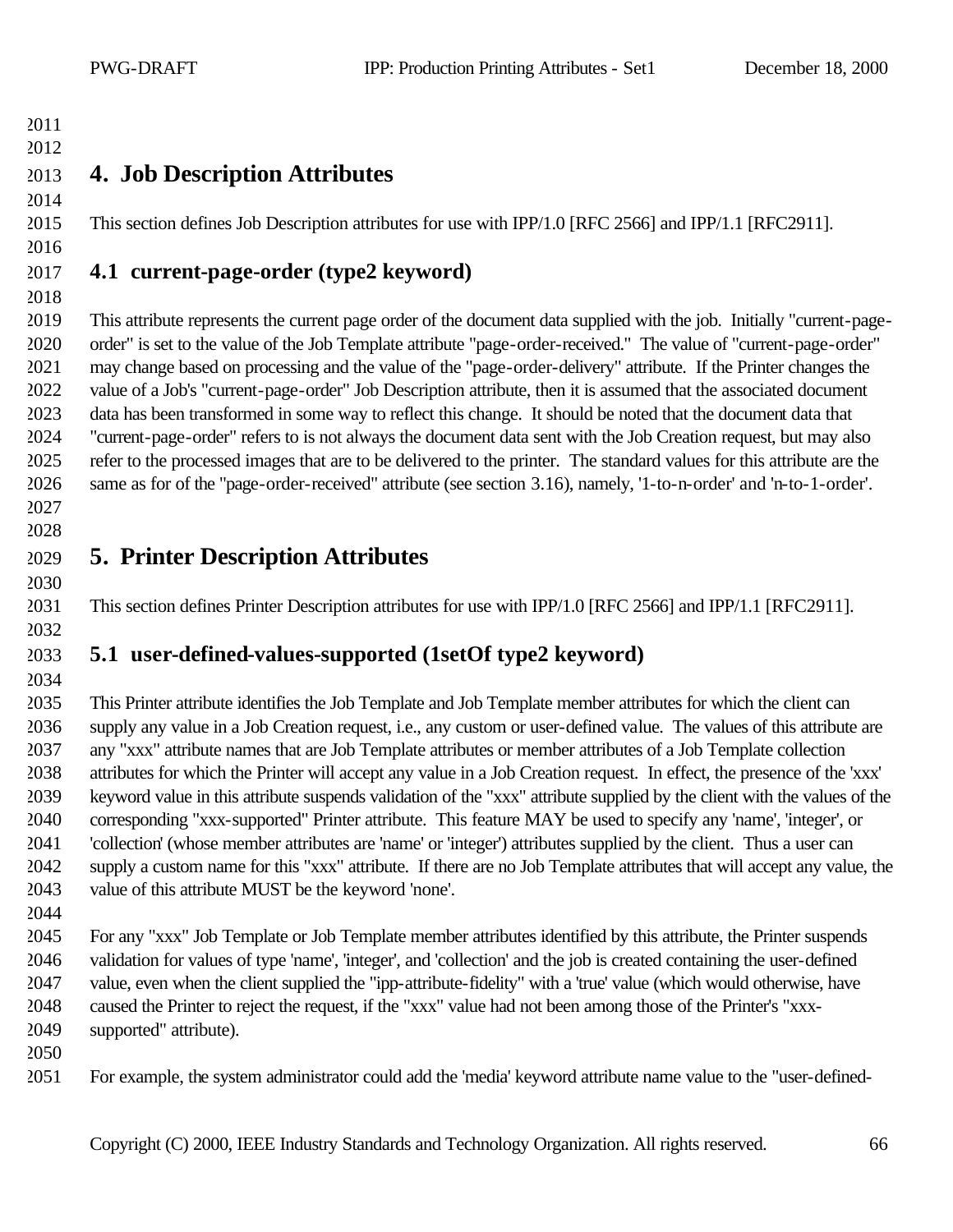values-supported" Printer attribute in order to allow the user to supply any media name value for the "media" attribute even if that name wasn't one of the media names in the Printer's "media-supported" (1setOf (type3 keyword | name(MAX))) attribute. As another example, the system administrator could add the 'media-size' keyword attribute name value to the "user-defined-values-supported" Printer attribute in order to allow the user to supply any media size x and y dimensions in the "media-size" member attribute of the "media-col" Job Template attribute, even if that pair wasn't one of the pairs in the Printer's "media-size-supported" (1setOf collection) attribute.

 Keyword values include the IPP/1.1 Job Template attribute name keywords: 'job-priority', 'job-sheets', 'job-hold- until', 'number-up', and 'media', along with the Job Template and member attributes defined in this document: 'finishings-col', 'stitching-offset', 'stitching-locations', 'job-error-sheet-type', 'media-type', 'media-color', 'media- pre-punched', 'media-hole-count', 'media-order-count', 'media-size', 'media-weight-metric', 'media-front-coating', 'media-back-coating', 'media-recycled', and 'separator-sheet-type'.

 Note: The requirement that the "media-key" member attribute values of the "media-col" attribute be unique and that each supported media have a distinct value precludes the 'media-key' from being a value of the "user-defined-values-supported" Printer attribute.

 When the client supplies a 'yyy' value for the "xxx" attribute that is not in the "xxx-supported" Printer attribute, the Printer does not return the "xxx" value in the Unsupported Attributes group in the response. Instead, the Printer stores the requested attribute and value unmodified on the Job object for subsequent queries as with any supported value. Subsequently, a user or operator can query the Job using the Get-Job-Attributes or Get-Jobs operations to see what user-defined value was requested. Depending on implementation and/or site policy, the Printer schedules the job following one of the following options:

- 1. Add the 'resources-are-not-supported' value (see section 6.1) to the Job's "job-state-reasons" attribute and move the job to the 'pending-held' state until either the operator adds the requested value to the Printer's "xxx-supported" attribute or the user or operator modifies the job to contain a value that is in the Printer's "xxx-supported" attribute; then releases the job using the Release-Job operation (see [RFC2911] section 3.3.6).
- 2. Add the 'resources-are-not-supported' value (see section 6.1) to the Job's "job-state-reasons" attribute but keep the job in the 'pending' state and start to process the job as if the requested media were ready, but stop the job ("job-state" = 'processing-stopped') and the Printer ("printer-state" = 'stopped') and request immediate operator intervention. The operator loads the requested media and continues the Printer, using the Resume-Printer operation (see [RFC2911] section 3.2.8).
- 

**5.2 max-stitching-locations-supported (integer(1:MAX))**

 This attribute indicates the maximum number of stitches or staples that the implementation is capable of inserting into an Output Document, even if that number would require human intervention in order to configure the (manual configured) stitcher. In other words, "max-stitching-locations-supported" attribute specifies the maximum number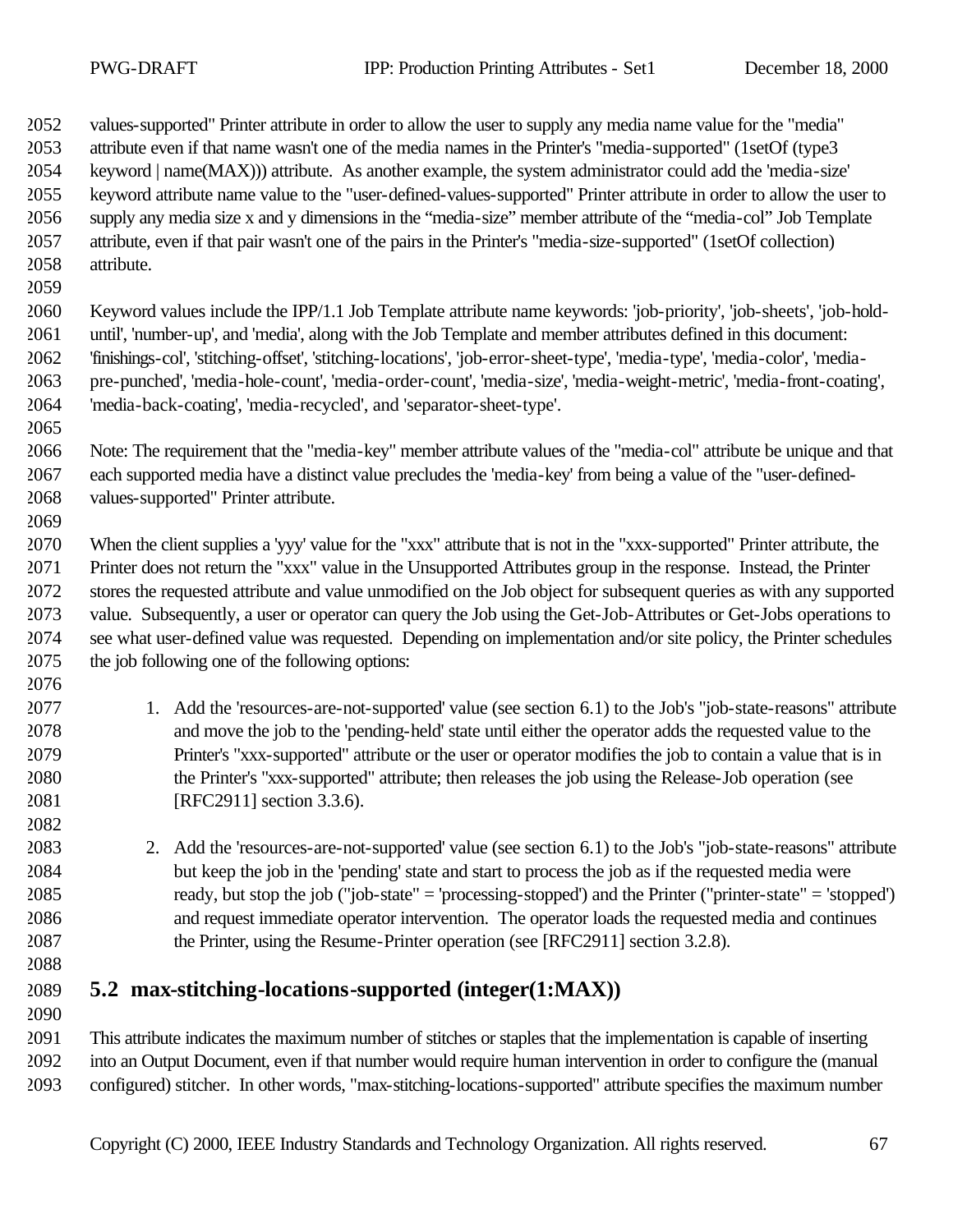| 2094 | of values that the client can supply in the "stitching-locations" member attribute (see section 3.2.2.3). |
|------|-----------------------------------------------------------------------------------------------------------|
| 2095 |                                                                                                           |

 Note: the client can determine the number of stitches or staples that the client can request without human intervention by querying the "finishing-col-ready" attribute (see section 3.2.4).

#### **5.3 finishings-ready (1setOf type2 enum)**

 This attribute differs from "finishings-supported" in that legal values only include the subset of "finishings-supported" values that are physically ready for printing with no operator intervention required. The "finishings-ready" attribute is useful for Printers where human intervention is required in order to change the finisher in order for a job to use certain "finishings" values. If all "finishings-supported" values can be used without human intervention, a Printer NEED NOT implement the "finishings-ready" attribute. If an IPP Printer supports "finishings-supported" (see [RFC2911] section 4.2.6, it NEED NOT support "finishings-ready". However, if a Printer supports "finishings-ready", it MUST support "finishings-supported".

#### 

# **6. Additional Values for Existing Attributes**

This section defines additional values for existing attributes.

# **6.1 Additional values for the "job-state-reasons" Job attribute**

 This section defines additional values for the "job-state-reasons" (1setOf type2 keyword) Job Description attribute (see [RFC2911] section 4.3.8):

 'resources-are-not-supported': At least one of the resources needed by the job, such as media, fonts, resource objects, etc., is not supported on any of the physical printer's for which the job is a candidate. This condition MAY be detected when the job is accepted, or subsequently while the job is pending or processing, depending on implementation. The job may (1) remain in its current state, (2) be moved to the 'pending-held' state, depending on implementation and/or job scheduling policy, or (3) scheduled normally, but the Printer is put into the 'stopped' state when the job is attempted to be processed on the Printer. This value is intended for use with an implementation that supports the "user-defined-values-supported" Printer attribute (see section 5.1) which allows a job to be accepted with an unsupported 'name' value.

# **6.2 Additional values for the IPP "job-sheets" Job Template Attribute**

2131 The following additional values are defined for the IPP/1.1 "job-sheets" Job Template attribute: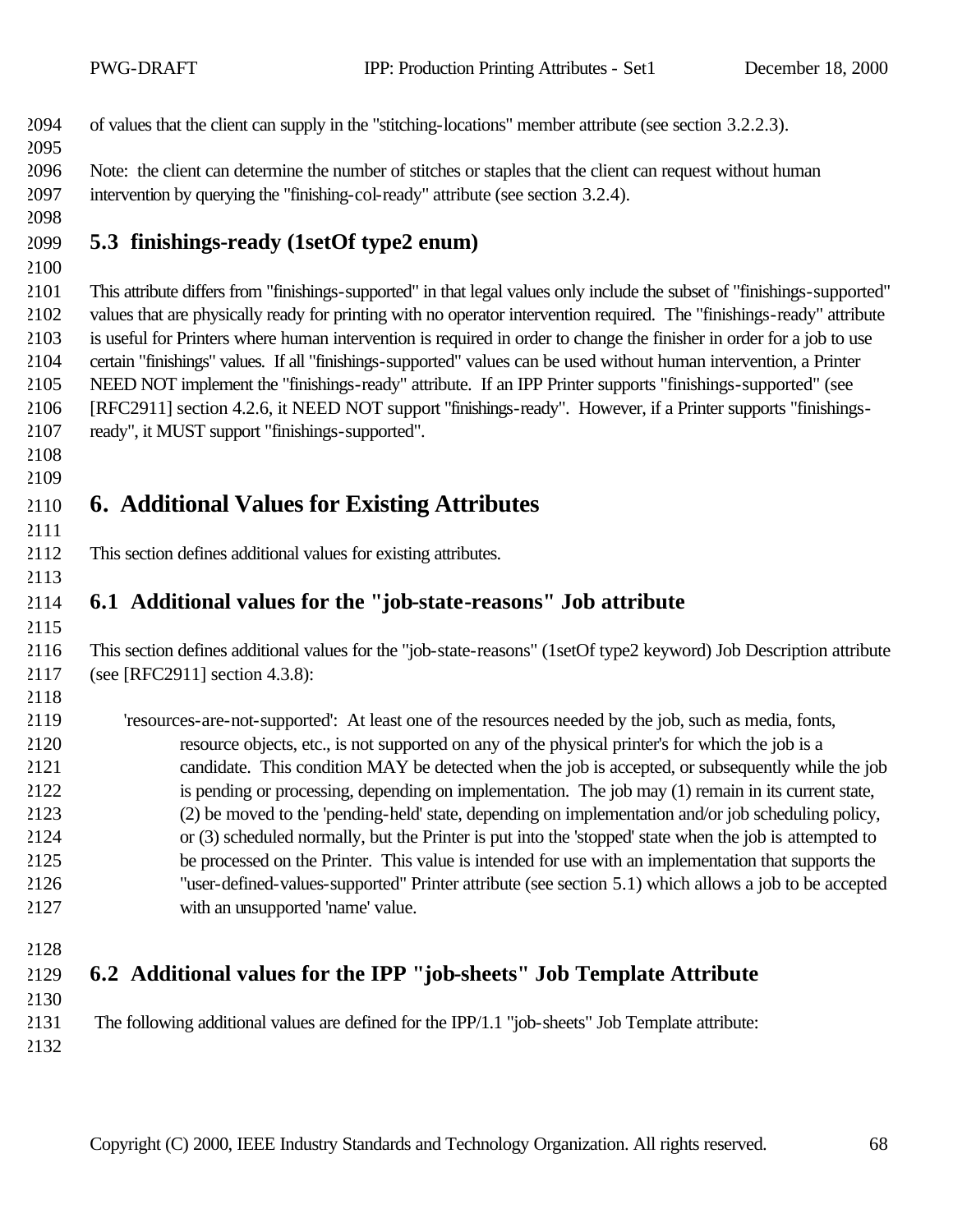| job-start-sheet | A job sheet MUST be printed to indicate the start of the job.                       |
|-----------------|-------------------------------------------------------------------------------------|
| job-end-sheet   | A job sheet MUST be printed to indicate the end of the job.                         |
| job-both-sheets | Job sheets MUST be printed to indicate the start and end of all the output          |
|                 | associated with the job.                                                            |
| first-print-    | Some users have customized the banner sheets in their environment (Microsoft,       |
| stream-page     | Novell, etc.) and prefer them instead of the printer's standard ones. The custom    |
|                 | banner sheet is the first page of the PDL. When the client supplies the 'first-     |
|                 | print-stream-page' value, the first page in the document data is printed as the job |
|                 | sheet and the printer's standard job sheet is suppressed.                           |

#### **Table 17 - Additional values for the "job-sheets" Job Template attribute**

 

# **6.3 Additional values for the IPP "media" Job Template and "media-key" member attributes**

 This section defines additional values for the "media" (type3 keyword | name(MAX)) Job Template attribute (see [RFC2911] section 4.2.11), the "media" member attribute defined in this document in a number of the collection attributes, and the "media-key" member attribute defined in section 3.13.1:

 If the Printer implementation supports the use of tray name keywords to identify media, there SHOULD be one and only one keyword assigned for each input tray on the printer. If multiple keywords for the same tray exist in "media-supported", the client UI could potentially become very confusing to the user because the Printer would appear to have more input trays than it actually has. However, see the discussion in the Printer MIB [RFC1759] about a manual input tray that uses the same input slot as a regular input tray. Also, if using tray names, it is RECOMMENDED that the printer implementation use the most descriptive keyword for a logical tray in order to assist the user or operator to recognize the matching physical tray at the printer. There are three methods to choose the keyword: 1) If the printer trays aren't physically labeled, the keyword SHOULD best match the physical location of the tray (e.g. 'top', 'bottom'). 2) If the printer trays are physically labeled, the keyword SHOULD best match the label of the tray (e.g. 'tray-1', tray-2'), 3) If more than one keyword matches the label of the tray, the keyword SHOULD be used that best distinguishes the tray from the Printer's other trays. If a Printer allows the media to be specified by tray name keyword, the Printer implementation MUST NOT use

 the 'name(MAX)' attribute syntax to create custom tray names, but rather MUST use the most appropriate tray name keyword value. This ensures interoperability among clients that submit jobs to multiple types of printers.

These are additional standard keyword values defined for input-trays.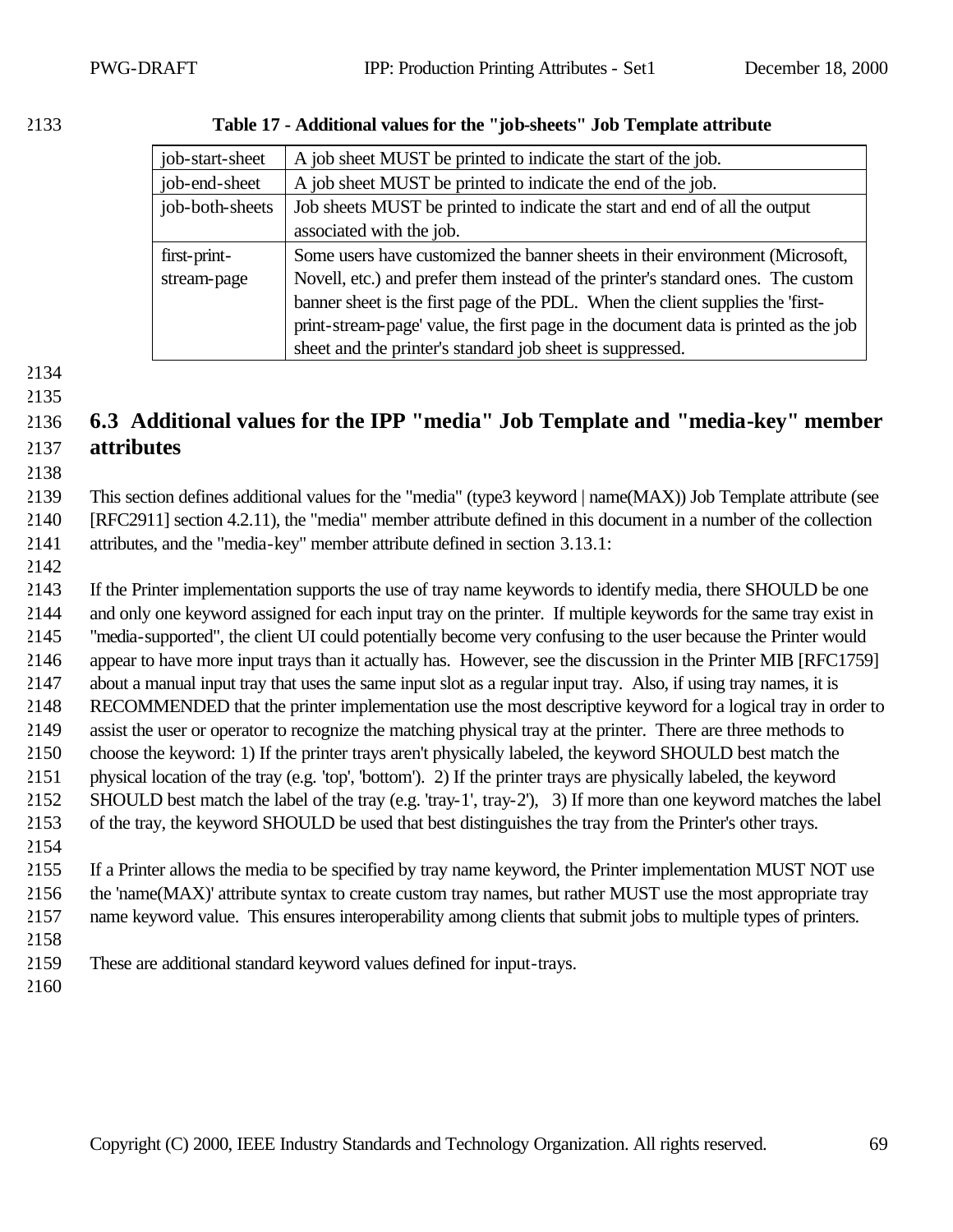| "bypass-tray" | The specified tray is used for handling odd or special paper. This paper tray usually     |
|---------------|-------------------------------------------------------------------------------------------|
|               | has a small capacity and is physically located such that the paper travels through a      |
|               | shorter paper path. In some printer implementations, the 'bypass-tray' may also be        |
|               | used to bypass any marking device and be used for insert sheets. See the "insert-         |
|               | sheet" definition in section 3.5.                                                         |
| 'tray- $N'$   | The input tray that is best specified as a tray with values 'tray-1', 'tray-2' The        |
|               | correspondence between the 'tray- $N$ ' keyword and the actual input-tray is              |
|               | implementation dependent, as is the number of input trays. If this group of 'tray- $N'$ ' |
|               | values is supported, at least the 'tray-1' value MUST be supported.                       |

- 2162 These additional keyword values are provided for use in implementations that don't support the "media-col"
- 2163 attribute, since they represent some of the more important "media-col" member attributes:
- 2164

| 'plain'        | The plain media as specified by the output device.                            |  |
|----------------|-------------------------------------------------------------------------------|--|
| 'pre-punched'  | The pre-punched media as specified by the output device.                      |  |
| 'transparency' | The transparent media as specified by the output device.                      |  |
| 'letterhead'   | The pre-printed letterhead media as specified by the output device.           |  |
| 'heavyweight'  | The heavyweight media as specified by the output device.                      |  |
| 'recycled'     | The recycled media as specified by the output device.                         |  |
| 'bond'         | The bonded media as specified by the output device.                           |  |
| 'labels'       | The labels media as specified by the output device.                           |  |
| 'pre-printed'  | The pre-printed media as specified by the output device.                      |  |
| 'customN'      | A custom type of media understood by the user and the operator. It is simply  |  |
|                | specified to the Printer as the keyword values 'custom1', 'custom2''custom7'. |  |

- 2166 These additional keyword values are the same as the "media-type" keywords (see section 3.13.2), except 'other', 2167 for use in implementations that don't support the "media-col" attribute:
- 2168
- 2169 stationery
- 2170 envelope
- 2171 envelope-plain
- 2172 envelope-window
- 2173 continuous
- 2174 continuous-long
- 2175 continuous-short
- 2176 tab-stock
- 2177 pre-cut-tab
- 2178 full-cut-tab
- 2179 multi-part-form
- 2180 multi-layer
- 2181 screen
- 2182 screen-paged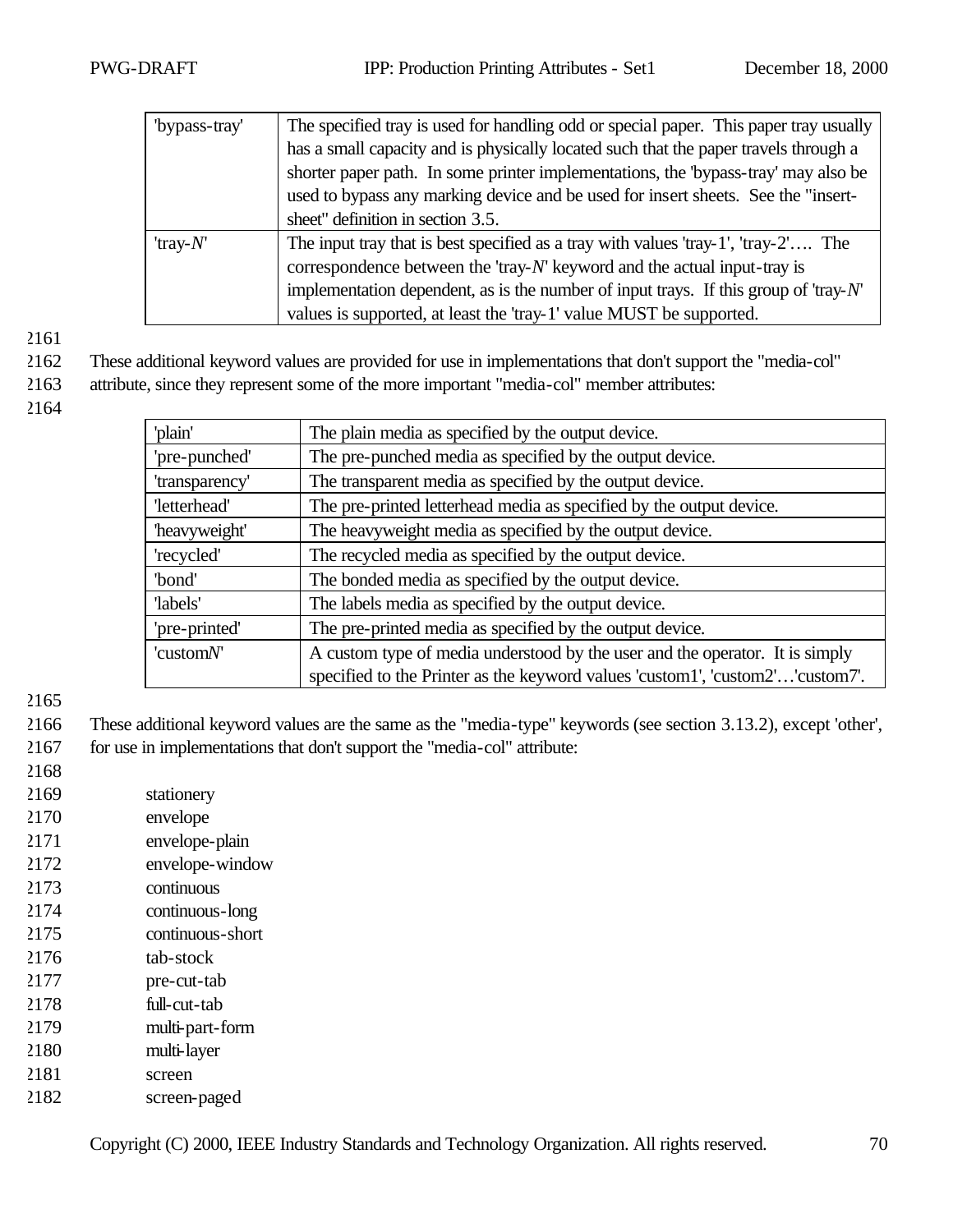- 2183 photographic
- 2184 cardstock
- 2185

2186 These are additional standard keyword values which are used by the implementation for specifying a pre-defined 2187 media size:

2188

| 'iso-a4-wide'       | Specifies the iso A4 cover size: 223 mm x 297 mm          |  |
|---------------------|-----------------------------------------------------------|--|
| 'na-letter-cover'   | Specifies the letter cover size: 9 in x 11 in             |  |
| 'ip-reply-postcard' | Specifies the Ofuku-Hagaki postcard size: 148 mm x 200 mm |  |
| 'na-postcard'       | Specifies the North American postcard size: 4.5 in x 6 in |  |
|                     |                                                           |  |
|                     |                                                           |  |
| 'taiwan-815'        | Specifies the 815 Taiwan size: 267 mm x 388 mm            |  |
| $iso-220x330'$      | Specifies the 220 mm x 330 mm size                        |  |

- 2189
- 2190

# 2191 **7. Conformance Requirements**

2192

2193 This section summarizes the Conformance Requirements detailed in the definitions in this document for clients and 2194 Printer objects (servers or devices).

2195

# 2196 **7.1 Conformance Requirements for Printer objects**

2197

2198 In general each of the attributes defined in this document are OPTIONAL for a Printer to support, so that Printer 2199 implementers MAY implement any combination of attributes. Only the following conditional conformance 2200 requirements are defined:

| If the Printer supports: | then the Printer MUST also support (but vice-<br>versa is OPTIONAL): |
|--------------------------|----------------------------------------------------------------------|
| "cover-back"             | "cover-front"                                                        |
| "finishings-col"         | "finishings" (see [RFC2911] section $4.2.6$ )                        |
| "finishings-col-ready"   | "finishings-ready (see section 5.3)                                  |
| "job-sheets-col"         | "job-sheets" (see [RFC2911] section $4.2.3$ )                        |
| "media-col"              | "media" (see [RFC2911] section $4.2.11$ )                            |
| "media-col-ready"        | "media-ready (see [RFC2911] section 4.2.11)                          |
| "media-input-tray-check" | "media" (see [RFC2911] section $4.2.11$ )                            |
|                          | and/or "media-col"                                                   |
| "x-side2-image-shift"    | "x-side1-image-shift"                                                |
| "y-side2-image-shift"    | "y-side1-image-shift"                                                |
| "x-side1-image-shift"    | "x-image-shift"                                                      |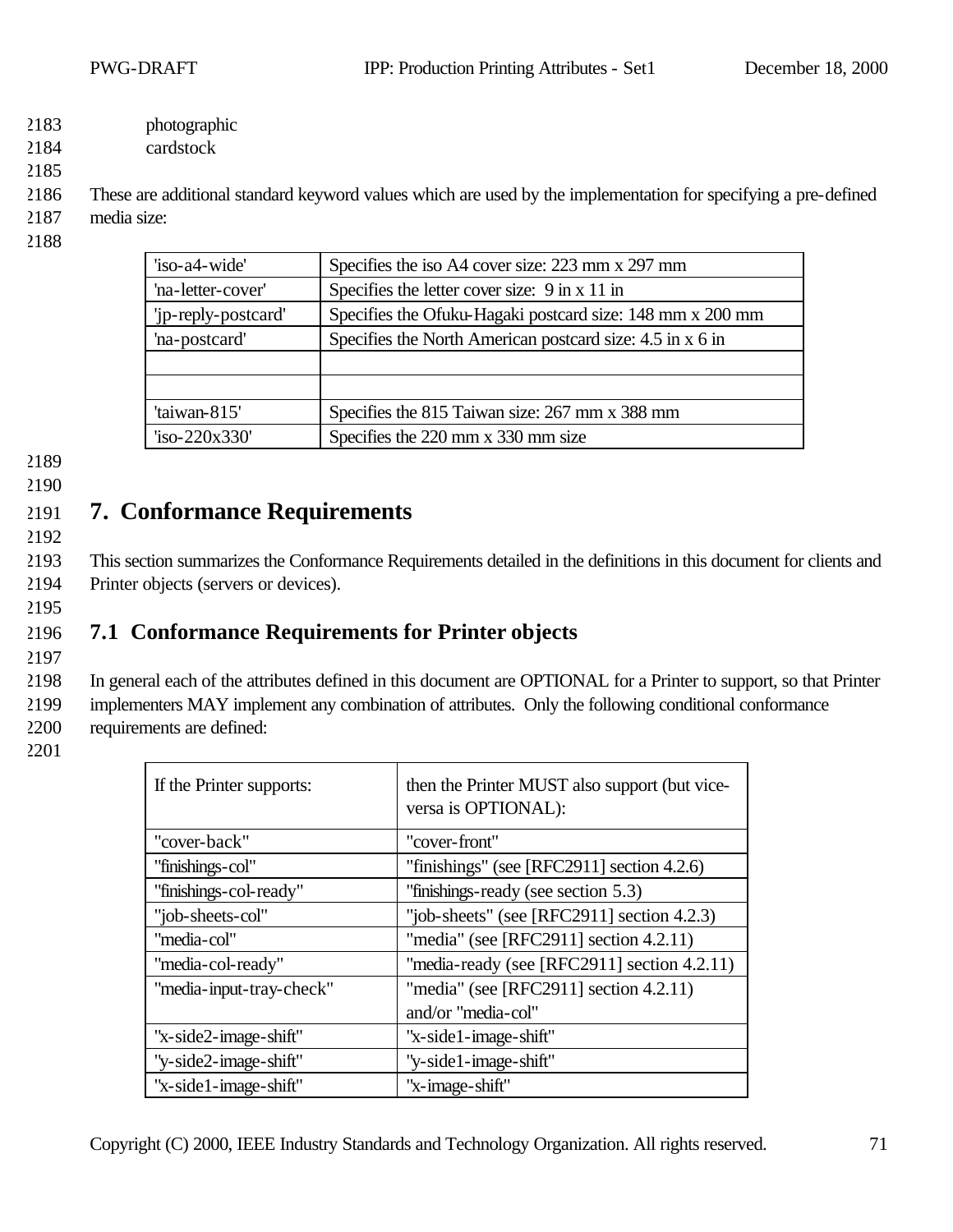"y-side1-image-shift" "y-image-shift" Each of the collection attribute definitions indicate which member attributes are REQUIRED and which are OPTIONAL for a Printer to support and is not repeated here. If a Printer supports the 'collection' attribute syntax of a Job Template attribute , then it MUST support the distinguished none value defined for that collection. See section 2.7. Support of the 'name' attribute syntax for Job Template attributes and collection member attributes is OPTIONAL, as in IPP/1.1 [RFC2911]. **7.2 Conformance Requirements for clients** Clients that support two Job Template attributes that control the same aspect, such as "media" and "media-col", MUST NOT supply both in a Job Creation request as indicated in the definitions of these attributes. 2217 Clients that support a "xxx" collection Job Template attribute SHOULD use the Get-Printer-Attributes request to obtain the "xxx-default" collection and display that to the user, so that the user can make any changes before submitting the Job. Then the client submits values for all member attributes, rather than depending on the Printer's defaulting for omitted member attributes, since such defaulting is implementation dependent and will vary from Printer to Printer. **8. IANA Considerations 8.1 Attribute Registration** The attributes defined in this document will be published by IANA according to the procedures in RFC 2911 [RFC2911] section 6.2 with the following path: ftp.isi.edu/iana/assignments/ipp/attributes/ The registry entry will contain the following information: Reference: ftp://ftp.pwg.org/pub/pwg/ipp/new\_PPE/pwg-ipp-prod-print-set1.pdf Job Template attributes: Section: cover-front (collection) and cover-back (collection) 3.1 finishings-col (collection) - augments IPP "finishings" 3.2 force-front-side (1setOf integer(1:MAX)) 3.3 imposition-template (type3 keyword | name(MAX)) 3.4 insert-sheet (1setOf collection) 3.5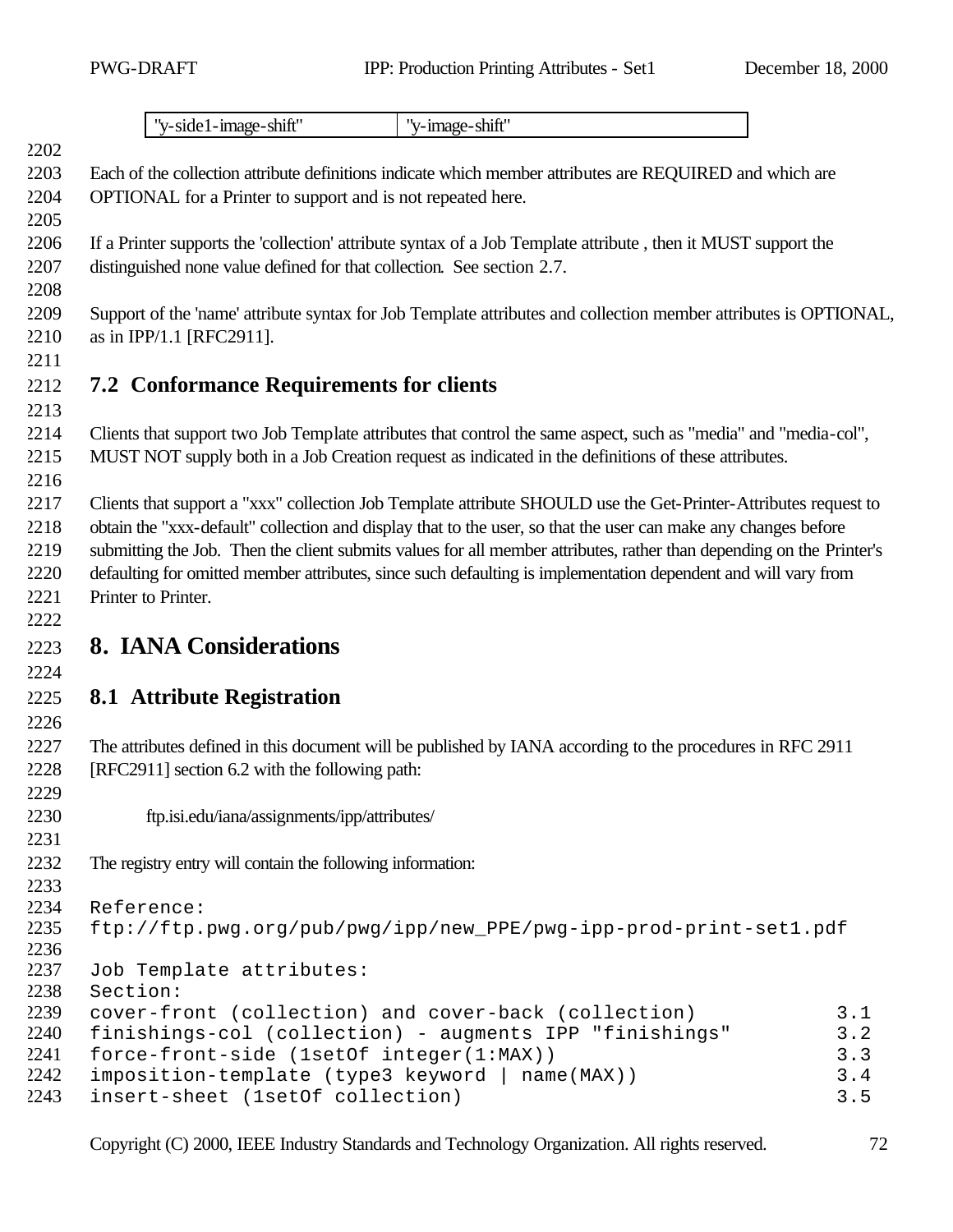```
2244 job-account-id (name(MAX)) 3.6
2245 job-accounting-user-id (name(MAX))<br>2246 iob-accounting-sheets (collection)
    job-accounting-sheets (collection)
2247 3.8
2248 job-error-sheet (collection) 3.9
2249 job-message-to-operator (text(MAX))<br>2250 job-sheets-col (collection) - augments IPP "job-sheets" attribute
    job-sheets-col (collection) - augments IPP "job-sheets" attribute
2251 3.11
2252 job-sheet-message (text(MAX))<br>2253 media-col (collection) - augments IPP "media" 3.13
    media-col (collection) - augments IPP "media" 3.13
2254 media-input-tray-check (type3 keyword | name(MAX)) 3.14
2255 page-delivery (type2 keyword) 3.15
2256 page-order-received (type2 keyword) 3.16
2257 presentation-direction-number-up (type2 keyword) 3.17
2258 separator-sheets (collection)<br>2259 x-image-position (type2 keyword)
    x-image-position (type2 keyword)
2260 3.19.2
2261 x-image-shift (integer(MIN:MAX)) 
2262 3.19.3
2263 x-side1-image-shift (integer(MIN:MAX)) 
2264 3.19.4
2265 x-side2-image-shift (integer(MIN:MAX)) 
2266 3.19.5
2267 y-image-position (type2 keyword) 
2268 3.19.6
2269 y-image-shift (integer(MIN:MAX))<br>2270 3.19.7
    3.19.7
2271 y-side1-image-shift (integer(MIN:MAX)) 
2272 3.19.8
2273 y-side2-image-shift (integer(MIN:MAX)) 
2274 3.19.9
2275
2276 Job Description attributes: 
2277 Section:
2278 current-page-order (type2 keyword) 4.1
2279
2280 Printer Description attributes:<br>2281 Section:
    Section:
2282 user-defined-values-supported (1setOf type2 keyword) 5.1
2283 max-stitching-locations-supported (integer(1:MAX)) 5.2
2284 finishings-ready (1setOf type2 enum) 5.3
```
## **8.2 Attribute Value Registration**

 The "job-state-reasons" type2, "job-sheets" type3, and "media" (and "media-key") type3 keyword attribute values defined in this document will be published by IANA according to the procedures in RFC 2911 [RFC2911]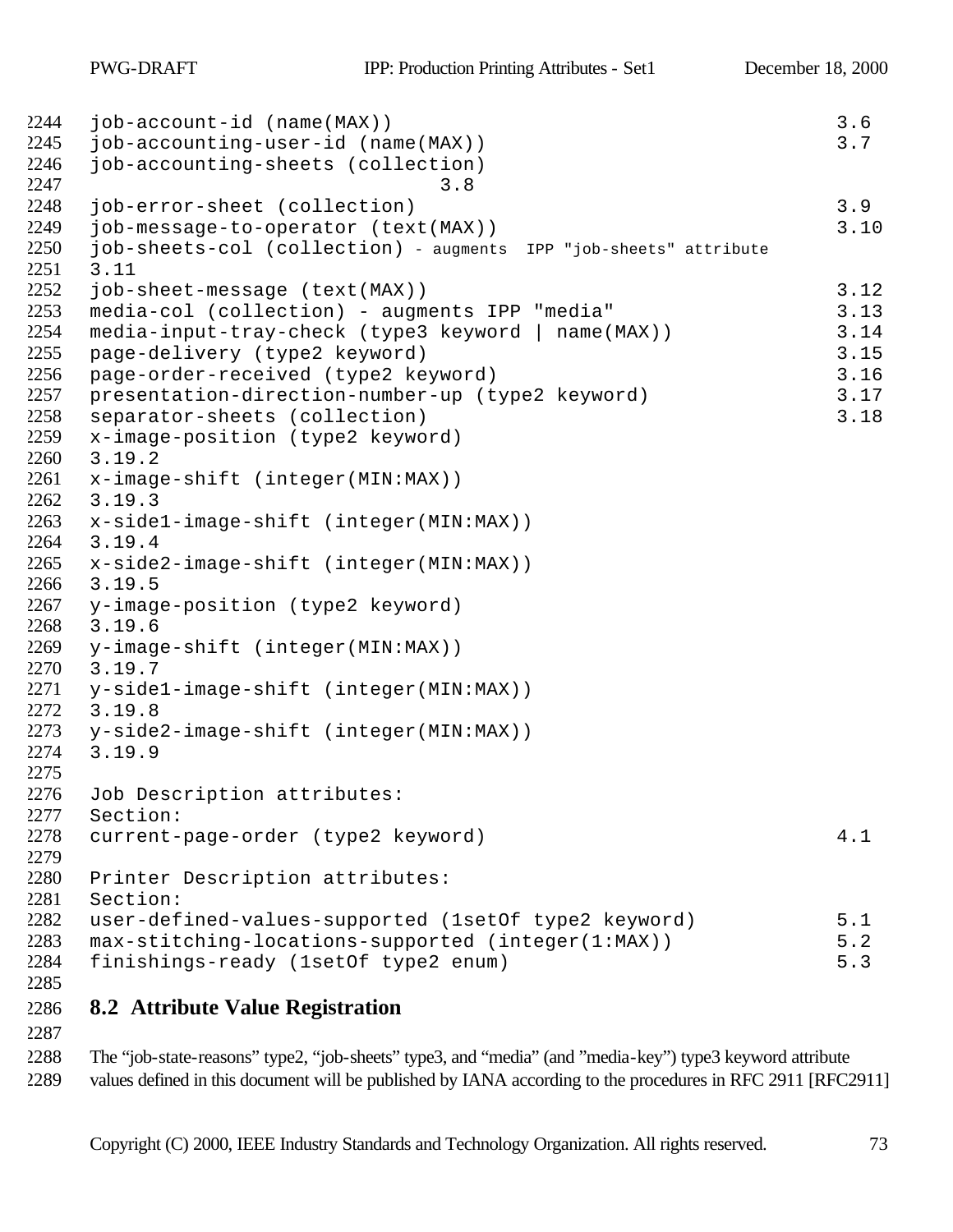PWG-DRAFT IPP: Production Printing Attributes - Set1 December 18, 2000

| 2290         | section 6.1 with the following paths:                                                                                                                                                                                          |              |
|--------------|--------------------------------------------------------------------------------------------------------------------------------------------------------------------------------------------------------------------------------|--------------|
| 2291         |                                                                                                                                                                                                                                |              |
| 2292         | ftp.isi.edu/iana/assignments/ipp/attribute-values/job-state-reasons/                                                                                                                                                           |              |
| 2293         | ftp.isi.edu/iana/assignments/ipp/attribute-values/job-sheets/                                                                                                                                                                  |              |
| 2294         | ftp.isi.edu/iana/assignments/ipp/attribute-values/media/                                                                                                                                                                       |              |
| 2295<br>2296 |                                                                                                                                                                                                                                |              |
| 2297         | The registry entries will contain the following information:                                                                                                                                                                   |              |
| 2298         | Reference:                                                                                                                                                                                                                     |              |
| 2299         | ftp://ftp.pwg.org/pub/pwg/ipp/new_EXC/pwg-ipp-override-attributes.pdf                                                                                                                                                          |              |
| 2300         |                                                                                                                                                                                                                                |              |
| 2301         | Additional type2 keyword values for "job-state-reasons": Section:                                                                                                                                                              |              |
| 2302         |                                                                                                                                                                                                                                | 6.1          |
| 2303         |                                                                                                                                                                                                                                |              |
| 2304<br>2305 | Additional type3 keyword values for "job-sheets":                                                                                                                                                                              | Section:     |
| 2306         |                                                                                                                                                                                                                                | 6.2<br>$6.2$ |
| 2307         |                                                                                                                                                                                                                                | $6.2$        |
| 2308         |                                                                                                                                                                                                                                | $6.2$        |
| 2309         |                                                                                                                                                                                                                                |              |
| 2310         | Additional type3 keyword values for "media" and "media-key": Section:                                                                                                                                                          |              |
| 2311         | by-pass-tray and the set of the set of the set of the set of the set of the set of the set of the set of the set of the set of the set of the set of the set of the set of the set of the set of the set of the set of the set | 6.3          |
| 2312         | tray-N transfer that the contract of the contract of the contract of the contract of the contract of the contract of the contract of the contract of the contract of the contract of the contract of the contract of the contr | 6.3          |
| 2313         |                                                                                                                                                                                                                                | 6.3          |
| 2314         |                                                                                                                                                                                                                                | 6.3          |
| 2315         |                                                                                                                                                                                                                                | 6.3          |
| 2316         |                                                                                                                                                                                                                                | 6.3          |
| 2317         |                                                                                                                                                                                                                                | 6.3          |
| 2318         |                                                                                                                                                                                                                                | 6.3          |
| 2319         |                                                                                                                                                                                                                                | 6.3          |
| 2320         |                                                                                                                                                                                                                                | 6.3          |
| 2321         |                                                                                                                                                                                                                                | 6.3          |
| 2322         |                                                                                                                                                                                                                                | 6.3          |
| 2323         |                                                                                                                                                                                                                                |              |
| 2324         |                                                                                                                                                                                                                                |              |
| 2325         | 9. Internationalization Considerations                                                                                                                                                                                         |              |
| 2326         |                                                                                                                                                                                                                                |              |
| 2327         | The IPP extensions defined in this document require the same internationalization considerations as any of the Job                                                                                                             |              |
| 2328         | Template attributes defined in IPP/1.1 [RFC2911].                                                                                                                                                                              |              |
| 2329         |                                                                                                                                                                                                                                |              |
| 2330         |                                                                                                                                                                                                                                |              |
| 2331         | <b>10. Security Considerations</b>                                                                                                                                                                                             |              |
| 2332         |                                                                                                                                                                                                                                |              |
|              |                                                                                                                                                                                                                                |              |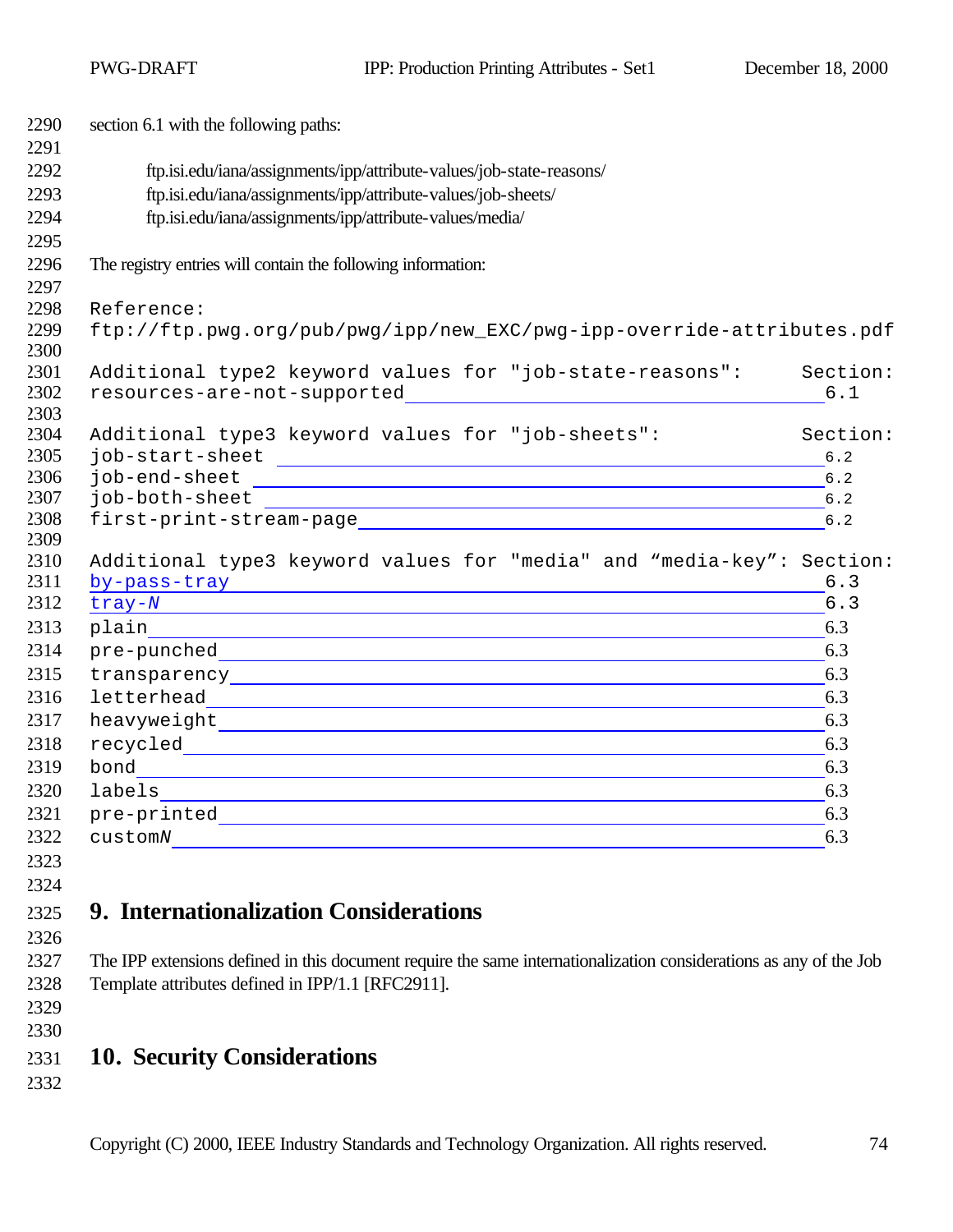| 2333<br>2334<br>2335<br>2336 | The IPP extensions defined in this document require the same security considerations as any of the Job Template<br>attributes defined in IPP/1.1 [RFC2911].                                             |
|------------------------------|---------------------------------------------------------------------------------------------------------------------------------------------------------------------------------------------------------|
| 2337<br>2338                 | 11. References                                                                                                                                                                                          |
| 2339                         | [ipp-admin-ops]                                                                                                                                                                                         |
| 2340<br>2341                 | Kugler, C, Hastings, T., Lewis, H., "Internet Printing Protocol (IPP): Job and Printer Administrative<br>Operations", <draft-ietf-ipp-ops-set2-01.txt>, July 19, 2000.</draft-ietf-ipp-ops-set2-01.txt> |
| 2342                         | [ipp-coll]                                                                                                                                                                                              |
| 2343<br>2344                 | deBry, R., , Hastings, T., Herriot, R., "Internet Printing Protocol (IPP): collection attribute syntax", <draft-<br>ietf-ipp-collection-01.doc&gt;, work in progress, May 5, 2000.</draft-<br>          |
| 2345                         | [ipp-override]                                                                                                                                                                                          |
| 2346                         | Ocke, K., Herriot, R., "Internet Printing Protocol (IPP): Override Attributes for Documents and Pages",                                                                                                 |
| 2347                         | <pwg-ipp-exceptions-model-000915.doc>, work in progress, September 15, 2000.</pwg-ipp-exceptions-model-000915.doc>                                                                                      |
| 2348                         | [ipp-prog]                                                                                                                                                                                              |
| 2349                         | Hastings, T., Bergman, R., Lewis, H., "Internet Printing Protocol (IPP): Job Progress Attributes", <draft-< td=""></draft-<>                                                                            |
| 2350                         | ietf-ipp-job-prog-01.txt> work in progress, August 30, 2000.                                                                                                                                            |
| 2351                         | [pwg-output-bin]                                                                                                                                                                                        |
| 2352<br>2353                 | Hastings, T., and R. Bergman, "Internet Printing Protocol (IPP): output-bin attribute extension", <work in<br="">progress&gt;.</work>                                                                   |
| 2354                         | [redbook]                                                                                                                                                                                               |
| 2355                         | "PostScript(R) LANGUAGE REFERENCE, third edition", Adobe Systems Incorporated, February 1999.                                                                                                           |
| 2356                         | [REG]                                                                                                                                                                                                   |
| 2357                         | Holtman, K., Mutz, A. and T. Hardie, "Feature Tag Registration Procedures", BCP 31, RFC 2506,                                                                                                           |
| 2358                         | March 1999.                                                                                                                                                                                             |
| 2359                         | [RFC1759]                                                                                                                                                                                               |
| 2360                         | Smith, R., Wright, F., Hastings, T., Zilles, S., and Gyllenskog, J., "Printer MIB", RFC 1759, March 1995.                                                                                               |
| 2361                         | [RFC2119]                                                                                                                                                                                               |
| 2362                         | S. Bradner, "Key words for use in RFCs to Indicate Requirement Levels", RFC 2119, March 1997                                                                                                            |
| 2363                         | [RFC2534]                                                                                                                                                                                               |
| 2364                         | Masinter, L., et al, "Media Features for Display, Print, and Fax", RFC 2534, March 1999.                                                                                                                |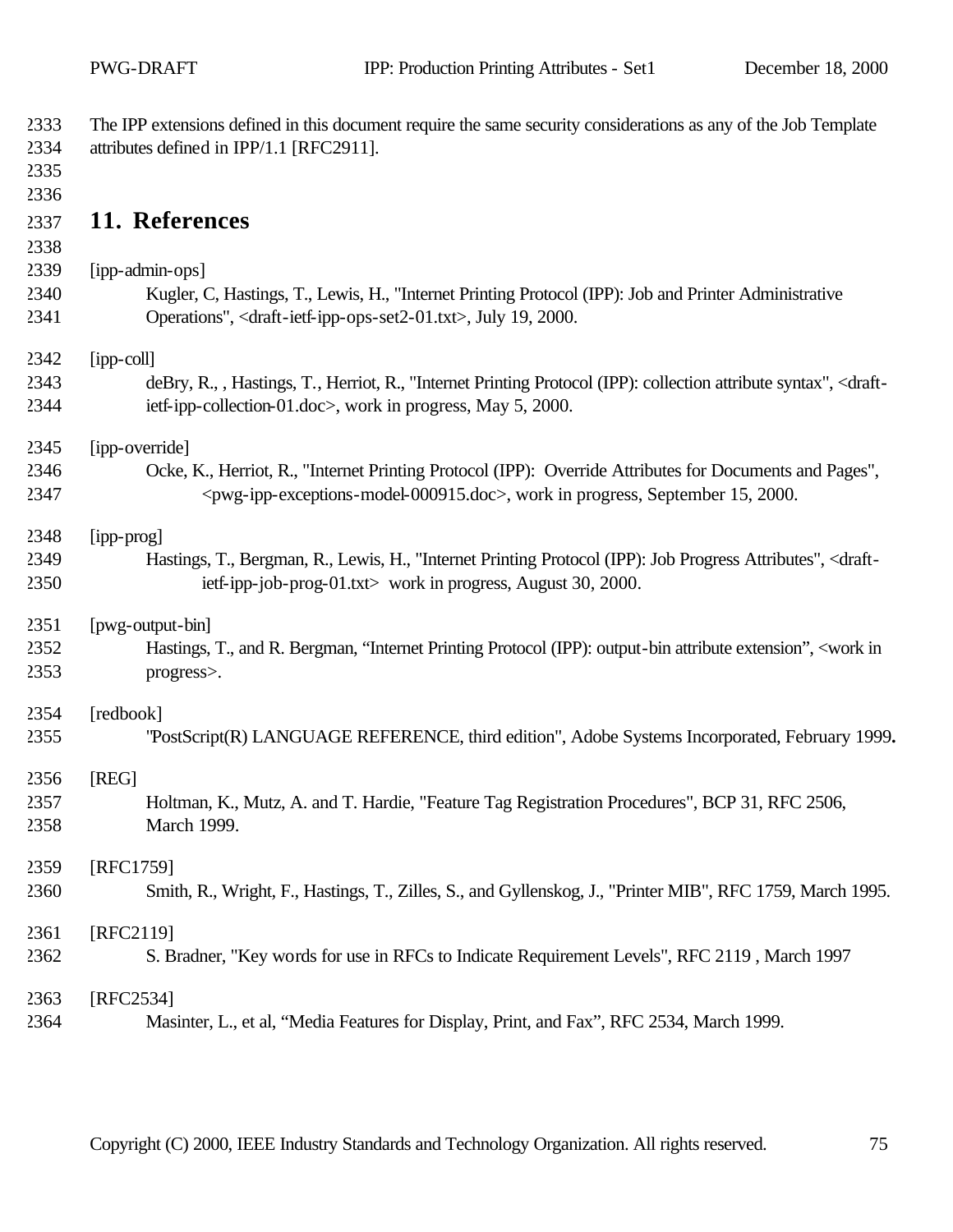| 2365<br>2366<br>2367 | [RFC2565]<br>Herriot, R., Butler, S., Moore, P., and R. Turner, "Internet Printing Protocol/1.0: Encoding and Transport",<br>RFC 2565, April 1999.             |
|----------------------|----------------------------------------------------------------------------------------------------------------------------------------------------------------|
| 2368<br>2369<br>2370 | [RFC2566]<br>deBry, R., , Hastings, T., Herriot, R., Isaacson, S., Powell, P., "Internet Printing Protocol/1.0: Model and<br>Semantics", RFC 2566, April 1999. |
| 2371                 | [RFC2910]                                                                                                                                                      |
| 2372<br>2373         | Herriot, R., Butler, S., Moore, P., Turner, R., and J. Wenn, "Internet Printing Protocol/1.1: Encoding and<br>Transport", RFC 2910, September 2000.            |
| 2374                 | [RFC2911]                                                                                                                                                      |
| 2375<br>2376         | Hastings, T., Herriot, R., deBry, R., Isaacson, S., and P. Powell, "Internet Printing Protocol/1.1: Model<br>and Semantics", RFC 2911, September 2000.         |
| 2377                 |                                                                                                                                                                |
| 2378<br>2379         | 12. Author's Addresses                                                                                                                                         |
| 2380                 | Kirk Ocke                                                                                                                                                      |
| 2381                 | Xerox Corporation                                                                                                                                              |
| 2382                 | 800 Phillips Road                                                                                                                                              |
| 2383                 | Webster, NY 14580                                                                                                                                              |
| 2384                 |                                                                                                                                                                |
| 2385                 | Phone: 716 422-4832                                                                                                                                            |
| 2386                 | e-mail: Kirk.Ocke@usa.xerox.com                                                                                                                                |
| 2387                 |                                                                                                                                                                |
| 2388                 | <b>Tom Hastings</b>                                                                                                                                            |

- Xerox Corporation 737 Hawaii St. ESAE 231
- El Segundo, CA 90245
- Phone: 310-333-6413
- Fax: 310-333-5514

- e-mail: hastings@cp10.es.xerox.com
- IPP Web Page: http://www.pwg.org/ipp/
- IPP Mailing List: ipp@pwg.org
- To subscribe to the ipp mailing list, send the following email:
- 1) send it to majordomo@pwg.org
- 2) leave the subject line blank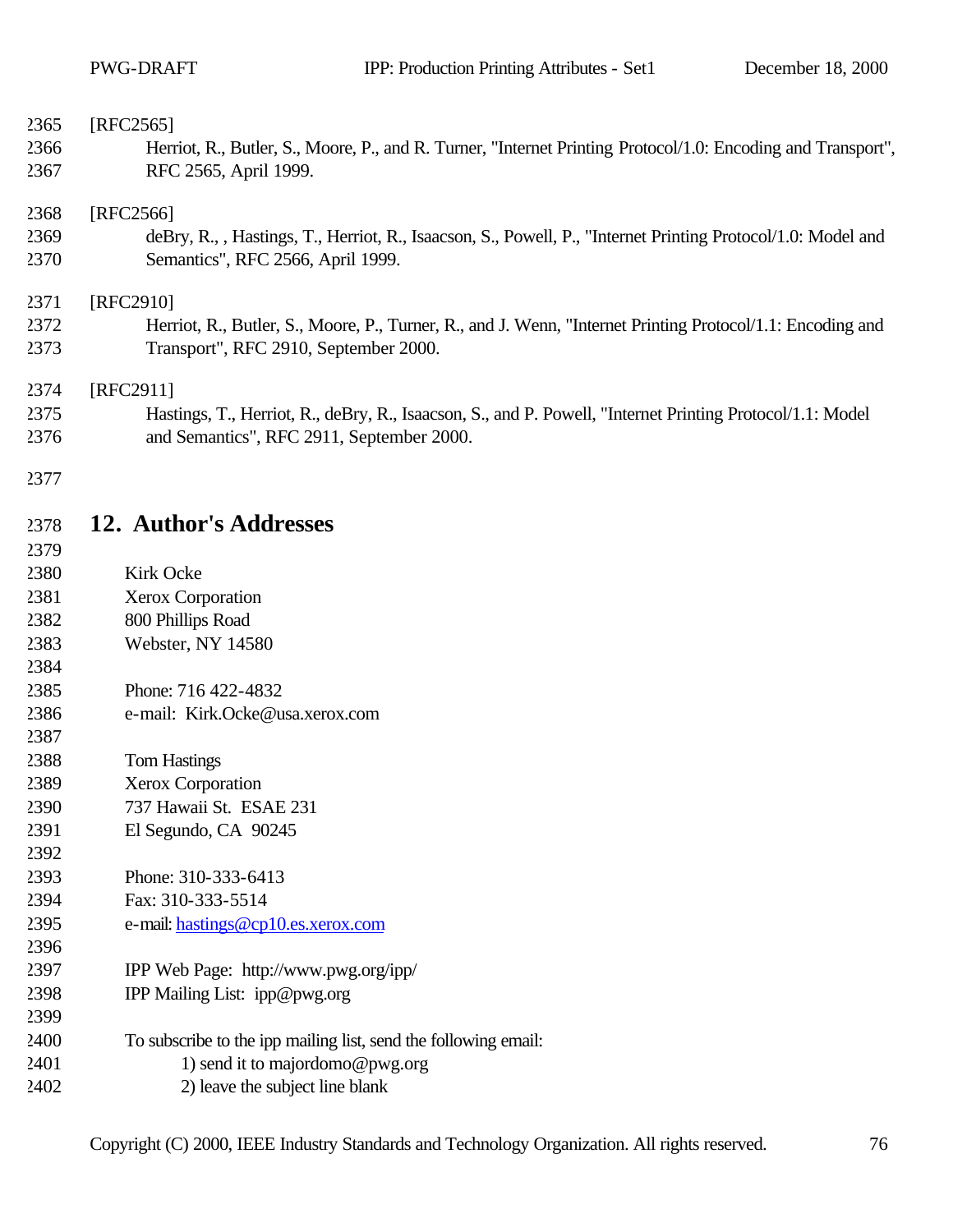| 2403 | 3) put the following two lines in the message body:                                                            |                                                                                                                    |
|------|----------------------------------------------------------------------------------------------------------------|--------------------------------------------------------------------------------------------------------------------|
| 2404 | subscribe ipp                                                                                                  |                                                                                                                    |
| 2405 | end                                                                                                            |                                                                                                                    |
| 2406 |                                                                                                                |                                                                                                                    |
| 2407 |                                                                                                                | Implementers of this specification document are encouraged to join IPP Mailing List in order to participate in any |
| 2408 | discussions of clarification issues and review of registration proposals for additional attributes and values. |                                                                                                                    |
| 2409 |                                                                                                                |                                                                                                                    |
| 2410 | <b>Other Participants:</b>                                                                                     |                                                                                                                    |
|      | Ron Bergman - Hitachi Koki Imaging Systems                                                                     | Dan Calle - Digital Paper                                                                                          |
|      | Weihai Chen - Microsoft                                                                                        | Lee Farrell - Canon Information Systems                                                                            |
|      | Satoshi Fujitani - Ricoh                                                                                       | Roelof Hamberg - Océ                                                                                               |
|      | Tom Hastings - Xerox<br>David Kellerman - Northlake Software                                                   | Bob Herriot - Xerox<br>Carl Kugler - IBM                                                                           |
|      | Harry Lewis - IBM                                                                                              | Carl-Uno Manros - Xerox                                                                                            |
|      | Satoshi Matsushita - Brother                                                                                   | Ira McDonald - High North Inc.                                                                                     |
|      | Paul Moore - Netreon                                                                                           | Hugo Parra, Novell                                                                                                 |
|      | Stuart Rowley - Kyocera                                                                                        | Gail Songer - Netreon                                                                                              |
|      | Geoff Sorod - Software 2000<br>Shinichi Tsuruyama - Epson                                                      | Jerry Thrasher - Lexmark<br>Atsushi Uchino - Epson                                                                 |
|      | Shigeru Ueda - Canon                                                                                           | William Wagner - NetSilicon/DPI                                                                                    |
|      | Mark Vander Wiele - IBM                                                                                        | Don Wright - Lexmark                                                                                               |
|      | Michael Wu - Heidelberg Digital                                                                                | Peter Zehler - Xerox                                                                                               |
| 2411 |                                                                                                                |                                                                                                                    |
| 2412 |                                                                                                                |                                                                                                                    |
| 2413 | 13. Appendix A: Change History                                                                                 |                                                                                                                    |
| 2414 |                                                                                                                |                                                                                                                    |
| 2415 |                                                                                                                | This section summarizes the changes to the document. Each sub-section is in reverse chronological order. Adding    |
| 2416 | or removing ISSUES that don't change the document are not listed here.                                         |                                                                                                                    |
| 2417 |                                                                                                                |                                                                                                                    |
| 2418 |                                                                                                                | 13.1 Changes to the October 26, 2000 to create the December 18, 2000 version                                       |
| 2419 |                                                                                                                |                                                                                                                    |
| 2420 |                                                                                                                | The following changes were made to the October 26, 2000 version to create the December 18, 2000 version            |
| 2421 | based on discussions at the PWG-IPP WG meeting, December 7, 2000:                                              |                                                                                                                    |
| 2422 |                                                                                                                |                                                                                                                    |
| 2423 | 1.                                                                                                             | Changed the image shift attributes so that they affect images before imposition, instead of after wards,           |
| 2424 |                                                                                                                | but continue to affect impressions after "number-up". In order to clarify this, introduced terms:                  |
| 2425 |                                                                                                                | Imposition, Number-Up, Finished Document, Finished Page, Finished-Page Image, and Finished-                        |
| 2426 |                                                                                                                | Page-Image Cell and indicated that the shifting attributes affect Finished-Page Images, i.e., what the             |
| 2427 | human sees in the Finished Document.                                                                           |                                                                                                                    |
| 2428 | Added figures to help illustrate the concepts of "number-up" and Imposition.<br>2.                             |                                                                                                                    |
| 2429 | 3.                                                                                                             | Added the "imposition-template" attribute so as to have a real, but open ended, Imposition attribute.              |
| 2430 | Clarified that "force-front-side" also affects Finished-Page Images.<br>4.                                     |                                                                                                                    |
| 2431 | 5.                                                                                                             | Added 'photographic' and 'cardstock' values to the "media-type" member attribute.                                  |
| 2432 | 6.                                                                                                             | Deleted 'na-8x10' and 'na-5x7' media size keywords, since they were added to RFC 2911.                             |
| 2433 | 7.                                                                                                             | Changed the name of "presentation-direction" back to "presentation-direction-number-up" to clarify                 |
|      |                                                                                                                |                                                                                                                    |

Copyright (C) 2000, IEEE Industry Standards and Technology Organization. All rights reserved. 77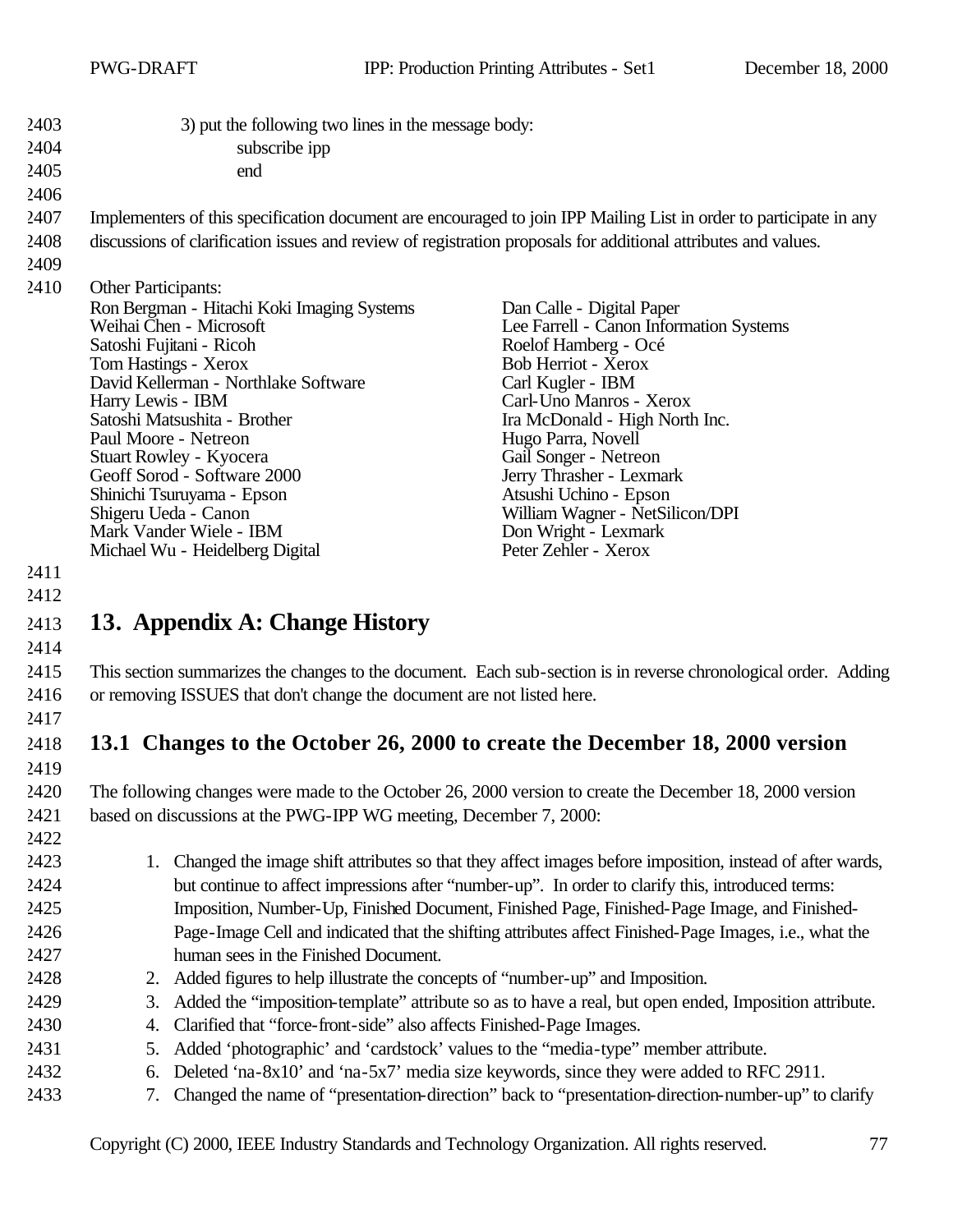| 2434         |    | that it affects only "number-up". ISO DPA has "presentation-direction" that affects text direction,                                    |
|--------------|----|----------------------------------------------------------------------------------------------------------------------------------------|
| 2435         |    | while "presentation-direction-number-up" does not.                                                                                     |
| 2436         |    |                                                                                                                                        |
| 2437         |    | 13.2 Changes to the June 5, 2000 to create the October 26, 2000 version                                                                |
| 2438         |    |                                                                                                                                        |
| 2439         |    | The following changes were made to the June 5, 2000 version to create the October 26, 2000 version from the                            |
| 2440         |    | PWG IPP WG review in Chicago, September 13, 2000 and subsequent IPP telecons:                                                          |
| 2441         |    |                                                                                                                                        |
| 2442         |    | 1. Added "finishings-col" (collection) to control placement of staples which also requires the                                         |
| 2443         |    | implementation of the "media" Job Template attribute in RFC 2911.                                                                      |
| 2444         |    | 2. Added "force-front-side" (1setOf integer(1:MAX)) Job Template attribute to force a page to the front                                |
| 2445         |    | side of the medium.                                                                                                                    |
| 2446         |    | 3. Changed "job-account-id-supported" (integer(1:255)), "job-message-to-operator-supported"                                            |
| 2447         |    | $(integer(0:1023))$ , and "job-sheet-message-supported" $(integer(0:1023))$ to boolean on the grounds                                  |
| 2448         |    | that conforming implementations are supposed to implement the maximum length and no one wanted to                                      |
| 2449         |    | shorten the maximum in the spec.                                                                                                       |
| 2450         |    | 4. Added "job-accounting-user-id" Job Template attribute to go with "job-account-id".                                                  |
| 2451         |    | 5. Added "job-accounting-output-bin" member attribute to the "job-accounting-sheets" collection to                                     |
| 2452         |    | control the output bin.                                                                                                                |
| 2453         | 6. | Removed "job-recipient-name" to a separate IETF spec, since it needs to be an IETF document, while                                     |
| 2454         |    | the Production Printing Extension remains a PWG document.                                                                              |
| 2455         |    | 7. Specified how the matching algorithm works for "media-col" and what is IMPLEMENTATION-                                              |
| 2456         |    | DEPENDENT.                                                                                                                             |
| 2457         | 8. | Added "media-key" member attribute to "media-col" collection as a unique key for media which must                                      |
| 2458         |    | be present if implemented and removed "media-description" member attribute (which was neither                                          |
| 2459         |    | unique nor required on all values when implemented - it was more like a "nick" name).                                                  |
| 2460         |    | 9. Removed "media-opacity", "media-tabs", and "media-label-type" member attribute of the "media-col"                                   |
| 2461         |    | Job Template attribute and added "media-type" member attribute with Printer MIB and Internet FAX                                       |
| 2462         |    | Media type values to represent these media types. Added 'full-cut-tab' and 'pre-cut-tab' values to                                     |
| 2463         |    | disambiguate between these two forms of 'tab-stock' values. Also added 'other' to cover cases when                                     |
| 2464         |    | no supported keyword or name will do.                                                                                                  |
| 2465         |    | 10. Added "media-info" (text(255)) member attribute to give a text description of the media for human                                  |
| 2466         |    | consumption.                                                                                                                           |
| 2467         |    | 11. Changed the 'clear' "media-color" to 'no-color' to be clearer.<br>12. Clarified that full-cut tabs can have a "media-order-count". |
| 2468<br>2469 |    | 13. Changed the lower limit of the "media-size" dimension attributes from 0 to 1.                                                      |
| 2470         |    | 14. Clarified that the rangeOfInteger in media-size-supported can be used by Printers with adjustable input                            |
| 2471         |    |                                                                                                                                        |
| 2472         |    | trays.<br>15. Deleted "media-weight-english" member attribute as an unwanted supplemental attribute to "media-                         |
| 2473         |    | weight-metric" which is in metric units.                                                                                               |
| 2474         |    | 16. Deleted the 'any' value from the "media-front-coating" and "media-back-coating" member attributes of                               |
| 2475         |    | the "media-col" attribute. Matching a client supplied value of 'any' with 'any' in the supported list is                               |
|              |    |                                                                                                                                        |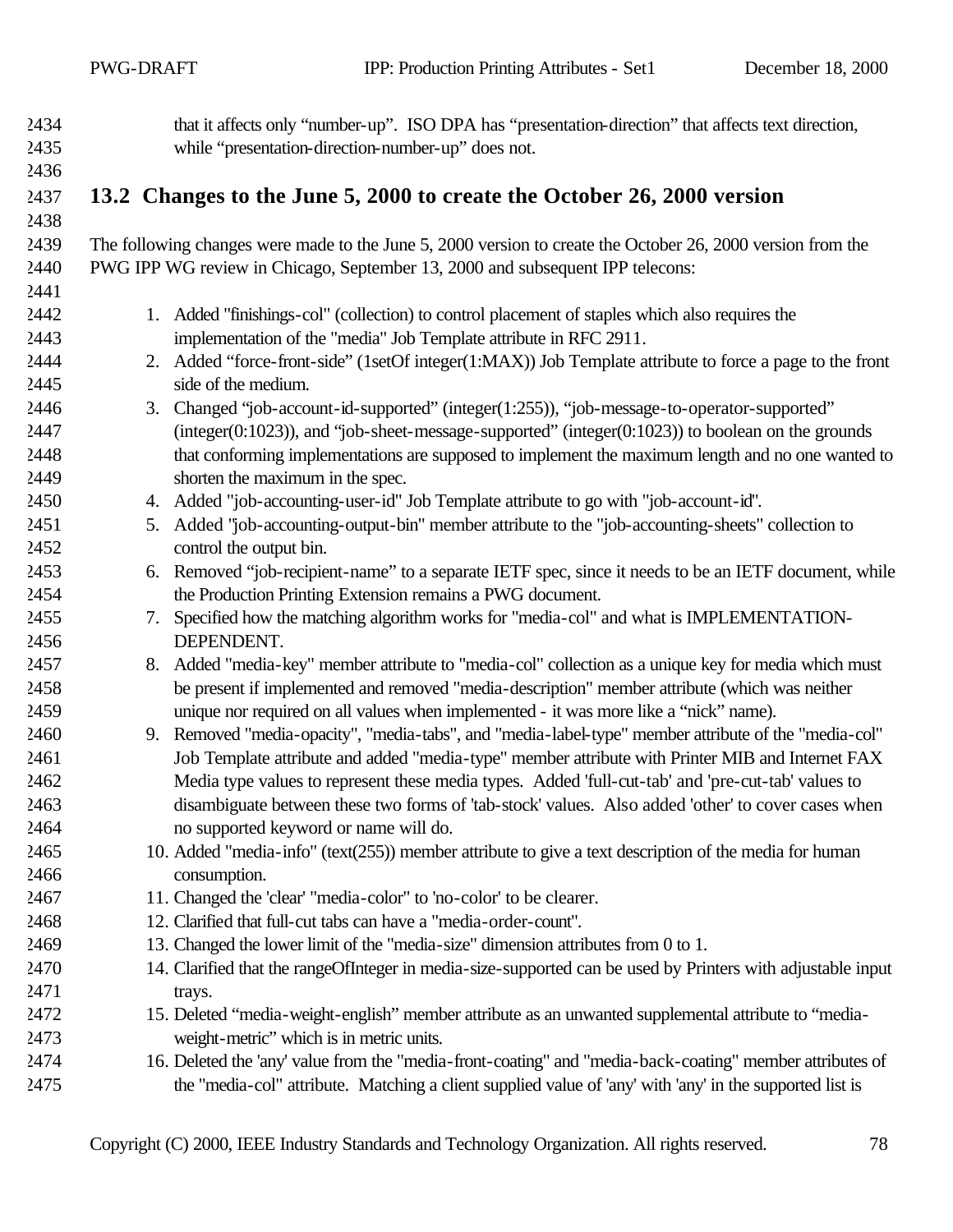| 2476 | straight forward, but then selecting the actual media instance is a special case. It is simpler to allow the       |
|------|--------------------------------------------------------------------------------------------------------------------|
| 2477 | user to select one of the defined values.                                                                          |
| 2478 | 17. Added the "media-input-tray-check" Job Template attribute to control checking the media in a                   |
| 2479 | specified input tray.                                                                                              |
| 2480 | 18. Added "presentation-direction" (type2 keyword) Job Template attribute to specify the direction that            |
| 2481 | number up page images are to be placed on a side.                                                                  |
| 2482 | 19. Changed the 'wrap-sheets' value for "separator-sheet-type" to 'both-sheets'.                                   |
| 2483 | 20. Renamed the "x-auto-center" and "y-auto-center" attributes to "x-image-position" and "y-image-                 |
| 2484 | position" attributes with type2 keyword data types. The values are 'none', 'center-on-media, 'left',               |
| 2485 | 'right' and 'none', 'center-on-media, 'top', 'bottom', respectively.                                               |
| 2486 | 21. Renamed "user-defined-names-supported" Printer Description attribute to "user-defined-values-                  |
| 2487 | supported" and generalized it to allow the administrator to establish the policy to allow users to supply          |
| 2488 | any integer values for integer attributes and collection values for collection attributes as well.                 |
| 2489 | 22. Added "max-stitching-locations-supported" Printer Description attribute to indicate the maximum                |
| 2490 | number to stitches/staples per sheet.                                                                              |
| 2491 | 23. Added "finishings-ready" (1setOf type2 enum) to specify the finishing that doesn't require operator            |
| 2492 | intervention for use in systems where operator intervention MAY be required to changes the finisher.               |
| 2493 | 24. Changes the 'job-wrap-sheets' value of "job-sheets" to 'job-both-sheets' to give a more understandable         |
| 2494 | name.                                                                                                              |
| 2495 | 25. Added more "media" keyword values.                                                                             |
| 2496 |                                                                                                                    |
| 2497 | 13.3 Changes to the May 9, 2000 to create the June 5, 2000 version                                                 |
| 2498 |                                                                                                                    |
| 2499 | The following changes were made to the May 9, 2000 version to create the June 5, 2000 version:                     |
| 2500 |                                                                                                                    |
| 2501 | 1. Added the "cover-type-supported" Printer attribute.                                                             |
| 2502 |                                                                                                                    |
| 2503 | 2. REQUIRED (rather than RECOMMENDED) the Printer to make the "job-sheets-default" and "job-sheets-                |
| 2504 | col-default" Printer attributes identify the same job sheet instance or have one of them set to the 'unknown' out- |
| 2505 | of-band value.                                                                                                     |
| 2506 |                                                                                                                    |
| 2507 | 3. REQUIRED (rather than RECOMMENDED) the Printer to make the "media-default" and "media-col-default"              |
| 2508 | Printer attributes identify the same media instance or have one of them set to the 'unknown' out-of-band value.    |
| 2509 |                                                                                                                    |
| 2510 | 4. Added the 'system-specified' keyword value to the "page-delivery" Job Template attribute.                       |
| 2511 |                                                                                                                    |
| 2512 |                                                                                                                    |
| 2513 | 13.4 Changes to the April 26, 2000 to create the May 9, 2000 version                                               |
|      |                                                                                                                    |
| 2514 |                                                                                                                    |
| 2515 | The following changes were made to the April 26, 2000 version to create the May 9, 2000 version:                   |
| 2516 |                                                                                                                    |
| 2517 | 1. Clarified that both the "job-sheets-default" and "job-sheets-col-default" Printer attributes SHOULD both be     |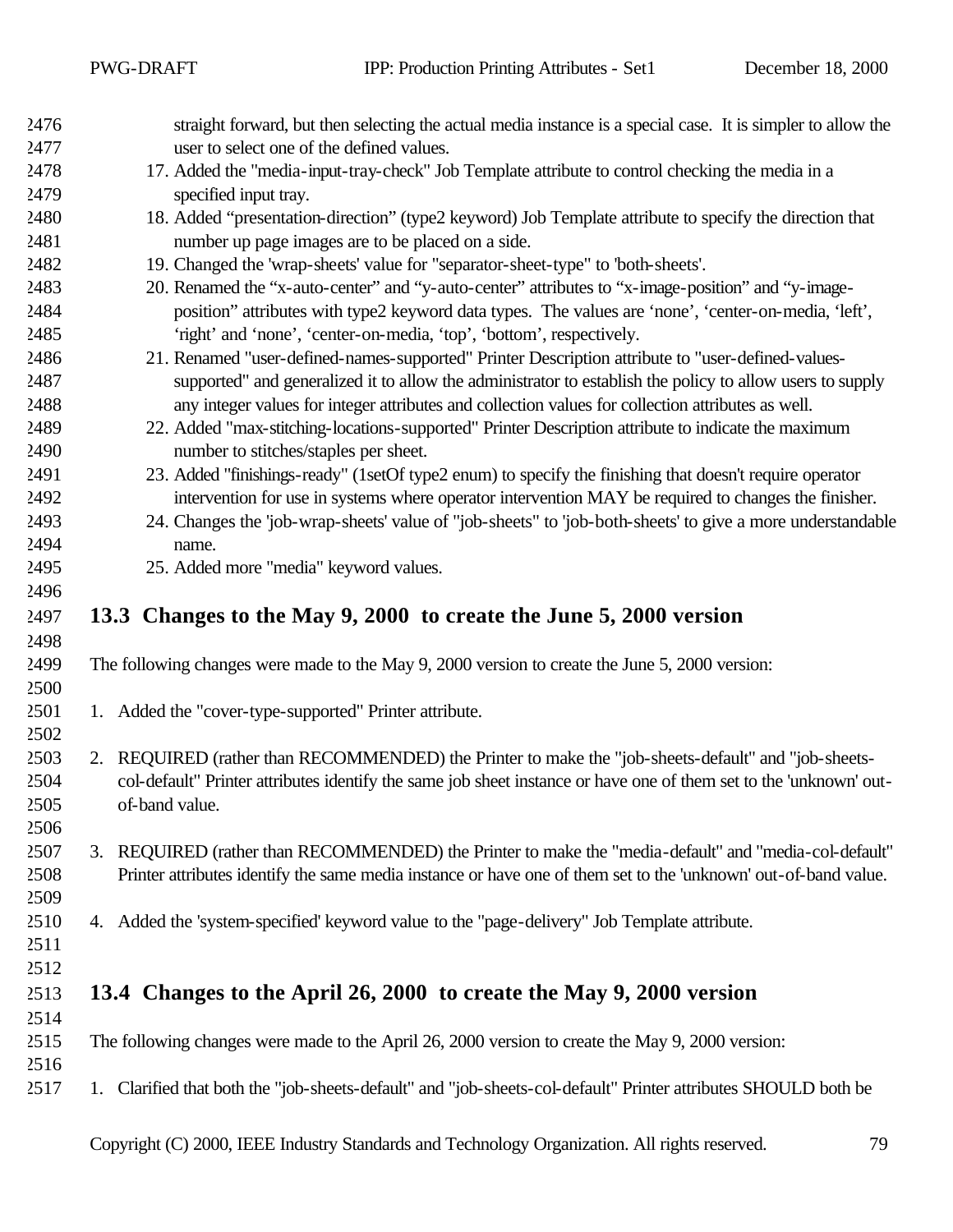| 2518 |    | configured to specify the same job-sheet instance.                                                                |
|------|----|-------------------------------------------------------------------------------------------------------------------|
| 2519 | 2. | Changed the "media-description" member attribute back to 'type3 keyword   name(MAX)' from 'text' so that          |
| 2520 |    | clients can localize the value and the "media-description-supported" back to '1setOf (type3 keyword               |
| 2521 |    | name $(MAX)$ from 'integer $(0:255)'$ .                                                                           |
| 2522 |    | 3. Deleted the "media-weight-type" attribute - don't have two ways to specify the same thing until there is a way |
| 2523 |    | to indicate which one the Printer supports.                                                                       |
| 2524 |    | 4. Replaced the "media-weight" and "media-weight-units" with "media-weight-metric" and "media-weight-english",    |
| 2525 |    | so that implementations can support "media-weight-metric" only or both and clients can request either.            |
| 2526 |    | 5. Clarified that the "media-size" tolerance is implementation-defined. The 5 points tolerance for PostScript is  |
| 2527 |    | given as an example.                                                                                              |
| 2528 |    | 6. Removed "-supported" from the "x-dimension" and "y-dimension" member attributes to agree with the              |
| 2529 |    | collection specification.                                                                                         |
| 2530 |    | 7. Clarified that both the "media-default" and "media-col-default" Printer attributes SHOULD both be configured   |
| 2531 |    | to specify the same media instance.                                                                               |
| 2532 | 8. | Changed "job-separator-sheets" collection attribute so that if the client supplies neither the "media" or the     |
| 2533 |    | "media-col" member attributes, the implementation picks some appropriate separator sheet medium, rather that      |
| 2534 |    | using the document's media.                                                                                       |
| 2535 |    | 9. Added the 'first-print-stream-page' keyword value to the "job-sheets" Job Template attribute.                  |
| 2536 |    |                                                                                                                   |
| 2537 |    | 13.5 Changes to the April 11, 2000 to create the April 26, 2000 version                                           |
| 2538 |    |                                                                                                                   |
| 2539 |    | The following changes were made to the April 11, 2000 version to create the April 26, 2000 version:               |
| 2540 |    |                                                                                                                   |
| 2541 |    | 1. Added discussion about distinguished none values for all but a few Job Template attributes.                    |
| 2542 | 2. | Clarified the table and language for collections that have both "media" and "media-col" around the client sending |
| 2543 |    | neither (error for some collection attributes, not for others), one or the other, or both (error).                |
| 2544 |    | 3. Removed the use of the 'none' out-of-band value and defined distinguished values for keywords (usually 'none', |
| 2545 |    | or 'no-xxx'), strings (zero-length), and integers (usually 0) instead. Existing clients and Printers might get    |
| 2546 |    | confused with the (new) 'none' out-of-band value.                                                                 |
| 2547 |    | 4. Broke "job-error-sheet-type" into two member attributes: "job-error-sheet-type" and "job-error-sheet-when".    |
| 2548 |    | 5. Removed the "s" from "job-error-sheet".                                                                        |
| 2549 |    | 6. Banned "media-default" and "media-col-default" from both having a value, even if one is the name of the other. |
| 2550 |    | Required the Printer to set the other to 'no-value' out-of-band value.                                            |
| 2551 |    | 7. Added "media-label-type" (type3 keyword   name(MAX)), and "media-recycled" (type3 keyword                      |
| 2552 |    | name(MAX)) member attributes to "media-col".                                                                      |
| 2553 |    | 8. Changed the "xxx-supported" (boolean) to "xxx-supported" (integer(0:X) so that the maximum length of the       |
| 2554 |    | string could be queried by the client.                                                                            |
| 2555 |    | 9. Added 'gray', 'ivory', and 'orange' colors                                                                     |
| 2556 |    | 10. Changed media-pre-printed (boolean) to media-pre-printed (type3 keyword   name(MAX)) and defined              |
| 2557 |    | 'blank', 'pre-printed', and 'letter-head'.                                                                        |
| 2558 |    | 11. Removed -supported from the member attributes of the "media-col-supported" (1setOf collection).               |
| 2559 |    | 12. Added 'none' keyword value to media-front-coating (type3 keyword   name(MAX)) and media-back-coating          |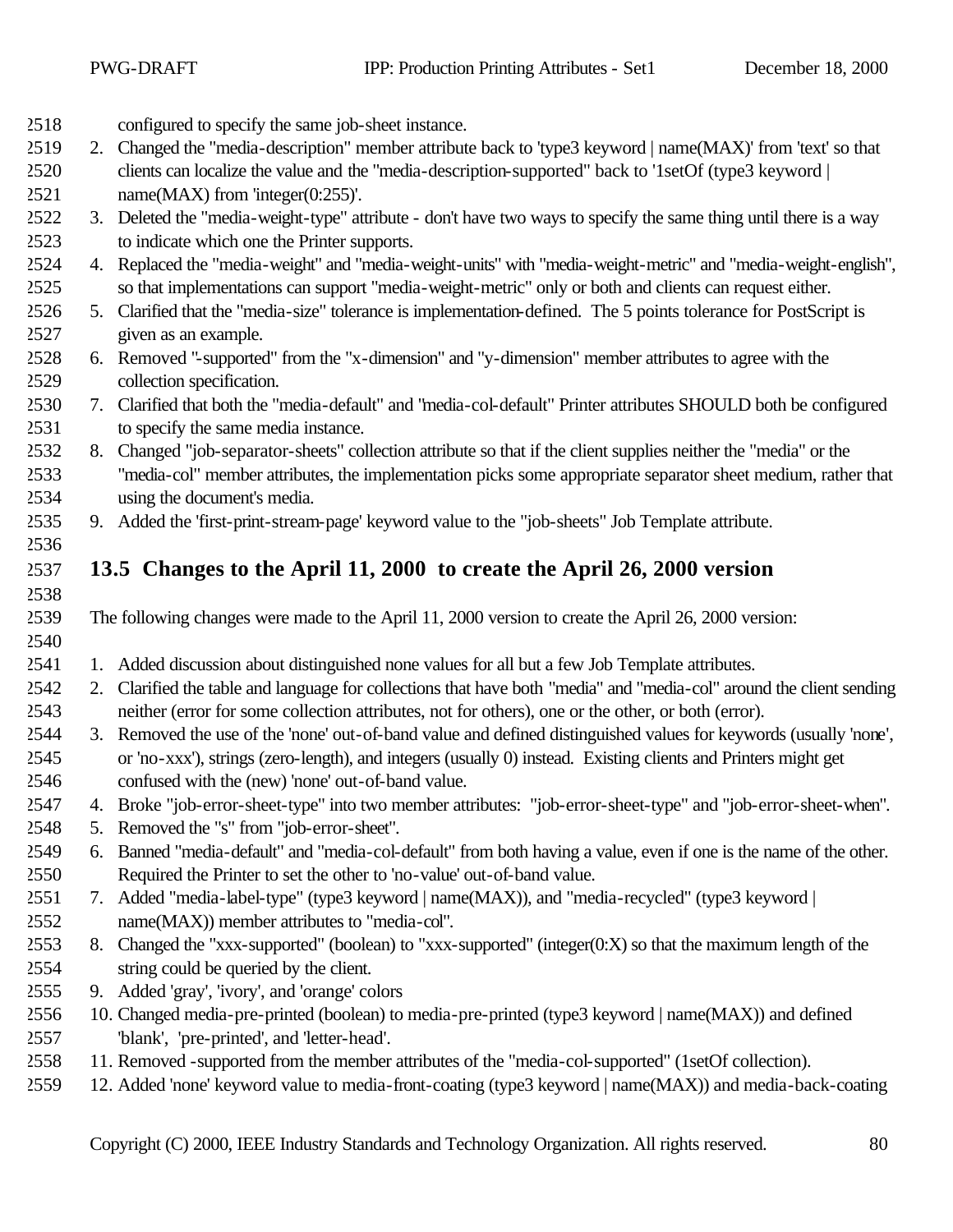| 2560 |    | $(type3$ keyword   name $(MAX)$ )                                                                                         |
|------|----|---------------------------------------------------------------------------------------------------------------------------|
| 2561 |    | 13. Replaced the 'user-define' and 'user-define-supported' out-of-band values with the "user-defined-names-               |
| 2562 |    | supported" Printer attribute. This will help existing clients that query the Printer.                                     |
| 2563 |    | 14. Added some "media" keyword values.                                                                                    |
| 2564 |    | 15. Enhanced the Conformance Section with client requirements.                                                            |
| 2565 |    |                                                                                                                           |
| 2566 |    | 13.6 Changes to the February 7, 2000 to create the April 11, 2000 version                                                 |
| 2567 |    |                                                                                                                           |
| 2568 |    | The following changes were made to the February 7, 2000 version to create the April 11, 2000 version:                     |
| 2569 |    |                                                                                                                           |
| 2570 | 1. | Clarified that the "page-ranges" Job Template attribute does not affect the print-stream page numbering.                  |
| 2571 | 2. | Aligned the collection attribute definitions to agree with the updated Collection [ipp-coll] document:                    |
| 2572 |    | a) Changed "xxx-supported" (boolean) to "xxx-supported" (1setOf type2 keyword) to return the keyword                      |
| 2573 |    | names of the member attributes.                                                                                           |
| 2574 |    | b) Removed the 'type3 keyword   name' attribute syntaxes from "xxx" (type3 keyword   name   collection)                   |
| 2575 |    | attributes and moved those values into a new "xxx-type" member attribute in the collection for new                        |
| 2576 |    | attributes. For the existing IPP/1.1 "job-sheets" (type3 keyword   name) and "media" (type3 keyword                       |
| 2577 |    | name) attributes created new "xxx-col" (collection) companion attributes.                                                 |
| 2578 |    | For each collection attribute that had a "media" (type3 keyword   name(MAX)   collection) member<br>c)                    |
| 2579 |    | attribute, removed the 'collection' and added a new OPTIONAL "media-col" (collection) member                              |
| 2580 |    | attribute to carry the media characteristics.                                                                             |
| 2581 |    | Clarified that a client MUST NOT supply both "media" and a "media-col" Job Template attributes or<br>d)                   |
| 2582 |    | member attributes. If a Printer receives such a bad request, it MUST either reject it or use one or the                   |
| 2583 |    | other attributes depending on implementation.                                                                             |
| 2584 |    | Add prefix names to member attributes when they are intended to be unique, such as "cover-" to "cover-<br>e)              |
| 2585 |    | printed-sided" so that the "xxx-supported" would not be ambiguous. Same for "insert-" to insert-after-                    |
| 2586 |    | page-number" and "insert-count".                                                                                          |
| 2587 |    | Added "xxx-default" (collection) for all collection attributes for consistency as required by [ipp-coll].<br>$\mathbf{f}$ |
| 2588 |    | Added "xxx-supported" Printer attributes for all member attributes for consistency as required by [ipp-<br>$\mathbf{g}$   |
| 2589 |    | coll].                                                                                                                    |
| 2590 | 3. | Removed the prefix from the "media" and the "media-col" member attributes, so that they are the same as the               |
| 2591 |    | IPP/1.1 Job Template attributes.                                                                                          |
| 2592 | 4. | Added the insert-after-page-number-supported" (1setOf type2 keyword) Printer attribute for consistency.                   |
| 2593 | 5. | Added that a value of MAX for "insert-after-page-number" inserts a page after the last page in the document               |
| 2594 |    | no matter how many pages are in the document.                                                                             |
| 2595 | 6. | Changed "insert-sheet" to agree with the Exceptions document [ipp-except], so that if a page number is not                |
| 2596 |    | the first on a sheet, the insert happens after that sheet, and the page is forced to the next sheet and a warning         |
| 2597 |    | given using the "job-warnings-count" Job Description attribute and the Job's 'job-warnings-detected' job-                 |
| 2598 |    | state-reasons.                                                                                                            |
| 2599 | 7. | Add the "insert-count-supported (integer(1:MAX)) Printer attribute for consistency.                                       |
| 2600 | 8. | Clarified that the "media" attribute maps a name or keyword to a media instance, but that not all media                   |
| 2601 |    | instances need have an associated media name or keyword. Also that no two media instances can have the                    |
|      |    |                                                                                                                           |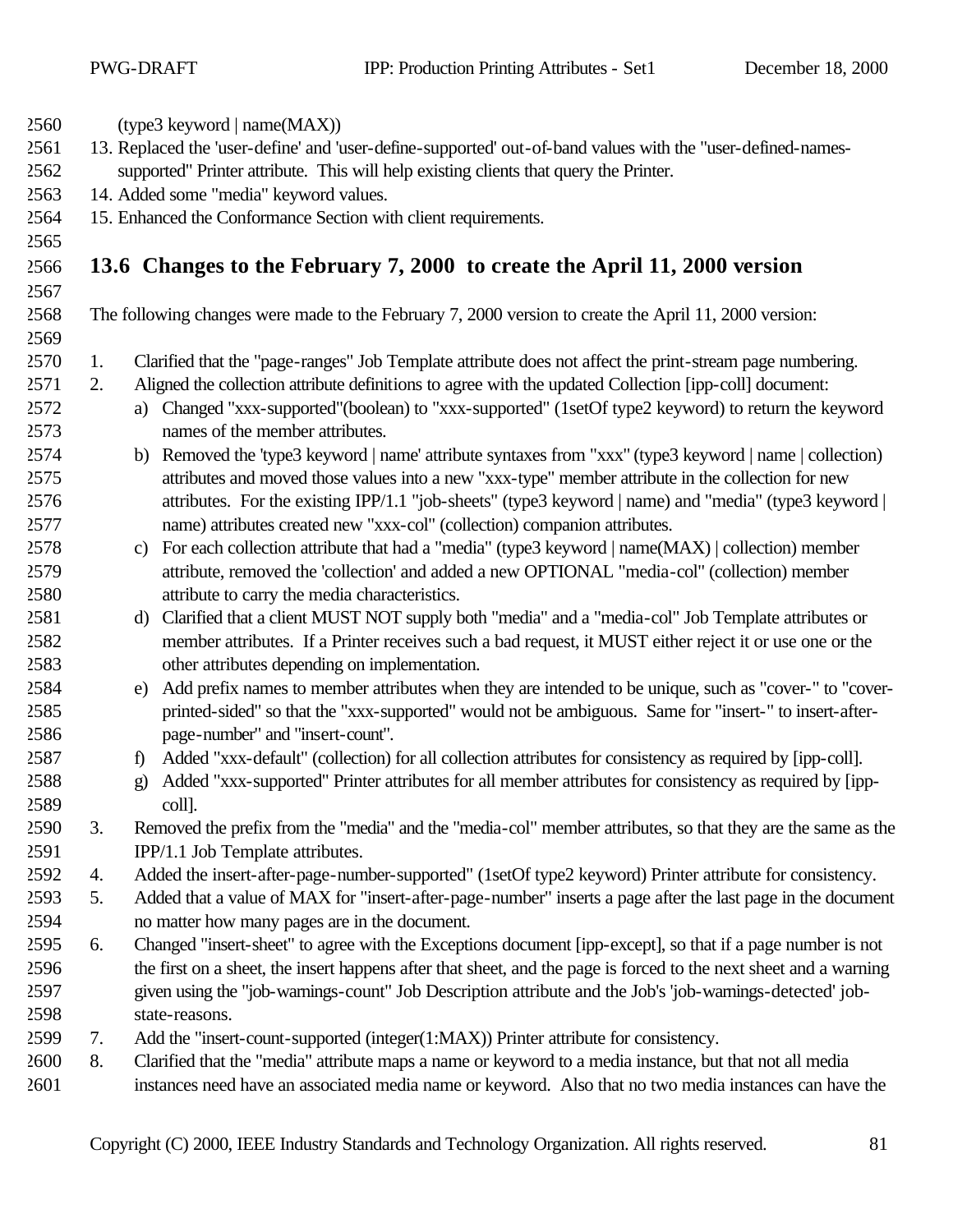same "media" attribute name or keyword.

- 9. Clarified that that the "media-col" collection attribute maps a set of characteristics to a media instance and that all media instances must have a distinct set of characteristics, not counting their names. The "media- description" member attribute can be used as a characteristics to distinguish two otherwise identical media instances.
- 10. Changed the name of the "media-name" member attribute to "media-description" and its attribute syntax from 'type3 keyword | name(MAX)' to 'text(255)' to make sure that the value is just an arbitrary string with no semantic content, such as a tray name or size.
- 11. Clarified that several media instances can have the same "media-description" member attribute value.
- 12. Specified the tolerance for media size matching of 5 points, same as PostScript.
- 13. Removed the type3 keyword from the "media-size" (collection) member attribute, so as to have only one way to specify size, namely a pair of integers. The client can use these integers to map to a media size name in the locale of the user, similar to keywords.
- 14. Added a rangeOfInteger to the "media-size-supported" (1setOf collection) member attributes and so added a "-supported" suffix to "x-dimension" and "y-dimension" member attributes since they now have different attribute syntaxes to the member attributes of the "media-size" member attribute.
- 15. Added "media-col-ready" (1setOf collection) Job Template Printer attribute to show the characteristics of the ready media.
- 16. Clarified that the IPP/1.1 "media-ready" (1setOf (type3 keyword | name(MAX))) Printer attribute MUST also be supported, and that the values correspond, so that the client can determine the mapping of the media names/keywords to the media characteristics for the ready media at least.
- 17. Deleted "sheet-collate", since it is already defined in the "Job Progress Attributes" document [ipp-prog].
- 18. Added the section on Document and Page Exceptions to indicate the semantics of each Job Template attribute as required by [ipp-except].
- 19. Deleted the definition of the 'none' out-of-band attribute value, since it is defined in the [ipp-coll] document.
- 20. Added the 'user-define' out-of-band attribute value for use as one of the values of the Printer's "xxx- supported" attributes to indicate that a client can supply a name that is not in the Printer's supported list, i.e., can supply custom names.
- 21. Added the 'user-define-supported' out-of-band value so that an implementation can indicate in the "xxx- supported" returned by the Get-Printer-Supported-Values operation whether or not it will allow the administrator to set the 'user-define' out-of-band value in the corresponding Printer's "xxx-supported" attribute.
- 22. Added the 'resources-are-not-supported' value for use with the "job-state-reasons" Job Description attribute to indicate that a user has supplied a custom name.
- 23. Clarified that if a Printer supports "job-sheets-col", it MUST also support the IPP/1.1 "job-sheets" Job Template attribute.
- 24. Clarified that if a Printer supports "media-col", it MUST also support the IPP/1.1 "media" Job Template attribute.
- 25. Clarified that if a Printer supports "media-col-ready", it MUST also support the IPP/1.1 "media-ready" Printer attribute.
- 26. Changed the attribute syntax for "job-account-id-supported", "job-message-to-operator-supported", "job-recipient-name-supported", and "job-sheet-message-supported" from 'boolean' to 'integer(1:255)' to indicate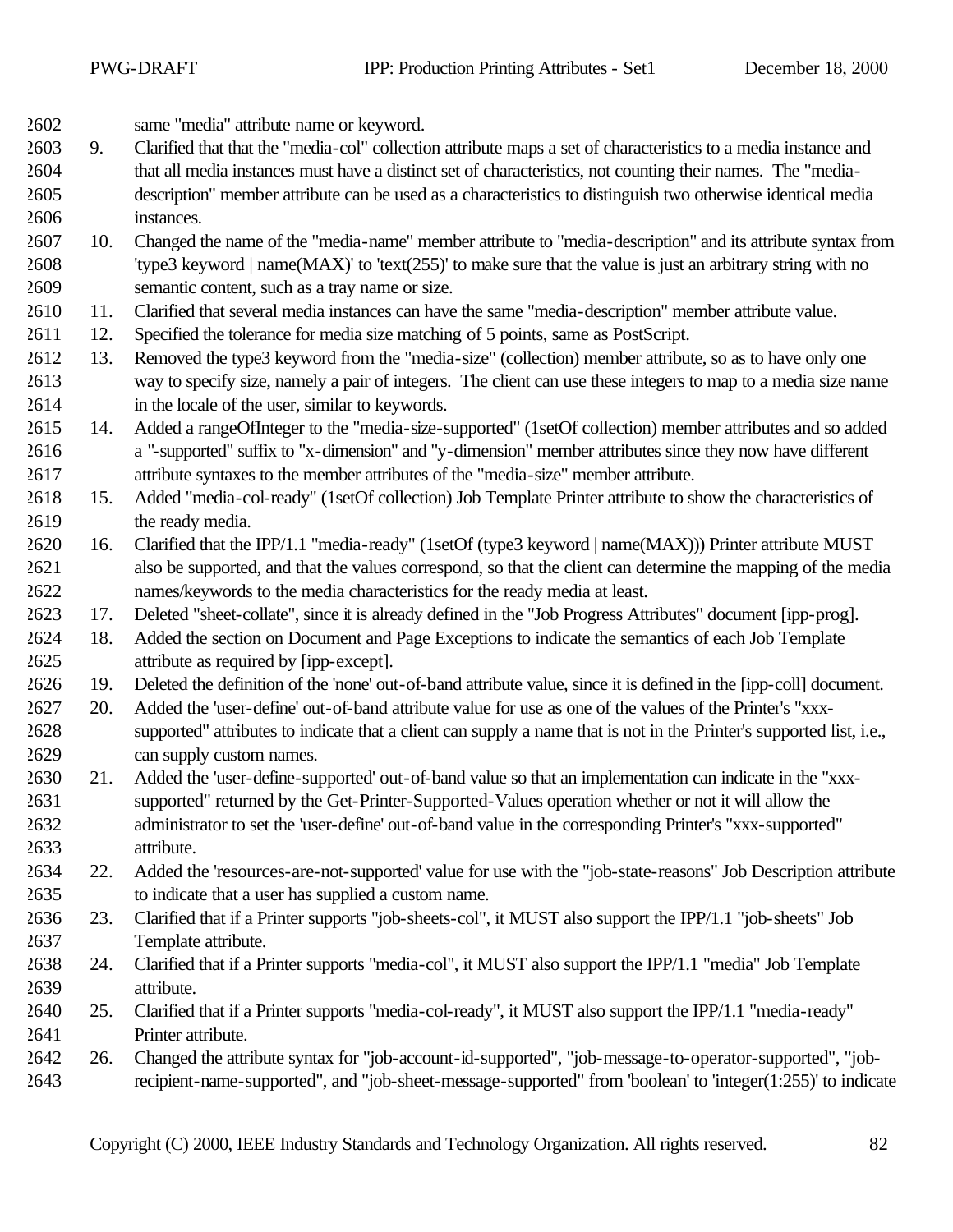| 2644         |     | the maximum string length supported, since IPP is often a gateway to another system that can't store the             |
|--------------|-----|----------------------------------------------------------------------------------------------------------------------|
| 2645         |     | string length required for conforming IPP Printers.                                                                  |
| 2646         | 27. | Added notes about the conversion between English and metric for different types of media.                            |
| 2647         |     |                                                                                                                      |
| 2648         |     |                                                                                                                      |
| 2649         |     | 13.7 Changes to the January 30, 2000 to create the February 7, 2000 version                                          |
| 2650         |     |                                                                                                                      |
| 2651<br>2652 |     | The following changes were made to the January 30, 2000 version to create the February 7, 2000 version:              |
| 2653         | 1.  | Changed the attribute syntax of "cover-front-supported" and "cover-back-supported" from 'collection' to              |
| 2654         |     | "boolean', since a Printer MUST support all (both) member attributes and any combinations of values.                 |
| 2655         |     | 2. Changed the 'sheet' member attribute in each of the following collections to give them distinct names so that the |
| 2656         |     | "xxx-supported" Printer attribute can indicate their respective (potentially different) values: "job-accounting-     |
| 2657         |     | sheets", "job-error-sheets", "job-sheets", and "separator-sheets".                                                   |
| 2658         |     | 3. Added "media-" to the beginning of each member attribute of the "media" collection, so that ordinary "media-      |
| 2659         |     | xxx-supported" could be used to represent their individual supported values.                                         |
| 2660         |     | 4. Removed the 'name(MAX)" choice from the "media-size" member attribute. If the properties of a medium are          |
| 2661         |     | being given, either the keyword name or the exact numerical dimensions known to the implementation, not a            |
| 2662         |     | name made up by the administrator.                                                                                   |
| 2663         |     | 5. Added "media-size-supported (1setOf collection) which contains the combinations of numerical sizes                |
| 2664         |     | supported (x-dimension and y-dimension) by the Printer. This "xxx-supported" attribute is the only one that          |
| 2665         |     | has a value of '1setOf collection' in order to list the pairs of x and y dimensions supported. The attribute syntax  |
| 2666         |     | of the "x-dimension" and "y-dimension" is a choice of 'integer(0:MAX)' or 'rangeOfInteger(0:MAX)' to cover           |
| 2667         |     | the case of continuous media and cut sheet printers that can cut the medium to any size within the specified         |
| 2668         |     | range.                                                                                                               |
| 2669         | 6.  | Changed the "media-supported" from containing a collection whose member attributes listed the supported              |
| 2670         |     | values that the client could supply as member attributes to just containing a new out-of-band 'any-collection'       |
| 2671         |     | value that indicates that the implementation allows any combination of member attributes that are indicated by       |
| 2672<br>2673 |     | the corresponding "xxx-supported" Printer attributes.                                                                |
| 2674         |     | 13.8 Changes to the January 28, 2000 to create the January 30, 2000 version                                          |
| 2675         |     |                                                                                                                      |
| 2676         |     | The following changes were made to the January 28, 2000 version to create the January 30, 2000 version:              |
| 2677         |     |                                                                                                                      |
| 2678         |     | 1. Ordered the Job Template attributes alphabetically.                                                               |
| 2679         |     | 2. Add 'name(MAX)' to Job Template attributes that had (type3 keyword   collection) to be consistent with            |
| 2680         |     | IPP/1.1 that has (type3 keyword $  name(MAX) $ ).                                                                    |
| 2681         |     |                                                                                                                      |
| 2682         |     | 13.9 Changes to create the January 28, 2000 version                                                                  |
| 2683         |     |                                                                                                                      |
| 2684         |     | Initial version.                                                                                                     |
| 2685         |     |                                                                                                                      |
| 2686         |     |                                                                                                                      |
|              |     | Copyright (C) 2000, IEEE Industry Standards and Technology Organization. All rights reserved.<br>83                  |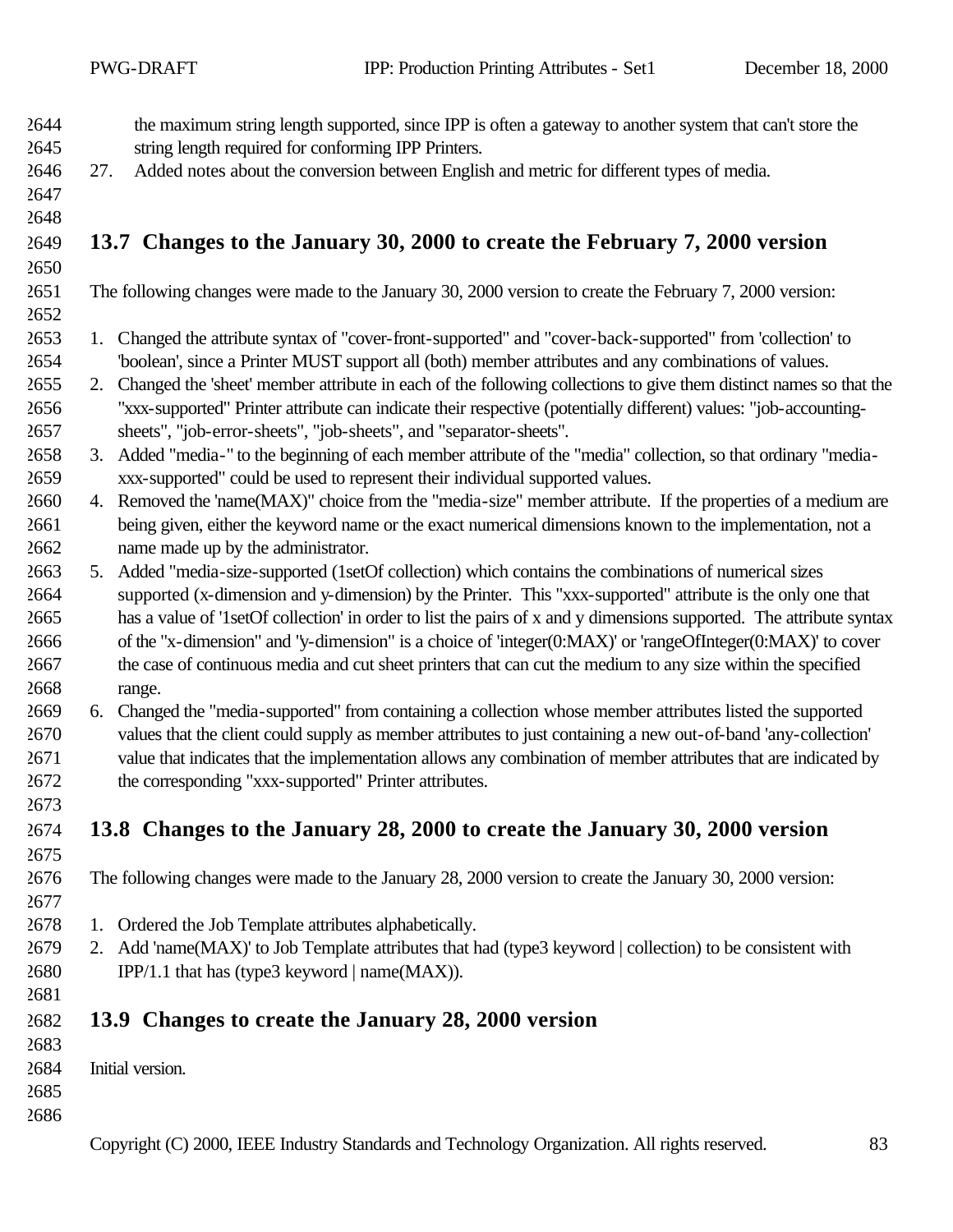## **14. Appendix B: Summary of other IPP documents** The full set of IPP documents includes: 1. Design Goals for an Internet Printing Protocol [RFC2567] 2. Rationale for the Structure and Model and Protocol for the Internet Printing Protocol [RFC2568] 3. Internet Printing Protocol/1.1: Model and Semantics (this document) 4. Internet Printing Protocol/1.1: Encoding and Transport [RFC2910] 5. Internet Printing Protocol/1.1: Implementer's Guide [IPP-IIG] 6. Mapping between LPD and IPP Protocols [RFC2569] The "Design Goals for an Internet Printing Protocol" document takes a broad look at distributed printing functionality, and it enumerates real-life scenarios that help to clarify the features that need to be included in a printing protocol for the Internet. It identifies requirements for three types of users: end users, operators, and administrators. It calls out a subset of end user requirements that are satisfied in IPP/1.0. A few OPTIONAL operator operations have been added to IPP/1.1. The "Rationale for the Structure and Model and Protocol for the Internet Printing Protocol" document describes IPP from a high level view, defines a roadmap for the various documents that form the suite of IPP specification documents, and gives background and rationale for the IETF working group's major decisions. The "Internet Printing Protocol/1.1: Encoding and Transport" document is a formal mapping of the abstract operations and attributes defined in the model document onto HTTP/1.1 [RFC2616]. It defines the encoding rules for a new Internet MIME media type called "application/ipp". This document also defines the rules for transporting over HTTP a message body whose Content-Type is "application/ipp". This document defines a new scheme named 'ipp' for identifying IPP printers and jobs. The "Internet Printing Protocol/1.1: Implementer's Guide" document gives insight and advice to implementers of IPP clients and IPP objects. It is intended to help them understand IPP/1.1 and some of the considerations that may assist them in the design of their client and/or IPP object implementations. For example, a typical order of processing requests is given, including error checking. Motivation for some of the specification decisions is also included. The "Mapping between LPD and IPP Protocols" document gives some advice to implementers of gateways between IPP and LPD (Line Printer Daemon) implementations.